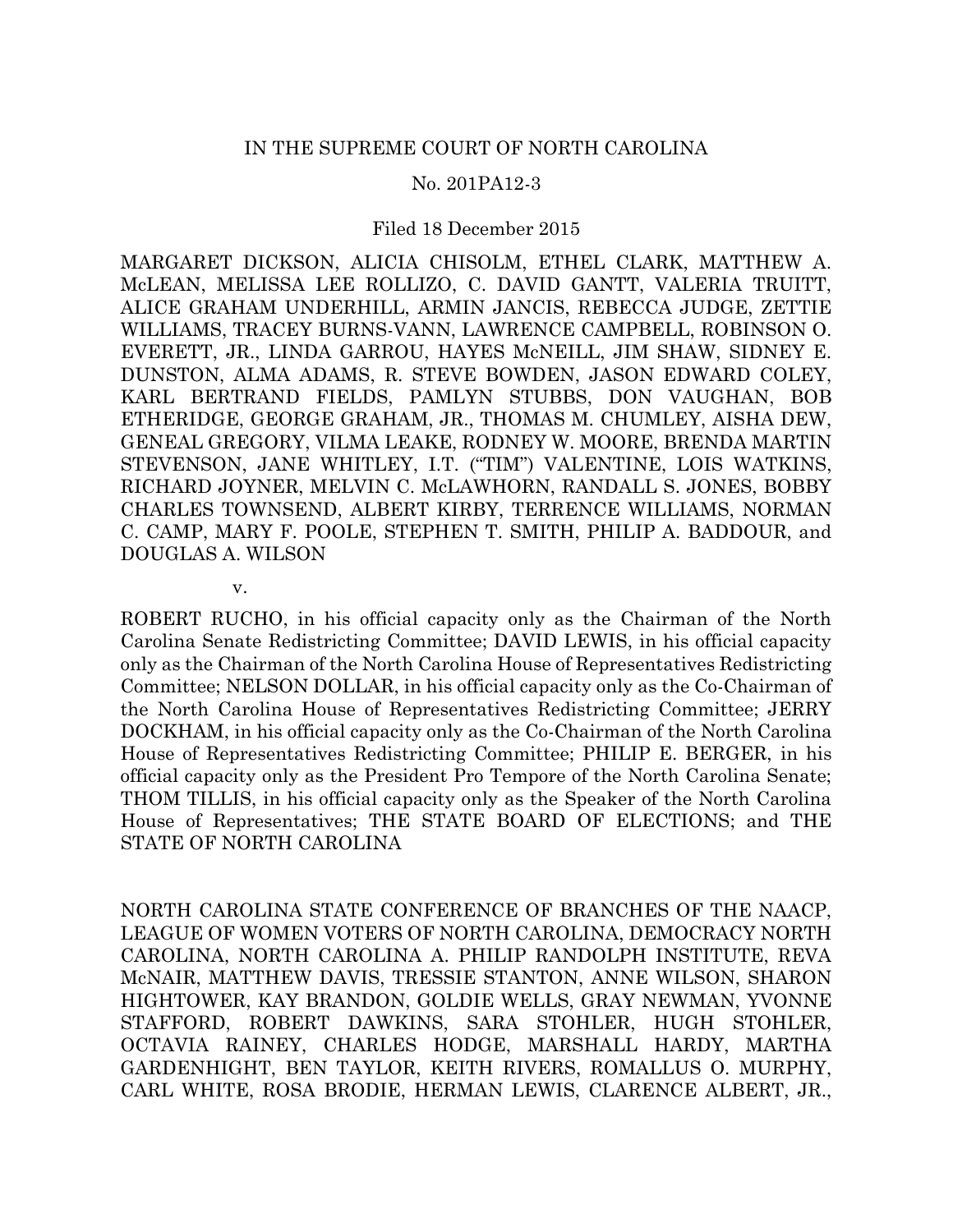*Opinion of the Court*

EVESTER BAILEY, ALBERT BROWN, BENJAMIN LANIER, GILBERT VAUGHN, AVIE LESTER, THEODORE MUCHITENI, WILLIAM HOBBS, JIMMIE RAY HAWKINS, HORACE P. BULLOCK, ROBERTA WADDLE, CHRISTINA DAVIS-McCOY, JAMES OLIVER WILLIAMS, MARGARET SPEED, LARRY LAVERNE BROOKS, CAROLYN S. ALLEN, WALTER ROGERS, SR., SHAWN MEACHEM, MARY GREEN BONAPARTE, SAMUEL LOVE, COURTNEY PATTERSON, WILLIE O. SINCLAIR, CARDES HENRY BROWN, JR., and JANE STEPHENS

v.

THE STATE OF NORTH CAROLINA; THE NORTH CAROLINA STATE BOARD OF ELECTIONS; THOM TILLIS, in his official capacity as Speaker of the North Carolina House of Representatives; and PHILIP E. BERGER, in his official capacity as President Pro Tempore of the North Carolina Senate

On order of the United States Supreme Court entered 20 April 2015 granting

plaintiffs' petition for writ of certiorari to review our decision reported in 367 N.C.

542, 766 S.E.2d 238 (2014), vacating said judgment, and remanding the case to this

Court for further consideration in light of *Alabama Legislative Black Caucus v.* 

*Alabama*, \_\_\_ U.S. \_\_\_, 135 S. Ct. 1257, 191 L. Ed. 2d 314 (2015). Heard in the

Supreme Court on 31 August 2015.

*Poyner Spruill LLP, by Edwin M. Speas, Jr., John W. O'Hale, and Caroline P. Mackie, for Dickson plaintiff-appellants; and Southern Coalition for Social Justice, by Anita S. Earls and Allison Riggs, and Tin Fulton Walker & Owen, PLLC, by Adam Stein, for NC NAACP plaintiff-appellants.*

*Ogletree, Deakins, Nash, Smoak & Stewart, P.C., by Thomas A. Farr and Phillip J. Strach, for legislative defendant-appellees; and Roy Cooper, Attorney General, by Alexander McC. Peters, Special Deputy Attorney General, for all defendant-appellees.*

*Michael E. Casterline, P.A.; Paul, Weiss, Rifkind, Wharton & Garrison LLP, by Theodore V. Wells, Jr., pro hac vice, Robert A. Atkins, pro hac vice, Jaren Janghorbani, pro hac vice, Farrah R. Berse, pro hac vice, and Pietro Signoracci,*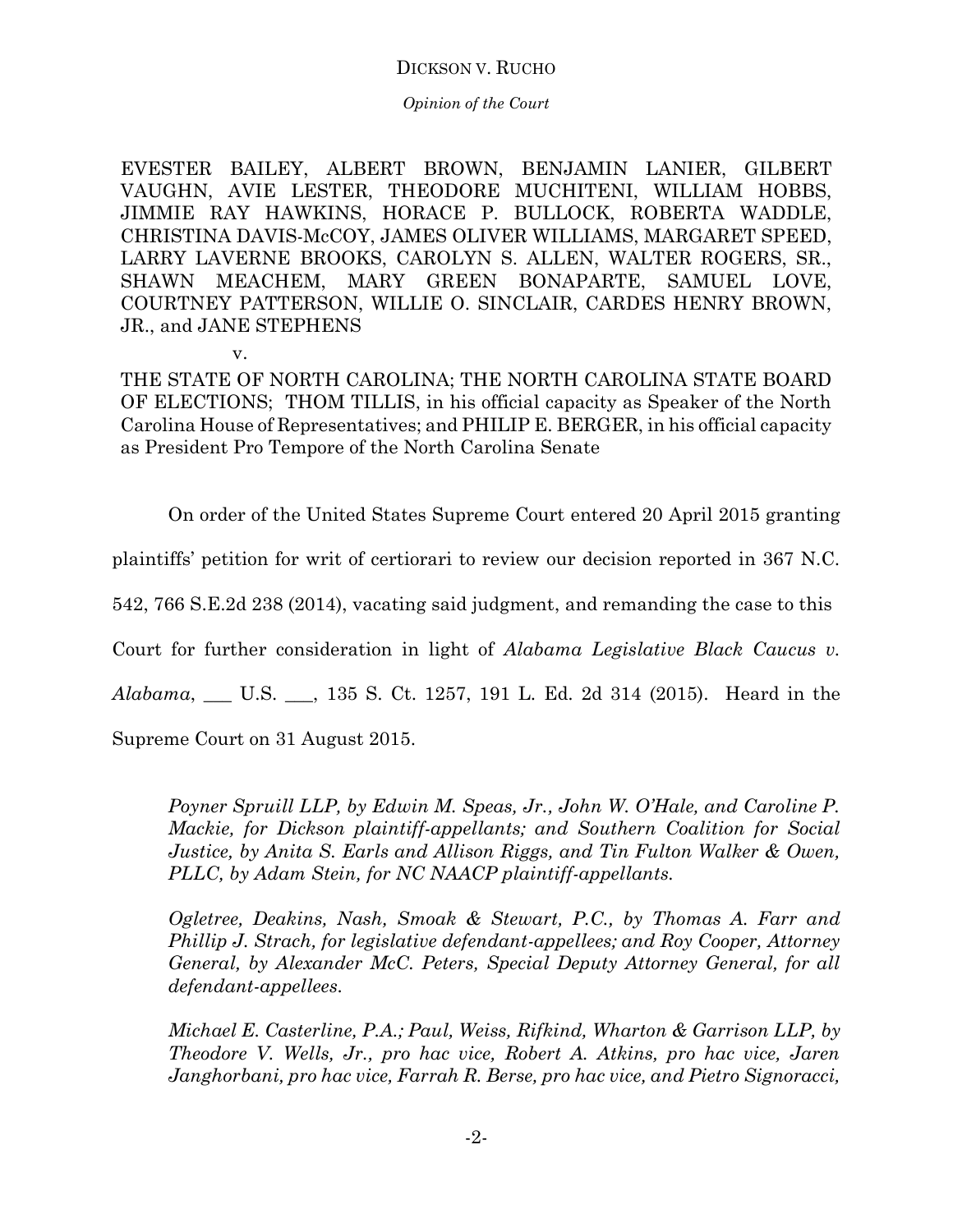*Opinion of the Court*

*pro hac vice; and Brazil & Burke, P.A., by Meghann K. Burke, for Congressional Black Caucus, amicus curiae.* 

*H. Jefferson Powell for North Carolina Law Professors Michael Curtis, Walter Dellinger, William P. Marshall, and H. Jefferson Powell, amici curiae.*

NEWBY, Justice.

 $\overline{a}$ 

Following the 2010 Decennial Census, the General Assembly of North Carolina enacted redistricting plans for the North Carolina Senate and House of Representatives, and for the North Carolina districts for the United States House of Representatives. Plaintiffs challenge the legality of these plans, arguing that they violate the Constitutions of the United States and of North Carolina, controlling federal statutes, and applicable decisions of the Supreme Court of the United States (the Supreme Court) and the Supreme Court of North Carolina. The three-judge panel<sup>1</sup> reviewing the plans unanimously concluded that the General Assembly applied traditional and permissible redistricting principles to achieve partisan advantage and that no constitutional violations resulted. On plaintiffs' direct appeal, this Court affirmed the three-judge panel's ruling. *Dickson v. Rucho*, 367 N.C. 542, 766 S.E.2d 238 (2014). Thereafter, the Supreme Court vacated this Court's opinion and remanded the case to this Court for further consideration in light of its recent

<sup>&</sup>lt;sup>1</sup> The three-judge panel, appointed by then-Chief Justice Sarah Parker of the North Carolina Supreme Court, consisted of Superior Court Judges Joseph Crosswhite, Alma Hinton, and Paul Ridgeway. In their order, the three judges describe themselves as each being "from different geographic regions and each with differing ideological and political outlooks" and state that they "independently and collectively arrived at the conclusions that are set out [in their order]."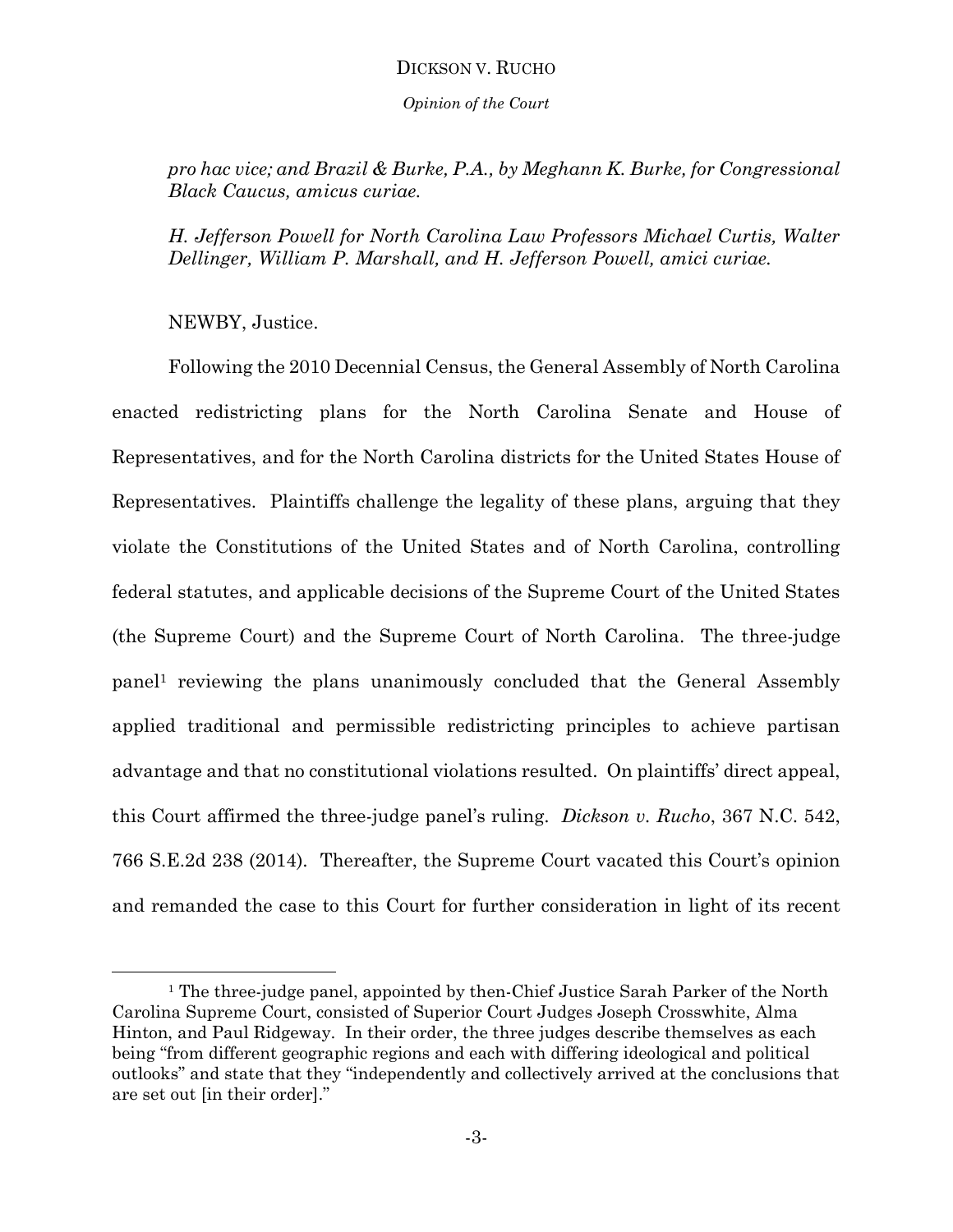# DICKSON V. RUCHO *Opinion of the Court*

decision in *Alabama Legislative Black Caucus v. Alabama*, \_\_\_ U.S. \_\_\_, 135 S. Ct. 1257, 191 L. Ed. 2d 314 (2015) (*Alabama*). *Dickson v. Rucho*, \_\_\_ U.S. \_\_\_, 135 S. Ct. 1843, 191 L. Ed. 2d 719 (2015) (mem.).

In compliance with the Supreme Court's mandate, we have reconsidered this case in light of *Alabama*. Specifically, *Alabama* requires a district-by-district analysis in which the federal equal population requirement is simply a "background" rule that does not influence the predominant motive analysis. *Alabama*, \_\_\_ U.S. at \_\_\_, 135 S. Ct. at 1271, 191 L. Ed. 2d at 332-33. After rebriefing and a careful review of the record in this case, we observe that the three-judge panel conducted the required detailed district-by-district analysis without giving improper weight to population equalization. *See id.* at \_\_\_, 135 S. Ct. at 1271, 191 L. Ed. 2d at 332-33. The panel detailed its extensive findings and conclusions in a one hundred seventyone page Judgment and Memorandum of Decision. Our careful review of that document leads us to conclude that, as to the twenty-six districts drawn to comply with the federal Voting Rights Act of 1965 ("Voting Rights Act" or "VRA"), the threejudge panel erred when it applied strict scrutiny prematurely; however, because these districts survive this most demanding level of review, plaintiffs were not prejudiced by the three-judge panel's error. As to the remaining challenged districts, we affirm the ruling of the three-judge panel that the predominant factors in their creation were the traditional and permissible redistricting principles encompassed within the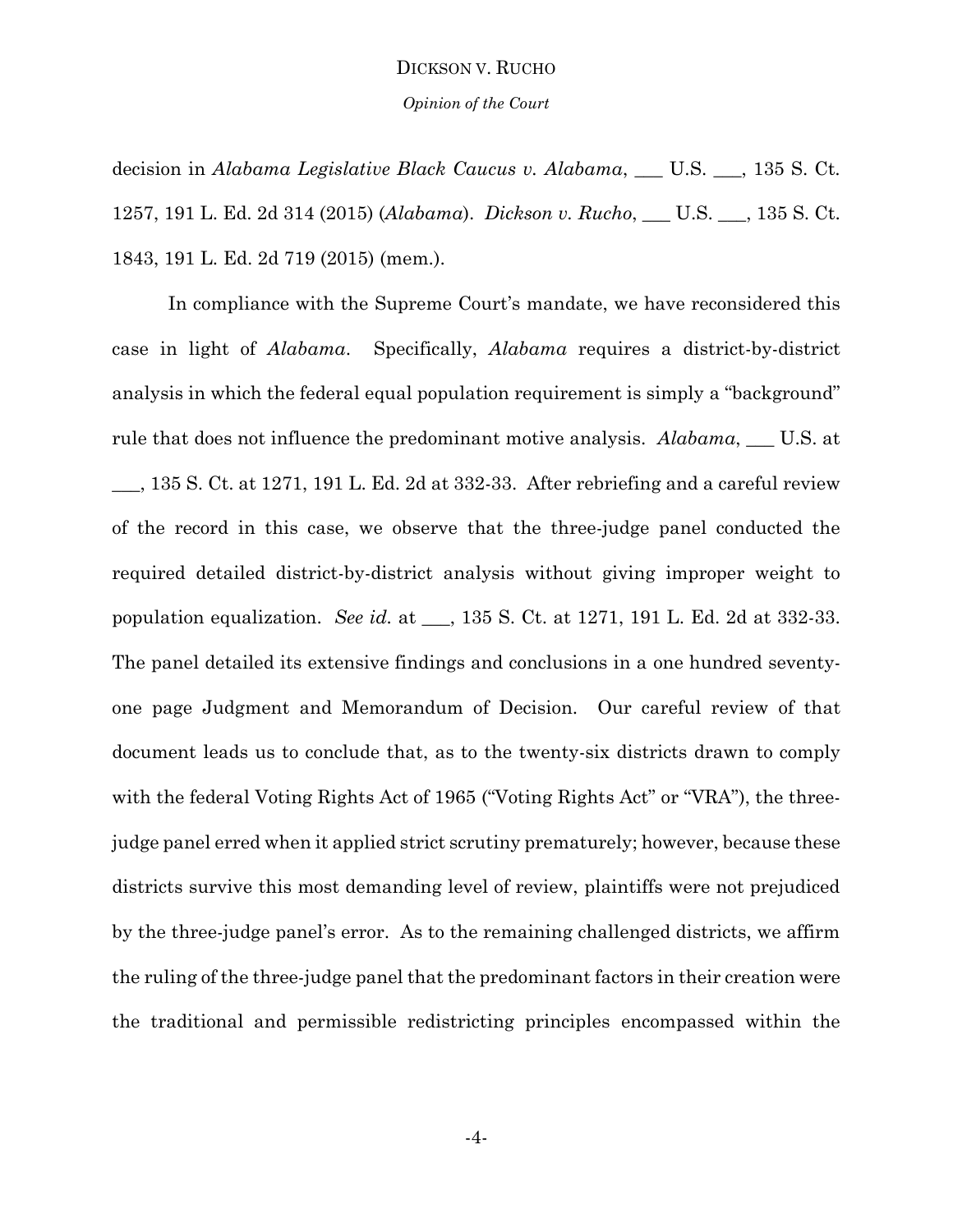# DICKSON V. RUCHO *Opinion of the Court*

mandatory framework as established by precedents of the Supreme Court and this Court. 2

I. Procedural Background

l

The Constitution of North Carolina requires decennial redistricting of the North Carolina Senate and North Carolina House of Representatives, subject to several specific requirements. The General Assembly is directed to revise the districts and apportion Representatives and Senators among those districts ("House Districts" and "Senate Districts" or, collectively, "State House and Senate Districts"). N.C. Const. art. II, §§ 3, 5. Similarly, consistent with the requirements of the Constitution of the United States, the General Assembly establishes North Carolina's districts for the United States House of Representatives (Congressional Districts) after every decennial census. U.S. Const. art. I, §§ 2, 4; 2 U.S.C. §§ 2a, 2c (2012).

Redistricting in North Carolina has been challenged in this Court on multiple occasions.3 As a result, redistricting in this State does not proceed upon preferences

<sup>&</sup>lt;sup>2</sup> Our opinion incorporates the parts of our prior opinion that are unaffected by or are consistent with the *Alabama* opinion.

<sup>3</sup> For example, regarding the 2010 redistricting, in addition to the two cases consolidated here, two cases currently pending in the United States District Court for the Middle District of North Carolina involve challenges to many of the same districts that are challenged here. *See Harris v. McCrory*, No. 1:13-cv-949 (M.D.N.C. heard Oct. 13-15, 2015) (challenging Congressional Districts 1 and 12); *Covington v. North Carolina*, No. 1:15-cv-399 (M.D.N.C. filed May 19, 2015); *see also, e.g., Dean v. Leake*, 550 F. Supp. 2d 594 (E.D.N.C.), *appeal dismissed*, 555 U.S. 801, 129 S. Ct. 94, 172 L. Ed. 2d 6 (2008); *Cromartie v. Hunt*, 133 F. Supp. 2d 407 (E.D.N.C. 2000), *rev'd sub nom. Easley v. Cromartie*, 532 U.S. 234, 121 S. Ct. 1452, 149 L. Ed. 2d 430 (2001); *Cromartie v. Hunt*, 34 F. Supp. 2d 1029 (E.D.N.C. 1998)*, rev'd*, 526 U.S. 541, 119 S. Ct. 1545, 143 L. Ed. 2d 731 (1999); *Shaw v. Hunt*, 861 F. Supp. 408 (E.D.N.C. 1994), *rev'd*, 517 U.S. 899, 116 S. Ct. 1894, 135 L. Ed. 2d 207 (1996); *Pope v. Blue*, 809 F. Supp. 392 (W.D.N.C.), *aff'd mem.*, 506 U.S. 801, 113 S. Ct.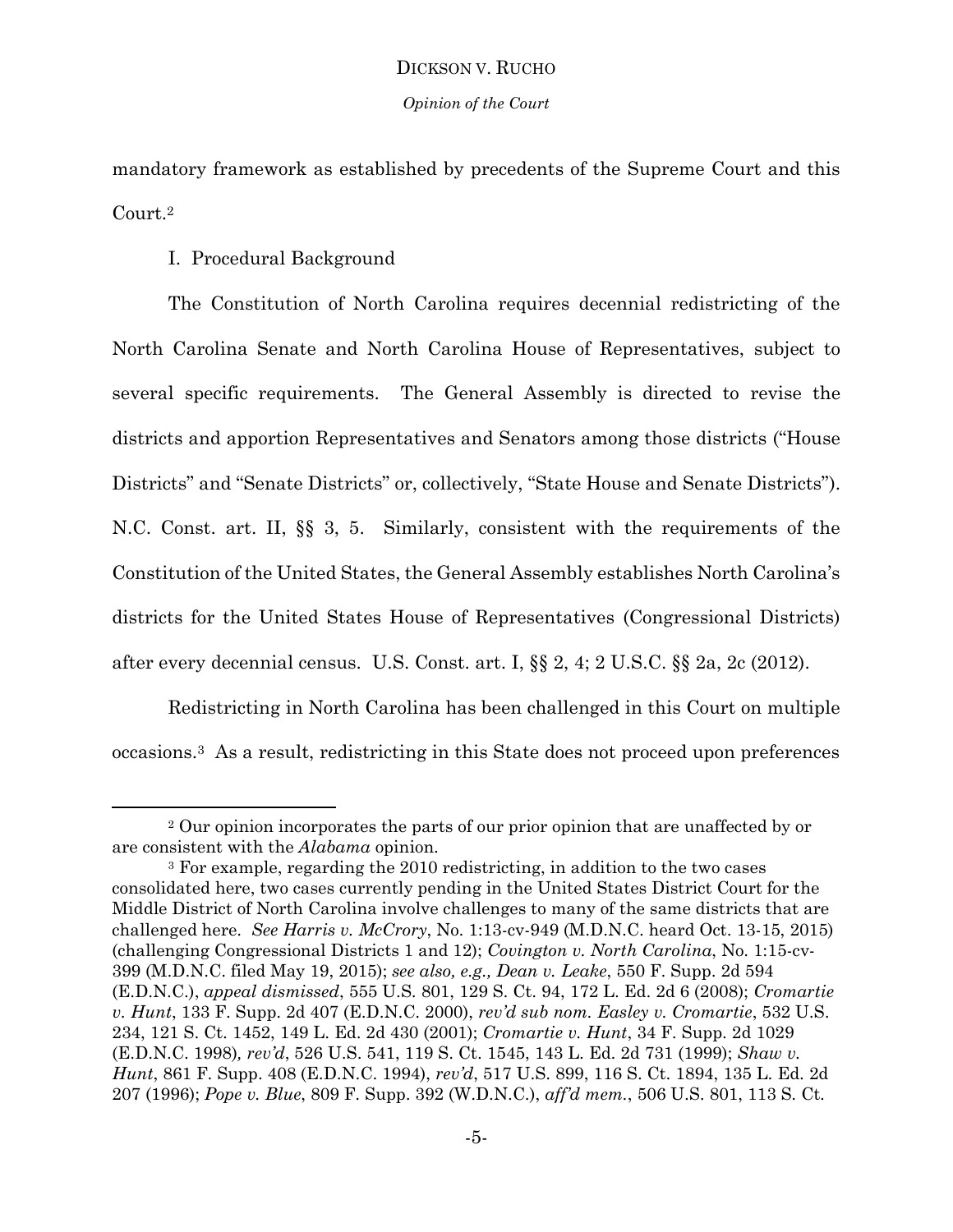### *Opinion of the Court*

or guidelines determined by the General Assembly. Instead, the legislature's priorities in drawing new district lines must be implemented within the mandatory framework recognized by this Court as required by federal law, federal and state constitutional mandates, and prior decisions of this Court. *Pender County v. Bartlett*, 361 N.C. 491, 493, 649 S.E.2d 364, 366 (2007) (*Pender County*), *aff'd sub nom. Bartlett v. Strickland*, 556 U.S. 1, 129 S. Ct. 1231, 173 L. Ed. 2d 173 (2009) (plurality) (*Strickland*); *Stephenson v. Bartlett*, 355 N.C. 354, 562 S.E.2d 377 (2002) (*Stephenson I*).

The North Carolina Constitution "enumerates several limitations on the General Assembly's redistricting authority." *Pender County*, 361 N.C. at 493, 649 S.E.2d at 366. In particular, Sections 3 and 5 of Article II of the North Carolina Constitution, which address State House and Senate Districts, both include an equal population requirement and a Whole County Provision (collectively referred to as the "Whole County Provision"). Specifically, those sections of the constitution provide:

Sec. 3. Senate districts; apportionment of Senators.

l

The Senators shall be elected from districts. The General Assembly, at the first regular session convening after the return of every decennial census of population taken by order of Congress, shall revise the senate districts

<sup>30, 121</sup> L Ed. 2d 3 (1992); *Shaw v. Barr*, 808 F. Supp. 461 (E.D.N.C. 1992), *rev'd sub nom. Shaw v. Reno*, 509 U.S. 630, 113 S. Ct. 2816, 125 L. Ed. 2d 511 (1993); *Gingles v. Edmisten*, 590 F. Supp. 345 (E.D.N.C. 1984), *aff'd in part, rev'd in part sub nom. Thornburg v. Gingles*, 478 U.S. 30, 106 S. Ct. 2752, 92 L. Ed. 2d 25 (1986); *Pender County v. Bartlett*, 361 N.C. 491, 493, 649 S.E.2d 364, 366 (2007), *aff'd sub nom. Bartlett v. Strickland*, 556 U.S. 1, 129 S. Ct. 1231, 173 L. Ed. 2d 173 (2009); *Stephenson v. Bartlett*, 357 N.C. 301, 582 S.E.2d 247 (2003); *Stephenson v. Bartlett*, 355 N.C. 354, 562 S.E.2d 377 (2002).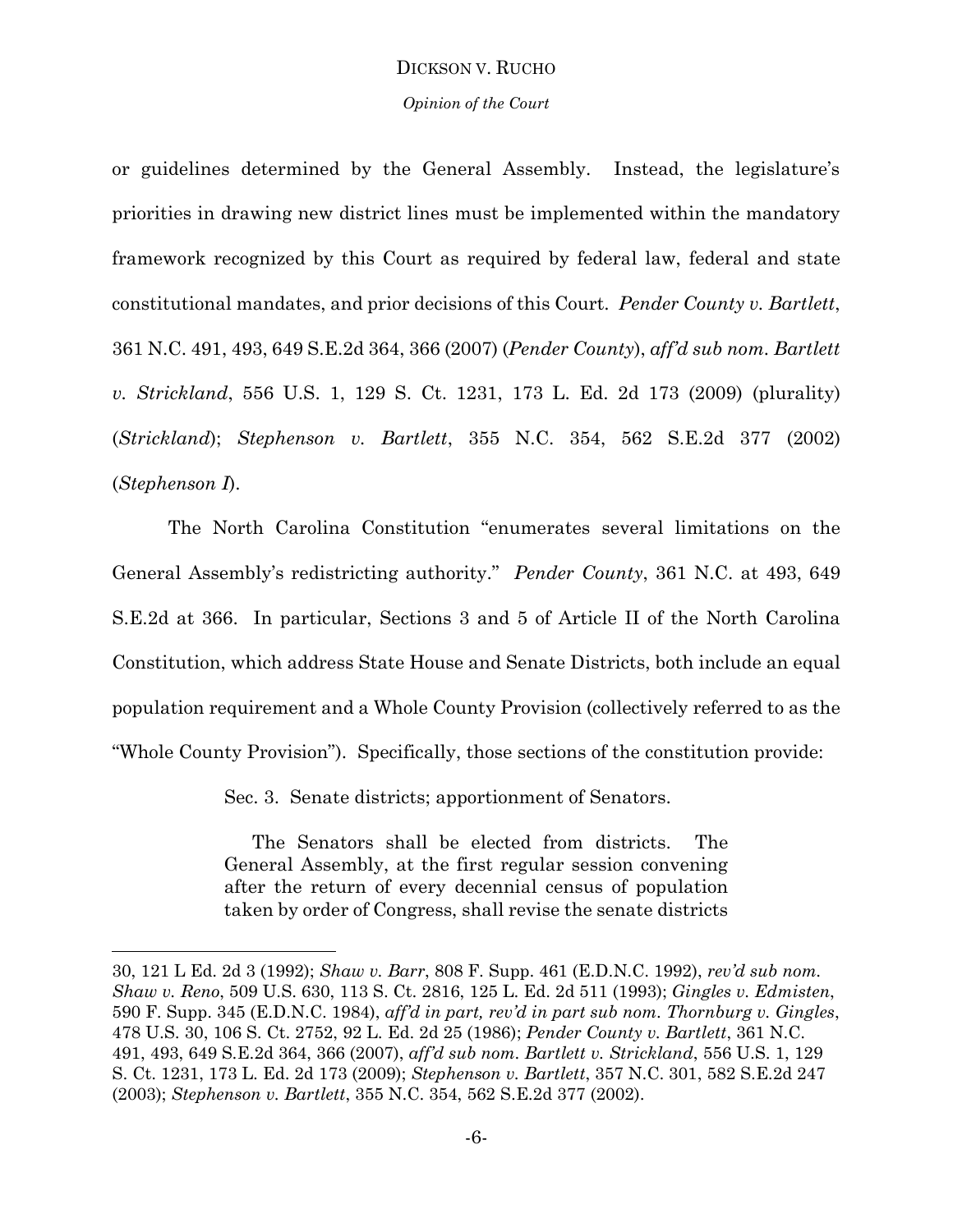*Opinion of the Court*

and the apportionment of Senators among those districts, subject to the following requirements:

(1) Each Senator shall represent, as nearly as may be, an equal number of inhabitants, the number of inhabitants that each Senator represents being determined for this purpose by dividing the population of the district that he represents by the number of Senators apportioned to that district;

(2) Each senate district shall at all times consist of contiguous territory;

(3) No county shall be divided in the formation of a senate district;

(4) When established, the senate districts and the apportionment of Senators shall remain unaltered until the return of another decennial census of population taken by order of Congress.

Sec. 5. Representative districts; apportionment of Representatives.

The Representatives shall be elected from districts. The General Assembly, at the first regular session convening after the return of every decennial census of population taken by order of Congress, shall revise the representative districts and the apportionment of Representatives among those districts, subject to the following requirements:

(1) Each Representative shall represent, as nearly as may be, an equal number of inhabitants, the number of inhabitants that each Representative represents being determined for this purpose by dividing the population of the district that he represents by the number of Representatives apportioned to that district;

(2) Each representative district shall at all times consist of contiguous territory;

(3) No county shall be divided in the formation of a representative district;

(4) When established, the representative districts and the apportionment of Representatives shall remain unaltered until the return of another decennial census of population taken by order of Congress.

N.C. Const. art. II, §§ 3, 5.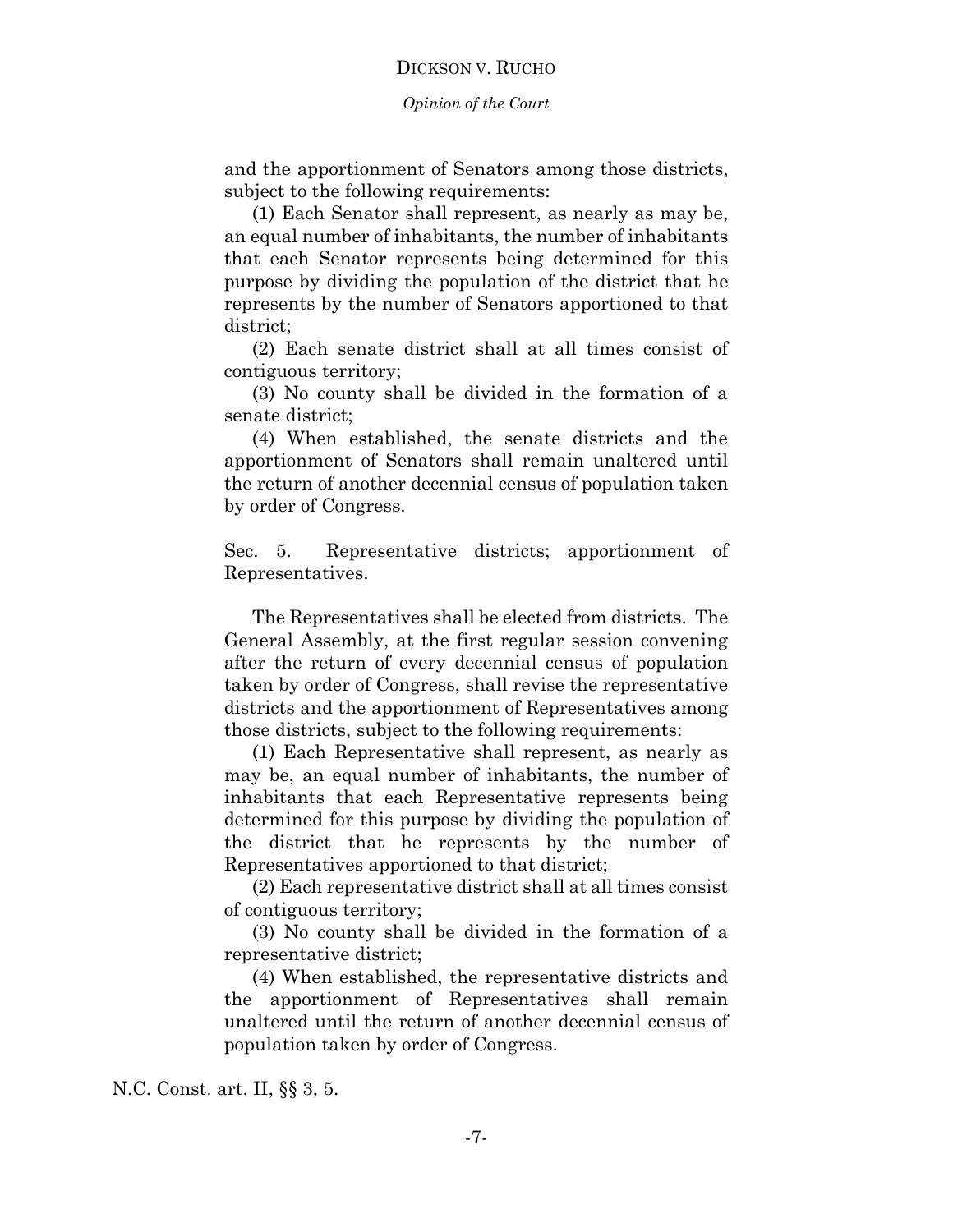*Opinion of the Court*

While the federal one-person, one-vote standard addresses every district statewide, our state law instructs that the state constitution's equal population requirement must be read in the context of the geographic boundaries of counties, the state-recognized political subdivisions. In other words, the Whole County Provision, as recognized by this Court, requires that each State House and Senate District be confined to a single county or minimum grouping of contiguous counties. *Stephenson I*, 355 N.C. at 383-84, 562 S.E.2d at 397. In effect, North Carolina's Whole County Provision, of which equal population is a component, establishes a framework to address the neutral redistricting requirement that "political subdivisions" be respected.<sup>4</sup> *Shaw v. Reno*, 509 U.S. 630, 646-47, 113 S. Ct. 2816, 2826-27, 125 L. Ed. 2d 511, 528-29 (1993) (*Shaw I*); *Stephenson I*, 355 N.C. at 364, 371, 562 S.E.2d at 385, 389 (recognizing "the importance of counties as political subdivisions of the State of North Carolina" and "observ[ing] that the State Constitution's limitations upon redistricting and apportionment uphold what the United States Supreme Court has termed 'traditional districting principles' . . . such as 'compactness, contiguity, and *respect for political subdivisions*'" (citation omitted) (quoting *Shaw I*, 509 U.S. at 647,

l

<sup>4</sup> We note that the principles articulated in the Whole County Provision, including state equal population requirements, have been reflected in our various state constitutions since 1776. *See Stephenson I*, 355 N.C. at 364-72, 562 S.E.2d at 385-90. In our opinion in *Stephenson I*, we discussed the historical importance of counties as vital "political subdivisions" of our state. *Id.* at 364, 562 S.E.2d at 385. For example, we recognized that "[i]t is through [the counties], mainly, that the powers of government reach and operate directly upon the people" and that the counties "are indeed a necessary part and parcel of the subordinate instrumentalities employed in carrying out the general policy of the state in the administration of government." *Id.* at 365, 562 S.E.2d at 386 (quoting *White v. Comm'rs of Chowan Cty.*, 90 N.C. 437, 438 (1884)).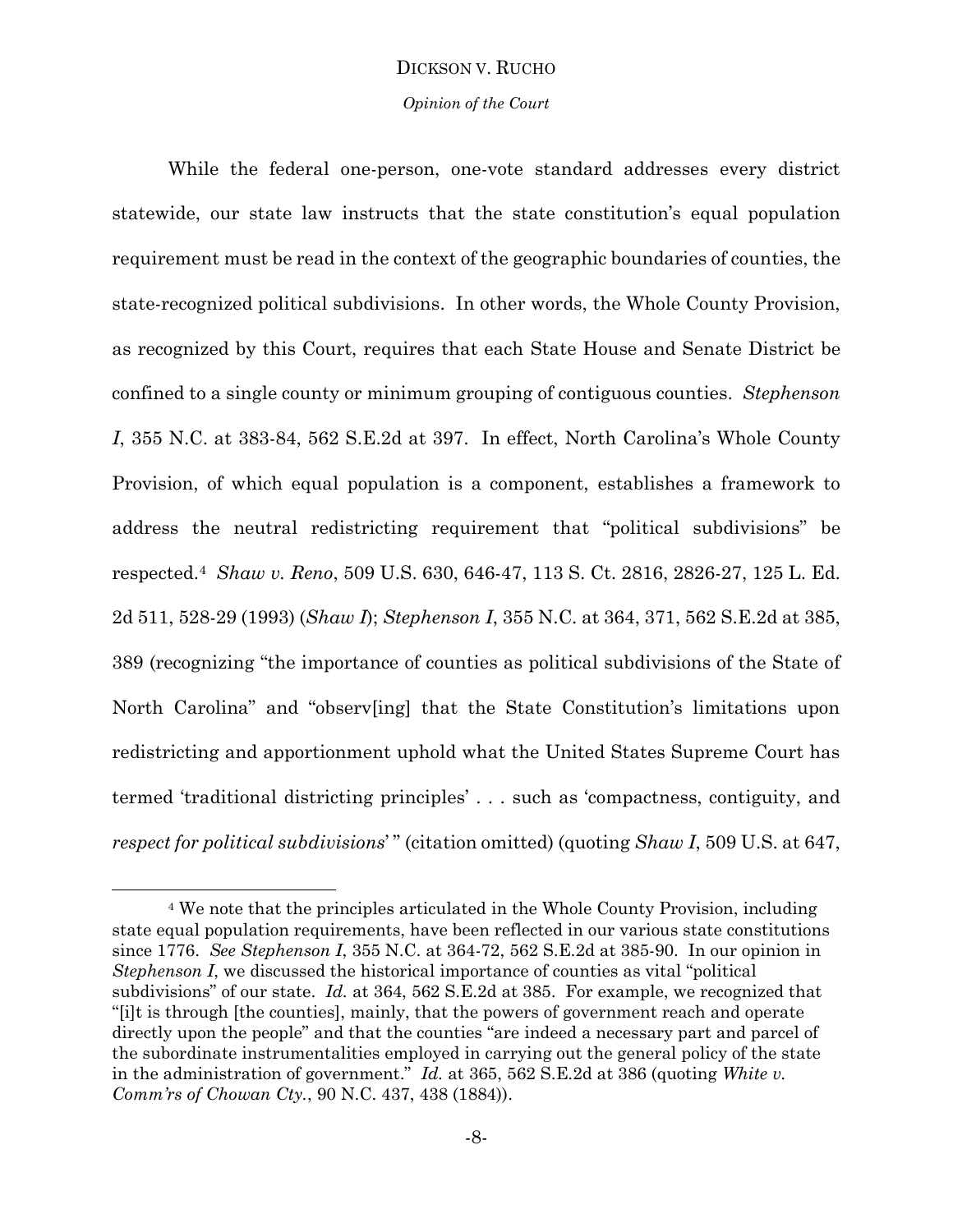*Opinion of the Court*

113 S. Ct. at 2827, 125 L. Ed. 2d at 528)). Our state constitution's Whole County Provision establishes requirements not just for the number of voters, but for their identity as well. Thus, the approach to redistricting used here, required by the state constitution's Whole County Provision, is fundamentally different from the federal one-person, one-vote requirement addressed in *Alabama*, which spoke only to the number of voters. *See Alabama*, \_\_\_ U.S. at \_\_\_, 135 S. Ct. at 1271, 191 L. Ed. 2d at 332 (explaining that equal population goals play a role in determining the number of persons placed in a district, but do not necessarily control "*which* persons were placed in *appropriately apportioned districts*"); *see also Stephenson I*, 355 N.C. at 371, 562 S.E.2d at 389 (distinguishing the "traditional districting principles" found in the North Carolina Constitution, including the Whole County Provision, from the federal "one-person, one-vote" standard).

In addition, the General Assembly followed the mandatory framework of our decision in *Stephenson I*, which harmonized the requirements of federal and state law and set out nine criteria that the General Assembly must follow in drawing new district lines. 355 N.C. at 383-84, 562 S.E.2d at 396-97. These nine criteria may be summarized as follows: First, "legislative districts required by the VRA shall be formed" before non-VRA districts are created. *Id.* at 383, 562 S.E.2d at 396-97. Second, "[i]n forming new legislative districts, any deviation from the ideal population for a legislative district shall be at or within plus or minus five percent" to ensure "compliance with federal 'one-person, one-vote' requirements." *Id.* at 383,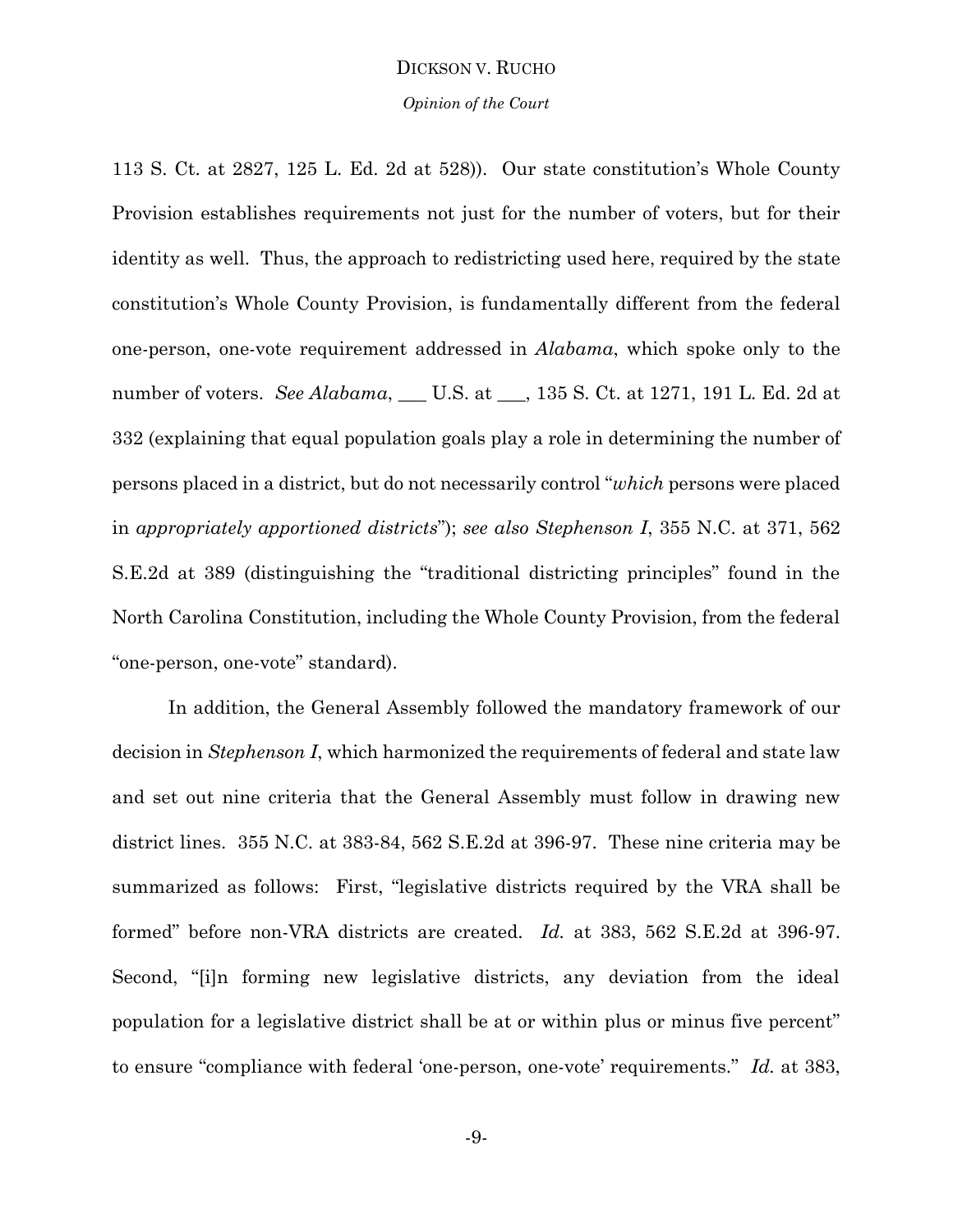### *Opinion of the Court*

562 S.E.2d at 397. Third, "[i]n counties having a . . . population sufficient to support the formation of one non-VRA legislative district, . . . the physical boundaries" of the non-VRA district shall "not cross or traverse the exterior geographic line of [the] county." *Id.* at 383, 562 S.E.2d at 397. Fourth, "[w]hen two or more non-VRA legislative districts may be created within a single county, . . . single-member non-VRA districts shall be formed within [the] county," "shall be compact, and shall not traverse the [county's] exterior geographic boundary." *Id.* at 383, 562 S.E.2d at 397. Fifth, for non-VRA counties that "cannot support at least one legislative district," or "counties having a non-VRA population pool, which, if divided into [legislative] districts, would not comply with" one-person, one-vote requirements, the General Assembly should "combin[e] or group[ ] the minimum number of whole, contiguous counties necessary to comply with the at or within plus or minus five percent 'oneperson, one-vote' standard." *Id.* at 383, 562 S.E.2d at 397. Moreover, "[w]ithin any such contiguous multi-county grouping, compact districts shall be formed, consistent with the [one-person, one-vote] standard, whose boundary lines do not cross or traverse the 'exterior' line of the multi-county grouping." *Id.* at 383-84, 562 S.E.2d at 397. "[T]he resulting interior county lines created by any such groupings may be crossed or traversed in the creation of districts within said multi-county grouping but only to the extent necessary to comply with the at or within plus or minus five percent 'one-person, one-vote' standard." *Id.* at 384, 562 S.E.2d at 397. Sixth, "only the smallest number of counties necessary to comply with the at or within plus or minus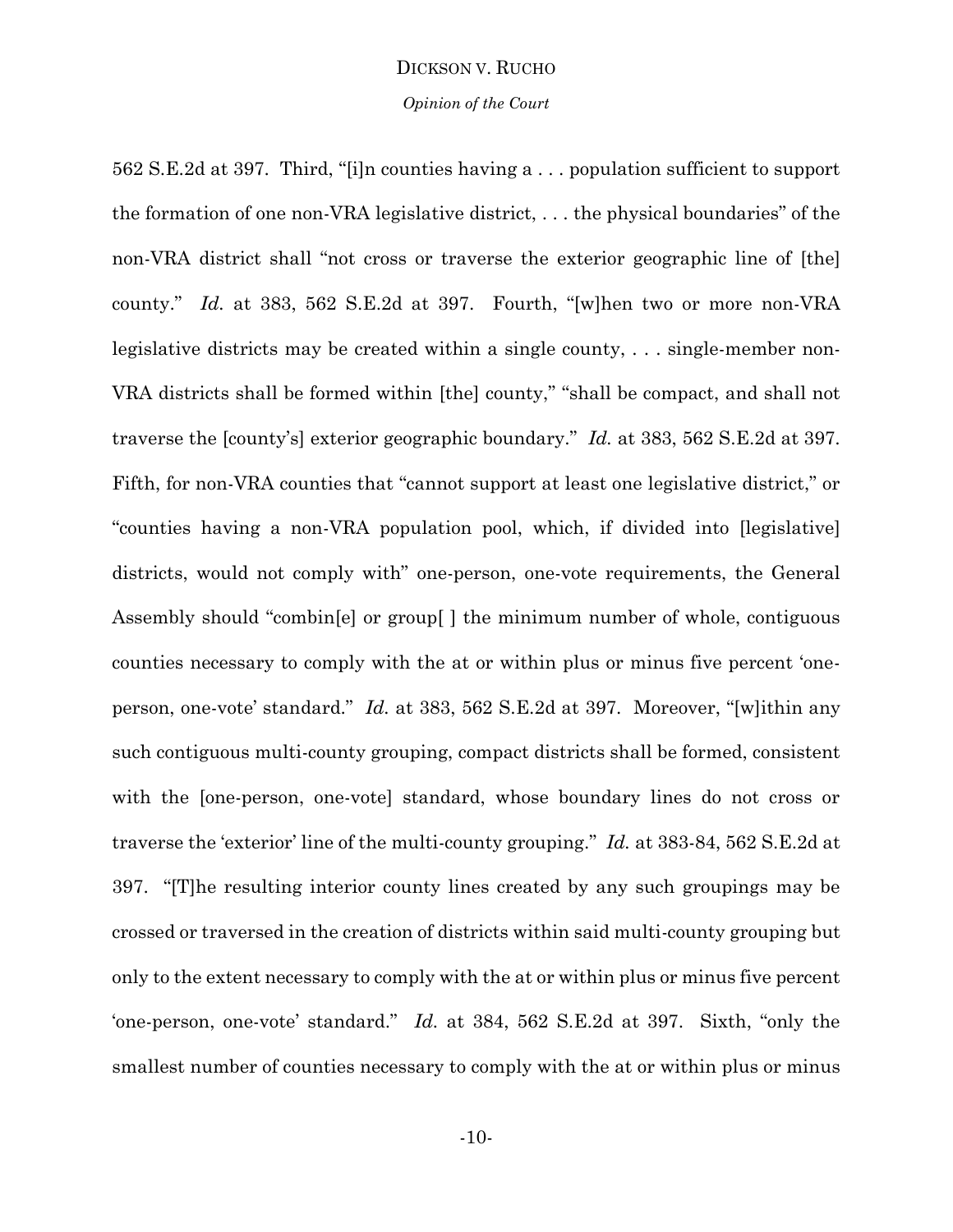### *Opinion of the Court*

five percent 'one-person, one-vote' standard shall be combined." *Id.* at 384, 562 S.E.2d at 397. Seventh, "communities of interest should be considered in the formation of compact and contiguous [legislative] districts." *Id.* at 384, 562 S.E.2d at 397. Eighth, "multi-member districts shall not be" created "unless it is established that such districts are necessary to advance a compelling governmental interest." *Id.* at 384, 562 S.E.2d at 397. Ninth, "any new redistricting plans . . . shall depart from strict compliance with" these criteria "only to the extent necessary to comply with federal law." *Id.* at 384, 562 S.E.2d at 397. Within this mandatory framework, the General Assembly may consider permissible and traditional redistricting principles such as compactness, contiguity, and respect for political subdivisions and communities of interest. *See Miller v. Johnson*, 515 U.S. 900, 916, 115 S. Ct. 2475, 2488, 132 L. Ed. 2d 762, 779-80 (1995).

Following the 2010 census, leaders of the North Carolina House of Representatives and the North Carolina Senate independently appointed redistricting committees. Each committee was responsible for recommending a plan applicable to its own chamber, while the two committees jointly were charged with preparing a redistricting plan for North Carolina's Congressional districts for the United States House of Representatives.

Guided by the United States Supreme Court's redistricting principles, in addition to the state constitution and the mandatory framework of this Court's prior decisions, the redistricting committees sought information and suggestions from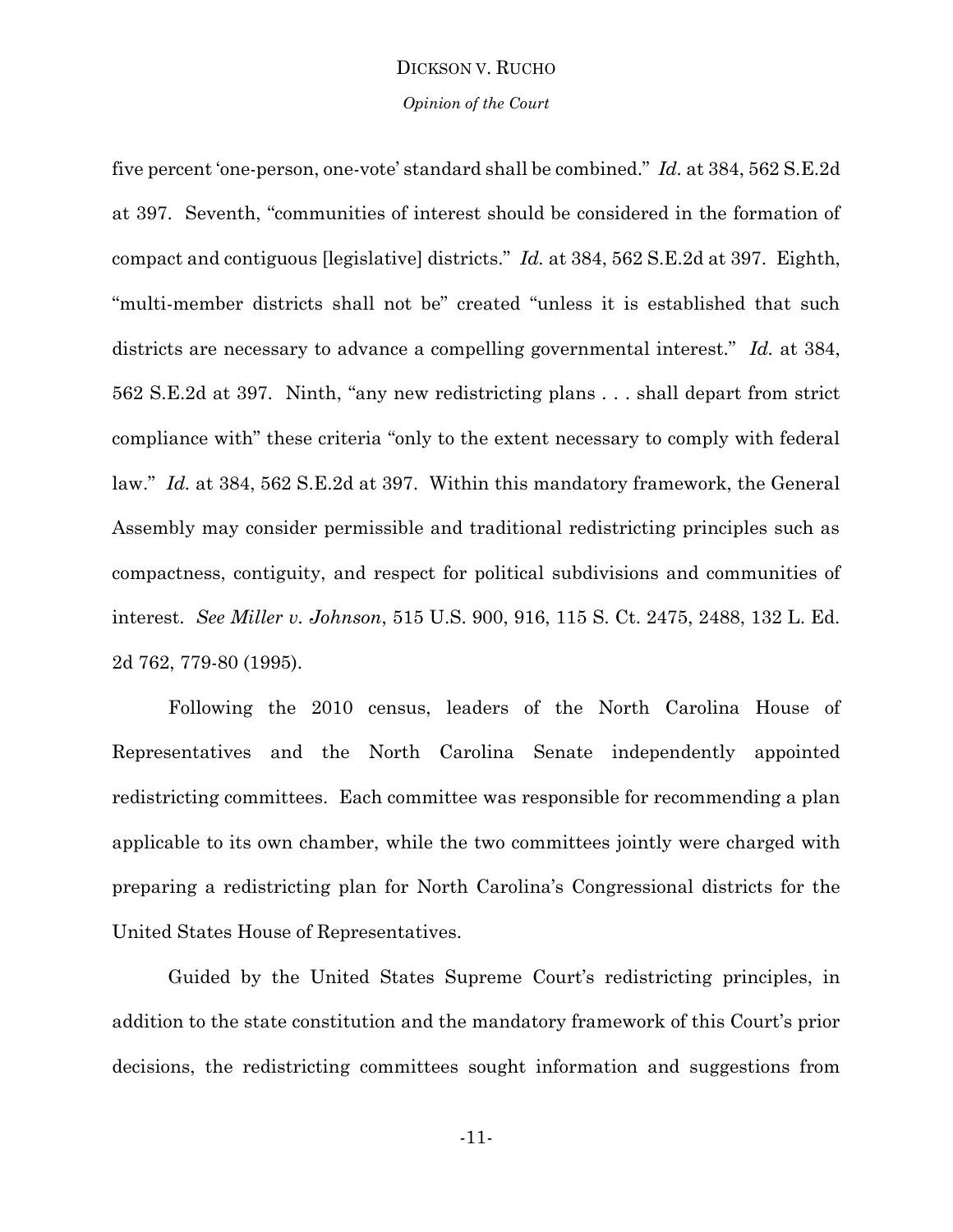*Opinion of the Court*

numerous sources, including the North Carolina Legislative Black Caucus and the North Carolina delegation to the United States Congress. In addition, these committees solicited input from various constituencies; invited public comment and conducted public hearings in multiple counties, including twenty-four of the forty counties then covered by section 5 of the Voting Rights Act; <sup>5</sup> heard both lay and expert testimony regarding such matters as racially polarized voting; solicited and received advice from the University of North Carolina School of Government; commissioned reports from independent experts to fill gaps in the evidence; and considered written submissions, including proposed redistricting maps submitted by the Southern Coalition for Social Justice.

The General Assembly convened on 25 July 2011 to deliberate the redistricting plans drawn by the House and Senate committees. That same day, the leaders of the Democratic Party and the Legislative Black Caucus submitted other alternative maps. On 27 July, the General Assembly ratified the 2011 North Carolina Senate redistricting plan and the 2011 plan for the federal House of Representatives districts. On 28 July, the General Assembly ratified the 2011 North Carolina House of Representatives redistricting plan. On 2 September 2011, the General Assembly submitted the three plans to the United States Department of Justice (USDOJ) for preclearance under section 5 of the Voting Rights Act. That same day, the General

 $\overline{a}$ 

<sup>5</sup> Effective 1 September 2014, section 5 of the VRA is codified at 52 U.S.C.S. § 10304 (LexisNexis 2014). Section 5 previously was codified at 42 U.S.C.S. § 1973c.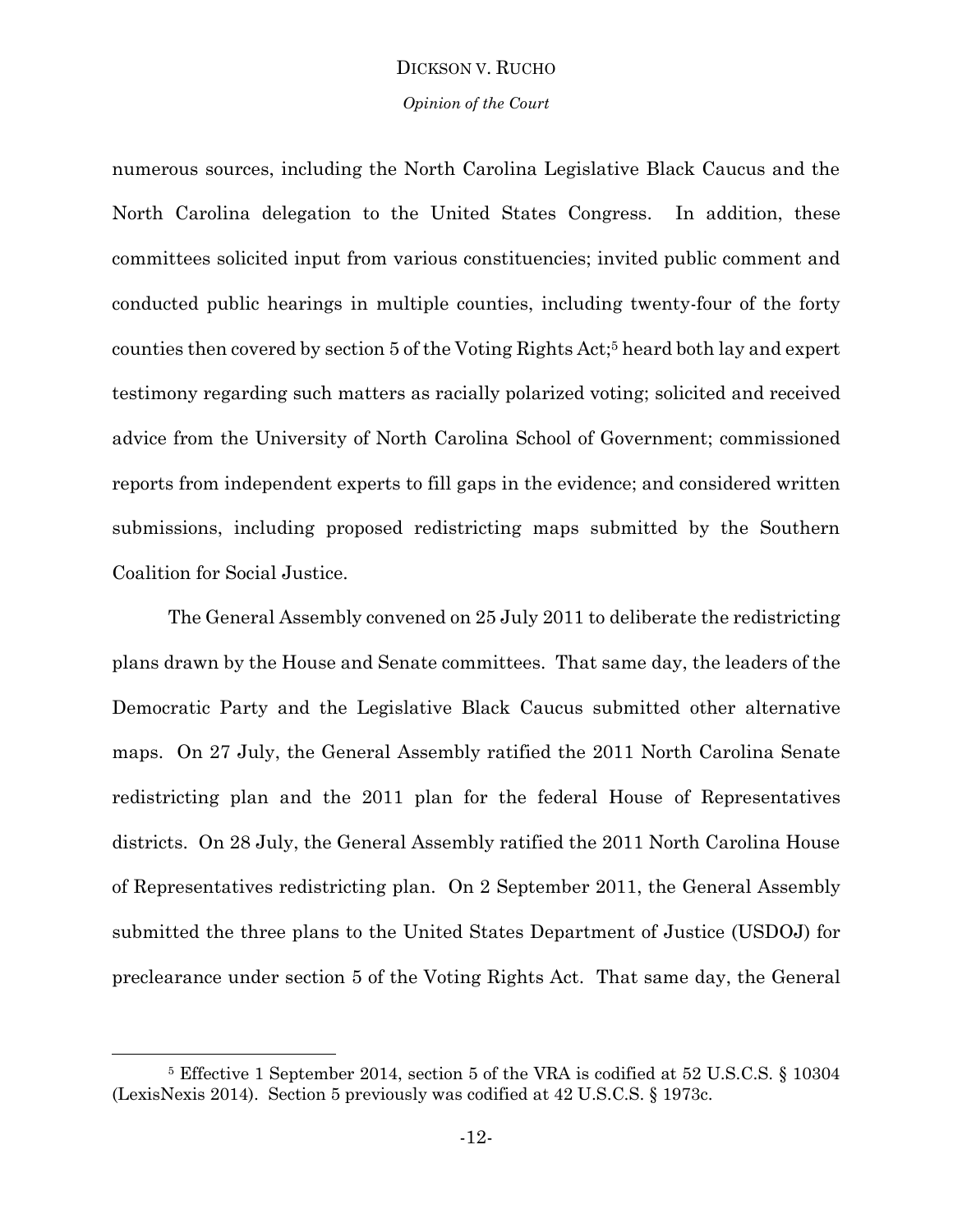# DICKSON V. RUCHO *Opinion of the Court*

Assembly filed a suit also seeking preclearance in the United States District Court for the District of Columbia. The General Assembly dismissed this suit upon receiving preclearance from the USDOJ on 1 November 2011.<sup>6</sup>

On 3 November 2011, Margaret Dickson and forty-five other registered voters filed a complaint seeking to have the three redistricting plans declared invalid on both constitutional and statutory grounds. These plaintiffs filed an amended complaint on 12 December 2011. On 4 November 2011, the North Carolina State Conference of Branches of the NAACP, joined by three organizations and forty-six individuals, filed a complaint seeking similar relief. These plaintiffs filed an amended complaint on 9 December 2011. Following the filing of the original complaints, then-Chief Justice Sarah Parker of the Supreme Court of North Carolina appointed a panel of three superior court judges to hear these actions, pursuant to N.C.G.S. § 1-267.1. On 19 December 2011, the three-judge panel consolidated both cases for all purposes.

Plaintiffs argue that the redistricting violated their federal and state equal protection rights as well as the state constitution's Whole County Provision. Underlying all of plaintiffs' complaints is the implicit argument that the Supreme Court incorrectly decided *Strickland* and that the General Assembly impermissibly

l

<sup>6</sup> Because a computer software glitch caused the State's initial submission to the Department of Justice to be incomplete, the General Assembly enacted curative statutes on 7 November 2011. These statutes were precleared on 8 December 2011.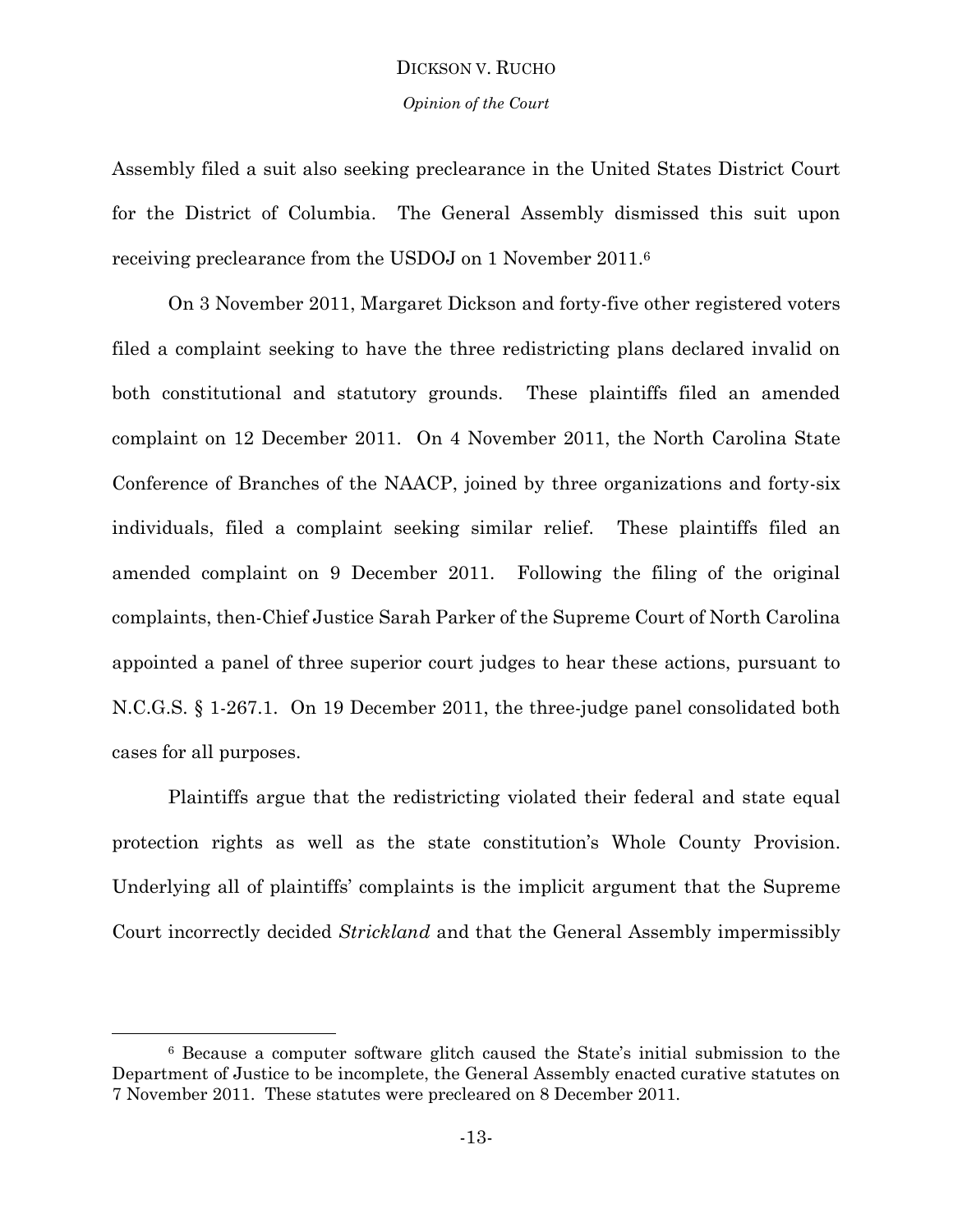utilized a fifty percent plus one black voting age population in the challenged VRA districts.

On 6 February 2012, the three-judge panel allowed in part and denied in part defendants' motion to dismiss. Plaintiffs filed a motion for partial summary judgment on 5 October 2012, and defendants filed a motion for summary judgment on 10 December 2012. The three-judge panel heard arguments on these motions on 25 and 26 February 2013.

While a ruling on the motions for summary judgment was pending, the threejudge panel issued an order determining that genuine issues of material fact existed as to two issues that could not be resolved by summary judgment.7 The panel conducted a trial on these two issues on 4 and 5 June 2013. On 8 July 2013, the threejudge panel issued its unanimous Judgment and Memorandum of Decision denying plaintiffs' motion for partial summary judgment and entering judgment for

l

<sup>7</sup> The two issues separated for trial were:

A. Assuming application of a strict scrutiny standard and, in considering whether the Enacted Plans were narrowly tailored, was each challenged Voting Rights Act ("VRA") district drawn in a place where a remedy or potential remedy for racially polarized voting was reasonable for purposes of preclearance or protection of the State from vote dilution claims under the Constitution or under § 2 of the VRA?

B. For six specific districts (Senate Districts 31 and 32, House Districts 51 and 54 and Congressional Districts 4 and 12 – none of which is identified as a VRA district), what was the predominant factor in the drawing of those districts?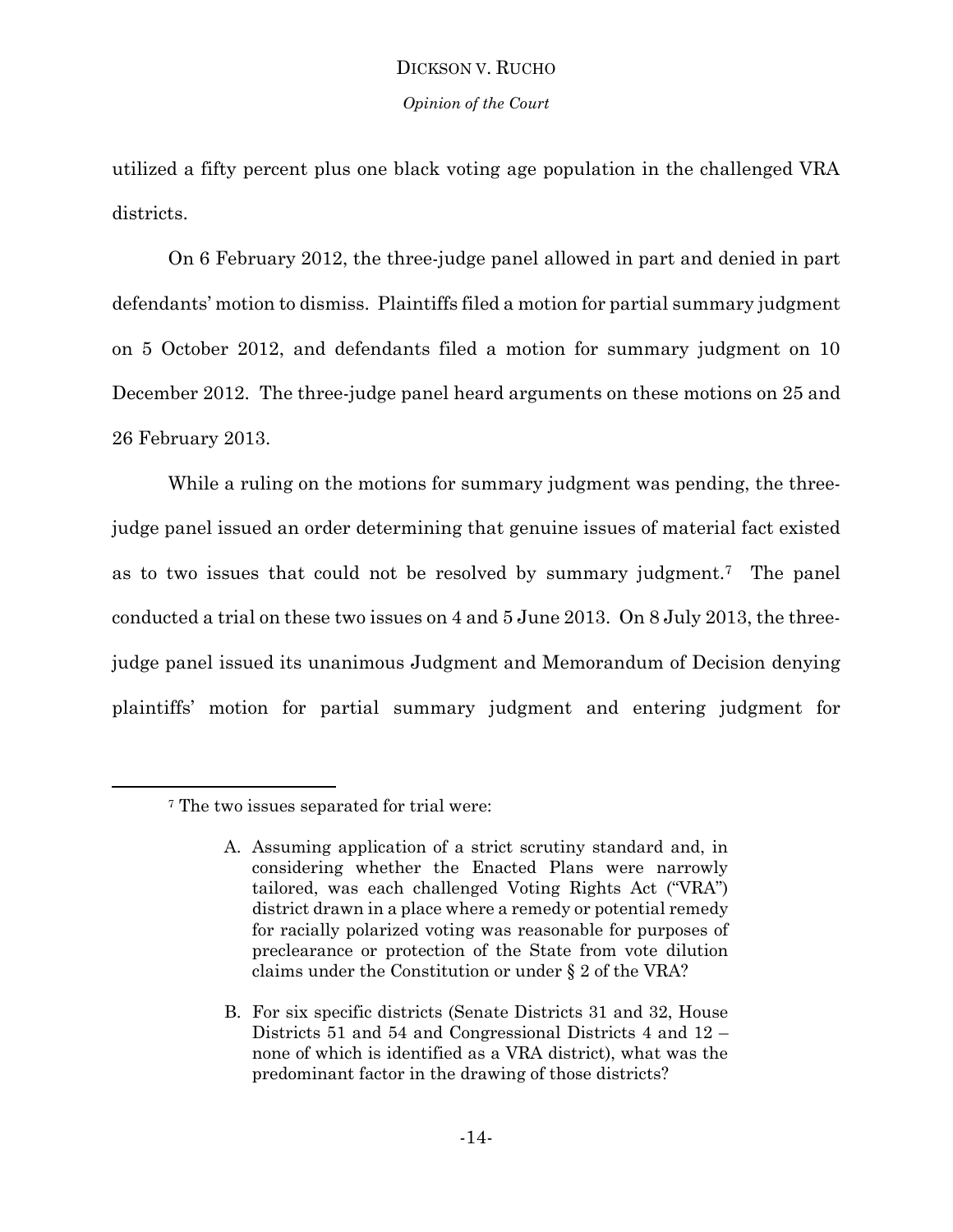defendants on all claims asserted by plaintiffs, including those related to the issues addressed at trial.

In rendering its ruling, the three-judge panel conducted a district-by-district review of the constitutionality of each challenged district. After considering thousands of pages of evidence and testimony from numerous witnesses, the panel produced a detailed, one hundred seventy-one page document setting out its findings of fact and conclusions of law. In upholding the General Assembly's redistricting plans, the panel recognized that:

> Redistricting in North Carolina is an inherently political and intensely partisan process that results in political winners and, of course, political losers. . . .

> Political losses and partisan disadvantage are not the proper subject for judicial review. . . . Rather, the role of the court in the redistricting process is to ensure that North Carolinians' constitutional rights – not their political rights or preferences – are secure.

The three-judge panel first considered plaintiffs' claims that the General Assembly's redistricting plans violated the equal protection guarantees of the United States and North Carolina Constitutions. The panel's first step was to determine which level of scrutiny to apply to each challenged district. It recognized that while generally "*all* racial classifications [imposed by a government] . . . must be analyzed by a reviewing court under strict scrutiny," *see Johnson v. California*, 543 U.S. 499, 505, 125 S. Ct. 1141, 1146, 160 L. Ed. 2d 949, 958 (2005) (alterations in original) (quoting *Adarand Constructors, Inc. v. Peña*, 515 U.S. 200, 227, 115 S. Ct. 2097, 2113,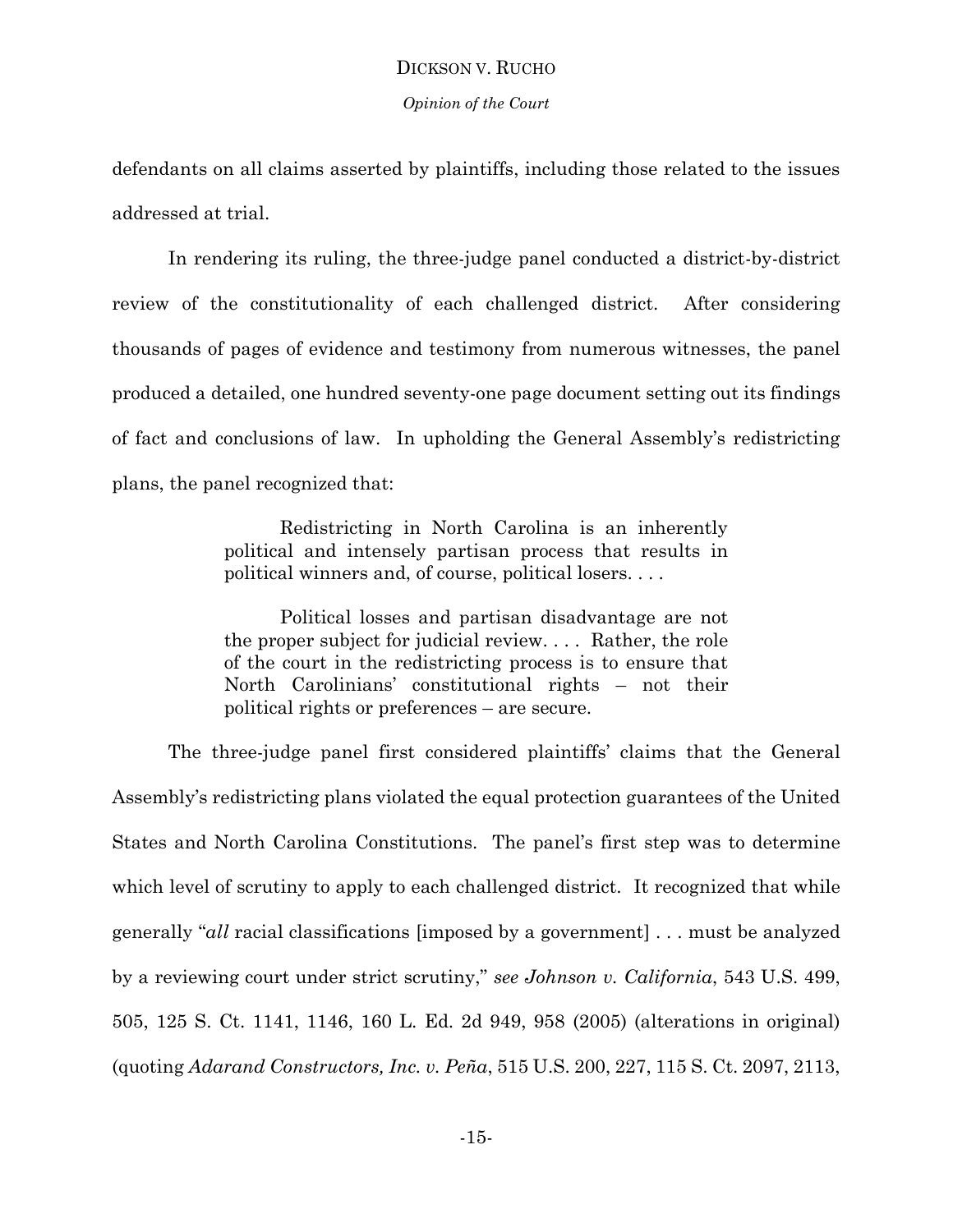#### *Opinion of the Court*

132 L. Ed. 2d 158, 182 (1995)), mere "consciousness of race" is insufficient to trigger strict scrutiny in redistricting cases, *Bush v. Vera*, 517 U.S. 952, 958, 116 S. Ct. 1941, 1951, 135 L. Ed. 2d 248, 257 (1996) (plurality). Instead, the three-judge panel explained that strict scrutiny is only appropriate when plaintiffs establish that "all other legislative districting principles were subordinated to race and that race was the predominant factor motivating the legislature's redistricting decision." *See Cromartie v. Hunt*, 133 F. Supp. 2d 407, 425 (E.D.N.C. 2000) (citing, *inter alia*, *Miller*, 515 U.S. at 916, 115 S. Ct. at 2488, 132 L. Ed. 2d at 779-80), *rev'd sub nom. Easley v. Cromartie*, 532 U.S. 234, 121 S. Ct. 1452, 149 L. Ed. 2d 430 (2001) (*Cromartie II*).

The three-judge panel determined that twenty-six<sup>8</sup> of the thirty districts challenged by plaintiffs were created by the General Assembly to be VRA districts. The General Assembly intended to draw each of these districts so as to include at least fifty percent Total Black Voting Age Population (TBVAP). The three-judge panel concluded that, "even though legislative intent may have been remedial and the districts may have been drawn to conform with federal and state law," these VRA districts were "predominantly determined by a racial objective." Therefore, the threejudge panel determined that strict scrutiny was the appropriate level of review for these twenty-six VRA districts. The panel acknowledged, however, "that a persuasive argument can be made that compliance with the VRA is but one of several competing

l

<sup>8</sup> The twenty-six districts are: Senate Districts 4, 5, 14, 20, 21, 28, 38, and 40; House Districts 5, 7, 12, 21, 24, 29, 31, 32, 33, 38, 42, 48, 57, 99, 102, 106, and 107; and Congressional District 1.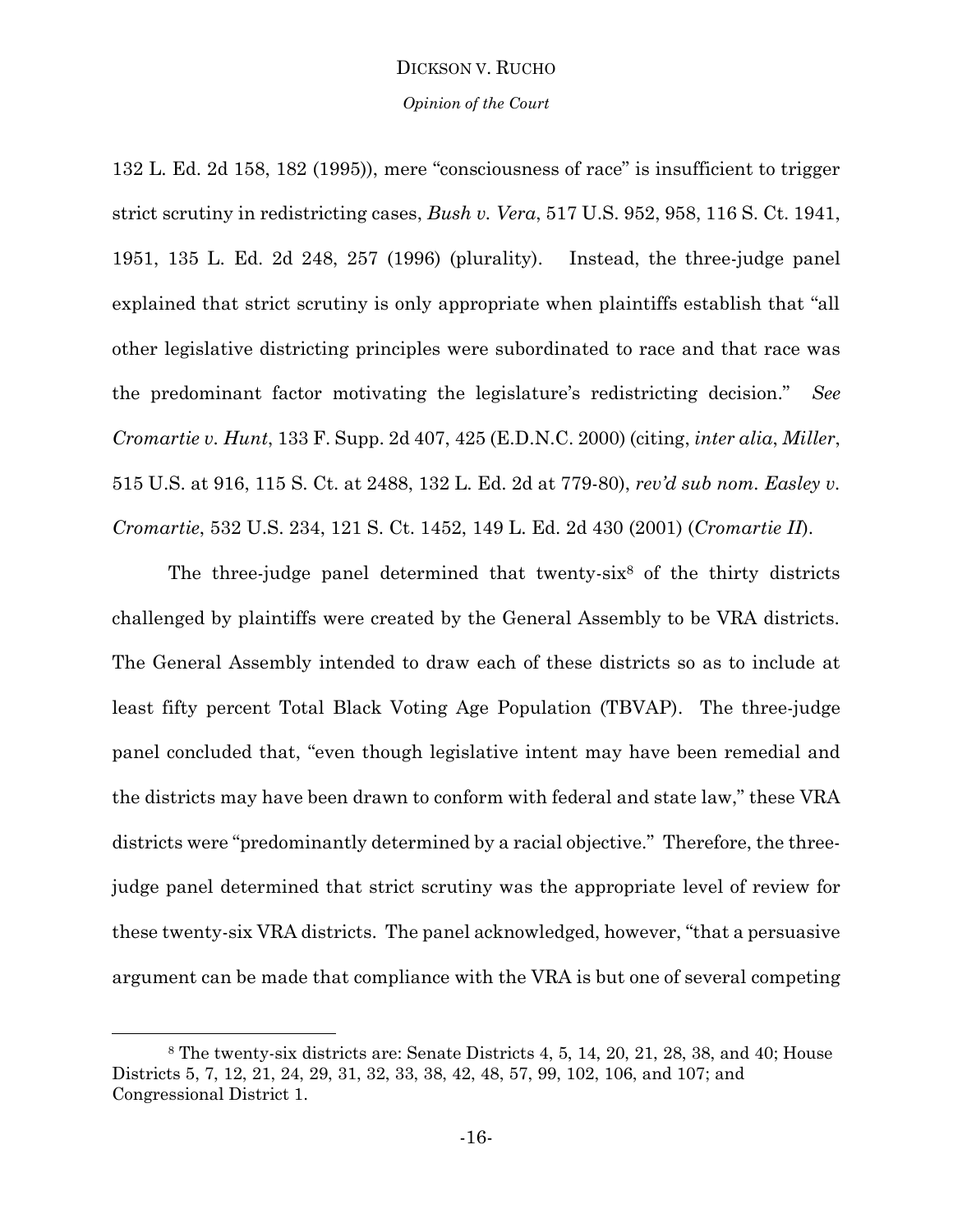### *Opinion of the Court*

redistricting criteria balanced by the General Assembly and that a lesser standard of review might be appropriate." Nonetheless, the three-judge panel employed strict scrutiny because that standard provides a "convenient and systematic roadmap for judicial review," and because, if the plans survive strict scrutiny, in which the evidence is considered in a light most favorable to the non-prevailing party, then the plans would necessarily survive a lesser level of scrutiny, such as rational basis review.

The three-judge panel made specific findings of fact for each of the twenty-six VRA districts. Based on its findings, the three-judge panel concluded that the twentysix VRA districts survive strict scrutiny because they were narrowly tailored to achieve a compelling governmental interest in "avoiding *future* liability under § 2 of the VRA and ensuring *future* preclearance of the redistricting plans under § 5 of the VRA." *See Shaw v. Hunt*, 517 U.S. 899, 915-16, 116 S. Ct. 1894, 1905-06, 135 L. Ed. 2d 207, 225-26 (1996) (*Shaw II*).

The three-judge panel concluded that avoiding section 2 liability was a compelling governmental interest because, based upon the panel's exhaustive review of the entire record, "the General Assembly had a strong basis in evidence to conclude that each of the *Gingles* preconditions was present in substantial portions of North Carolina," *see Thornburg v. Gingles*, 478 U.S. 30, 106 S. Ct. 2752, 92 L. Ed. 2d 25 (1986), "and that, based upon the totality of the circumstances, VRA districts were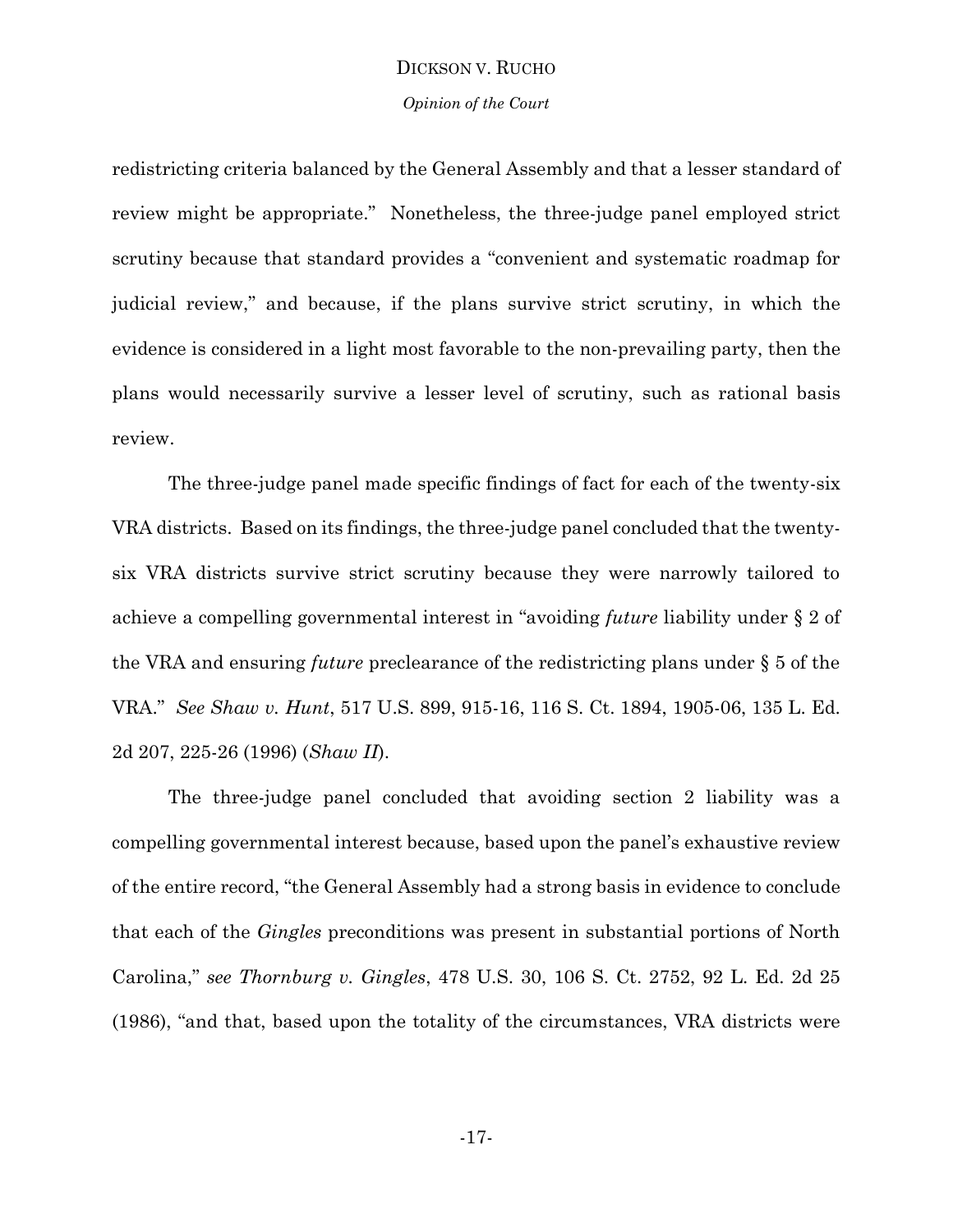### *Opinion of the Court*

required to remedy against vote dilution."9 In considering whether compliance with section 5 provided a compelling governmental interest, the three-judge panel explained that "the newly-enacted plan may not undo or defeat rights afforded by the most recent legally enforceable redistricting plan in force or effect in the covered jurisdiction (the 'benchmark' plan)." *See Riley v. Kennedy*, 553 U.S. 406, 128 S. Ct. 1970, 170 L. Ed. 2d 837 (2008) (cited by the panel in support of this statement). Because "the General Assembly had a strong basis in evidence to conclude that [its plans] must be precleared" under section 5, the three-judge panel determined that preclearance under section 5 provided "a compelling governmental interest."

The three-judge panel next concluded that each of the twenty-six VRA districts was narrowly tailored to avoid section 2 liability and to ensure section 5 preclearance. *See Shaw I*, 509 U.S. at 645, 113 S. Ct. at 2831, 125 L. Ed. 2d at 534 (quoted by the panel and providing that in responding to the compelling interests in complying with sections 2 and 5, the General Assembly is not granted "*carte blanche* to engage in racial gerrymandering"). The panel recognized "that the 'narrow tailoring' requirement of strict scrutiny allows the States a limited degree of leeway in furthering such interests." *Vera*, 517 U.S. at 977, 116 S. Ct. at 1960, 135 L. Ed. 2d at 268.

l

<sup>&</sup>lt;sup>9</sup> The three-judge panel noted that the Supreme Court has required state legislatures to present a strong basis in the record of the three *Gingles* preconditions, but it has never imposed the "totality of the circumstances" requirement upon a state legislature. Nonetheless, in its thorough and exhaustive review of the record, the three-judge panel considered both requirements in its analysis.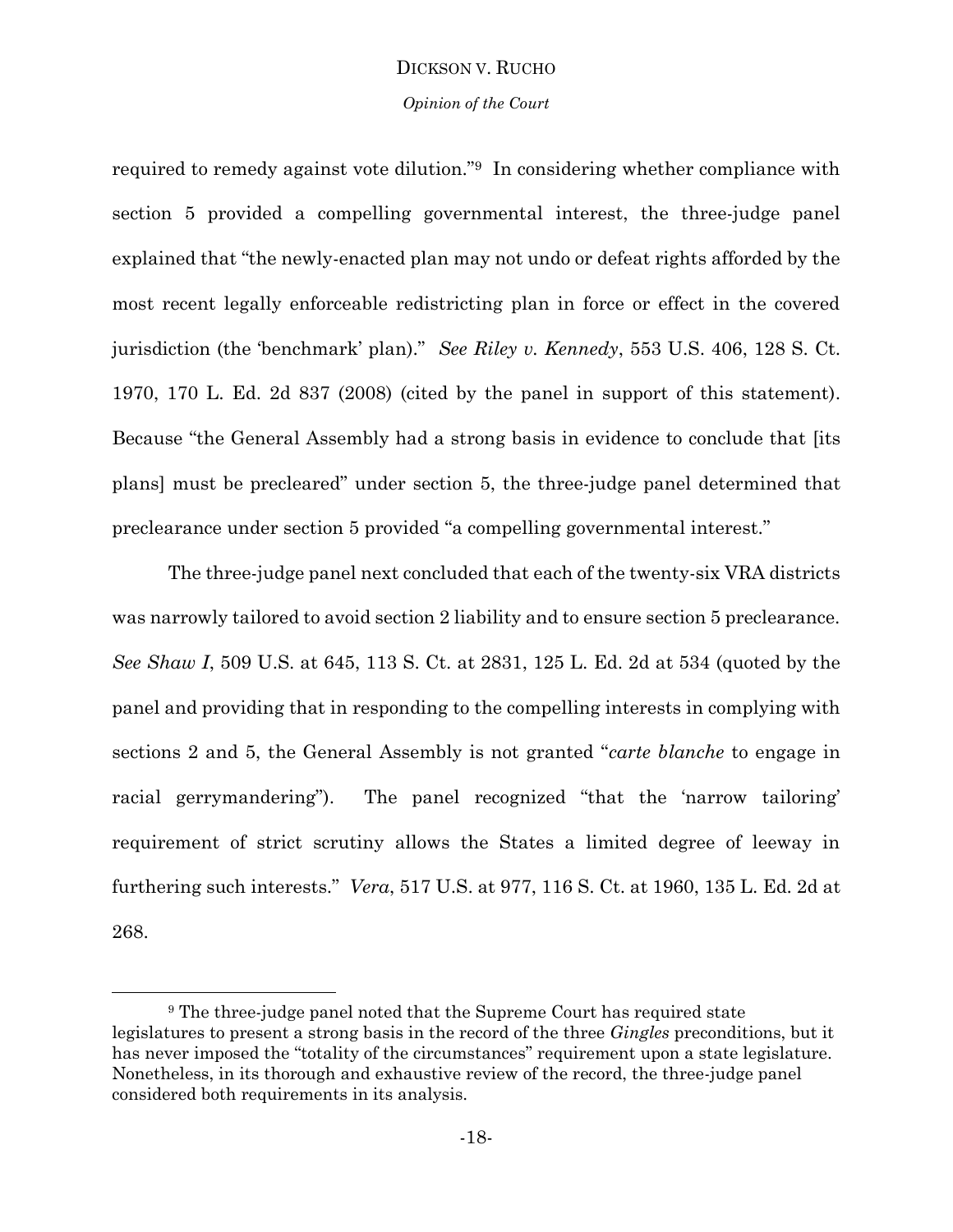### *Opinion of the Court*

First, the unanimous panel found that the enacted plans do not contain a greater number of VRA districts than are reasonably necessary to comply with the VRA because "the General Assembly had a strong basis in evidence for concluding that 'rough proportionality' was reasonably necessary to protect the State from anticipated liability under § 2 of the VRA and ensuring preclearance under § 5 of the VRA." *See League of United Latin Am. Citizens v. Perry*, 548 U.S. 399, 438, 126 S. Ct. 2594, 2621, 165 L. Ed. 2d 609, 643-44 (2006) (*LULAC*); *Shaw II*, 517 U.S. at 915- 16, 116 S. Ct. at 1905-06, 135 L. Ed. 2d at 225-26; *Johnson v. De Grandy*, 512 U.S. 997, 1000, 114 S. Ct. 2647, 2651, 129 L. Ed. 2d 775, 784 (1994) ("[N]o violation of § 2 can be found . . . where, in spite of continuing discrimination and racial bloc voting, minority voters form effective voting majorities in a number of districts roughly proportional to the minority voters' respective shares in the voting-age population.").

Second, the panel found that the General Assembly did not unnecessarily "pack" VRA districts with black voters when it endeavored to create all VRA districts with at least fifty percent TBVAP in order to avoid liability under section 2. *See Strickland*, 556 U.S. at 13, 129 S. Ct. at 1242, 173 L. Ed. 2d at 183 (plurality) (opinion of Kennedy, J.) (stating that compliance with section 2 allows creating majorityminority districts that contain "a numerical, working majority of the voting age population" of a specific minority group and that it does not mandate creating or preserving crossover districts). The three-judge panel explained that under *Strickland*, "the State must be afforded the leeway to avail itself of the 'bright line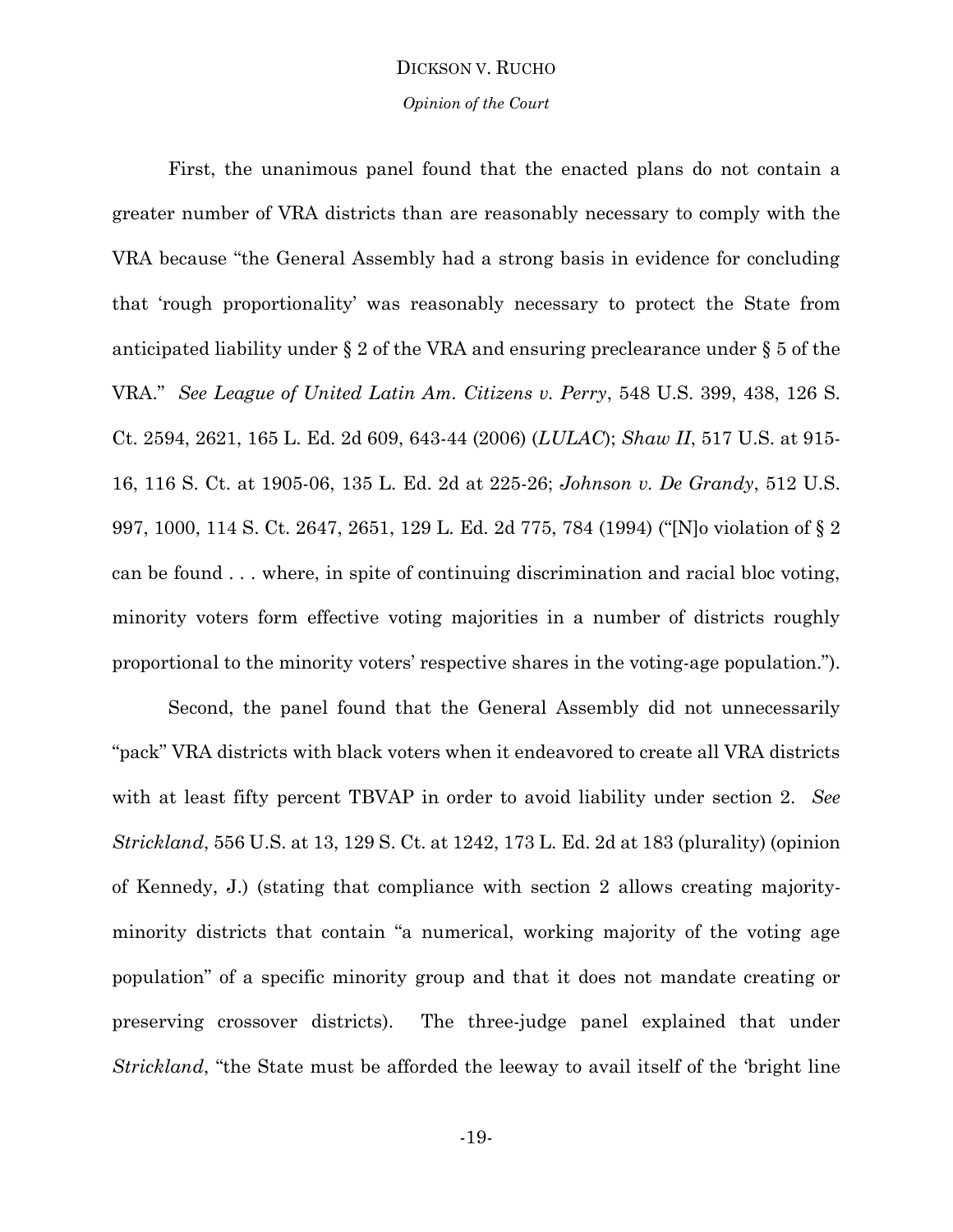*Opinion of the Court*

rule' and create majority-minority districts, rather than cross-over districts, in those areas where there is a sufficiently large and geographically compact minority population and racial polarization exist[s]." As a result, the three-judge panel found that, "notwithstanding the racial classification inherent in the creation of >50% TBVAP VRA districts, the Enacted Plans substantially address the threat of anticipated § 2 liability and challenges to preclearance under § 5 of the VRA."

Third, the three-judge panel heard evidence on the following issue:

Assuming application of a strict scrutiny standard and, in considering whether the Enacted Plans were narrowly tailored, was each challenged VRA district drawn in a place where a remedy or potential remedy for racially polarized voting was reasonable for purposes of preclearance or protection of the State from vote dilution claims under the Constitution or under § 2 of the VRA?

Based on this evidence the panel made numerous detailed findings of fact, including one hundred eighty-eight findings on this issue set out in Appendix A of its judgment. The three-judge panel conducted an individualized analysis of each of the VRA districts, setting out how racially polarized voting was found in the locales. For example, the court noted that a study conducted by Thomas Brunell, Ph.D., found "statistically significant racially polarized voting" in fifty out of fifty-one counties examined.10 The three-judge panel then determined that "the General Assembly had a strong basis in evidence for concluding that [ ] each of the VRA districts in the

 $\overline{a}$ 

 $10$  There was insufficient information for Dr. Brunell to determine whether racially polarized voting occurred in Camden County.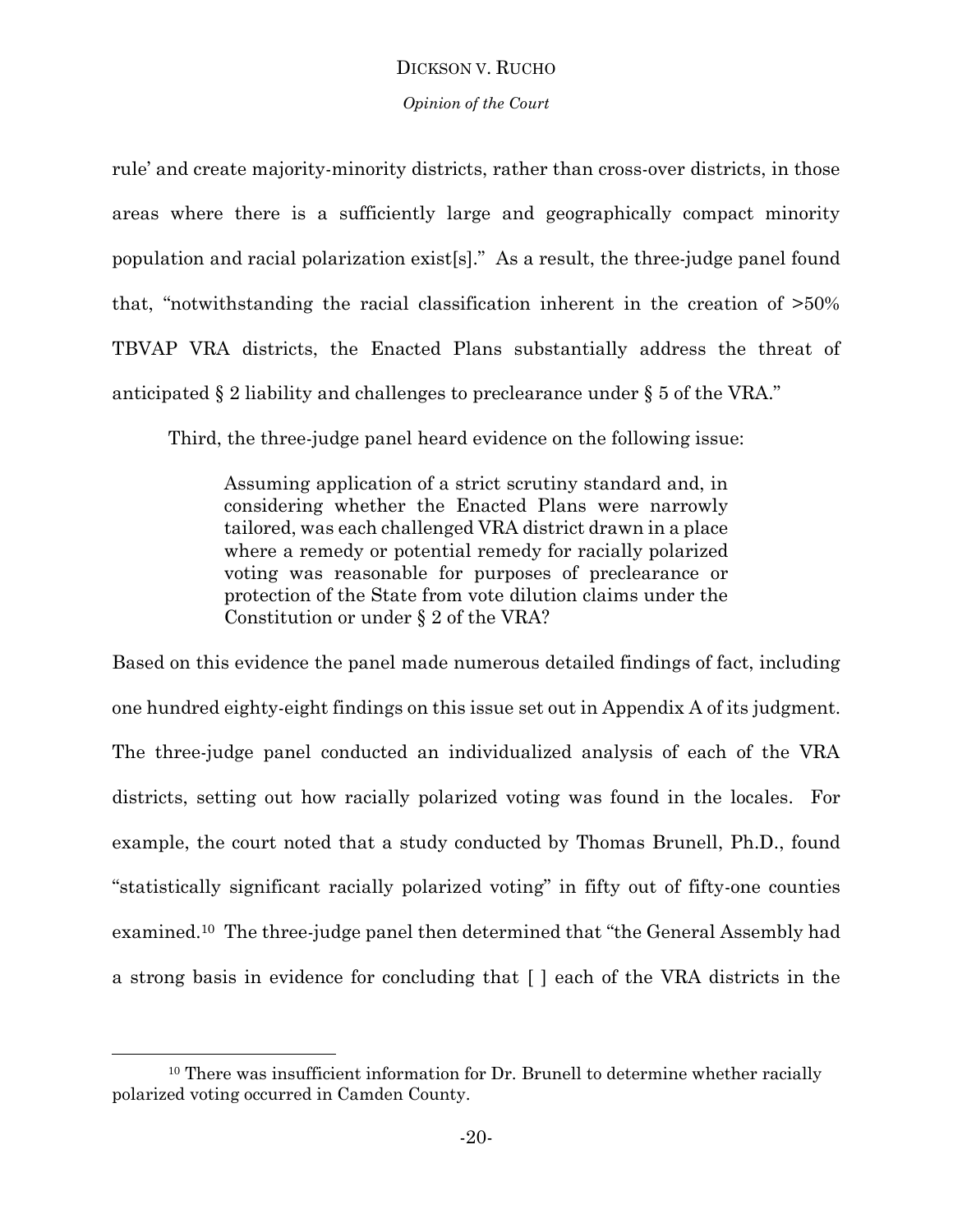Enacted Plans were placed in a location that was reasonably necessary to protect the State from anticipated liability under" sections 2 and 5 of the VRA.

Finally, the three-judge panel found that the VRA districts are sufficiently compact and regular in shape to meet the requirement that they be narrowly tailored. Quoting Justice Kennedy, the panel stated: " 'Districts not drawn for impermissible reasons or according to impermissible criteria may take any shape, even a bizarre one,' provided that the bizarre shapes are not 'attributable to race-based districting unjustified by a compelling interest.' " *Vera*, 517 U.S. at 999, 116 S. Ct. at 1972, 135 L. Ed. 2d at 284 (Kennedy, J., concurring). The three-judge panel further found that plaintiffs' retained expert testified that the shape of a district is irrelevant, as are traditional notions of communities of interest.

Ultimately, the three-judge panel concluded that plaintiffs failed to produce alternative plans that (1) contain VRA districts in rough proportion to the black population in North Carolina, (2) comply with the General Assembly's decision, as supported by *Strickland*, to populate each VRA district with more than fifty percent TBVAP, or (3) comply with the state constitution's Whole County Provision.

Accordingly, the three-judge panel concluded that

based upon the law and the undisputed facts, and allowing for the limited degree of leeway that permits the General Assembly to exercise political discretion in its reasonable efforts to address compelling governmental interests, the trial court finds that the General Assembly had a strong basis in evidence for concluding that the VRA districts in the Enacted Plans, as drawn, were reasonably necessary to protect the State from anticipated liability under § 2 of the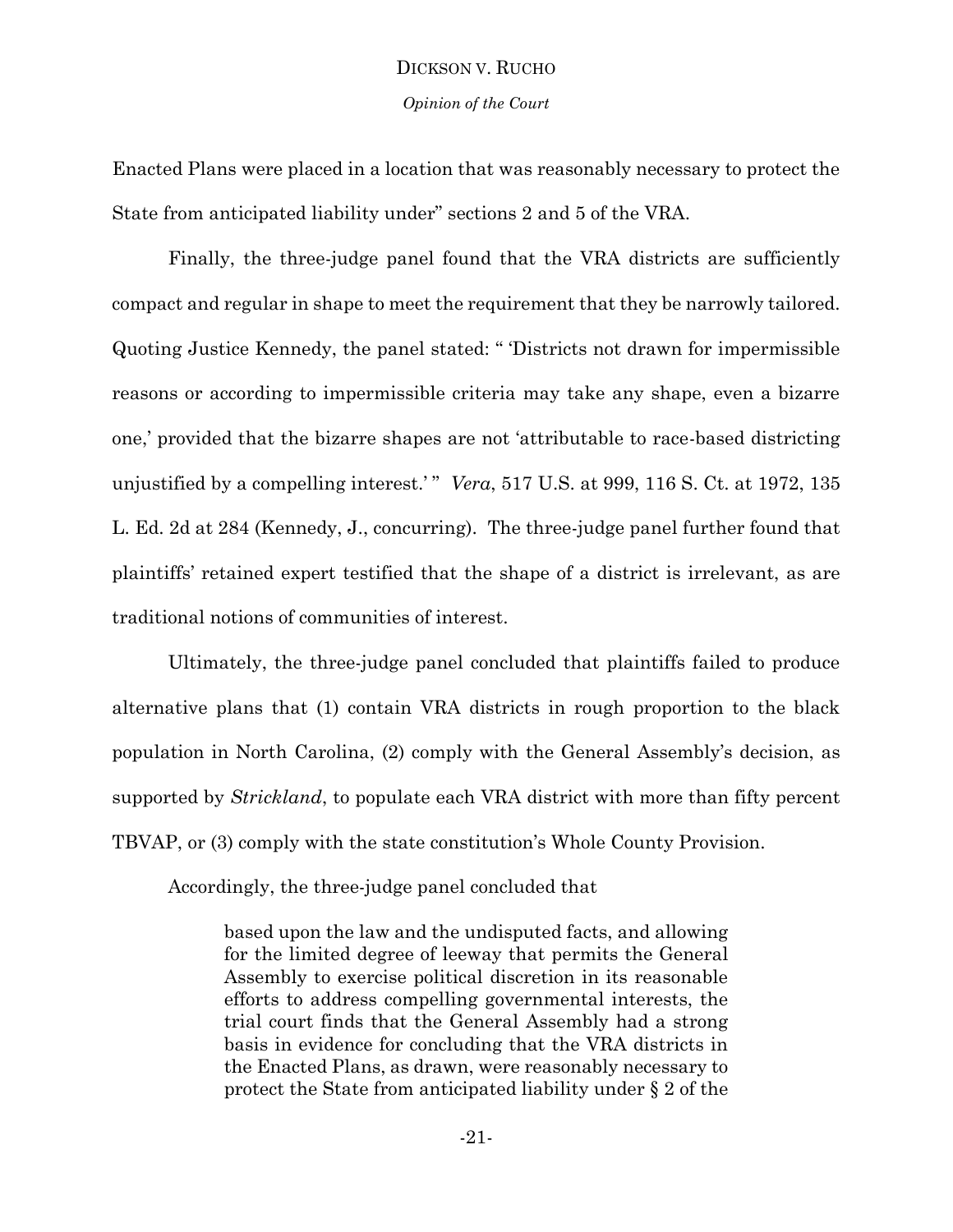*Opinion of the Court*

VRA and ensuring preclearance under § 5 of the VRA.

Because it found that the twenty-six VRA districts were narrowly tailored to achieve a compelling governmental interest, the three-judge panel concluded that these districts survive strict scrutiny. Alternatively, the panel noted "that under a lesser standard of review, such as a rational relationship test, the creation of the VRA districts as drawn was supported by a number of rational bases."

Next, the three-judge panel considered the constitutionality of the four remaining challenged districts, which were non-VRA districts.11 The panel explained that if these non-VRA districts were "unexplainable on grounds other than race" and "the legislature neglected all traditional redistricting criteria such as compactness, contiguity, respect for political subdivisions and incumbency protection," then strict scrutiny would apply. *See id.* at 976, 116 S. Ct. at 1959-60, 135 L. Ed. 2d at 268 (plurality). Otherwise, if the legislature was not motivated predominantly by race in drawing these four districts, the three-judge panel must apply rational basis review. The panel stated that whether race was the General Assembly's predominant motive is a factual question. *See Hunt v. Cromartie*, 526 U.S. 541, 549, 119 S. Ct. 1545, 1550, 143 L. Ed. 2d 731, 740 (1999) (*Cromartie I*) (citing *Shaw II*, 517 U.S. at 905, 116 S. Ct. at 1900, 135 L. Ed. 2d at 218-19). Thus, the three-judge panel held a trial to determine the following issue: "For six specific districts (Senate Districts 31 and 32,

 $\overline{a}$ 

<sup>&</sup>lt;sup>11</sup> The non-VRA districts were Senate District 32, House District 54, and Congressional Districts 4 and 12.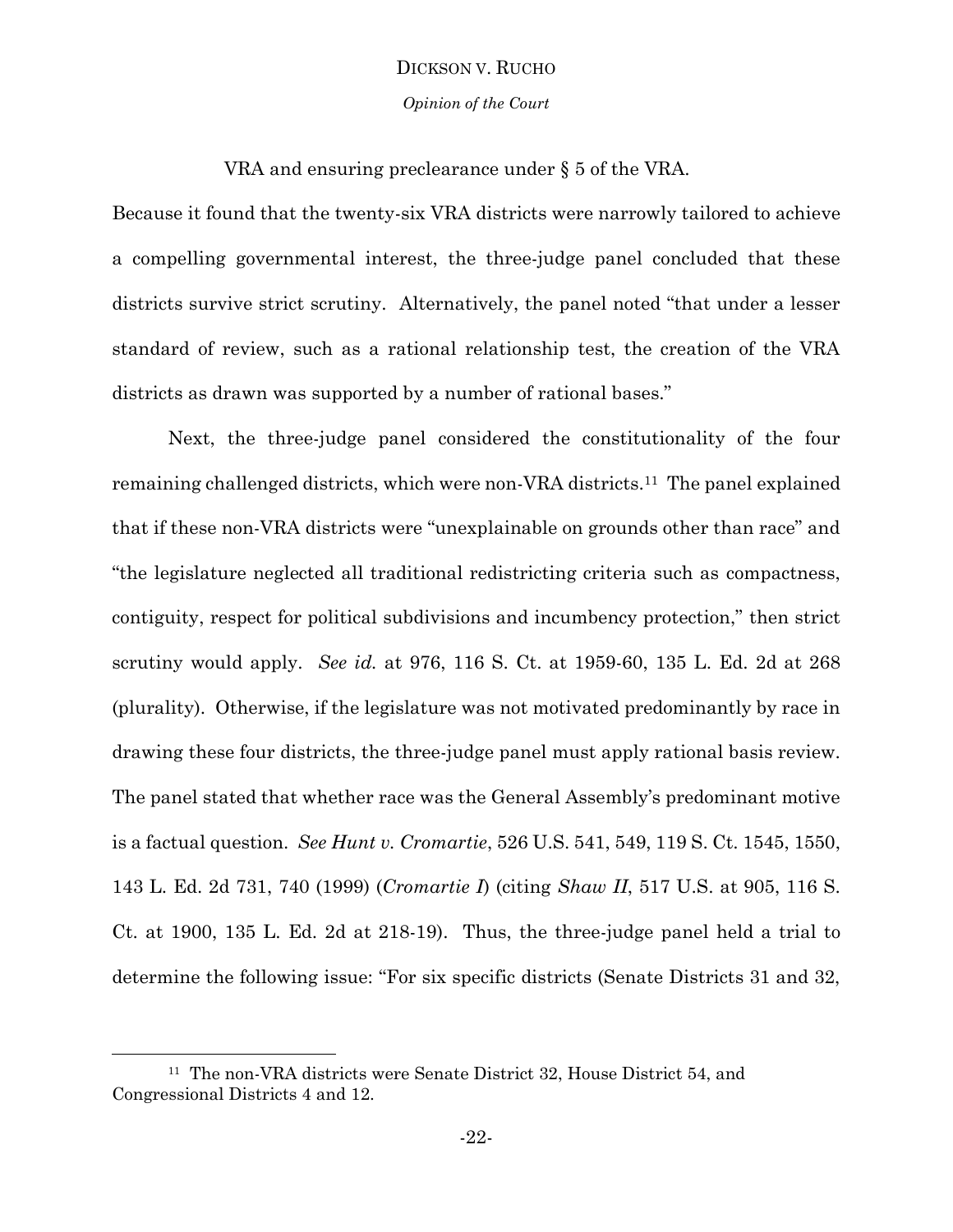*Opinion of the Court*

House Districts 51 and 54 and Congressional Districts 4 and 12 – none of which is identified as a VRA district), what was the predominant factor in the drawing of those districts?" Although Senate District 31 and House District 51 were not challenged by plaintiffs as racial gerrymanders, the three-judge panel heard evidence on these two districts as well because they are neighboring districts that are part of the same contiguous-county grouping required under the North Carolina Constitution's Whole County Provision. Therefore, these two unchallenged districts are necessarily intertwined with those that were challenged, making consideration of the motivation for the creation of each unchallenged district relevant to a determination of the motivation for the creation of the counterparts, the challenged districts.

As it did for the twenty-six VRA districts, based upon the evidence received, the three-judge panel made specific findings of fact as to each non-VRA district, including Senate District 31 and House District 51. After conducting a detailed, district-by-district analysis, the panel made numerous specific findings of fact on whether race was the General Assembly's predominant motive in drawing these districts. The three-judge panel found, in addition to complying with federal and state law and applying nonracial traditional redistricting criteria, the General Assembly desired to create districts "more competitive for Republican candidates." The panel noted the "undisputed" fact "that in North Carolina, racial identification correlates highly with political affiliation." But, the goal to create State House and Senate Districts more competitive for Republicans could only be realized while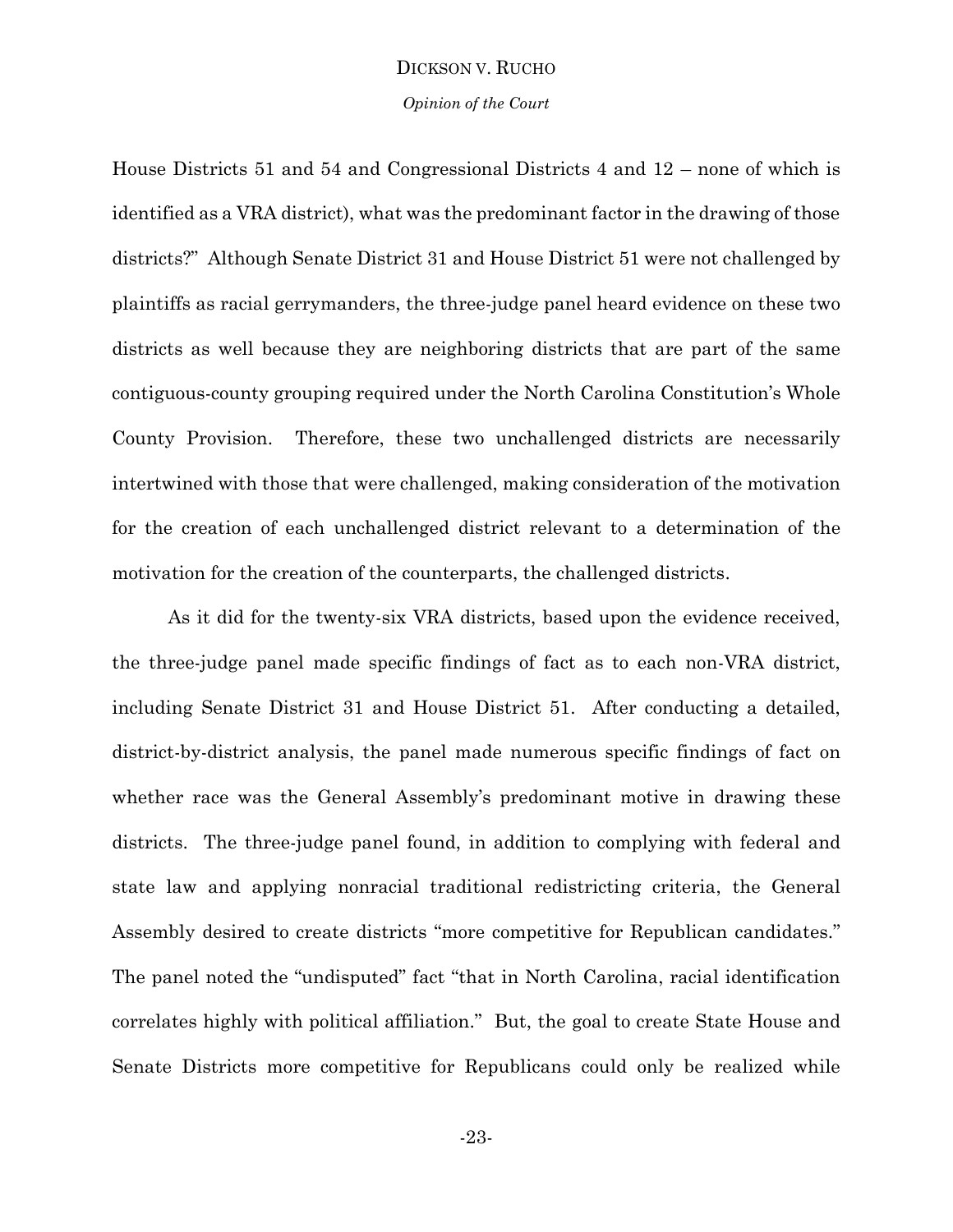*Opinion of the Court*

following the requirements of the state constitution's Whole County Provision. Thus, while the three-judge panel recognized the General Assembly's desire "to equalize" population among the districts," for state redistricting purposes, this finding must be viewed in the context of the Whole County Provision requirement.

Based upon its findings, the three-judge panel concluded that rational basis review was the appropriate level of scrutiny for each of the non-VRA districts and that "the General Assembly has articulated a reasonably conceivable state of facts, other than a racial motivation, that provides a rational basis for creating the non-VRA districts." Moreover, the three-judge panel determined that plaintiffs failed to proffer, as required by *Cromartie II*, "any alternative redistricting plans that show that the General Assembly could have met its legitimate political objectives in alternative ways that are comparably consistent with traditional districting principles." *See Cromartie II*, 532 U.S. at 258, 121 S. Ct. at 1466, 149 L. Ed. 2d at 453. Accordingly, the three-judge panel concluded that plaintiffs' racial gerrymandering claims failed.

The three-judge panel next addressed plaintiffs' claim that the Senate and House plans violated the Whole County Provision of the North Carolina Constitution. The panel concluded that the enacted plans conform to the Whole County Provision, as interpreted and applied by this Court in *Stephenson I* and *Stephenson v. Bartlett*, 357 N.C. 301, 582 S.E.2d 247 (2003) (*Stephenson II*), and that plaintiffs' alternative proposed plans failed to comport with the Whole County Provision.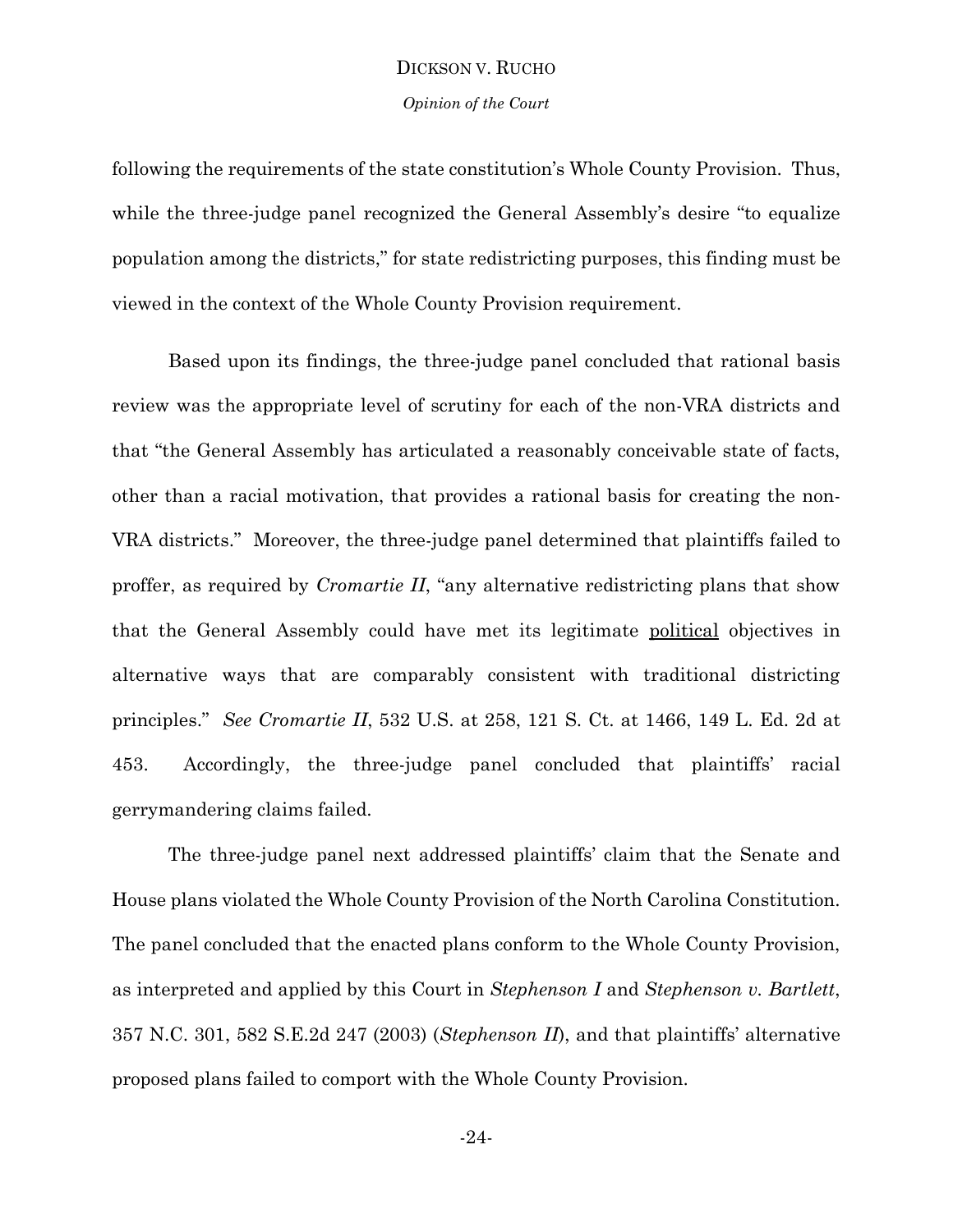### *Opinion of the Court*

Plaintiffs entered timely notice of appeal pursuant to N.C.G.S. § 120-2.5. On 19 December 2014, this Court affirmed the three-judge panel's decision, holding "that the General Assembly's enacted plans do not violate plaintiffs' constitutional rights." *Dickson*, 367 N.C. at 575, 766 S.E.2d at 260. Plaintiffs petitioned the Supreme Court for a writ of certiorari on 16 January 2015. On 25 March 2015, while plaintiffs' petition was pending, the Supreme Court issued its decision in *Alabama*, \_\_\_ U.S. \_\_\_, 135 S. Ct. 1257, 191 L. Ed. 2d 314. The Supreme Court subsequently vacated our decision and remanded the case to this Court for reconsideration in light of *Alabama*. *Dickson*, \_\_\_ U.S. \_\_\_, 135 S. Ct. 1843, 191 L. Ed. 2d 719. The parties filed briefs, and we heard oral arguments regarding the applicability of *Alabama* to this case.

Our review of the three-judge panel's unanimous decision is limited. Though "[o]ur standard of review of an appeal from summary judgment is de novo," *In Re Will of Jones*, 362 N.C. 569, 573, 669 S.E.2d 572, 576 (2008), unchallenged findings of fact are binding on appeal, *see, e.g., Keeter v. Town of Lake Lure*, 264 N.C. 252, 257, 141 S.E.2d 634, 638 (1965). Likewise, regarding issues tried by the panel, its findings of fact are binding on this Court if not challenged at trial or on appeal, *see e.g., Koufman v. Koufman*, 330 N.C. 93, 97, 408 S.E.2d 729, 731 (1991), or if supported by competent evidence found by the three-judge panel, *e.g.*, *In re Estate of Trogdon*, 330 N.C. 143, 147-48, 409 S.E.2d 897, 900 (1991). Conclusions of law are reviewed de novo to determine if they are supported by the findings of fact. *E.g.*, *N.C. Farm*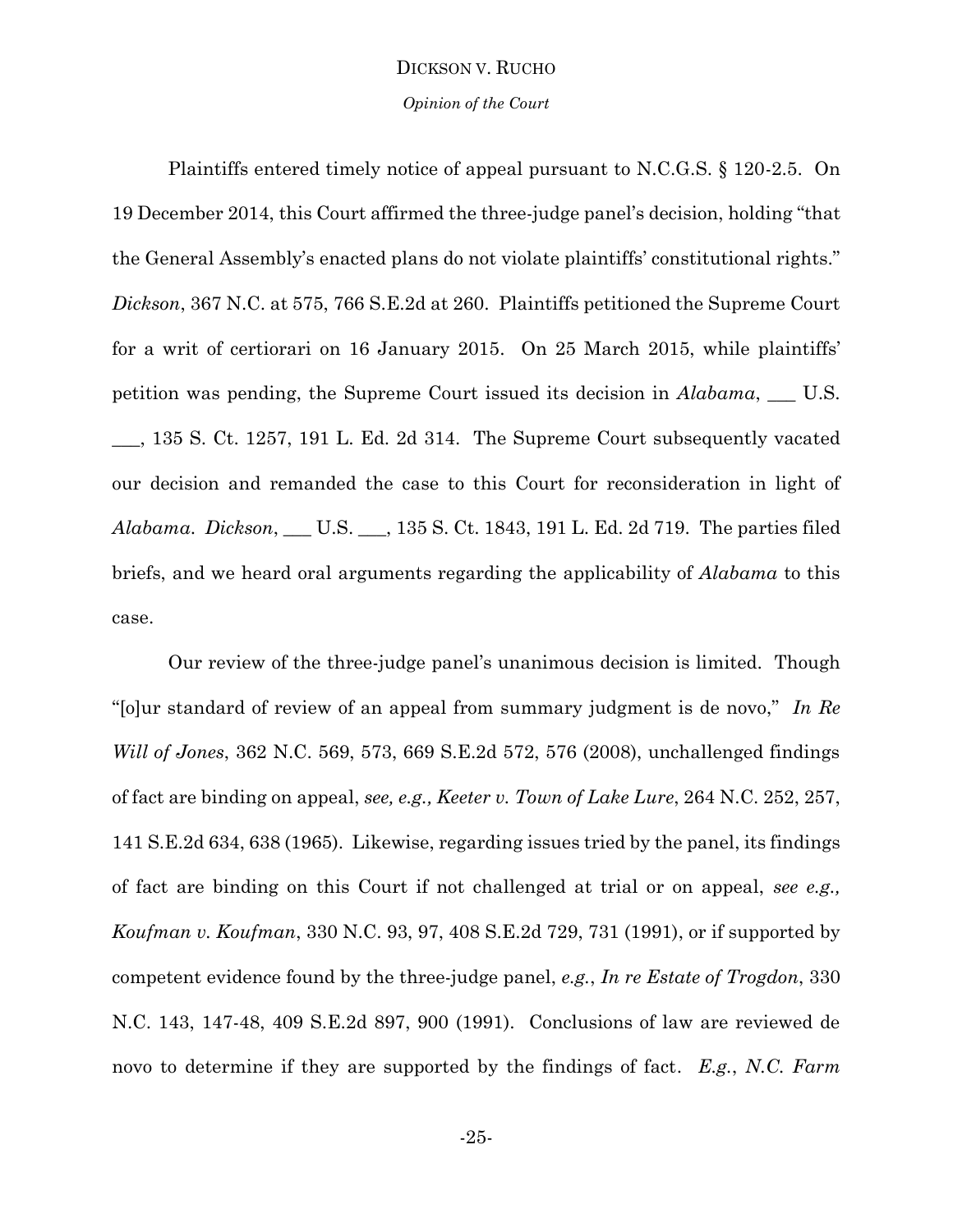*Bureau Mut. Ins. Co. v. Cully's Motorcross Park, Inc.*, 366 N.C. 505, 512, 742 S.E.2d 781, 786 (2013). After a careful review of the *Alabama* decision and the record in this case, we conclude that the three-judge panel's Judgment and Memorandum of Decision complied with the standards articulated in *Alabama* as well as other pertinent federal and state laws.

# II. Overview of *Alabama* and Its Impact Here

Like the case before us, the *Alabama* case involved a challenge to the state legislature's redistricting plans following the 2010 decennial census. *Alabama*, \_\_\_ U.S. at \_\_\_, 135 S. Ct. at 1262-63, 191 L. Ed. 2d at 323-24. The Alabama Code requires the creation of a legislative committee known as the Permanent Legislative Committee on Reapportionment "to prepare for and develop a reapportionment plan for the state." Ala. Code 1975 § 29-2-50 to -51 (2015). Unlike North Carolina, where the General Assembly's priorities can only be implemented in accordance with the federal and state constitutional requirements as specified by this Court, the Alabama legislative committee adopted "guidelines for drawing the new district lines." *Ala. Legislative Black Caucus v. Alabama*, 989 F. Supp. 2d 1227, 1245 (2013), *vacated*, \_\_\_ U.S. \_\_\_, 135 S. Ct. 1257, 191 L. Ed. 2d 314. These guidelines provided that new districts should be drawn in a manner to achieve numerous traditional redistricting objectives, including compactness, not splitting counties or precincts, minimizing change, and protecting incumbents. *Alabama*, \_\_\_ U.S. at \_\_\_, 135 S. Ct. at 1263, 191 L. Ed. 2d at 324; *Legislative Black Caucus*, 989 F. Supp. 2d at 1245. The guidelines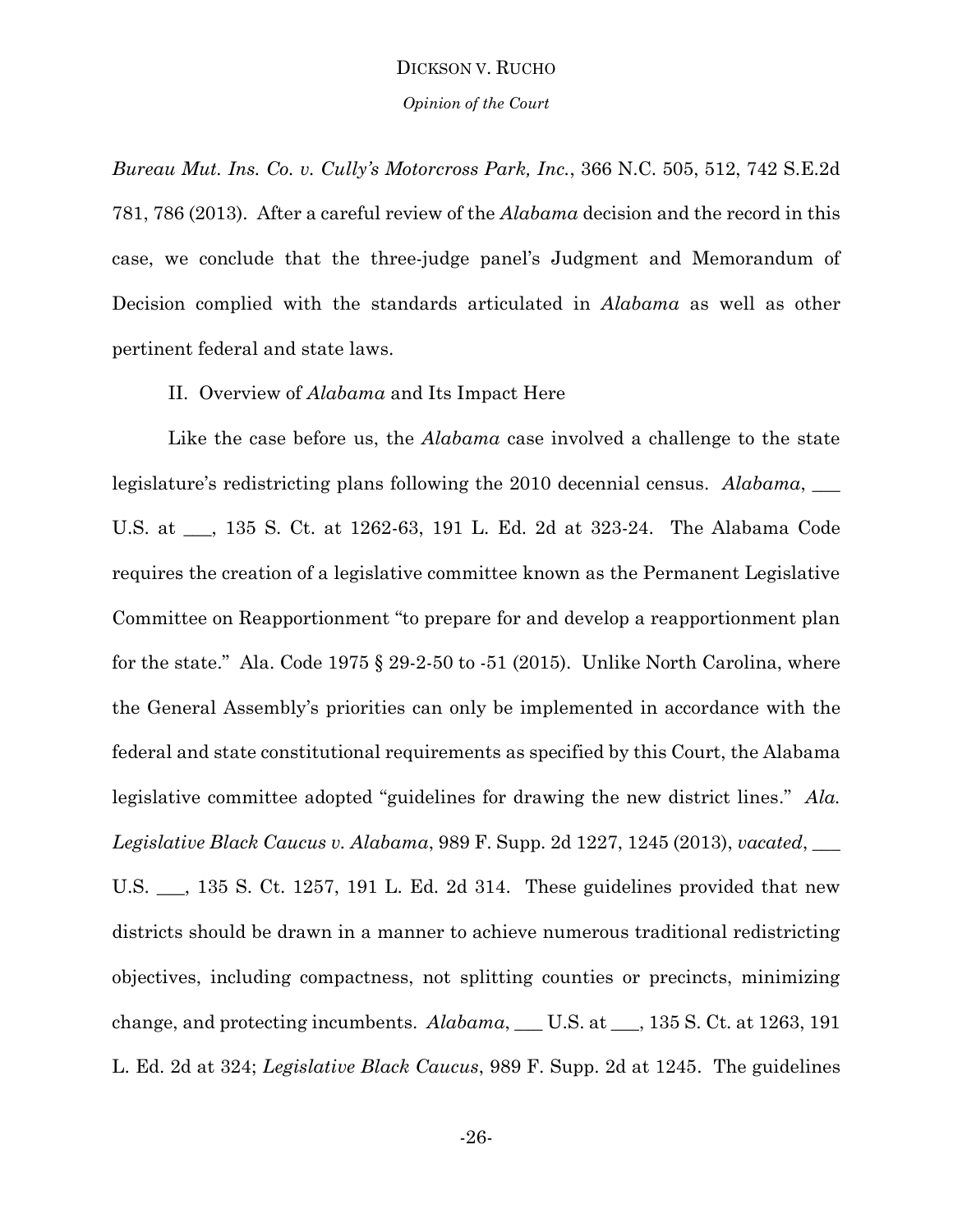*Opinion of the Court*

acknowledged, however, "that not all of the redistricting goals could be accomplished," *Legislative Black Caucus*, 989 F. Supp. 2d at 1245, and the guidelines placed the greatest emphasis on two of these goals: (1) minimizing the extent to which any district deviated by more than one percent from the theoretical precisely equal population ideal; and (2) avoiding retrogression under section 5 of the VRA by maintaining roughly the same black population percentage in existing majorityminority districts, *Alabama*, \_\_\_ U.S. at \_\_\_, 135 S. Ct. at 1263, 191 L. Ed. 2d at 324. To achieve population equalization while avoiding retrogression, the legislature adjusted existing, underpopulated, majority-minority districts by adding massive numbers of minority voters. *Id*. at \_\_\_, 135 S. Ct. at 1263, 191 L. Ed. 2d at 324. For example, to maintain a 72.75% black population in Senate District 26, the legislature added 15,785 individuals, all but 36 of whom are black. *Id*. at \_\_\_, 135 S. Ct. at 1263, 191 L. Ed. 2d at 324.

The plaintiffs in *Alabama* claimed that the legislature's new districts created "racial gerrymanders" that violated the Equal Protection Clause of the Fourteenth Amendment. *Id*. at \_\_\_, 135 S. Ct. at 1262, 191 L. Ed. 2d at 323. A federal district court panel ruled in favor of the State. *Id*. at \_\_\_, 135 S. Ct. at 1262, 191 L. Ed. 2d at 323. In vacating that decision and remanding the case for further proceedings, the Supreme Court identified four problems with the district court's ruling. *Id*. at \_\_\_, 135 S. Ct. at 1264, 191 L. Ed. 2d at 325.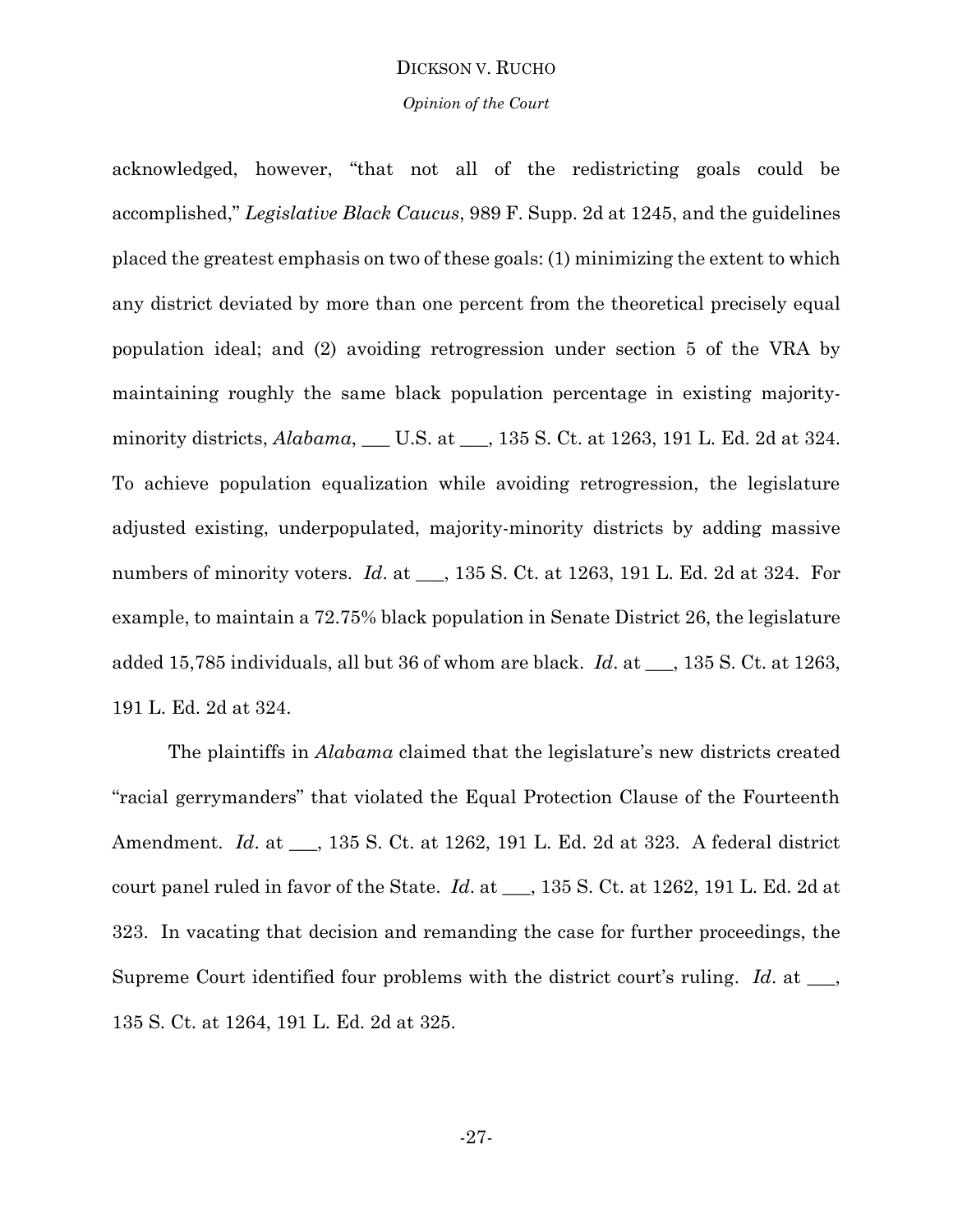#### *Opinion of the Court*

First, the Supreme Court in *Alabama* held that the district court erred by considering the state "as a whole," rather than conducting a "district-by-district" analysis of the racial gerrymandering claims. *Id*. at \_\_\_, 135 S. Ct. at 1265-68, 191 L. Ed. 2d at 326-30. This ruling does not affect our case because North Carolina's three-judge panel conducted the required individualized, district-by-district analysis.

Second, the Supreme Court held that the district court erred in ruling that one of the plaintiffs lacked standing without giving that plaintiff an opportunity to prove that it had standing. *Id*. at \_\_\_, 135 S. Ct. at 1268-70, 191 L. Ed. 2d at 330-31. This is a fact-specific issue that has no relevance to or effect on our case.

Third, as previously noted, the Alabama legislative committee placed great emphasis on ensuring that no district deviated by more than one percent from the theoretical equal population ideal. The Supreme Court held that the district court improperly concluded that "[r]ace was not the predominant motivating factor" in the creation of any of the challenged districts because the court "placed in the balance, among other nonracial factors, legislative efforts to create districts of approximately equal population." *Id*. at \_\_\_, 135 S. Ct. at 1270, 191 L. Ed. 2d at 331. The Supreme Court observed that equal population goals might explain the number of persons placed in a district, but they do not address "*which* persons were placed in *appropriately apportioned districts*." *Id*. at \_\_\_, 135 S. Ct. at 1271, 191 L. Ed. 2d at 332. As a result, an equal population goal is not a factor "to be weighed against the use of race to determine whether race 'predominates' "; rather, equal population "is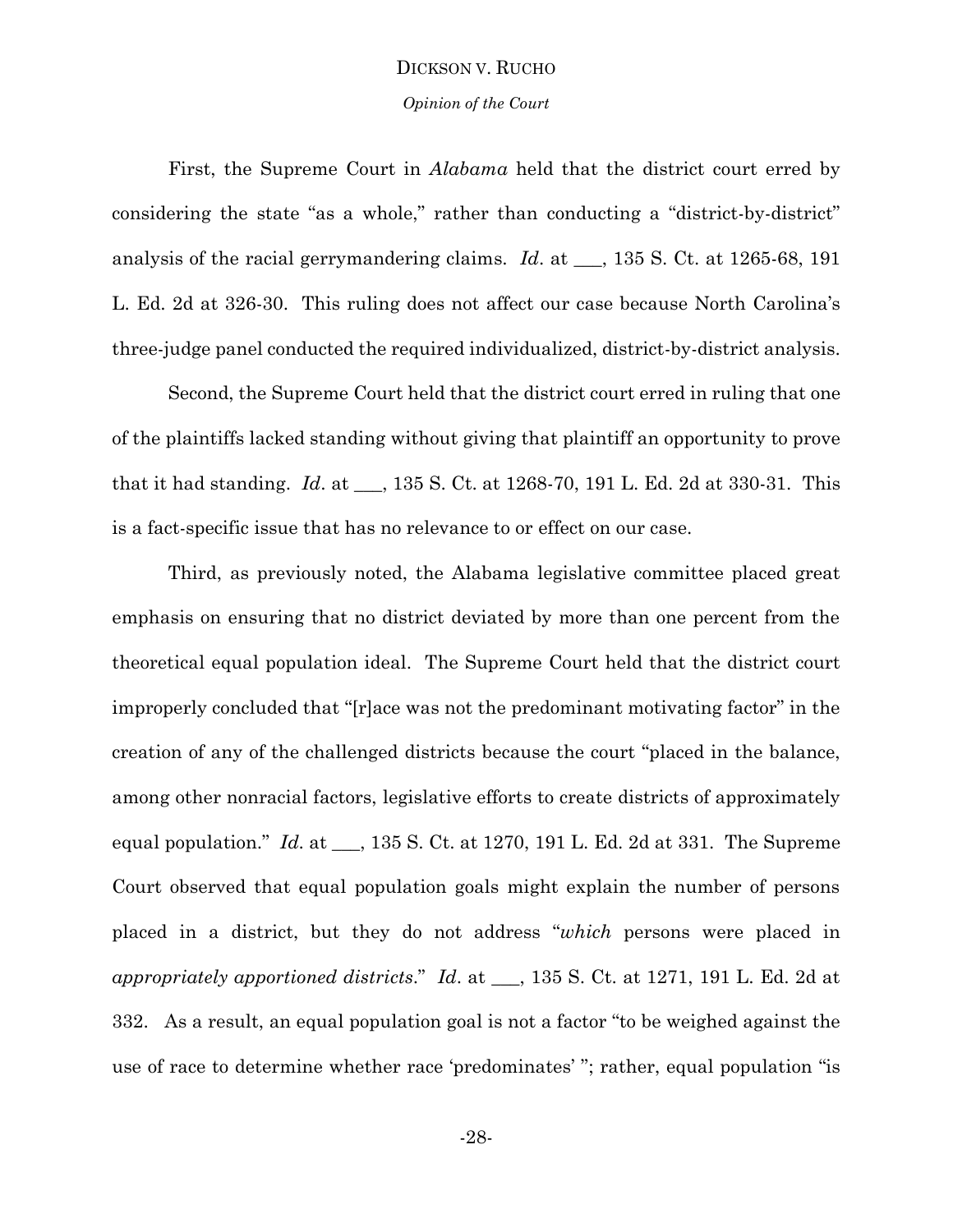#### *Opinion of the Court*

part of the redistricting background" that should be "taken as a given, when determining whether race, or other factors, predominate" in the creation of new districts. *Id*. at \_\_\_, 135 S. Ct. at 1270, 191 L. Ed. 2d at 332. The Supreme Court concluded that "had the District Court treated equal population goals as background factors, it might have concluded that race was the predominant boundary-drawing consideration," *id.* at \_\_\_, 135 S. Ct. at 1272, 191 L. Ed. 2d at 333, given that the record contained "strong, perhaps overwhelming, evidence that race did predominate as a factor," *id*. at \_\_\_, 135 S. Ct. at 1272, 191 L. Ed. 2d at 333.

This portion of the *Alabama* decision supports our holding here. The legislative committee in Alabama adopted guidelines that included compliance with the federal one-person, one-vote standard. In contrast, North Carolina's constitutional equal population criteria are a component of and intertwined with the state constitution's Whole County Provision, as explained above. *See* N.C. Const. art. II, §§ 3(1), 5(1); *Stephenson I*, 355 N.C. at 383, 562 S.E.2d at 397 (providing, for example, that for non-VRA counties that "cannot support at least one legislative district," or counties "having a non-VRA population pool which, if divided into [legislative] districts, would not comply with" one-person, one-vote requirements, the General Assembly should "combin[e] or group[ ] the minimum number of whole, contiguous counties necessary to comply with the at or within plus or minus five percent 'one-person, one-vote' standard," and that "[w]ithin any such contiguous multi-county grouping, compact districts shall be formed, consistent with the [one-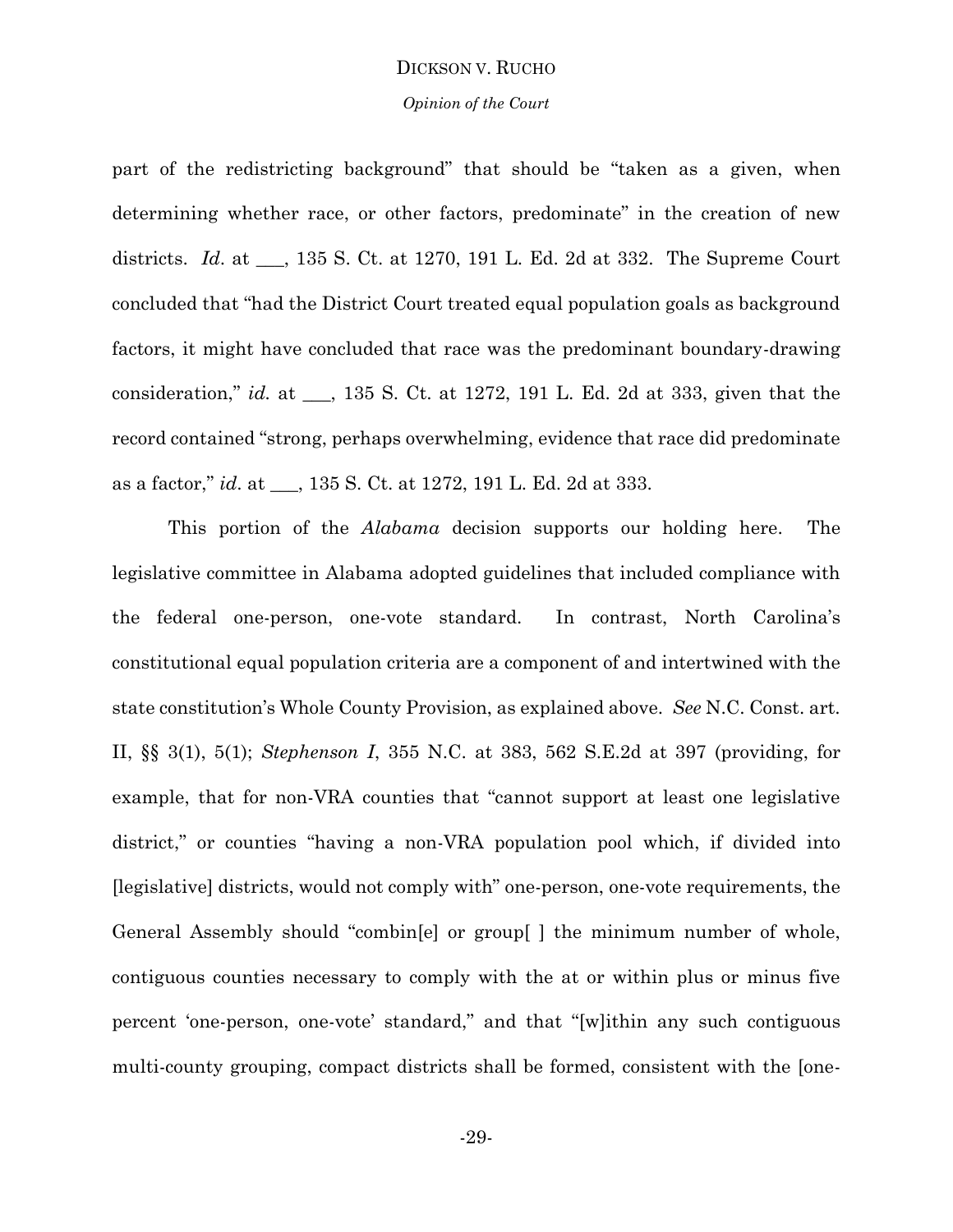### *Opinion of the Court*

person, one-vote] standard, whose boundary lines do not cross or traverse the 'exterior' line of the multi-county grouping"). Unlike the situation in *Alabama*, the General Assembly here did not place special emphasis on compliance with federal one-person, one-vote standards; rather, equal population was a "background" criterion that entered into formulating the challenged congressional and state legislative districts in conjunction with meeting the Whole County Provision of the state constitution. Nevertheless, to ensure compliance with *Alabama*, we have carefully reviewed the record, the transcripts, and the three-judge panel's findings to ensure that federal population equalization is treated as a "background rule" in conducting the predominance test. *Alabama*, \_\_\_ U.S. at \_\_\_, 135 S. Ct. at 1271, 191 L. Ed. 2d at 332-33. The three-judge panel's finding that race was a predominant factor in forming the VRA districts is unaffected. In its predominance analysis of the non-VRA districts, the three-judge panel properly weighed the relevant facts and made its findings, and the findings support its conclusion that race was not the predominant factor in drawing these districts.

Last, in *Alabama* the Supreme Court held that the district court misinterpreted the requirements of section 5 of the VRA in finding that the challenged districts were "narrowly tailored" to satisfy strict scrutiny.<sup>12</sup> *Id*. at \_\_\_,

l

<sup>12</sup> Because the Court expressly declined to "decide whether, given *Shelby County v. Holder* ..., continued compliance with § 5 remains a compelling interest," *Alabama*, U.S. at \_\_\_, 135 S. Ct. at 1274, 191 L. Ed. 2d at 336, it appears this portion of the *Alabama* decision impacts only the narrow tailoring prong of the strict scrutiny analysis.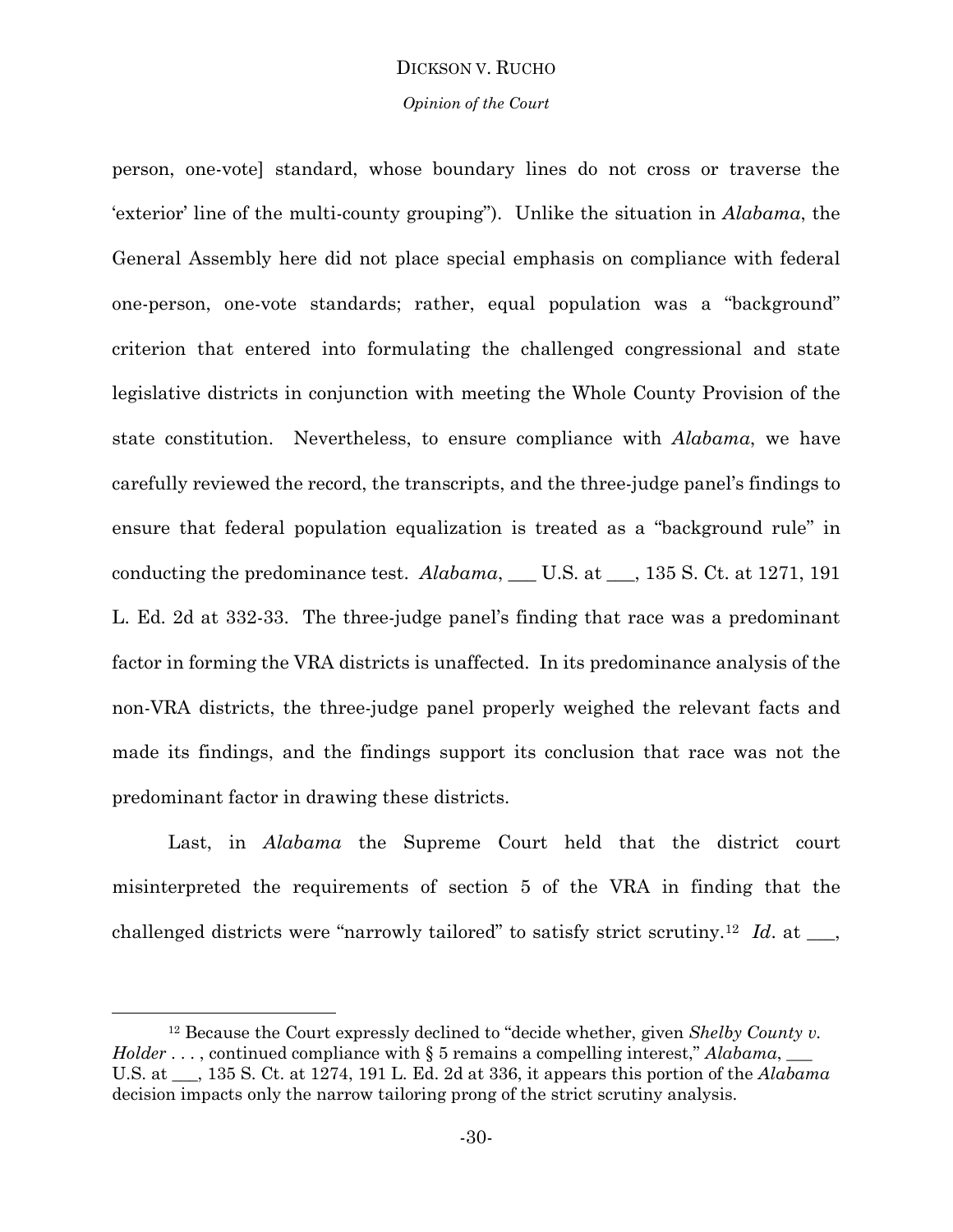*Opinion of the Court*

135 S. Ct. at 1272-74, 191 L. Ed. 2d at 334-36. The Court instructed that section 5 "does not require a covered jurisdiction to maintain a particular numerical minority percentage" in order to avoid retrogression. *Id*. at \_\_\_, 135 S. Ct. at 1272, 191 L. Ed. 2d at 334 (pointing to evidence in the record reflecting Alabama's belief that section 5 "forbids, not just *substantial* reductions, but *any* reduction in the percentage of black inhabitants of a majority-minority district" (quoting *id.* at \_\_\_, 135 S. Ct. at 1289, 191 L. Ed. 2d at 337 (App. B))). Instead, "[section] 5 is satisfied if minority voters retain the ability to elect their preferred candidates." *Id*. at \_\_\_, 135 S. Ct. at 1273, 191 L. Ed. 2d at 334. As an example, the Court explained that "Congress did not mandate that a 1% reduction in a 70% black population district would be necessarily retrogressive." *Id*. at \_\_\_, 135 S. Ct. at 1273, 191 L. Ed. 2d at 335. The Court concluded that, in "rel[ying] heavily upon a mechanically numerical view as to what counts as forbidden retrogression," *id.* at \_\_\_, 135 S. Ct. at 1273, 191 L. Ed. 2d at 335, the district court failed to ask the right question with respect to narrow tailoring: "To what extent must [the legislature] preserve existing minority percentages in order to maintain the minority's present ability to elect the candidate of its choice?" *Id*. at \_\_\_, 135 S. Ct. at 1274, 191 L. Ed. 2d at 336.

The three-judge panel's conclusion here that the twenty-six challenged VRA districts survive strict scrutiny is consistent with the Supreme Court's clarification of the section 5 narrow tailoring analysis. Our conclusion that the VRA districts are constitutional is not dependent on a section 5 analysis. Each of the challenged VRA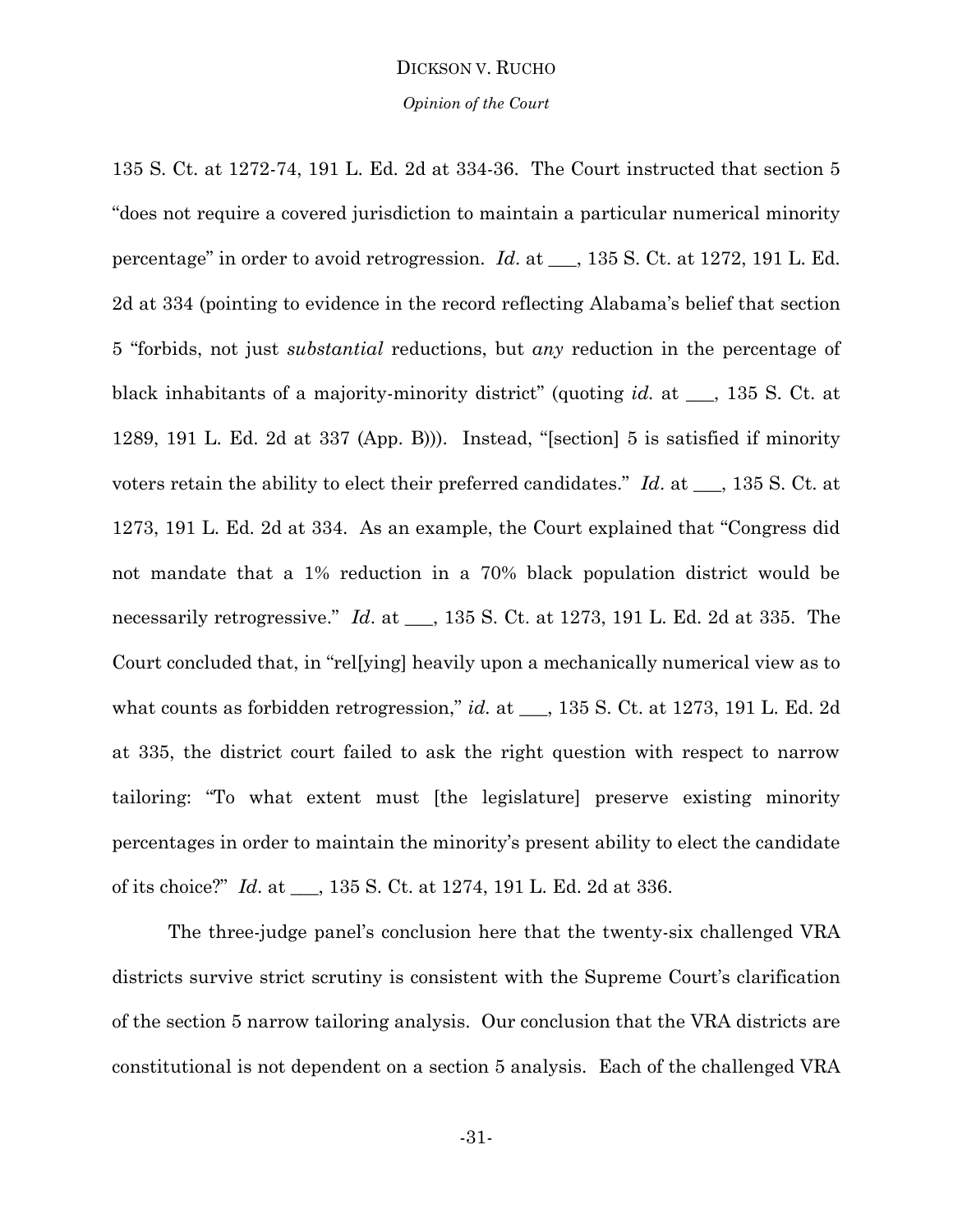### *Opinion of the Court*

districts subject to strict scrutiny was created because the State had a compelling interest in compliance with section 2, and each was narrowly tailored to accomplish that goal; therefore, each of the VRA districts is constitutional on the basis of a section 2 analysis alone. Regardless, as explained below, the Supreme Court and this Court have stated that the legislature's requirement that each of the challenged districts consist of a TBVAP exceeding fifty percent of the total voting age population in that district is permissible. *See Strickland*, 556 U.S. at 23, 129 S. Ct. at 1248, 173 L. Ed. 2d at 190. The TBVAP was not greater than necessary to avoid retrogression, while also avoiding liability under section 2, even considering the Supreme Court's warning against a "mechanical interpretation" of section 5. Therefore, the challenged VRA districts survive strict scrutiny under either a section 2 or section 5 analysis.

Significantly, the United States Supreme Court in *Alabama* did not modify its prior holding in *Strickland*, where it made clear that a state legislature may create majority-minority VRA districts with a fifty percent plus one TBVAP. *Id.* at 23, 129 S. Ct. at 1248, 173 L. Ed. 2d at 190. In the case *sub judice* plaintiffs persistently argue that the General Assembly must create crossover or coalition districts and that the General Assembly violated section 2 by drawing districts with a fifty percent plus one TBVAP. Essentially, plaintiffs argue that the Supreme Court wrongly decided *Strickland*, in which Justice Kennedy stated for the plurality that "[section] 2 does not require the creation of influence districts." *Id*. at 13, 129 S. Ct. at 1242, 173 L. Ed. 2d at 183 (citing *LULAC*, 548 U.S. at 445, 126 S. Ct. at 2625, 165 L. Ed. 2d at 648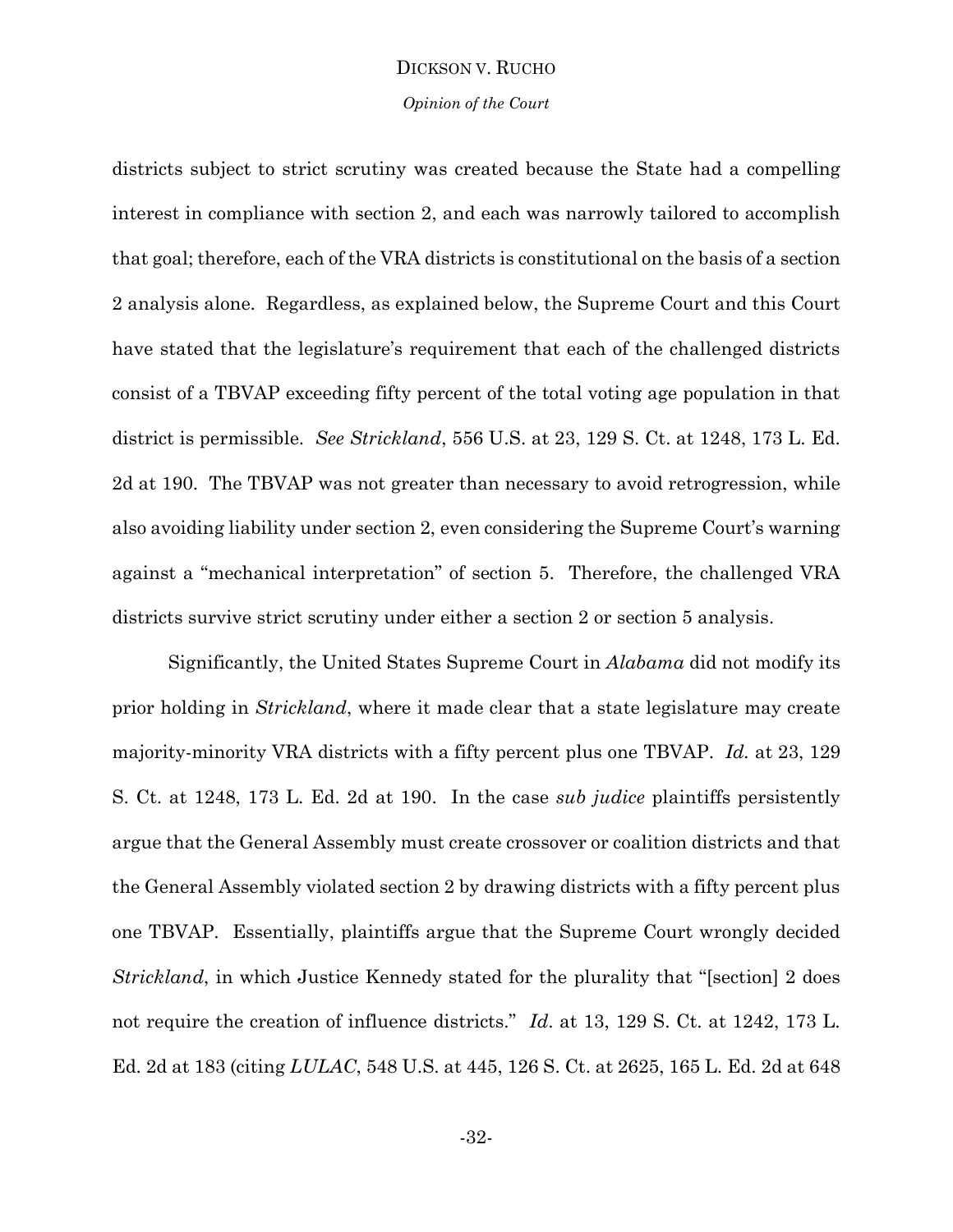(opinion of Kennedy, J.)). In fact, none of the alternative plans proposed by plaintiffs or supported by them complied with *Strickland*. Accordingly, plaintiffs' arguments implicitly premised upon revisiting the Supreme Court's decision in *Strickland* are without merit.

# III. Plaintiffs' Federal Claims

We now consider plaintiffs' claims brought under federal law. If a redistricting plan does not satisfy federal requirements, it fails even if it is consistent with the law of North Carolina. *See* U.S. Const. art. VI, § 2; N.C. Const. art. I, § 3. Nonetheless, as emphasized by *Stephenson I*, in making redistricting decisions, federal and state law must be read in harmony. 355 N.C. at 363, 562 S.E.2d at 384. Plaintiffs argued first to the three-judge panel, and now to us, that the redistricting plans violate the Equal Protection Clause of the Fourteenth Amendment to the Constitution of the United States because they impermissibly classify individuals based upon their race. In other words, plaintiffs contend that the redistricting plans constitute impermissible racial gerrymandering that has denied them equal protection under the law.

# A. Levels of Scrutiny

A court considering allegations of racial gerrymandering first must determine the appropriate level of scrutiny. Strict scrutiny, the highest tier of review, applies "when the classification impermissibly interferes with the exercise of a fundamental right or operates to the peculiar disadvantage of a suspect class." *White v. Pate*, 308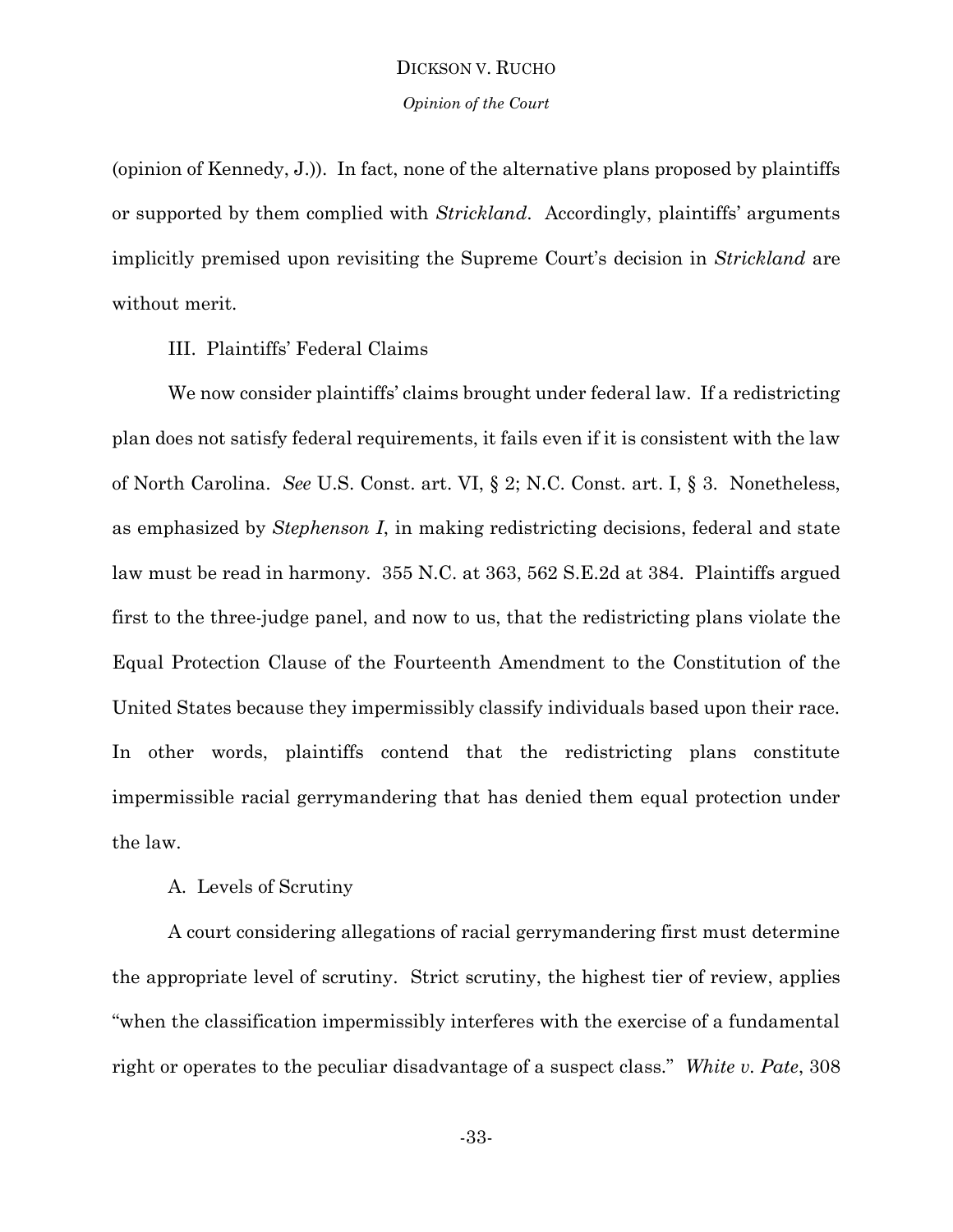### *Opinion of the Court*

N.C. 759, 766, 304 S.E.2d 199, 204 (1983) (citations omitted). "Race is unquestionably a 'suspect class,' " *Phelps v. Phelps*, 337 N.C. 344, 353, 446 S.E.2d 17, 23 (1994), and if a court finds that race is the "predominant, overriding factor" behind the General Assembly's plans, the plans must satisfy strict scrutiny to survive, *Miller*, 515 U.S. at 920, 115 S. Ct. at 2490, 132 L. Ed. 2d at 782. "Under strict scrutiny [review], a challenged governmental action is unconstitutional if the State cannot establish that it is narrowly tailored to advance a compelling governmental interest." *Stephenson I*, 355 N.C. at 377, 562 S.E.2d at 393 (citation omitted). If, on the other hand, the plans are not predominantly motivated by improper racial considerations, the court applies the rational basis test. *See Nordlinger v. Hahn*, 505 U.S. 1, 10, 112 S. Ct. 2326, 2331, 120 L. Ed. 2d 1, 12 (1992) ("[U]nless a classification warrants some form of heightened review because it jeopardizes exercise of a fundamental right or categorizes on the basis of an inherently suspect characteristic, the Equal Protection Clause requires only that the classification" satisfy rational basis review.). Under rational basis review, "[t]he general rule is that legislation is presumed to be valid and will be sustained if the classification drawn by the statute is rationally related to a legitimate state interest." *City of Cleburne v. Cleburne Living Ctr., Inc.*, 473 U.S. 432, 440, 105 S. Ct. 3249, 3254, 87 L. Ed. 2d 313, 320 (1985) (citations omitted).

A party challenging a redistricting plan has the burden of establishing that race was the predominant motive behind the state legislature's action. *Miller*, 515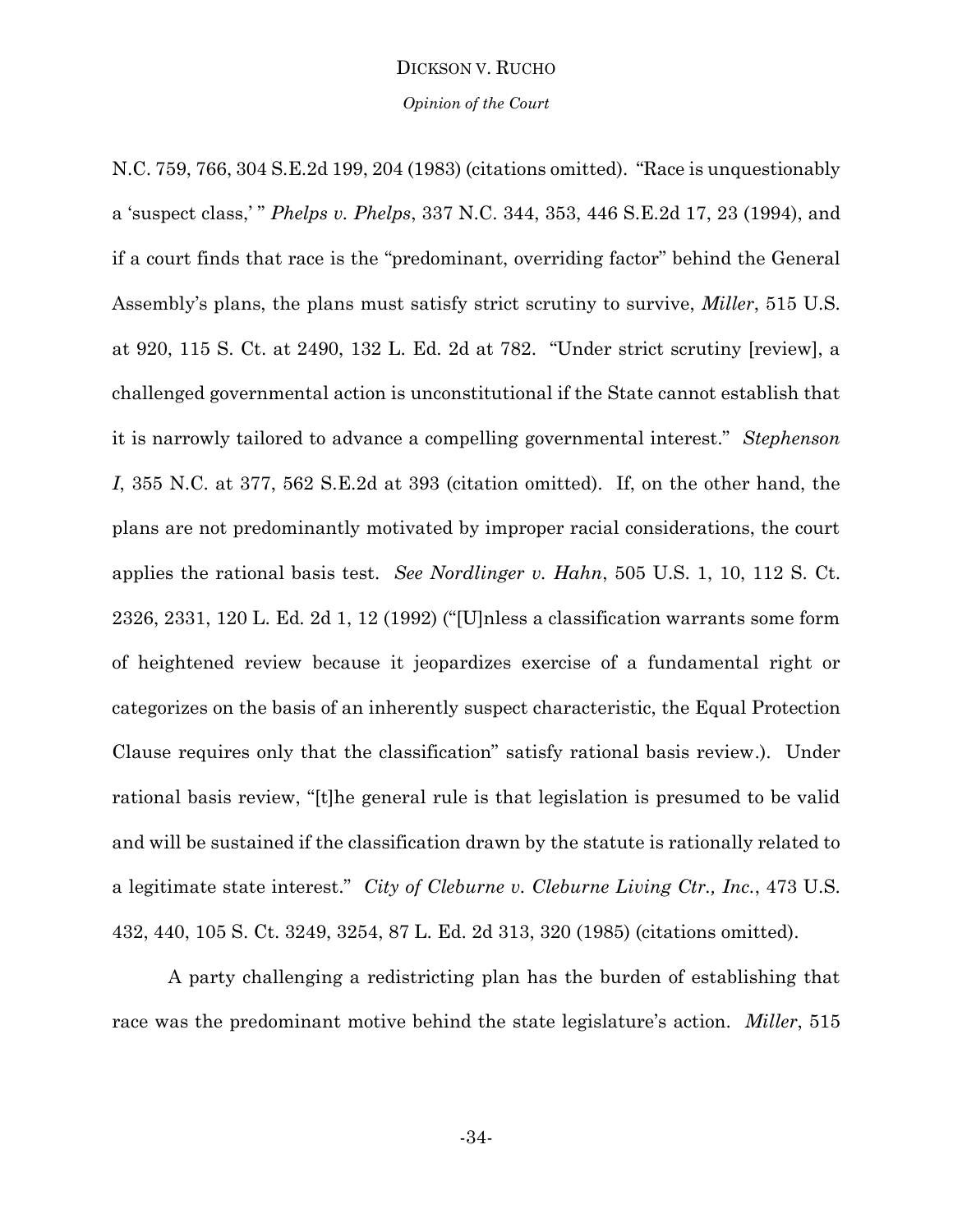*Opinion of the Court*

U.S. at 916, 115 S. Ct. at 2488, 132 L. Ed. 2d at 779-80. In *Miller* the Supreme Court

stated that

[t]he plaintiff's burden is to show, either through circumstantial evidence of a district's shape and demographics or more direct evidence going to legislative purpose, that race was the predominant factor motivating the legislature's decision to place a significant number of voters within or without a particular district. To make this showing, a plaintiff must prove that the legislature subordinated traditional race-neutral districting principles, including but not limited to compactness, contiguity, and respect for political subdivisions or communities defined by actual shared interests, to racial considerations. Where these or other race-neutral considerations are the basis for redistricting legislation, and are not subordinated to race, a State can "defeat a claim that a district has been gerrymandered on racial lines."

*Id.* at 916, 115 S. Ct. at 2488, 132 L. Ed. 2d at 779-80 (quoting *Shaw I*, 509 U.S. at 647, 113 S. Ct. at 2827, 125 L. Ed. 2d at 529). In *Alabama* the Court clarified that federal "equal population" requirements cannot serve as a "traditional race-neutral districting principle[ ]" in the predominant motive analysis. *Alabama*, \_\_\_ U.S. at

\_\_\_, 135 S. Ct. at 1270-71, 191 L. Ed. 2d at 332-33.

As a court considers which level of scrutiny is appropriate, it should be mindful of the Supreme Court's observation that "courts must 'exercise extraordinary caution in adjudicating claims that a State has drawn district lines on the basis of race.' " *Cromartie II*, 532 U.S. at 242, 121 S. Ct. at 1458, 149 L. Ed. 2d at 443 (quoting *Miller*, 515 U.S. at 916, 115 S. Ct. at 2488, 132 L. Ed. 2d at 779). At least three factors lie behind this admonition. First, in light of the interplay detailed below between the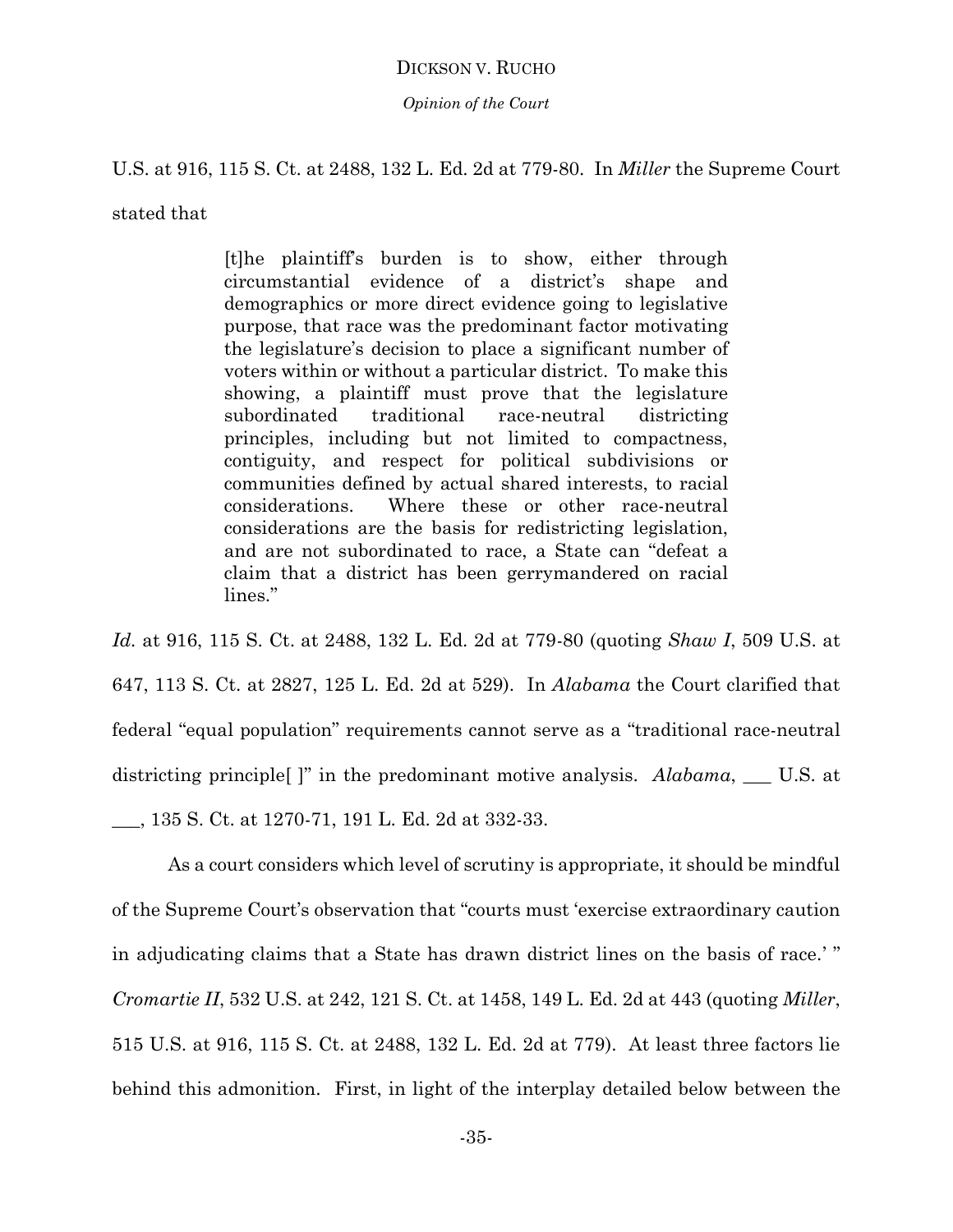### *Opinion of the Court*

Fourteenth Amendment, which virtually forbids consideration of race, and the VRA, which requires consideration of race, the Supreme Court has acknowledged that the existence of legislative consciousness of race while redistricting does not automatically render redistricting plans unconstitutional. *Miller*, 515 U.S. at 916, 115 S. Ct. at 2488, 132 L. Ed. 2d at 779-80 ("Redistricting legislatures will, for example, almost always be aware of racial demographics; but it does not follow that race predominates in the redistricting process."); *see also Shaw I*, 509 U.S. at 646, 113 S. Ct. at 2826, 125 L. Ed. 2d at 528 ("[T]he legislature always is *aware* of race when it draws district lines . . . . That sort of race consciousness does not lead inevitably to impermissible race discrimination."). Second, the Supreme Court has recognized the importance of the states' own traditional districting principles, holding that states can adhere to them without being subject to strict scrutiny so long as those principles are not subordinated to race. *Vera*, 517 U.S. at 978, 116 S. Ct. at 1961, 135 L. Ed. 2d at 269. Finally, the Supreme Court has accepted that some degree of deference is due in light of the difficulties facing state legislatures when reconciling conflicting legal responsibilities. *Miller*, 515 U.S. at 915, 115 S. Ct. at 2488, 132 L. Ed. 2d at 779 ("Electoral districting is a most difficult subject for legislatures, and so the States must have discretion to exercise the political judgment necessary to balance competing interests."); *Vera,* 517 U.S. at 1038, 116 S. Ct. at 1991, 135 L. Ed. 2d at 308 (Stevens, Ginsburg & Breyer, JJ., dissenting) ("[I]n fashioning a reapportionment plan or in choosing among plans, a district court should not pre-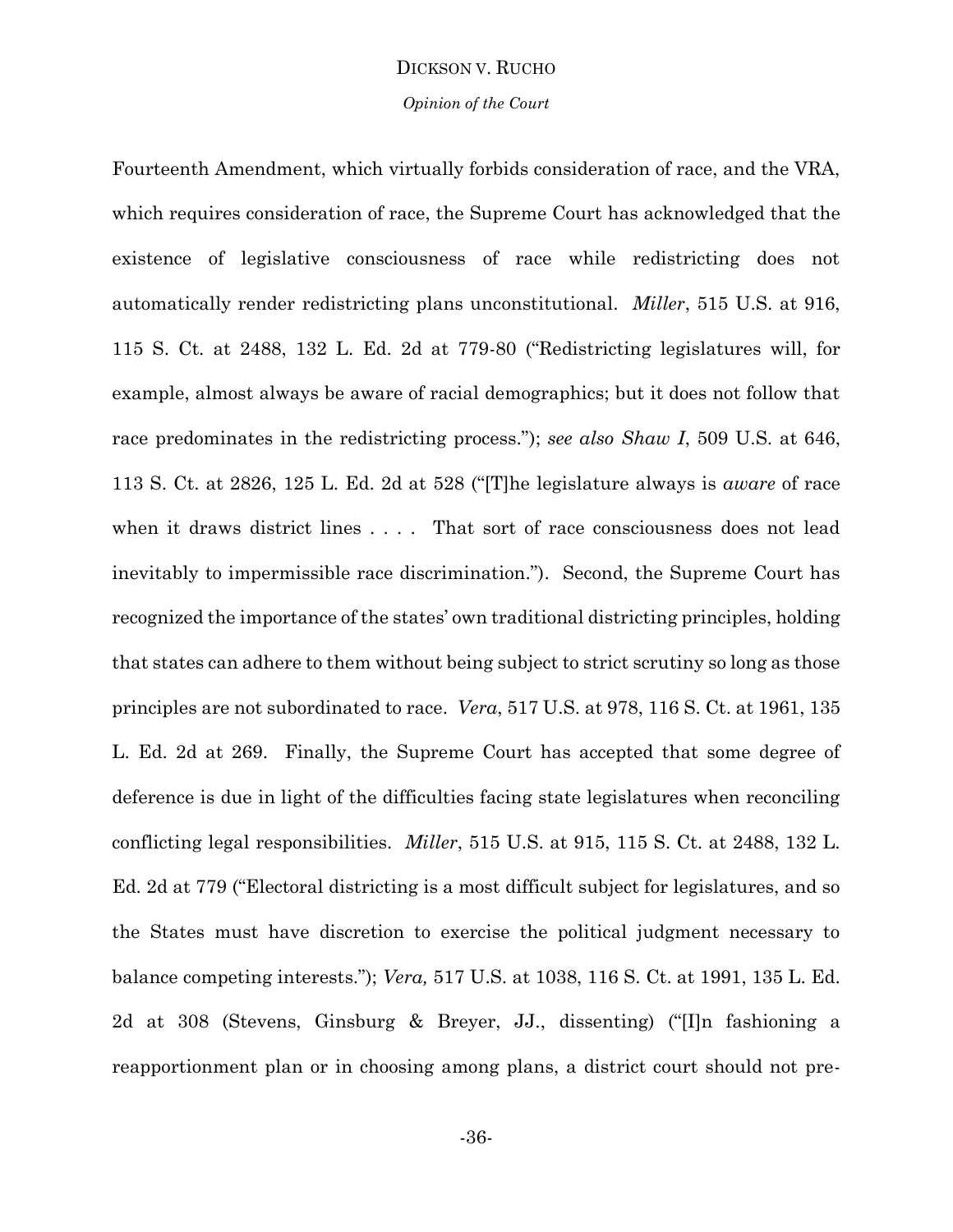#### *Opinion of the Court*

empt the legislative task nor 'intrude upon state policy any more than necessary." (quoting *White v. Weiser*, 412 U.S. 783, 795, 93 S. Ct. 2348, 2355, 37 L. Ed. 2d 335, 346 (1973)); *see also Page v. Va. State Bd. of Elections*, 58 F. Supp. 3d 533, 542 (E.D. Va. 2014) (recognizing that redistricting is "possibly 'the most difficult task a legislative body ever undertakes' " (quoting *Smith v. Beasley*, 946 F. Supp. 1174, 1207 (D.S.C. 1996))), *vacated and remanded*, *Cantor v. Personhuballah*, \_\_\_ U.S. \_\_\_, 135 S. Ct. 1699, 191 L. Ed. 2d 671 (2015) (mem.) (remanded for further consideration in light of *Alabama*, \_\_\_ U.S. \_\_\_, 135 S. Ct. 1257, 191 L. Ed. 2d 314 (2015)).

A court's determination of the predominant motive underlying a redistricting plan is factual in nature. *Cromartie I*, 526 U.S. at 549, 119 S. Ct. at 1550, 143 L. Ed. 2d at 740 (citations omitted). Factual findings are binding on appeal if not challenged at trial or on appeal, *e.g.*, *Koufman*, 330 N.C. at 97, 408 S.E.2d at 731, or if supported by competent evidence found by the three-judge panel, *e.g.*, *In re Estate of Trogdon*, 330 N.C. at 147-48, 409 S.E.2d at 900. Conclusions of law are reviewed de novo. *E.g.*, *Cully's Motorcross Park*, 366 N.C. at 512, 742 S.E.2d at 786 (citation omitted). Here, before the three-judge panel, plaintiffs challenged thirty House, Senate, and Congressional Districts. <sup>13</sup> The three-judge panel concluded that the twenty-six VRA districts were predominantly motivated by race and thus subject to strict scrutiny

l

<sup>&</sup>lt;sup>13</sup> It is unclear if plaintiffs continue to challenge all thirty districts. In their brief filed subsequent to the *Alabama* remand, plaintiffs only specifically question two of the non-VRA districts. Nonetheless, we proceed with our analysis as if all thirty districts are challenged.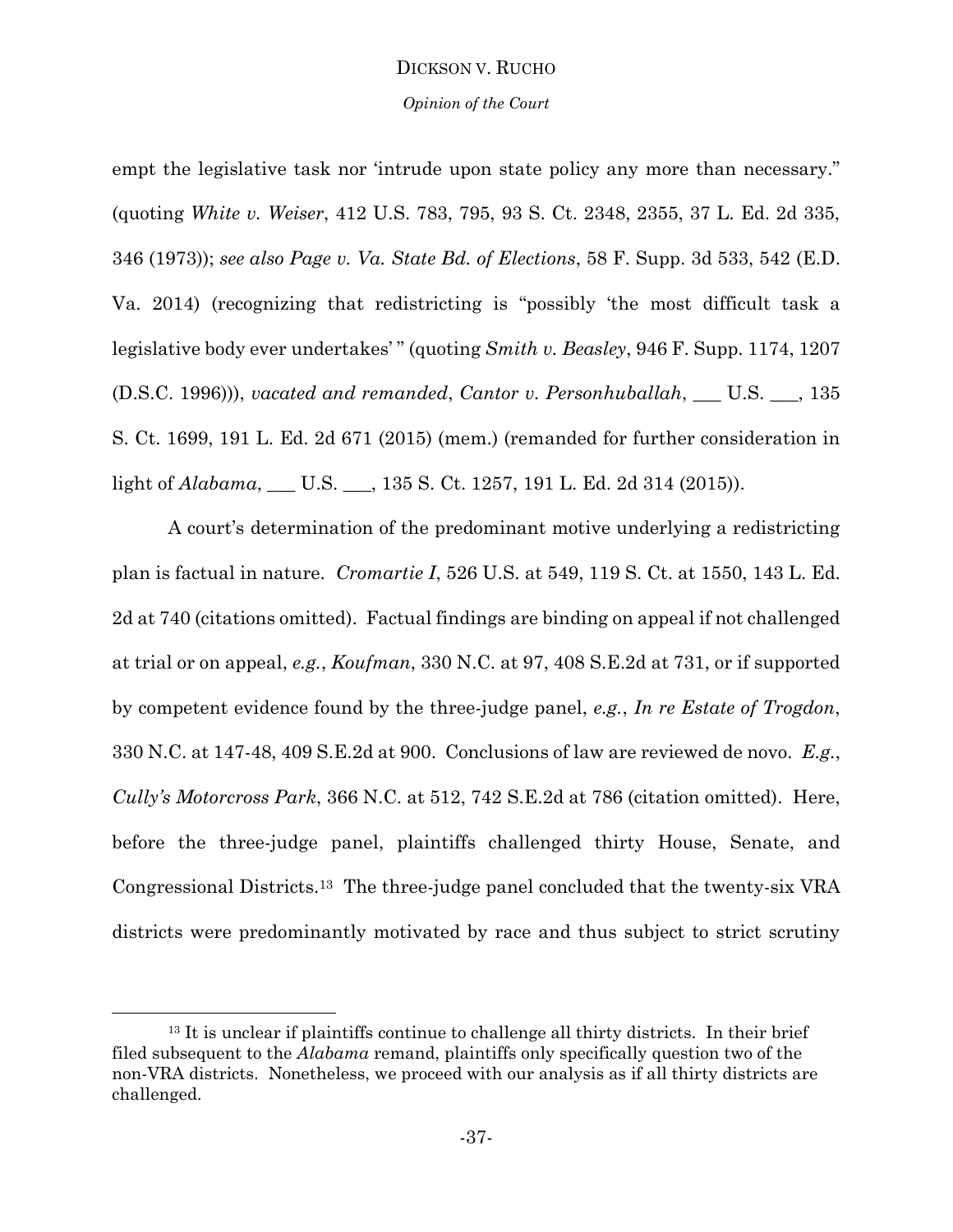review. The three-judge panel concluded that the remaining four challenged non-VRA districts were not predominantly motivated by race and thus were subject to rational basis review. We consider each group in turn.

B. The VRA Districts

We turn first to the twenty-six state legislative VRA districts that the threejudge panel subjected to strict scrutiny. As to these districts, the panel reached two significant conclusions. First, the panel unanimously found that "it is undisputed that the General Assembly intended to create 26 of the challenged districts to be 'Voting Rights Act districts' " that would include a TBVAP of at least fifty percent. This unchallenged finding of fact is binding on us. *Koufman*, 330 N.C. at 97, 408 S.E.2d at 731. The three-judge panel then reached a second conclusion that drawing VRA districts "necessarily requires the drafters of districts to classify residents by race," that "the shape, location and racial composition of each VRA district was predominantly determined by a racial objective," and that the process of creating such districts resulted in "a racial classification sufficient to trigger the application of strict scrutiny as a matter of law." While the three-judge panel recognized that a "persuasive argument" could be made that other non-racial factors could have predominated, it chose to apply strict scrutiny because (1) strict scrutiny provides a "convenient and systematic roadmap for judicial review," and (2) if the plans withstand strict scrutiny, when the evidence is considered in a light most favorable to plaintiffs, then they would necessarily withstand a lesser level of scrutiny, such as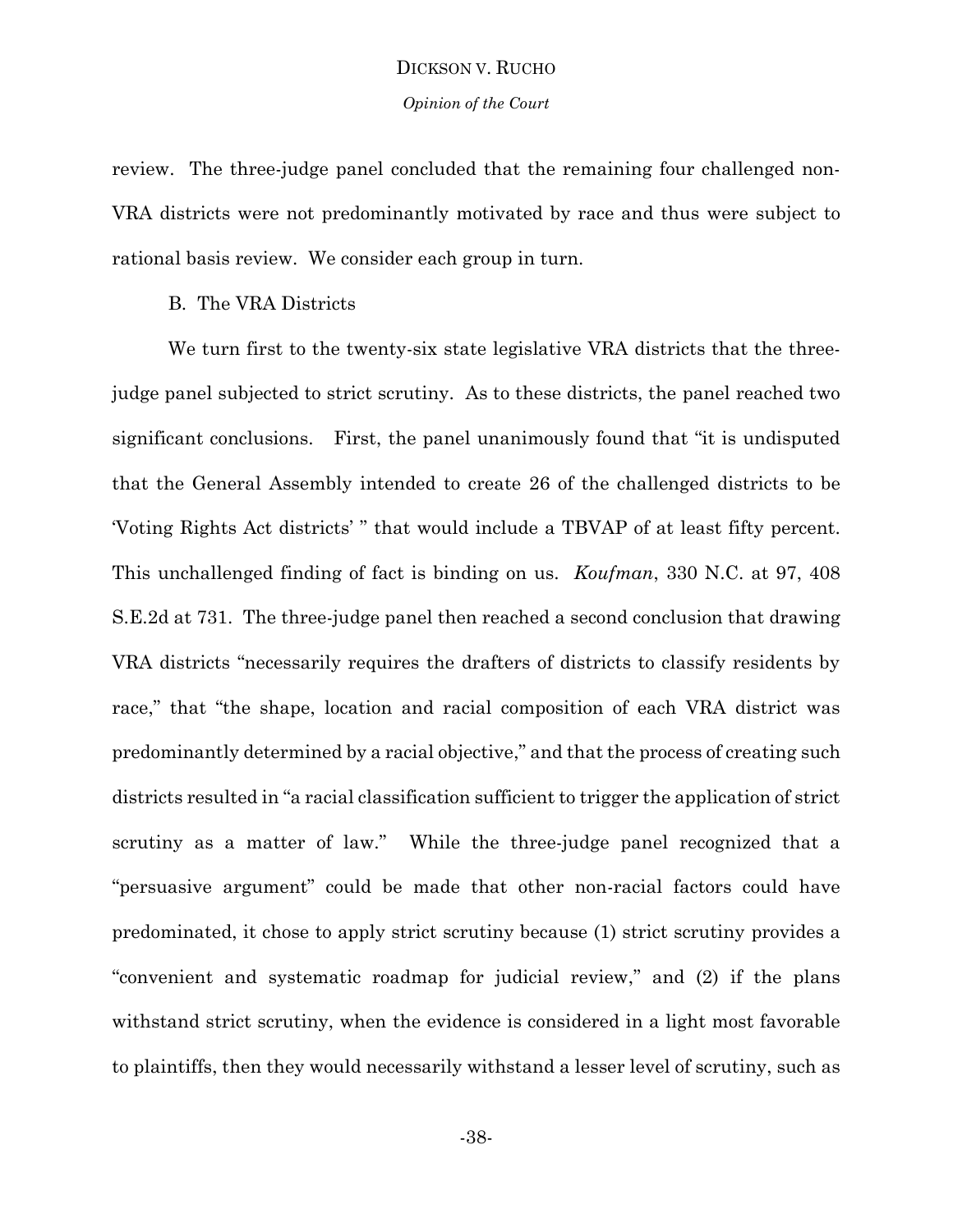#### *Opinion of the Court*

rational basis review. Although the three-judge panel's determination that race predominated is neither purely factual nor purely legal, we are mindful that federal precedent cited above instructs that the General Assembly's consideration of race to the degree necessary to comply with section 2 does not rise to the level of a "predominant motive" as a matter of course. Accordingly, before reviewing the threejudge panel's application of strict scrutiny, we believe it necessary to review its conclusion as to the General Assembly's predominant motive.

# 1. Predominant Motive

The challenges faced by the General Assembly while redistricting are easy to express but persistently difficult to resolve. The Fourteenth Amendment, by guaranteeing equal protection for all citizens regardless of race, essentially prohibits consideration of race during redistricting. U.S. Const. amend. XIV, § 1. Yet the Voting Rights Act, passed "to help effectuate the Fifteenth Amendment's guarantee that no citizen's right to vote shall 'be denied or abridged . . . on account of race, color, or previous condition of servitude,' " *Voinovich v. Quilter*, 507 U.S. 146, 152, 113 S. Ct. 1149, 1154-55, 122 L. Ed. 2d 500, 510 (1993) (alteration in original) (citations omitted), specifically requires consideration of race. For instance, section 2 "prohibits the imposition of any electoral practice or procedure that 'results in a denial or abridgement of the right of any citizen . . . to vote on account of race or color.'" Id. at 152, 113 S. Ct. at 1155, 122 L. Ed. 2d at 510 (alteration in original) (quoting 42 U.S.C. § 1973(a) (effective 1 September 2014, recodified as 52 U.S.C.S. § 10301(a)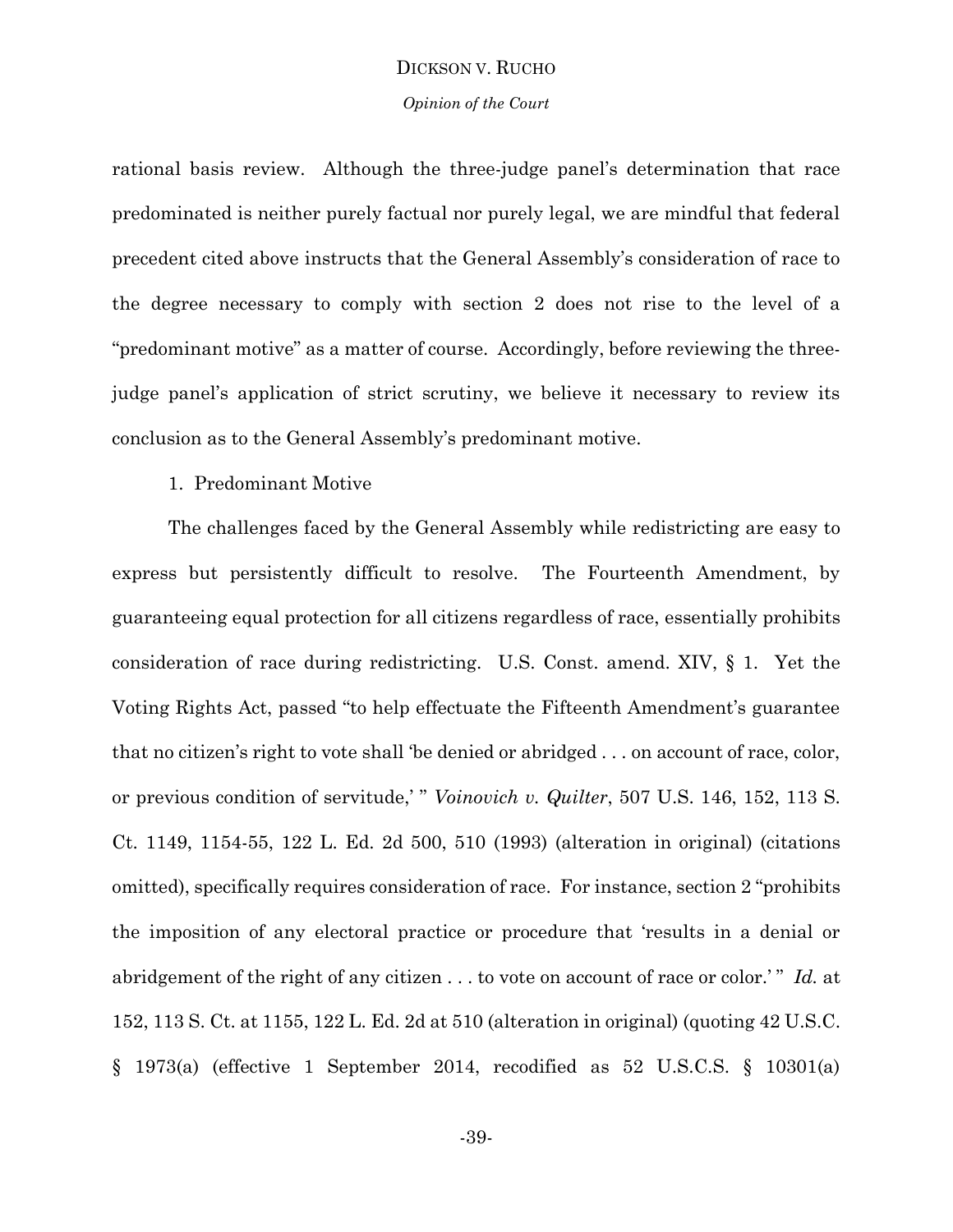#### *Opinion of the Court*

(LexisNexis 2014))). At the same time, the General Assembly must ensure that, to the greatest extent allowed under federal law, the state legislature's redistricting plans comply with the Whole County Provision of the North Carolina Constitution, including the "background rule" of plus or minus five percent as required by our constitution. *Stephenson I*, 355 N.C. at 382-84, 562 S.E.2d at 395-97. Moreover, the Supreme Court has acknowledged other legitimate considerations, such as compactness, contiguity, and respect for political subdivisions, *see Miller*, 515 U.S. at 916, 115 S. Ct. at 2488, 132 L. Ed. 2d at 780; *Shaw I*, 509 U.S. at 646, 113 S. Ct. at 2826, 125 L. Ed. 2d at 528; *Reynolds v. Sims*, 377 U.S. 533, 578, 84 S. Ct. 1362, 1390, 12 L. Ed. 2d 506, 537 (1964); political advantage, *see Cromartie I*, 526 U.S. at 551, 119 S. Ct. at 1551, 143 L. Ed. 2d at 741; and accommodation of incumbents, *see Karcher v. Daggett*, 462 U.S. 725, 740, 103 S. Ct. 2653, 2663, 77 L. Ed. 2d 133, 147 (1983). Thus, "[t]he courts, in assessing the sufficiency of a challenge to a districting plan, must be sensitive to the complex interplay of forces that enter a legislature's redistricting calculus." *Miller*, 515 U.S. at 915-16, 115 S. Ct. at 2488, 132 L. Ed. 2d at 779.

Despite this cat's cradle of factors facing the General Assembly, the three-judge panel found that no factual inquiry was required regarding the General Assembly's predominant motivation in forming the twenty-six VRA districts beyond the General Assembly's concession that the districts were drafted to be VRA-compliant. In light of the many other considerations potentially in play, we do not believe that this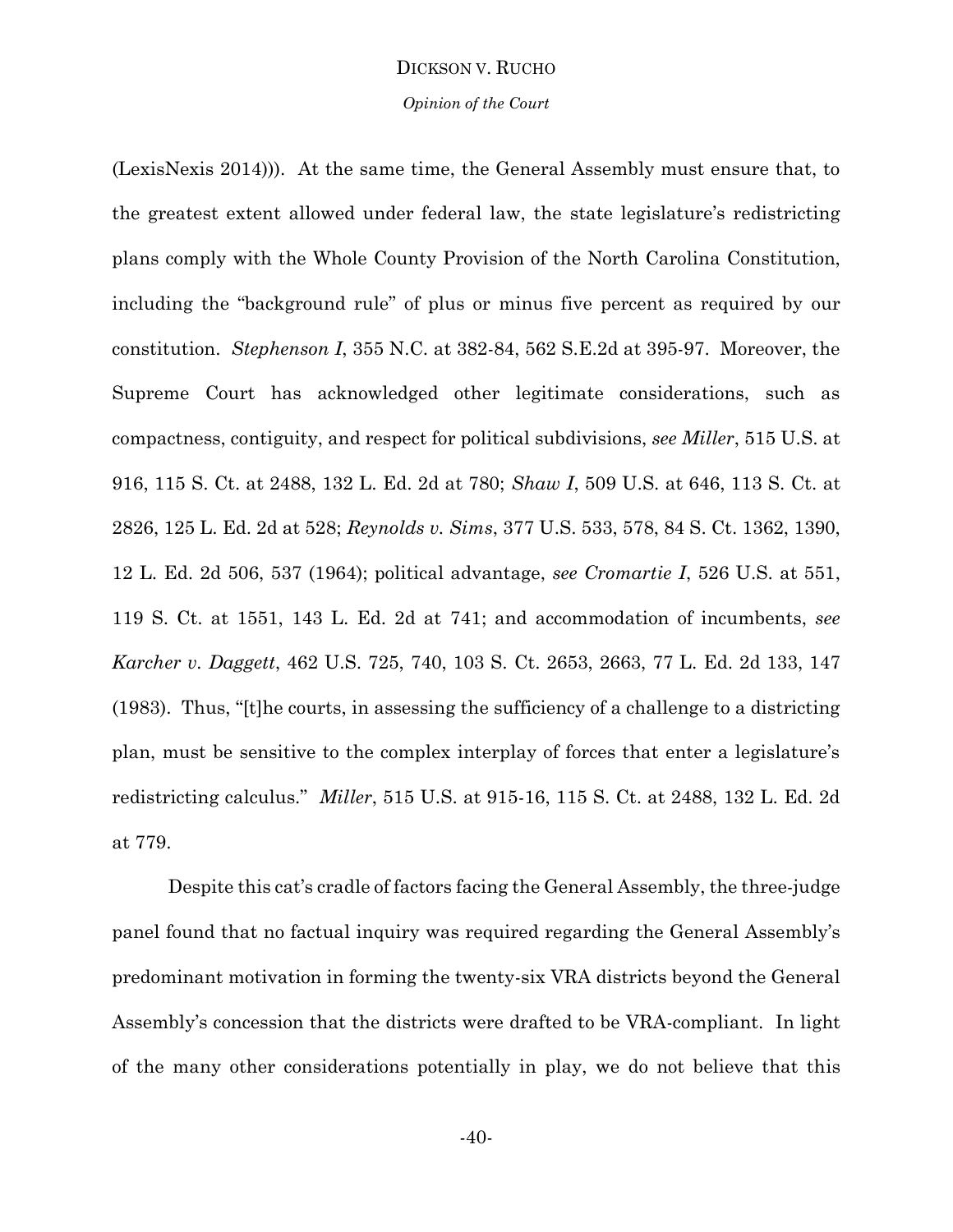*Opinion of the Court*

concession established that race *ipso facto* was the predominant motive driving the General Assembly. The three-judge panel assumed that because federal law requires racial considerations, race then predominates. Yet, it appears from the three-judge panel's findings that the General Assembly was concerned with compliance with federal law more than addressing race per se. In other words, race was only a factor insomuch as required by federal law. Because of the three-judge panel's truncated findings of fact on this issue, we do not know which additional factors may have influenced the creation and shape of these twenty-six districts and the extent of any such influence. As a result, we do not know whether race fairly can be described as the predominant factor in the formation of these districts and whether, in turn, strict scrutiny was the appropriate level of scrutiny. Moreover, in future cases such an assumption—that deliberate creation of VRA-compliant districts equates to race as the predominant motive in creating the districts—may well shortcut the fact-finding process at which trial courts excel, resulting in scanty records on appeal. Accordingly, we hold that the three-judge panel erred in concluding as a matter of law that, just because the twenty-six districts were created to be VRA-compliant, the General Assembly was motivated predominantly by race.

Nonetheless, this error is not fatal and does not invalidate the three-judge panel's decision. First, the panel itself concluded that, "[t]o the extent that the most exacting level of review, strict scrutiny, is not warranted . . . [,] under a lesser standard of review, such as a rational relationship test, the creation of the VRA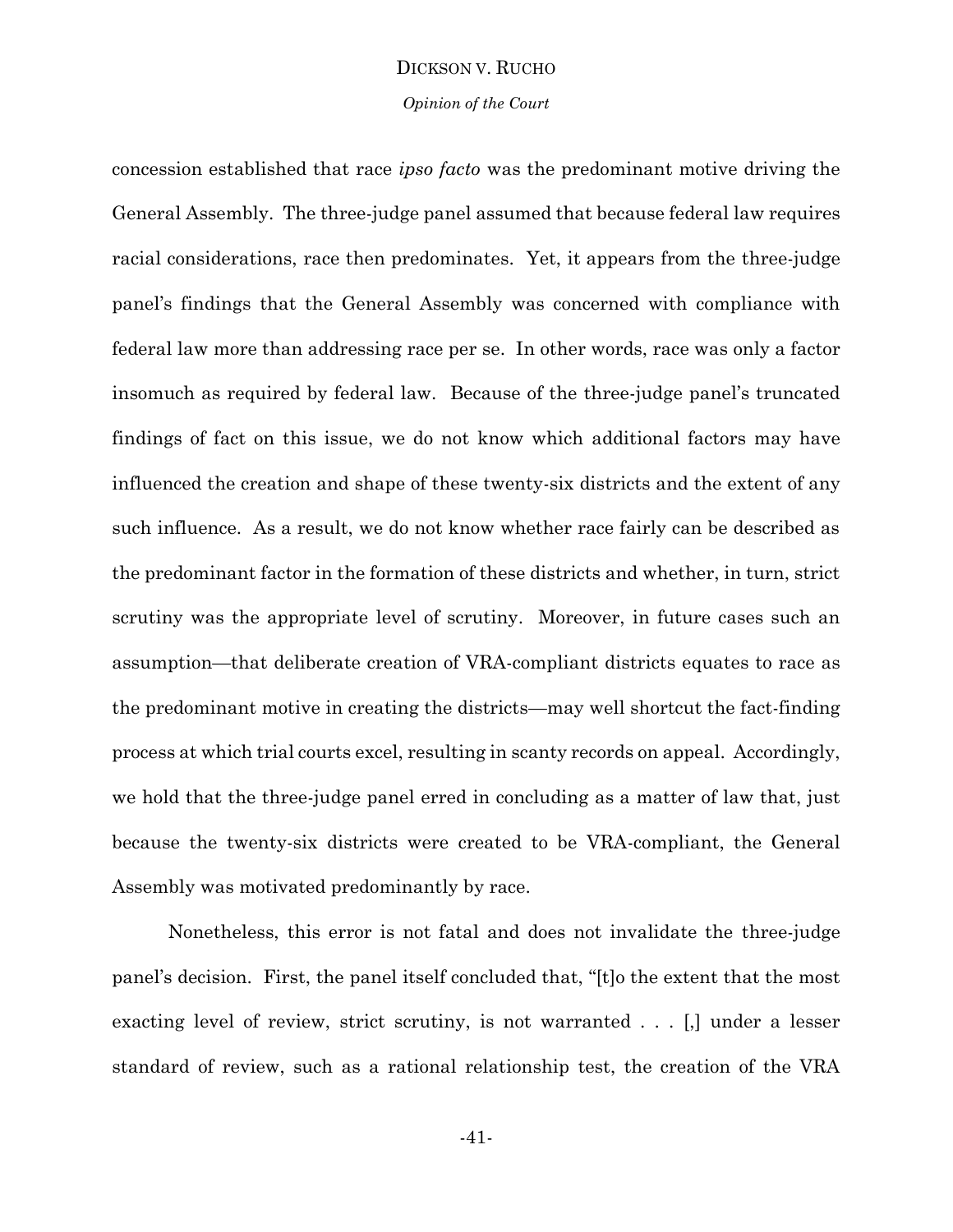#### *Opinion of the Court*

districts as drawn was supported by a number of rational bases." Further, a similar scenario occurred in *Cromartie I*, in which the courts reviewed the General Assembly's creation of North Carolina's Twelfth Congressional District. 526 U.S. at 543, 119 S. Ct. at 1547, 143 L. Ed. 2d at 736. The plaintiffs filed suit in federal court, arguing that the district was the result of an unconstitutional racial gerrymander. *Id.* at 544-45, 119 S. Ct. at 1548, 143 L. Ed. 2d at 737. The three-judge panel of the United States District Court heard arguments pertaining to pending motions, but did not conduct an evidentiary hearing. *Id.* at 545, 119 S. Ct. at 1548, 143 L. Ed. 2d at 737. The panel majority, finding that the General Assembly used race-driven criteria in drawing the district and that doing so violated the Equal Protection Clause of the Fourteenth Amendment, granted the plaintiffs' motion for summary judgment and entered an injunction. *Id.* at 545, 119 S. Ct. at 1548, 143 L. Ed. 2d at 737. On appeal, the Supreme Court reversed, finding that the General Assembly's motivation in drawing district lines is a factual question that, when contested, should not be resolved by summary judgment. *Id.* at 549, 553, 119 S. Ct. at 1550, 1552, 143 L. Ed. 2d at 739, 742.

The posture of the litigants here is distinguishable because plaintiffs, unlike their counterparts in *Cromartie I*, lost at summary judgment and are the appealing party; however, even if we were to follow *Cromartie I*'s lead and reverse, plaintiffs could gain nothing on remand. The basis for our reversal would be that the threejudge panel erred in applying strict scrutiny before making adequate findings of fact.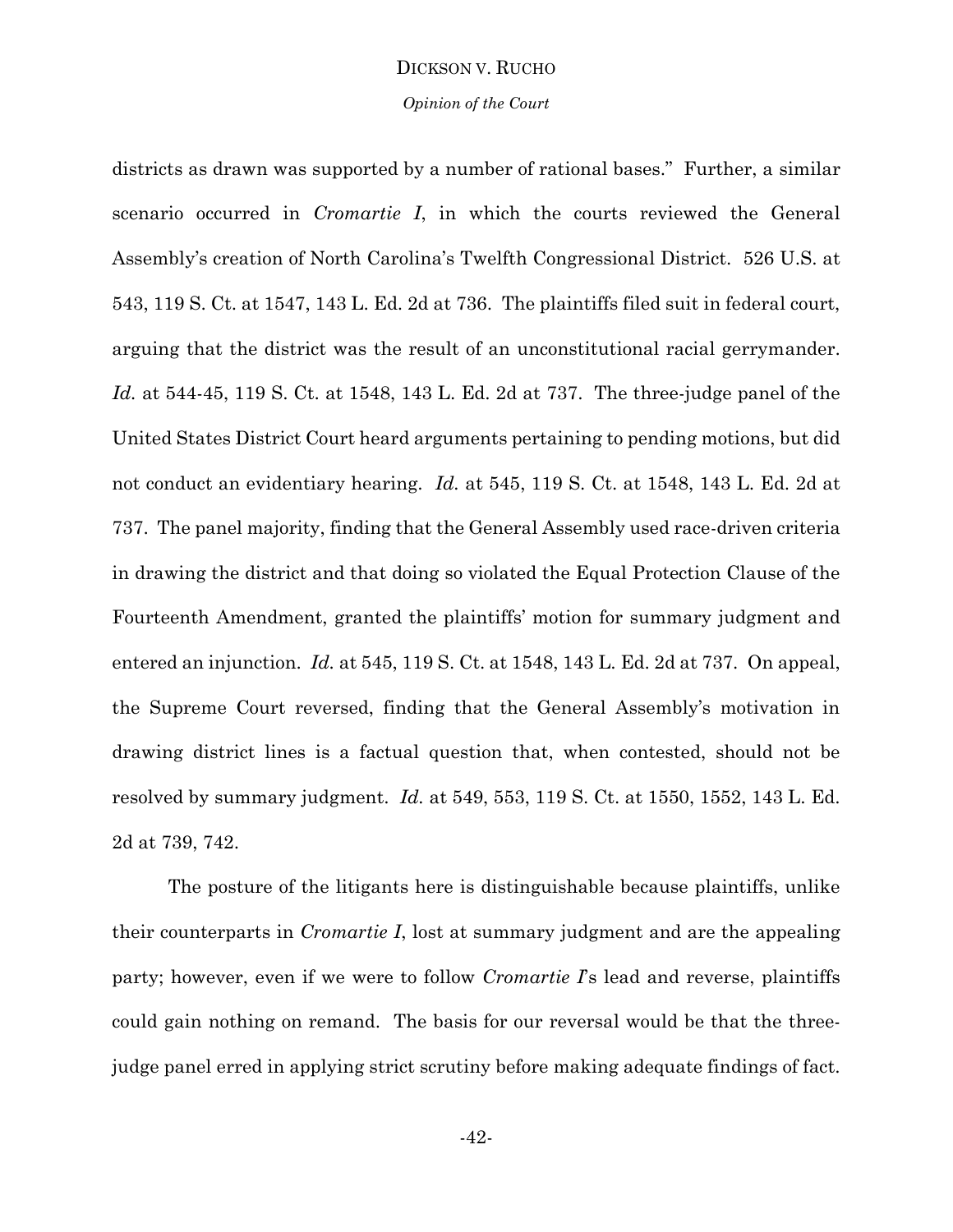*Opinion of the Court*

As the panel noted in its Judgment, if defendants' plans survived strict scrutiny, they would surely survive a less rigorous review. On the other hand, if the three-judge panel on remand found facts and determined once more that strict scrutiny is proper, the panel has already conducted its analysis under that standard. If these plans survive strict scrutiny, they survive rational basis review.

# 2. Compelling Governmental Interest

We begin this analysis by considering the factors that defendants contend constitute a "compelling governmental interest." *See Stephenson I*, 355 N.C. at 377, 562 S.E.2d at 393 (citation omitted). Defendants argue that the General Assembly drafted the twenty-six districts both to avoid liability under section 2 of the VRA and to obtain preclearance under section 5 of the VRA by avoiding retrogression, which has been defined as "a change in voting procedures which would place the members of a racial or language minority group in a less favorable position than they had occupied before the change with respect to the opportunity to vote effectively." *Id.* at 363-64, 562 S.E.2d at 385 (citations omitted). Defendants' brief acknowledges that three principles guided the General Assembly: (1) Compliance with the Whole County Provision of the Constitution of North Carolina, as set out in *Stephenson I* and *Stephenson II*; (2) Where possible, establishment of VRA districts having a TBVAP above fifty percent, in accord with *Pender County*; and (3) Exploration of "the possibility of establishing a sufficient number of VRA legislative districts to provide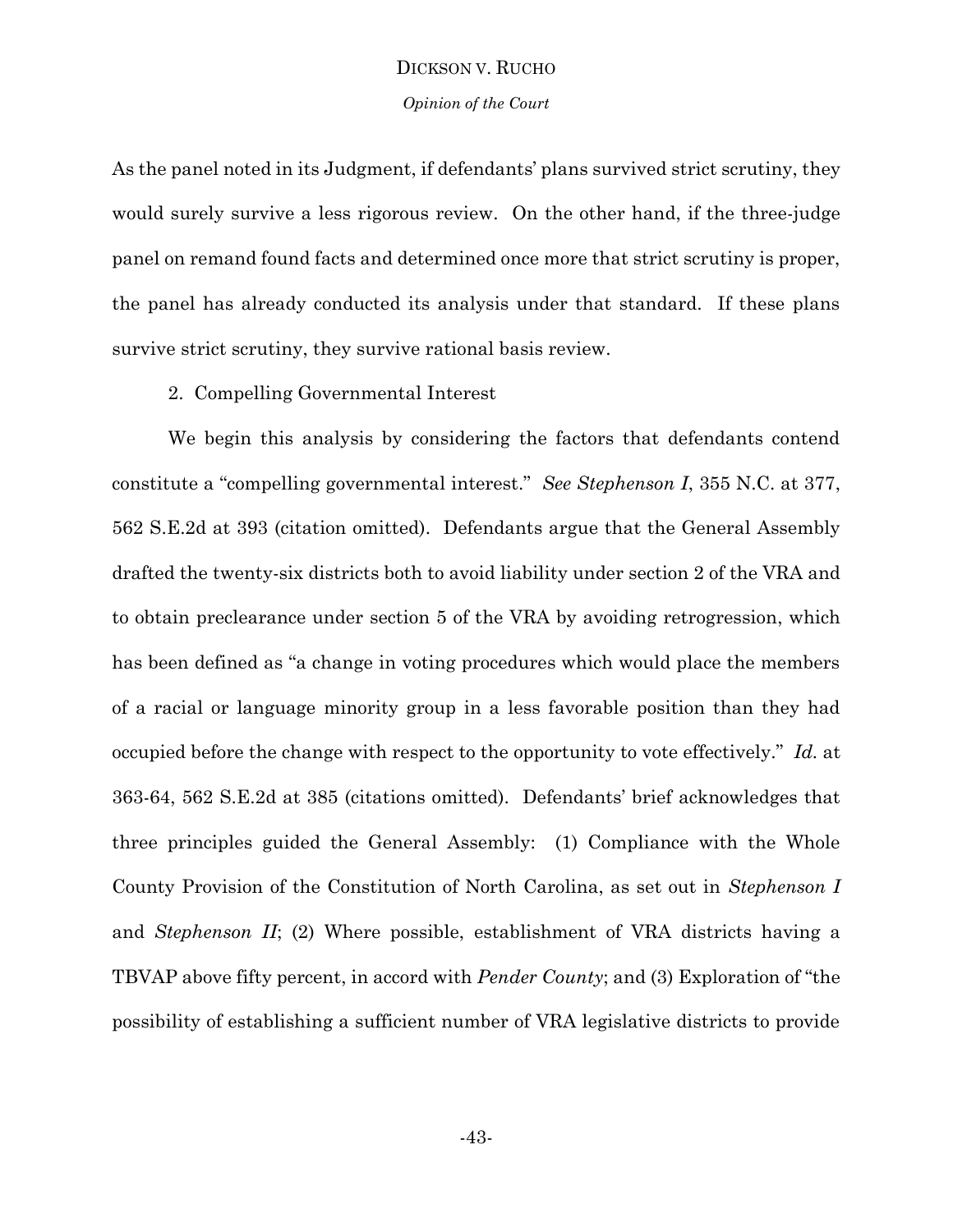[black] voters with rough proportionality in the number of VRA districts in which they have a reasonable opportunity to elect their candidates of choice."

Although the Supreme Court has never held outright that compliance with section 2 or section 5 can be a compelling state interest, that Court has issued opinions that expressly assumed as much. To be specific, the Supreme Court in *Shaw II* assumed *arguendo* that compliance with section 2 could be a compelling state interest, 517 U.S. at 915, 116 S. Ct. at 1905, 135 L. Ed. 2d at 225, and adopted a similar approach in *Miller*, where the issue was the State's desire to comply with section 5 of the Voting Rights Act, 515 U.S. at 921, 115 S. Ct. at 2490-91, 132 L. Ed. 2d at 783. In addition, the Supreme Court has observed that "deference is due to [States'] reasonable fears of, and to their reasonable efforts to avoid, § 2 liability." *Vera*, 517 U.S. at 978, 116 S. Ct. at 1961, 135 L. Ed. 2d at 269. The three-judge panel here, citing several federal cases addressing the issue, stated that "[i]n general, compliance with the Voting Rights Act can be a compelling governmental interest." Faced squarely with the issue, we agree with the three-judge panel. The Equal Protection Clause of the Fourteenth Amendment requires equal treatment regardless of race, while the Voting Rights Act requires consideration of race. Because a federal statute may not violate the Constitution of the United States, a State's efforts to comply with the Voting Rights Act create tension with the Fourteenth Amendment. An alleged violation of the Fourteenth Amendment based on race triggers strict scrutiny, mandating that the State demonstrate a compelling interest. Because the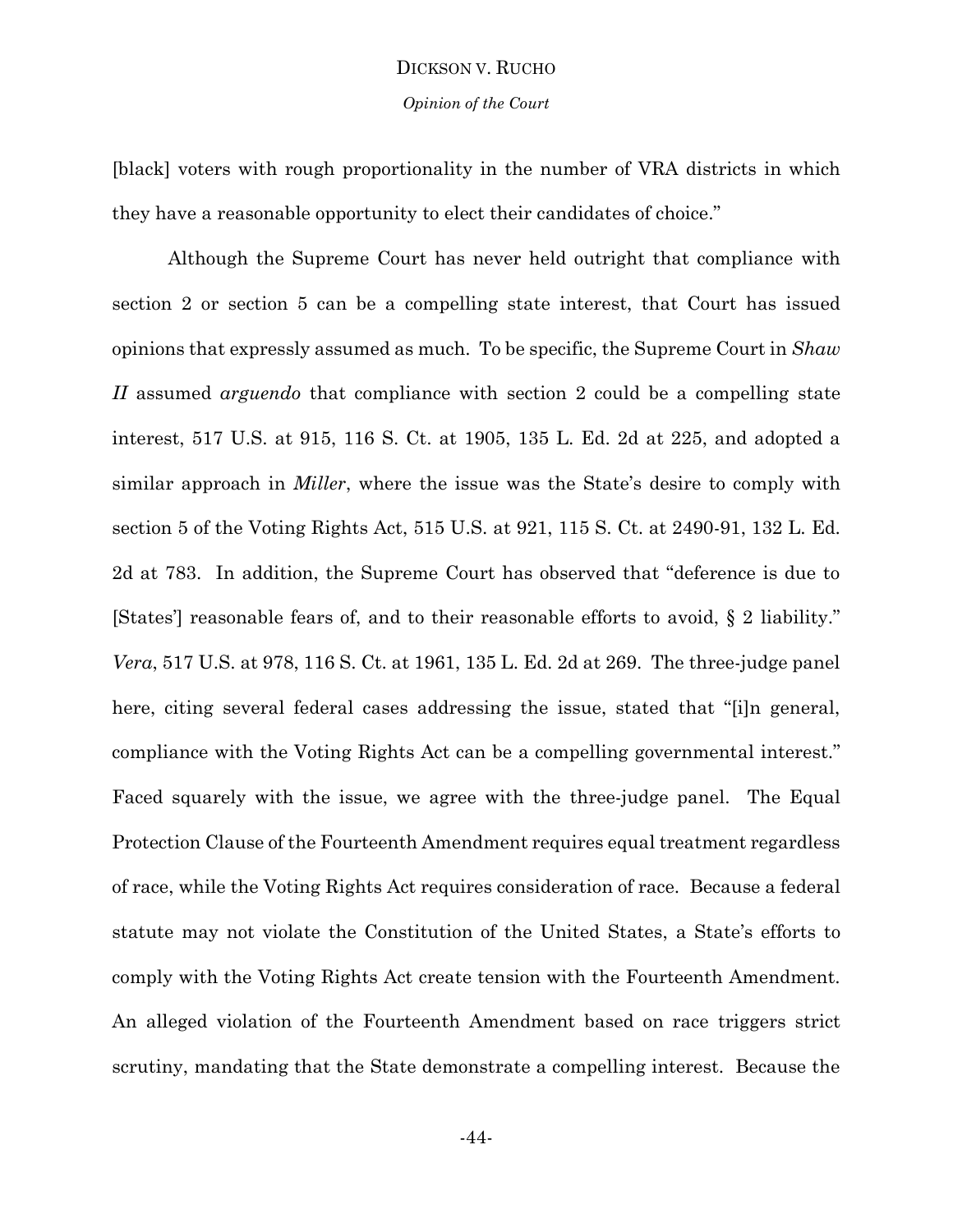*Opinion of the Court*

Supreme Court and the United States Congress have indicated without ambiguity that they expect states to comply with the Voting Rights Act, state laws passed for the purpose of complying with the Act must be capable of surviving strict scrutiny, indicating that such compliance is a compelling state interest.14 This analysis applies equally to a State's efforts to comply with sections 2 and 5 of the Voting Rights Act.

Moreover, the General Assembly's desire to comply with the Voting Rights Act is justifiable for other reasons. Holding elections is a core State function, fundamental in a democracy. Establishing voting districts is an essential component of holding elections. In doing so, a State is subject to federal mandates in addition to those found in the Voting Rights Act and the Fourteenth Amendment, such as the "one-person, one-vote" requirement. *Stephenson I*, 355 N.C. at 363-64, 383, 562 S.E.2d at 384-85, 397. A determination that the State does not have a compelling interest in complying with federal mandates would invite litigation by those claiming that the State could never satisfy the requirements of strict scrutiny, undermining the General Assembly's efforts to create stable districts between censuses and citizen expectations that existing election districts are valid. On a level no less practical, we also assume that North Carolina, and all states for that matter, would prefer to avoid

l

<sup>&</sup>lt;sup>14</sup> "If compliance with  $\S$  5 were not a compelling state interest, then a State could be placed in the impossible position of having to choose between compliance with § 5 and compliance with the Equal Protection Clause." *LULAC*, 548 U.S. at 518, 126 S. Ct. at 2667, 165 L. Ed. 2d at 694 (Scalia, J., Thomas, J., Roberts, C.J. & Alito, J., dissenting in part).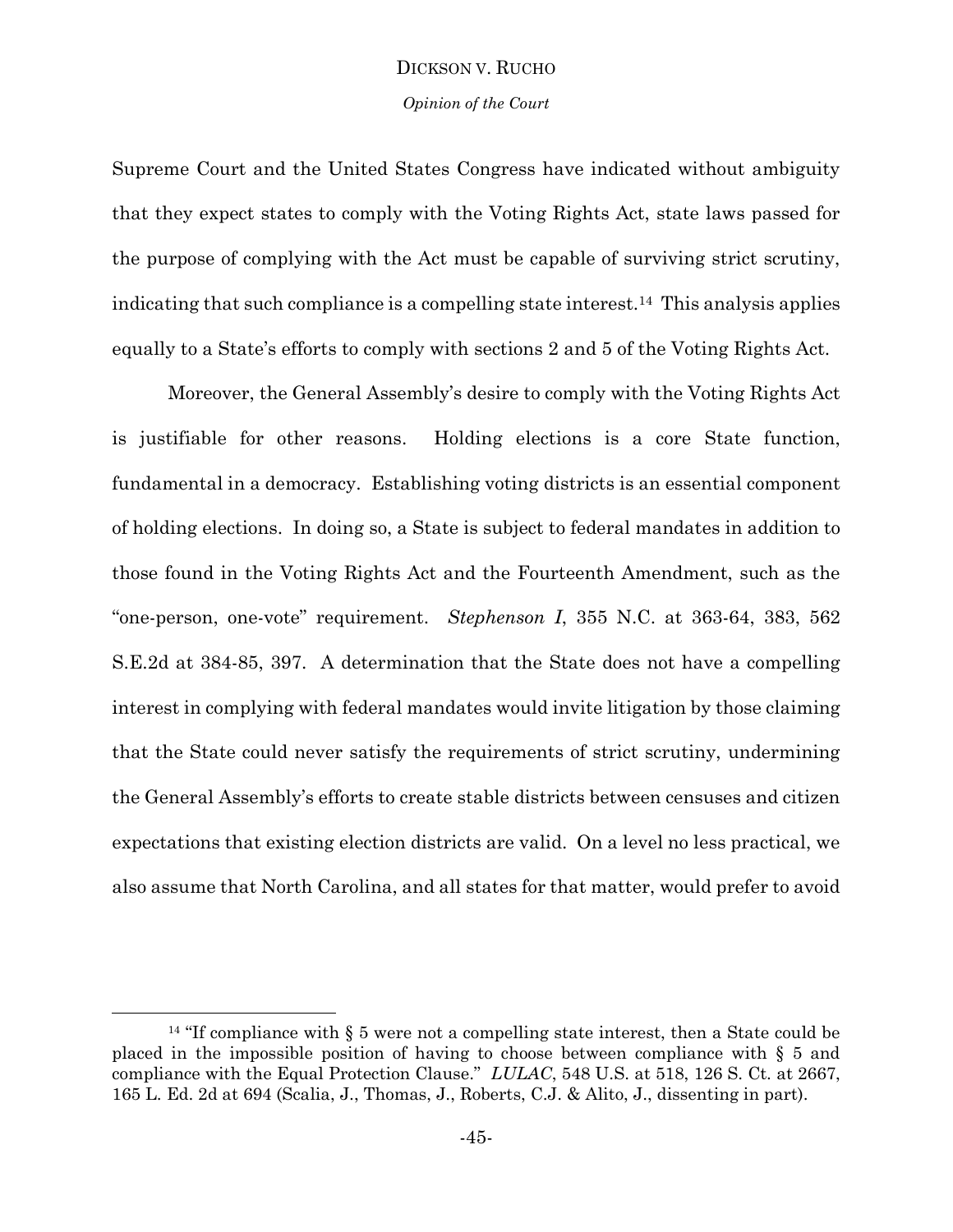# DICKSON V. RUCHO *Opinion of the Court*

the expense and delay resulting from litigation. Accordingly, we hold that compliance with sections 2 and 5 of the Voting Rights Act may be a compelling state interest.

We next consider whether compliance with either section 2 or section 5 constitutes a compelling state interest under the facts presented here. Those goals may reach the level of a compelling state interest if two conditions are satisfied. First, the General Assembly must have identified past or present discrimination with some specificity before it could turn to race-conscious relief. *Shaw II*, 517 U.S. at 909, 116 S. Ct. at 1902, 135 L. Ed. 2d at 221 (citing *City of Richmond v. J.A. Croson Co.*, 488 U.S. 469, 504, 109 S. Ct. 706, 727, 102 L. Ed. 2d 854, 889 (1989)). Second, before acting, the General Assembly must also have "had 'a strong basis in evidence' " on which to premise a conclusion that the race-based remedial action was necessary. *Id.* at 910, 116 S. Ct. at 1903, 135 L. Ed. 2d at 222 (quoting *Wygant v. Jackson Bd. of Educ.*, 476 U.S. 267, 277, 106 S. Ct. 1842, 1849, 90 L. Ed. 2d 260, 271 (1986) (plurality)).

a. Compelling Interest Under Section 2 of the Voting Rights Act

Before we turn our attention to consideration of individual districts, we consider the application of section 2 of the VRA in the instant case. "The essence of a § 2 claim is that a certain electoral law, practice, or structure interacts with social and historical conditions to cause an inequality in the opportunities enjoyed by black and white voters to elect their preferred representatives." *Gingles*, 478 U.S. at 47, 106 S. Ct. at 2764, 92 L. Ed. 2d at 44; *see* 52 U.S.C.S. §§ 10301-10702 (LexisNexis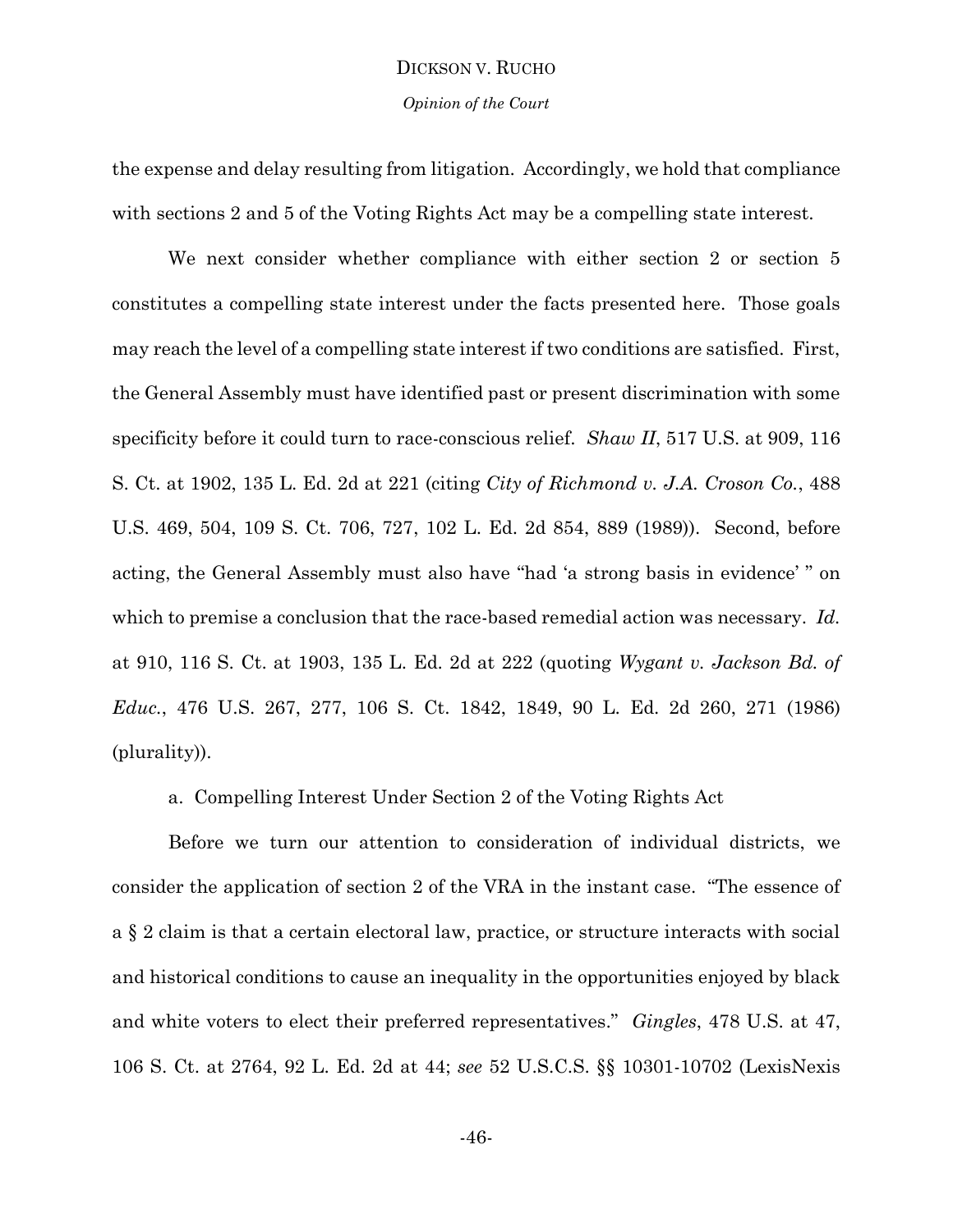#### *Opinion of the Court*

2014). The question of voting discrimination *vel non*, including vote dilution, is determined by the totality of the circumstances*. Gingles*, 478 U.S. at 43-46, 106 S. Ct. at 2762-64, 92 L. Ed. 2d at 42-44 (discussing section 2(b) of the VRA, now codified at 52 U.S.C.S. § 10301(b)). Under *Gingles*, however, a reviewing court does not reach the totality of circumstances test unless the challenging party is able to establish three preconditions. *Id.* at 50-51, 106 S. Ct. at 2766-67, 92 L. Ed. 2d at 46-47. First, a "minority group must be able to demonstrate that it is sufficiently large and geographically compact to constitute a majority in a single-member district." *Id.* at 50, 106 S. Ct. at 2766, 92 L. Ed. 2d at 46. Second, the minority group must "show that it is politically cohesive." *Id.* at 51, 106 S. Ct. at 2766, 92 L. Ed. 2d at 47. Finally, the minority group must "be able to demonstrate that the majority votes sufficiently as a bloc to enable it . . . usually to defeat the minority's preferred candidate." *Id.* at 51, 106 S. Ct. at 2766-67, 92 L. Ed. 2d at 47. Although *Gingles* dealt with multimember districts, the same preconditions must be met when a claim of vote dilution is made regarding a single-member district. *Growe v. Emison*, 507 U.S. 25, 40-41, 113 S. Ct. 1075, 1084, 122 L. Ed. 2d 388, 403-04 (1993); *see also De Grandy*, 512 U.S. at 1006-07, 114 S. Ct. at 2654-55, 129 L. Ed. 2d at 788.

Unlike cases such as *Gingles*, in which minority groups use section 2 as a sword to challenge districting legislation, here we are considering the General Assembly's use of section 2 as a shield. Defendants argue that, because the *Gingles* test considers race, the State has a compelling interest in preemptively factoring race into its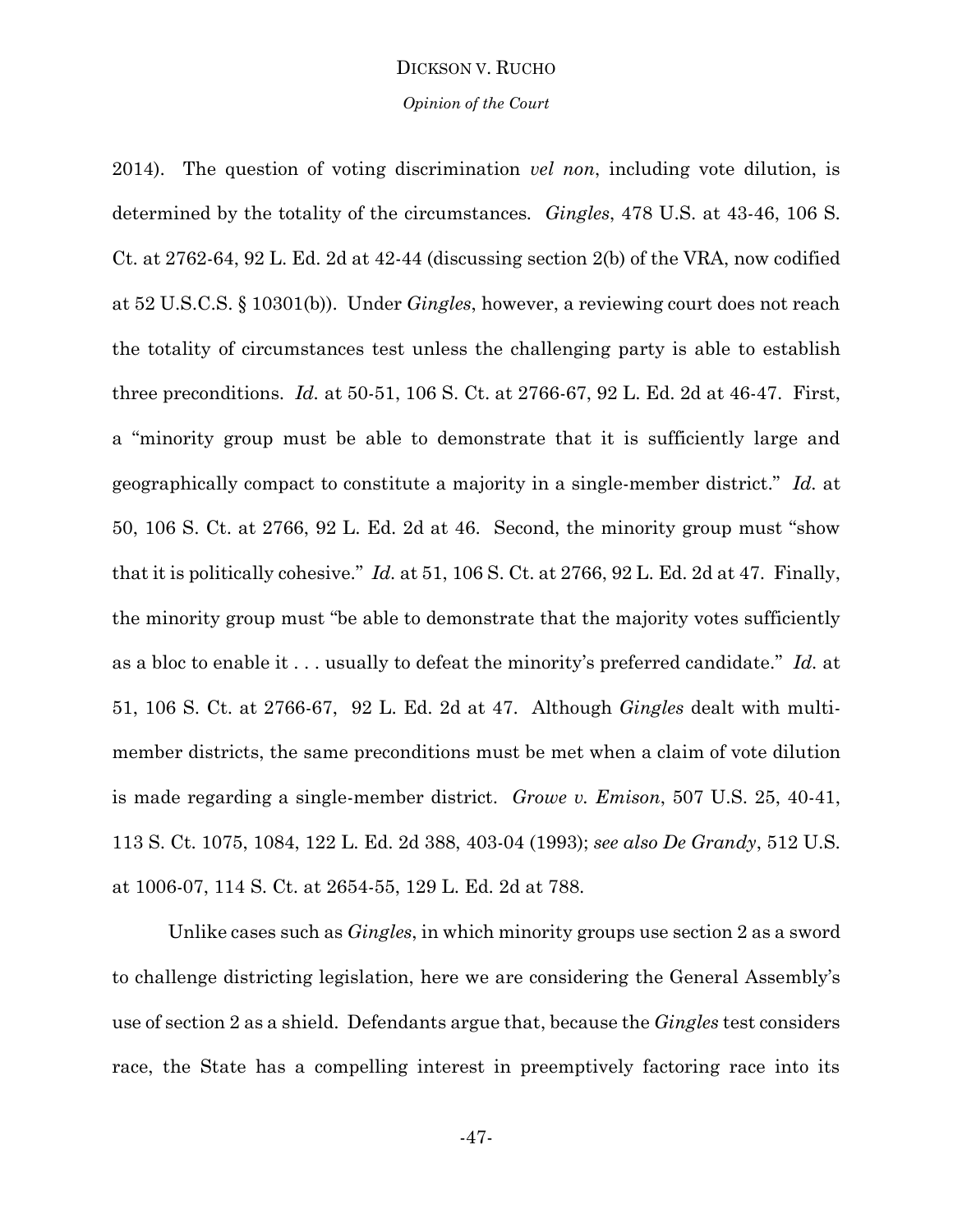#### *Opinion of the Court*

redistricting process to ensure that its plans would survive a legal challenge brought under section 2. To establish that this state interest is legitimate, defendants must show a strong basis in evidence that the possibility of a section 2 violation existed at the time of the redistricting. *See Shaw II*, 517 U.S. at 910, 916, 116 S. Ct. at 1903, 1905-06, 135 L. Ed. 2d at 222, 225-26. But because this inquiry addresses only the possibility of a section 2 violation, and because a totality of the circumstances inquiry is by its nature fact-specific, defendants' evidence need only address "the three *Gingles* preconditions" to establish a compelling governmental interest. *See Vera*, 517 U.S. at 978, 116 S. Ct. at 1961, 135 L. Ed. 2d at 269 (citing *Growe*, 507 U.S. at 40, 113 S. Ct. at 1084, 122 L. Ed. 2d at 403-04).

Thus, to establish a compelling interest in complying with section 2 when the redistricting plans were developed, the legislature at that time must have had a strong basis in evidence that the TBVAP in a geographically compact area was fifty percent plus one of the area's voting population. Such evidence would satisfy the first *Gingles* precondition. *Pender County*, 361 N.C. at 503, 649 S.E.2d at 372. In addition, a strong basis in evidence of racially polarized voting in that same geographical area would satisfy the second and third preconditions set out in *Gingles*. *LULAC*, 548 U.S. at 427, 126 S. Ct. at 2615, 165 L. Ed. 2d at 637 (majority). Against this background, we consider the three-judge panel's application of these standards in discerning whether defendants here could legitimately claim a compelling interest in complying with section 2.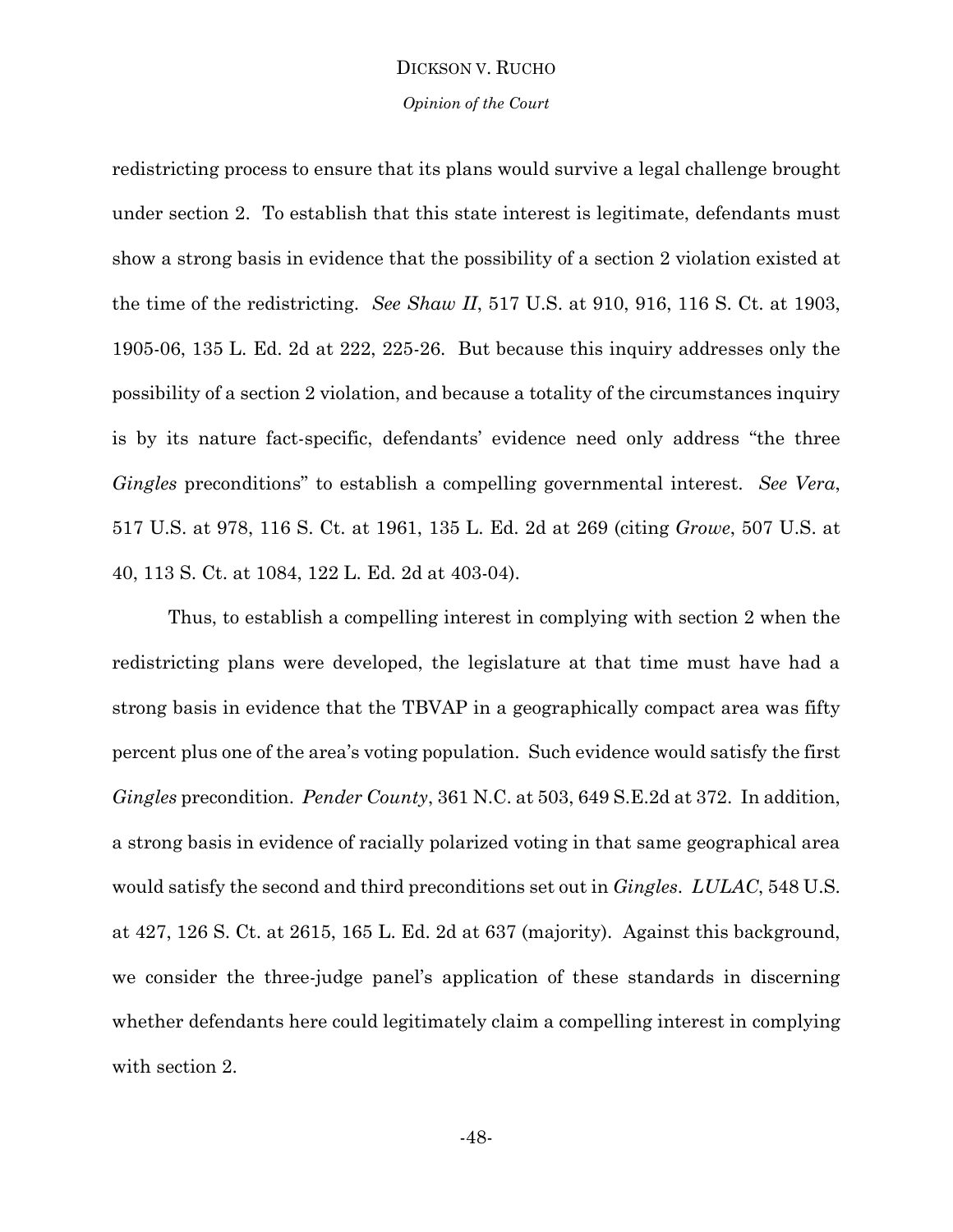#### *Opinion of the Court*

The three-judge panel's decision included two extensive appendices. In the body of the Judgment and Memorandum, the panel described the legislative record that existed when the plans were enacted, then referred to Appendix A, where this information was presented in detail. Appendix A, titled "Findings of Fact Relevant to the Issue of Racial Polarization in Specific Locations where Voting Rights Act Districts were Placed in the Enacted Plans," is incorporated by reference into the three-judge panel's decision.

Appendix A is broken into three parts. Part I, titled "General Findings of Fact," opens with a summary of the background of the case, then notes results of recent elections. For instance, the three-judge panel observed that all black incumbents elected to the North Carolina General Assembly or the United States Congress in 2010 were elected in districts that were either majority black or majority-minority coalition districts. In addition, no black candidate elected in 2010 was elected from a majority white crossover district, and two black incumbent state senators running in majority white districts were defeated in that election. No black candidate for the United States Congress was elected in a majority white district between 1992 and 2010, while from 2004 through 2010, no black candidate was elected to office in a statewide partisan election.

In this Part I of Appendix A, the court also considered an academic study of racially polarized voting conducted by Ray Block, Jr., Ph.D. This study, prepared for the Southern Coalition of Social Justice, is titled "Racially Polarized Voting in 2006,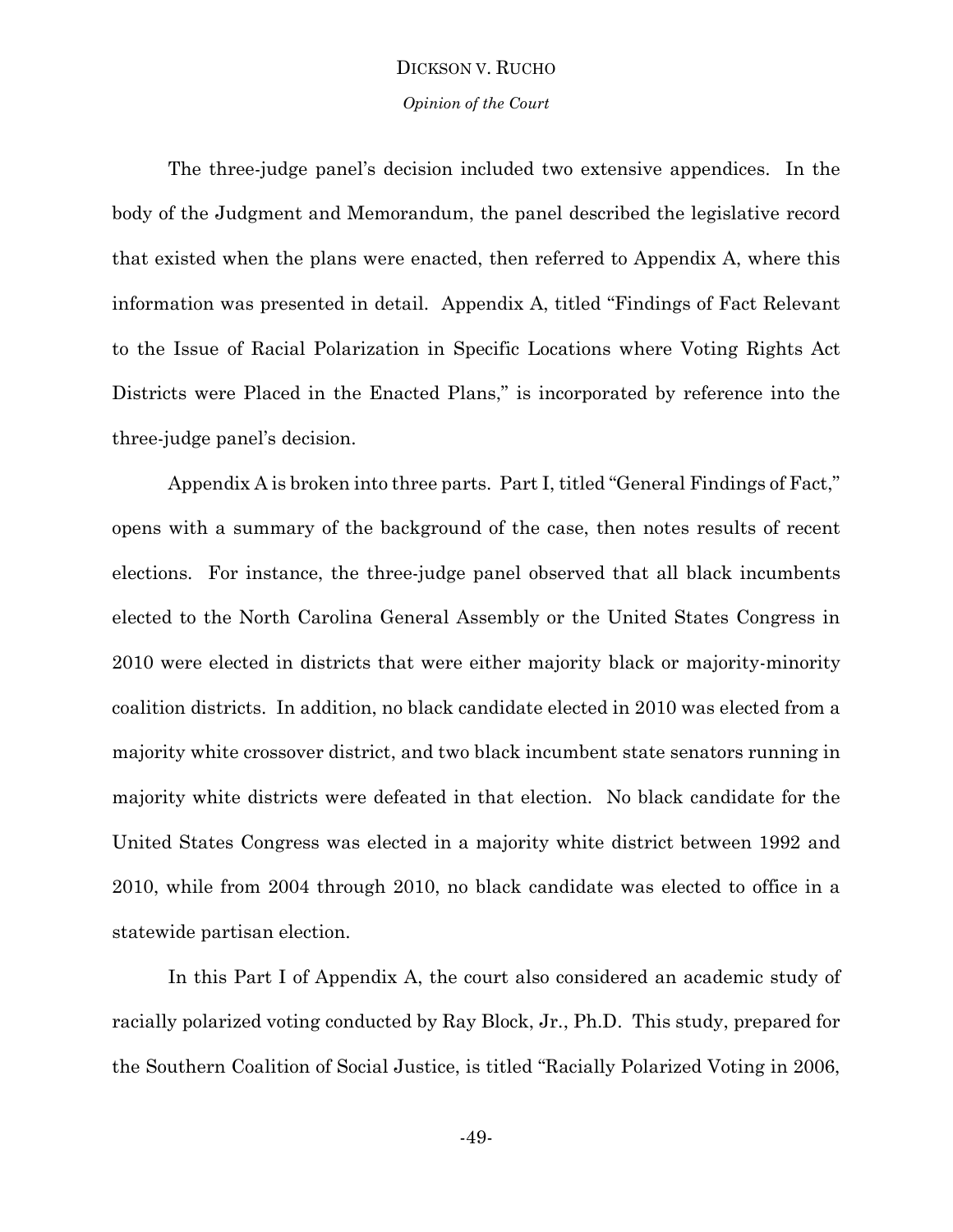*Opinion of the Court*

2008, and 2010 in North Carolina State Legislative Contests." Dr. Block employed Justice Brennan's conclusion in *Gingles* that racially polarized voting occurs when there is a consistent relationship between the race of the voter and the way in which that person votes, and found that such a relationship existed in the areas examined. He added that he also found evidence that "majority-minority districts facilitate the election of [black] candidates." The court determined that Dr. Block's study provided "substantial evidence regarding the presence of racially polarized voting in almost all of the counties[ <sup>15</sup>] in which the General Assembly enacted the 2011 VRA districts."

Nevertheless, the three-judge panel observed that the North Carolina General Assembly identified a few limitations in Dr. Block's study. For instance, the study did not pinpoint the percentage of white voters in majority black or majority-minority districts who voted for the candidate of choice of black voters. In addition, his study could analyze a legislative election only when the black candidate had opposition. As a result, the General Assembly commissioned Dr. Brunell to prepare a supplementary report. Dr. Brunell's study, titled "Report on Racially Polarized Voting in North Carolina," examined the forty North Carolina counties covered by section 5 of the Voting Rights Act, plus Columbus, Duplin, Durham, Forsyth, Jones, Mecklenburg,

l

<sup>&</sup>lt;sup>15</sup> These counties were Beaufort, Bertie, Chowan, Craven, Cumberland, Durham, Edgecombe, Gates, Guilford, Granville, Greene, Halifax, Hertford, Hoke, Jones, Lenoir, Martin, Mecklenburg, Nash, Northampton, Pasquotank, Perquimans, Pitt, Robeson, Sampson, Scotland, Vance, Wake, Warren, Washington, Wayne, and Wilson.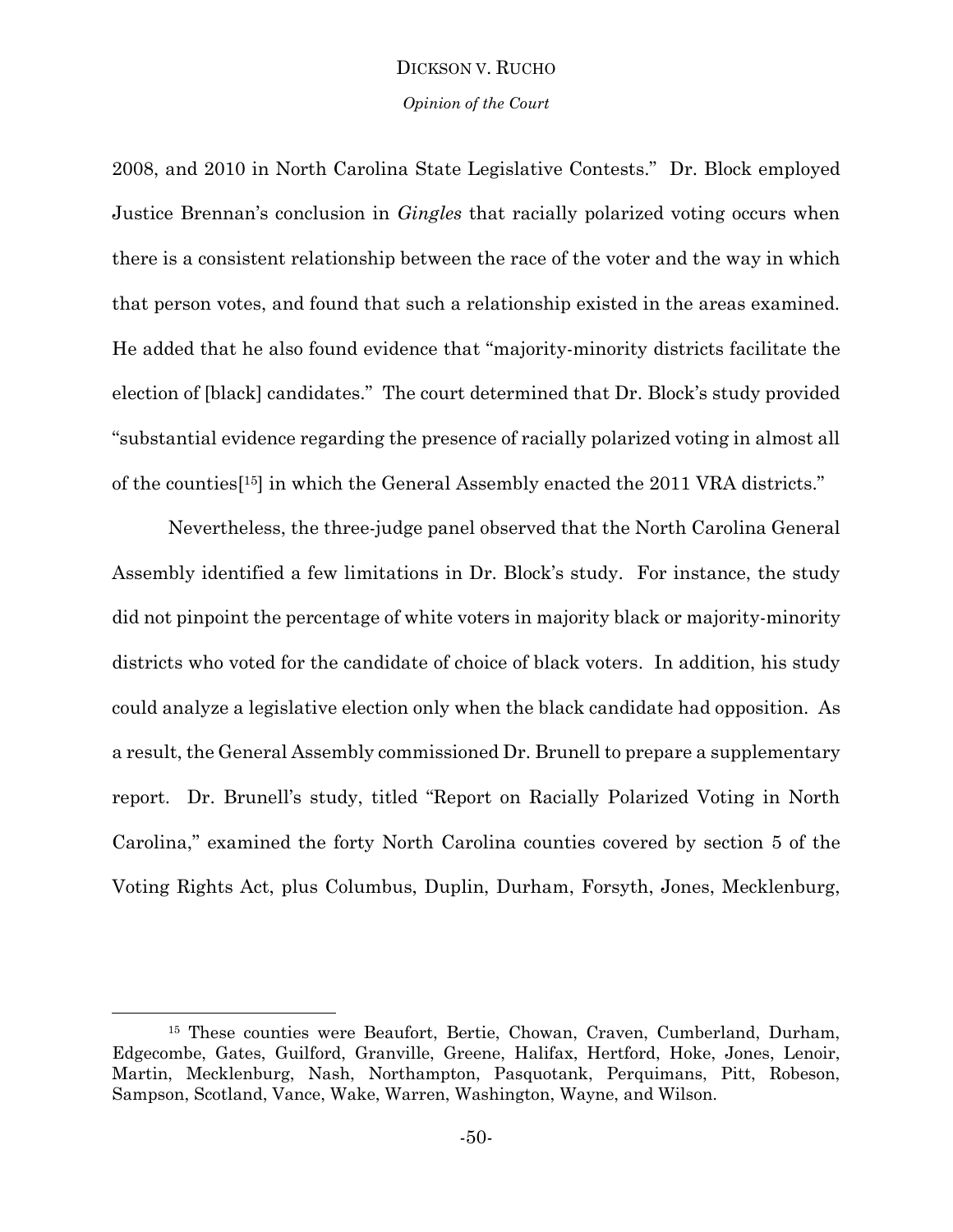*Opinion of the Court*

Richmond, Sampson, Tyrrell, Wake, and Warren Counties. Dr. Brunell found "statistically significant racially polarized voting" in fifty of these fifty-one counties.<sup>16</sup>

The three-judge panel made additional findings of fact in Part I of Appendix A that we believe would be pertinent to a *Gingles* totality of circumstances test and that, by extension, indicate a strong basis in evidence that the *Gingles* preconditions existed. At the beginning of the redistricting process, the General Assembly noted that North Carolina had been ordered to create majority black districts as a remedy for section 2 violations in Bertie, Chowan, Edgecombe, Forsyth, Gates, Halifax, Martin, Mecklenburg, Nash, Northampton, Wake, Washington, and Wilson Counties. *See Gingles v. Edmisten*, 590 F. Supp. 345, 365-66, 376 (E.D.N.C. 1984), *aff'd in part, rev'd in part sub nom. Thornburg v. Gingles*, 478 U.S. at 80, 106 S. Ct. at 2782, 92 L. Ed. 2d at 65. Faculty at the North Carolina School of Government advised the chairs of the General Assembly's redistricting committees that North Carolina is still bound by the holding in *Gingles*. In addition, the United States District Court noted on remand from the decision in *Cromartie I* that the parties there had stipulated that legally significant racially polarized voting was present in North Carolina's First Congressional District. *Cromartie v. Hunt*, 133 F. Supp. 2d at 422-23. The threejudge panel found that consideration of race in the construction of the First District was reasonably necessary to protect the State from liability under the Voting Rights

 $\overline{a}$ 

<sup>&</sup>lt;sup>16</sup> There was insufficient information for Dr. Brunell to determine whether racially polarized voting occurred in Camden County.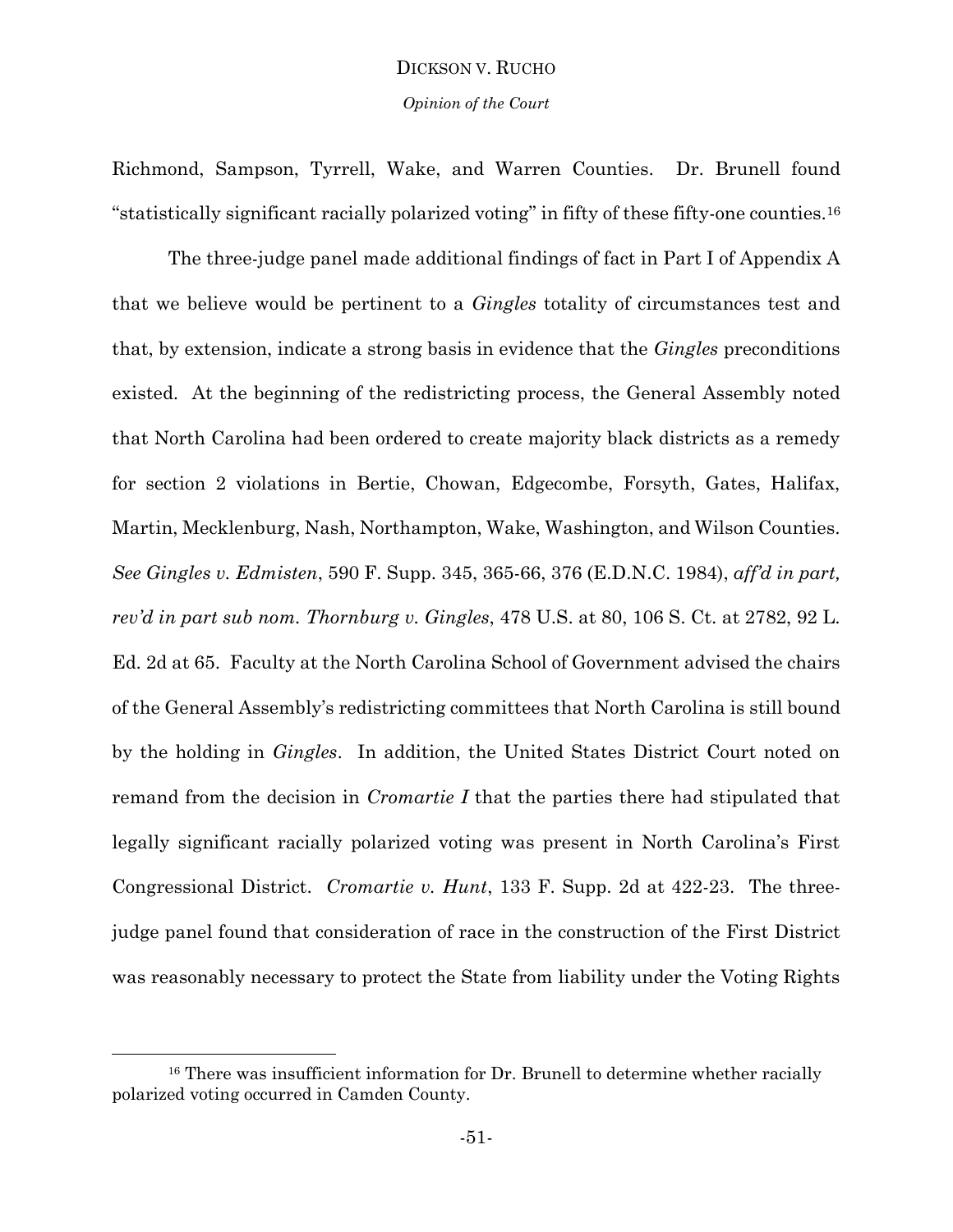Act. *Id.* at 423. This finding by the three-judge panel was not appealed and thus is not affected by the holding in *Cromartie II* and remains valid.

In addition, the three-judge panel found as fact that the documents submitted by plaintiffs included a law review article prepared by an attorney for the North Carolina NAACP. Anita S. Earls et al., *Voting Rights in North Carolina 1982-2006*, 17 S. Cal. Rev. L. & Soc. Just. 577 (2008). The court observed that this article "also provided evidence of racially polarized voting as alleged or established in voting rights lawsuits filed in many of the counties[ <sup>17</sup>] in which 2011 VRA districts were enacted." The court added as a finding of fact that no witness testified that racial polarization had disappeared either statewide or in those areas in which the General Assembly previously had created VRA districts.

In Part II of Appendix A, the three-judge panel conducted an individualized analysis of each of the VRA districts created by the General Assembly in 2011. Generally, each finding of fact relates to one district. While four of the findings of fact deal with more than one district, in each such instance those districts are situated within the same county. Each finding of fact in this Part II follows a similar pattern. The finding of fact begins with data that explain how the information in Part I of the Appendix applies to the district under examination. The finding of fact

l

<sup>&</sup>lt;sup>17</sup> The article included references to cases involving the following counties: Beaufort, Bladen, Cumberland, Duplin, Forsyth, Franklin, Granville, Halifax, Lenoir, Montgomery, Pasquotank, Person, Pitt, Richmond, Sampson, Scotland, Tyrrell, Vance, Wayne, and Washington.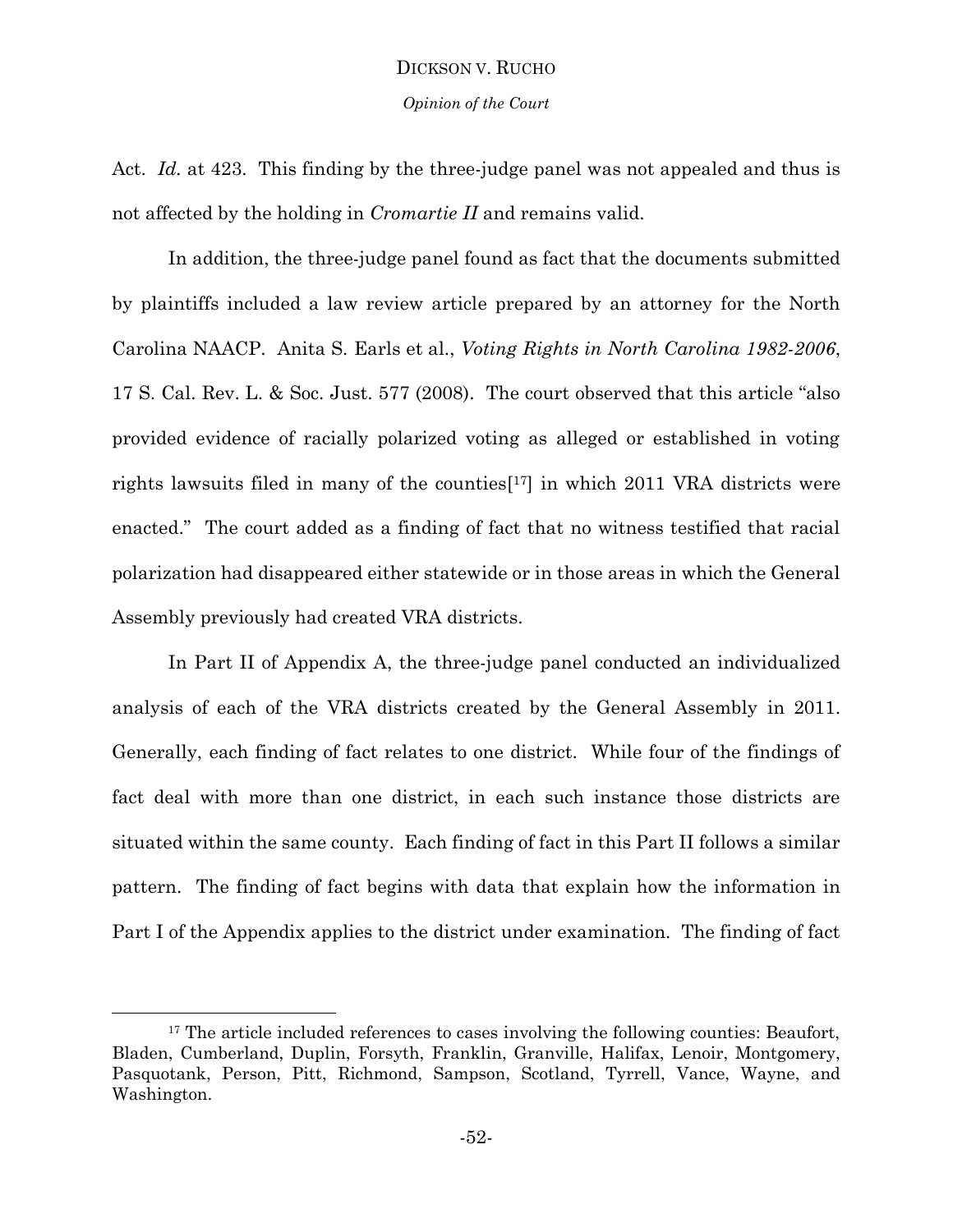*Opinion of the Court*

lists the counties included in the district, along with that district's TBVAP. This information is pertinent to the first *Gingles* precondition, that the minority group is able to demonstrate that it is sufficiently large and geographically compact to constitute a majority in a single-member district. *See Pender County*, 361 N.C. at 503, 649 S.E.2d at 372 (discussing *Gingles*, 478 U.S. at 50, 106 S. Ct. at 2766, 92 L. Ed. 2d at 46). Subsequent sections of each finding of fact set out how racially polarized voting was found in many of the counties contained within the district or districts, under either Dr. Block's analysis or Dr. Brunell's analysis, or both. This information is pertinent to both the second and third *Gingles* preconditions: that the minority group is politically cohesive and that the majority votes sufficiently as a bloc to enable it usually to defeat the minority's preferred candidate. *LULAC*, 548 U.S. at 427, 126 S. Ct. at 2615, 165 L. Ed. 2d at 637. Additional information in the findings of fact conveys how many counties within the district or districts are affected by *Gingles* or *Cromartie II*, or both. This information is useful in determining the totality of circumstances.

Plaintiffs have not challenged any of the three-judge panel's findings of fact relating to the twenty-six VRA districts, and thus those findings are binding on appeal. *Koufman*, 330 N.C. at 97, 408 S.E.2d at 731. The three-judge panel's findings of fact indicate that each of the challenged districts had a TBVAP exceeding fifty percent, thus satisfying the first *Gingles* precondition. *See Pender County*, 361 N.C. at 503, 649 S.E.2d at 372. The facts found by the three-judge panel also indicate that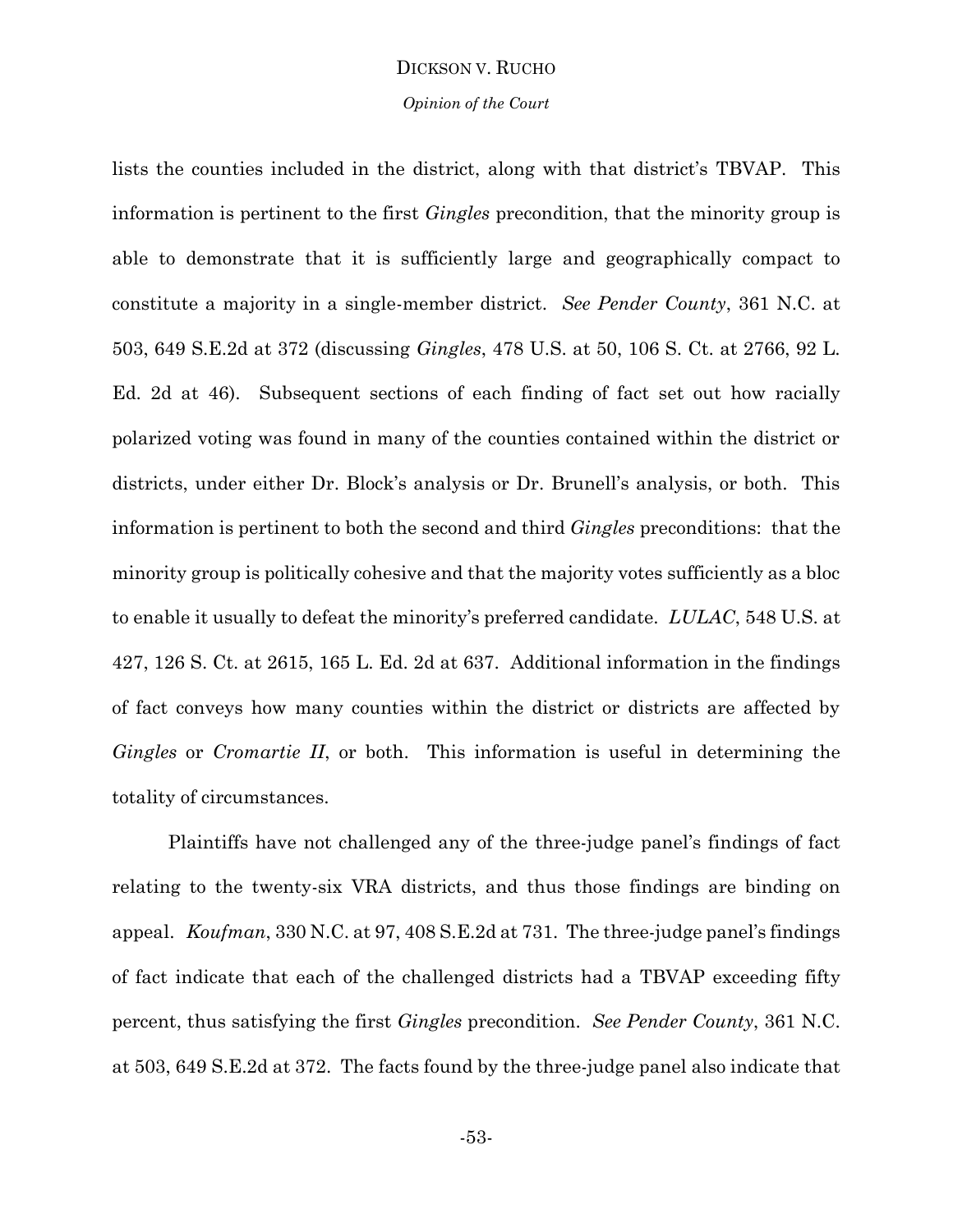*Opinion of the Court*

the maps are sufficient to satisfy the second and third *Gingles* preconditions, as each district demonstrates racially polarized voting according to Dr. Brunell's analysis. *See LULAC*, 548 U.S. at 427, 126 S. Ct. at 2615, 165 L. Ed. 2d at 637. Although Dr. Block's analysis did not cover some of the counties in some of the challenged districts, they reached the same conclusions where the two studies overlapped.

Moreover, the three-judge panel made additional findings of fact, recited above, that would be relevant to the *Gingles* totality of circumstances test for twenty-two of the challenged VRA districts.18 Specifically, of the twenty-six VRA districts challenged here, fifteen include counties lying within the area where the *Gingles* court found section 2 violations; nine include counties lying within the area which the parties in the *Cromartie* litigation stipulated to have racially polarized voting; and thirteen include counties that were subject to various section 2 lawsuits filed between 1982 and 2006 in which plaintiffs alleged or established racially polarized voting. 19 While we assume from the Supreme Court's language in *Vera*, 517 U.S. at 978, 116 S. Ct. at 1960-61, 135 L. Ed. 2d at 269, that satisfaction of the *Gingles* preconditions is sufficient to trigger a State's compelling interest in avoiding section 2 liability, we believe that this additional evidence, while pertaining to only some of the covered districts, is consistent with and reinforces the three-judge panel's conclusions of law.

l

<sup>&</sup>lt;sup>18</sup> The districts not affected by this evidence are Senate 28, House 29, House 31, and House 57.

<sup>&</sup>lt;sup>19</sup> The only districts not affected by at least one of these three pieces of evidence are Senate 28, House 29, House 31, and House 57.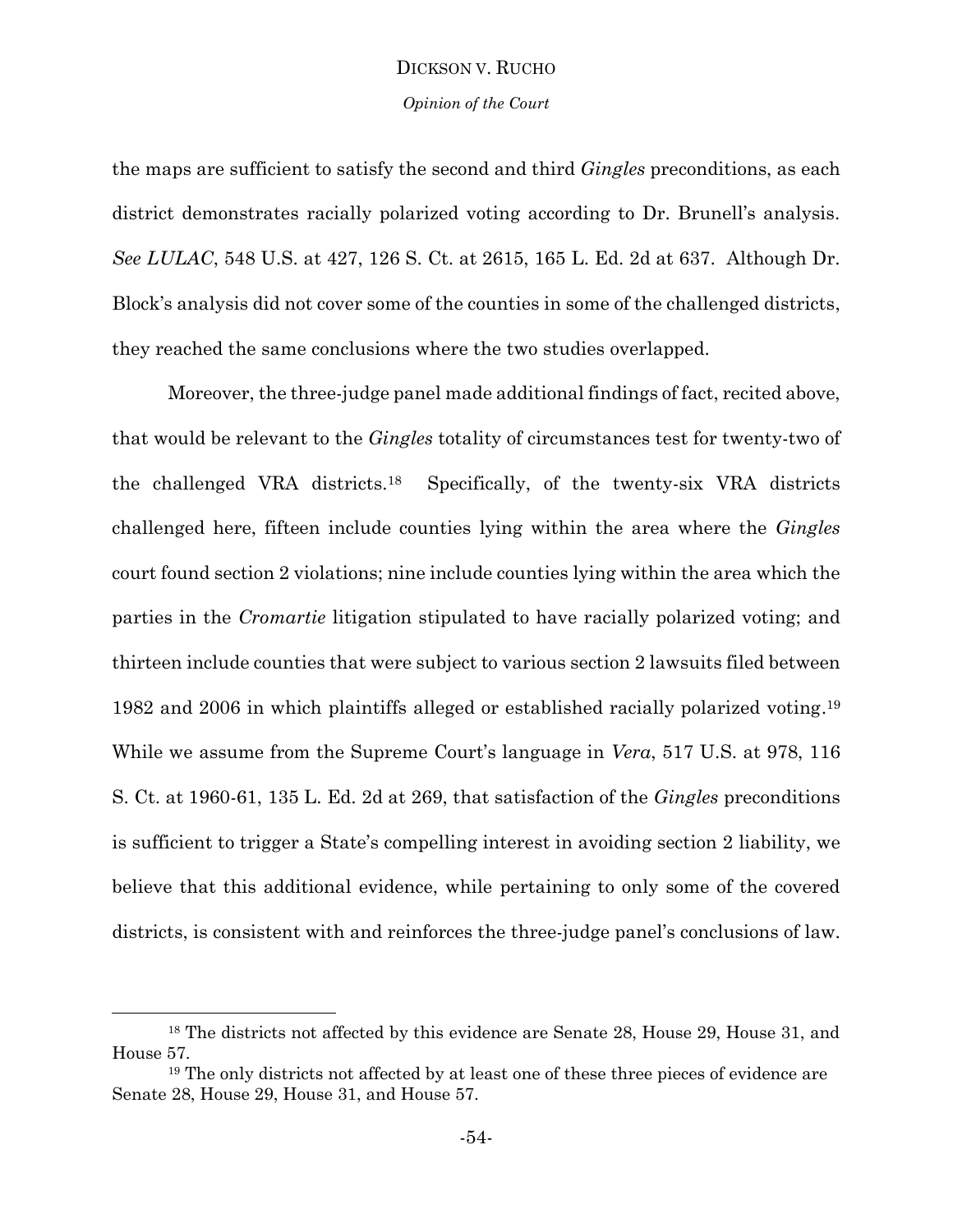*Opinion of the Court*

Based upon the totality of this evidence, we are satisfied that the three-judge panel correctly found that the General Assembly identified past or present discrimination with sufficient specificity to justify the creation of VRA districts in order to avoid section 2 liability. *See Shaw II*, 517 U.S. at 909, 116 S. Ct. at 1902, 135 L. Ed. 2d at 221. In addition, we see that the General Assembly, before making its redistricting decisions, had a strong basis in evidence on which to reach a conclusion that race-based remedial action was necessary for each VRA district. *Id.* at 910, 116 S. Ct. at 1903, 135 L. Ed. 2d at 222. Accordingly, we conclude that the three-judge panel's findings of fact as to these VRA districts support its conclusion of law that defendants established a compelling state interest in creating districts that would avoid liability under section 2 of the Voting Rights Act. While avoiding liability under section 2 is sufficient to establish a compelling state interest, we now turn to the State's additional desire to comply with section 5.

b. Compelling Interest Under Section 5 of the Voting Rights Act

As noted above, forty of North Carolina's one hundred counties were covered by section 5 at the time of redistricting. This section, which prevents retrogression, forbids "[a]ny voting qualification or prerequisite to voting, or standard, practice, or procedure with respect to voting that has the purpose of or will have the effect of diminishing the ability of any citizens of the United States on account of race or color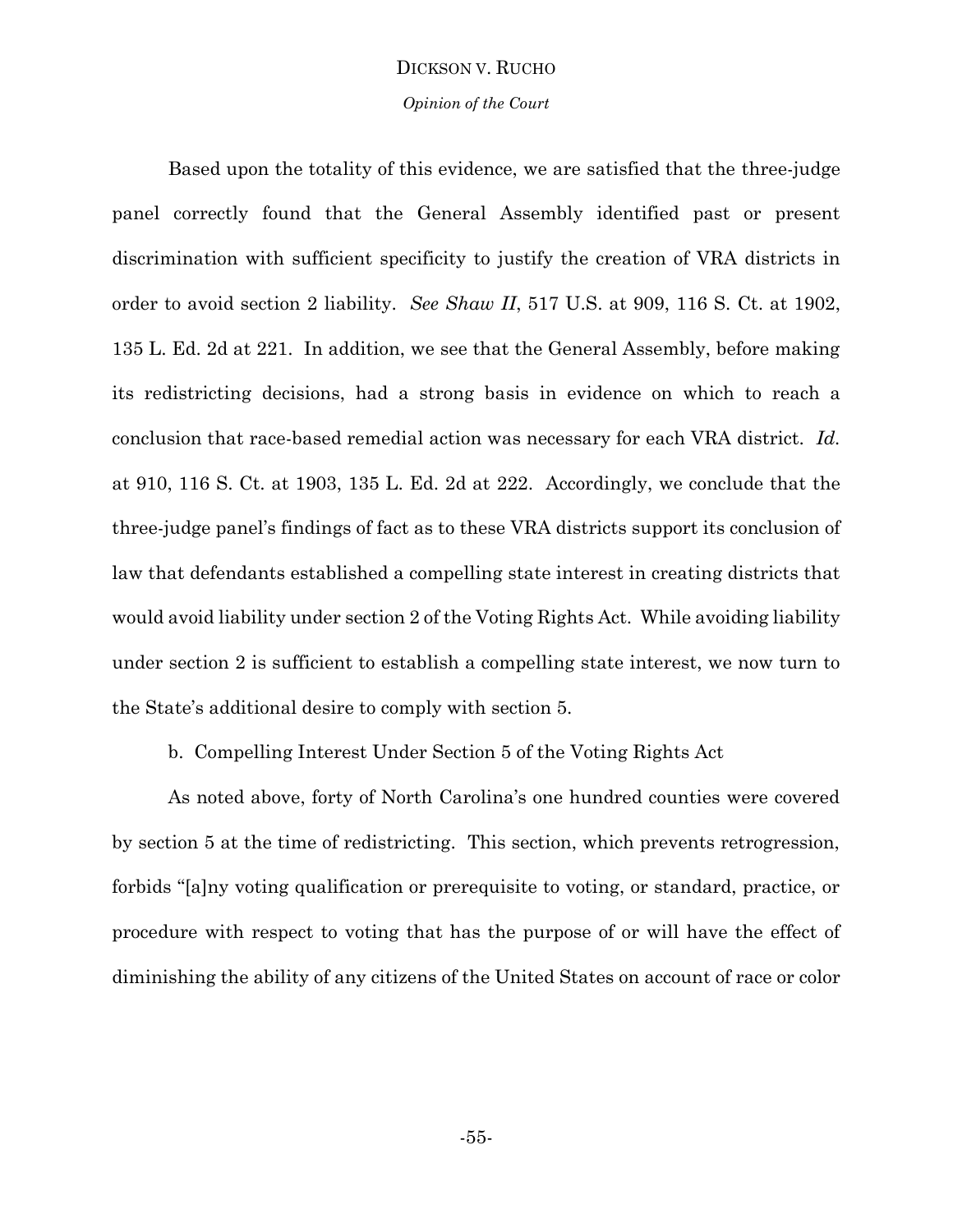#### *Opinion of the Court*

. . . to elect their preferred candidates of choice." 52 U.S.C.S. § 10304(b). <sup>20</sup> Section 5 requires preclearance, either by the USDOJ or by a three-judge panel of the United States District Court for the District of Columbia, of any election procedure that is different from that in force on the relevant coverage date. *See Perry v. Perez*, \_\_\_ U.S. \_\_\_, \_\_\_, 132 S. Ct. 934, 939, 181 L. Ed. 2d 900, 904 (2012) (per curiam) (citing *Nw. Austin Mun. Util. Dist. No. One v. Holder*, 557 U.S 193, 198, 129 S. Ct. 2504, 2509, 174 L. Ed. 2d 140, 147 (2009)). The Supreme Court has left no doubt, however, that in fashioning its redistricting plans, a State must comply with the substantive requirements of section 5, not merely obtain preclearance from the Department of Justice. *Miller*, 515 U.S. at 922, 115 S. Ct. at 2491, 132 L. Ed. 2d at 783. As the Supreme Court intimated in *Miller*, the Department of Justice is not infallible, so courts have "an independent obligation in adjudicating consequent equal protection challenges to ensure that the State's actions are narrowly tailored to achieve a compelling interest." *Id.* at 922, 115 S. Ct. at 2491, 132 L. Ed. 2d at 783.

We concluded above that compliance with section 5 was a compelling state interest at the time the plan was adopted. Turning then to the facts of this case, we take into account the evidence recited above in our discussion regarding the State's concern about possible section 2 liability. In addition, the appendices to the three-

l

<sup>20</sup> In light of *Shelby County v. Holder*, in which the Supreme Court declared section 4(b)'s "coverage formula" unconstitutional, this statute no longer applies in North Carolina. \_\_\_ U.S. \_\_\_, 133 S. Ct. 2612, 186 L. Ed. 2d 651 (2013). Because *Shelby County* was decided after the General Assembly enacted the current redistricting plans, however, section 5 is still relevant to our analysis in this case.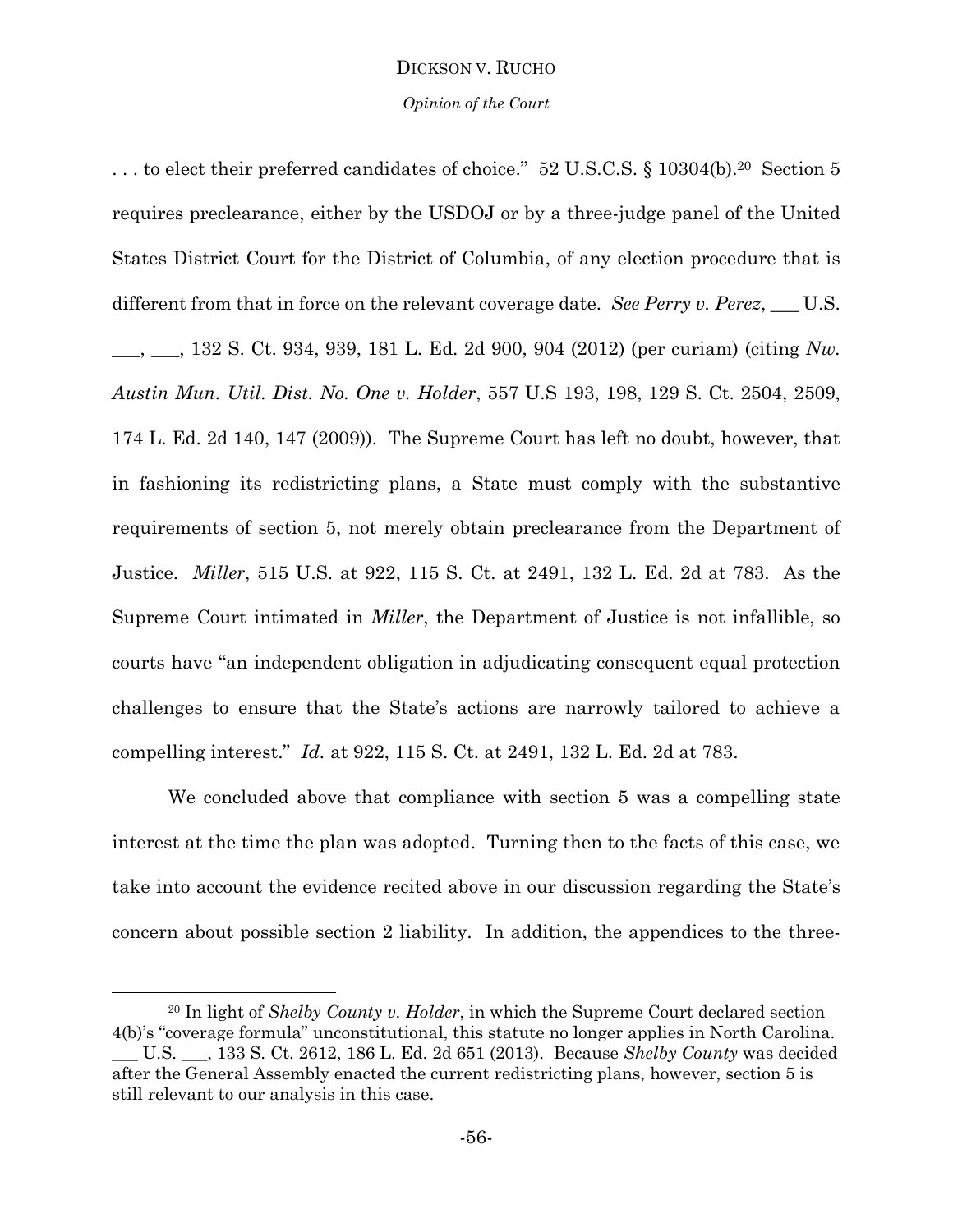#### *Opinion of the Court*

judge panel's Judgment and Memorandum of Decision indicate that all of North Carolina Senate Districts 5, 21, and 28, and all of North Carolina House Districts 5, 7, 12, 24, 42, and 57 are in counties covered by section 5. Also, section 5 covers most of the territory contained in Congressional District 1, Senate Districts 4 and 20, and House Districts 21, 32, and 48. Moreover, all of the twenty-six challenged districts contain areas that previously have been part of majority-minority districts. As a result of their connection with counties covered under section 5, these districts may become subject to nonretrogression analysis. Accordingly, we conclude from the totality of the evidence that a history of discrimination justified the General Assembly's concern about retrogression and compliance with section 5. We further conclude that the General Assembly had a strong basis in evidence on which to reach a conclusion that race-based remedial action was necessary.

3. Narrow Tailoring

Having determined that defendants had a compelling interest both in avoiding section 2 liability and in avoiding retrogression under section 5, we now consider whether the redistricting was sufficiently narrowly tailored to advance those state interests as to the twenty-six districts created to comply with the Voting Rights Act. *See Stephenson I*, 355 N.C. at 377, 562 S.E.2d at 393.

a. Narrow Tailoring Under Section 2 of the Voting Rights Act

In the context of redistricting,

the "narrow tailoring" requirement of strict scrutiny allows the States a limited degree of leeway in furthering such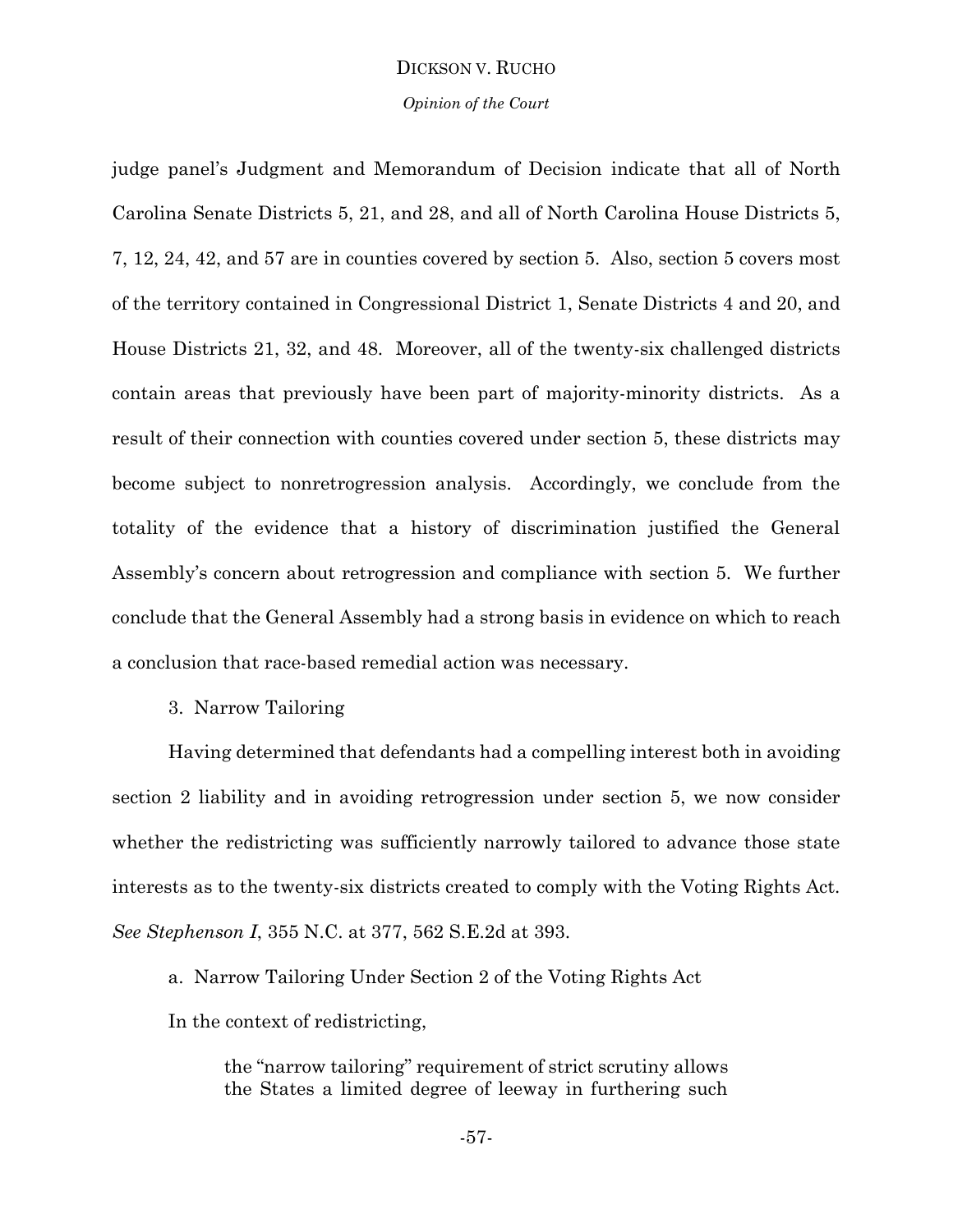*Opinion of the Court*

interests [as VRA compliance]. If the State has a "strong basis in evidence" for concluding that creation of a majority-minority district is reasonably necessary to comply with § 2, and the districting that is based on race "substantially addresses the § 2 violation," it satisfies strict scrutiny.

*Vera*, 517 U.S. at 977, 116 S. Ct. at 1960, 135 L. Ed. 2d at 268 (internal citations omitted). Thus, while a State does not have a free hand when crafting districts with the intent of avoiding section 2 liability, the Supreme Court has acknowledged that "[a] § 2 district that is *reasonably* compact and regular, taking into account traditional districting principles such as maintaining communities of interest and traditional boundaries, may pass strict scrutiny without having to defeat rival compact districts designed by plaintiffs' experts in endless 'beauty contests.' " *Id.* at 977, 116 S. Ct. at 1960, 135 L. Ed. 2d at 269.

As discussed above, the three-judge panel found that the General Assembly designed each of the challenged districts to consist of a TBVAP exceeding fifty percent of the total voting age population in that district. The Supreme Court and this Court have held that doing so is permissible as a method of addressing potential liability under section 2. *Strickland*, 556 U.S. at 19-20, 129 S. Ct. at 1246, 173 L. Ed. 2d at 187; *Pender County*, 361 N.C. at 503, 649 S.E.2d at 372. Unlike redistricting plans that have been faulted for setting arbitrary thresholds for TBVAP*, see, e.g., Smith v. Beasley*, 946 F. Supp. 1174 (D.S.C. 1996) (order declaring certain majority-minority districts required to have to least 55% TBVAP unconstitutational), the target of fifty percent plus one of the TBVAP chosen by North Carolina's General Assembly is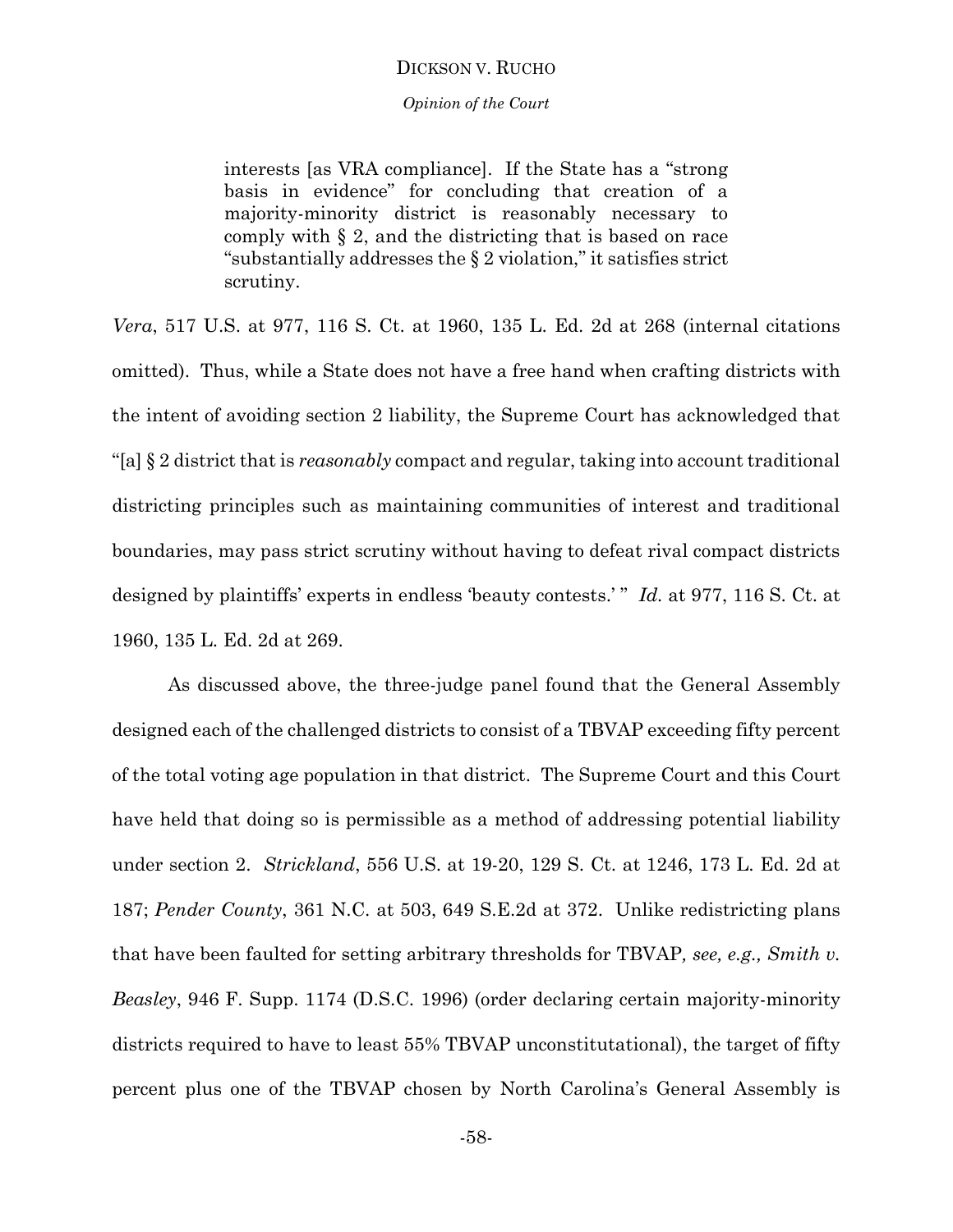*Opinion of the Court*

consistent with the requirements of the first *Gingles* precondition. *See Strickland*, 556 U.S. at 19-20, 129 S. Ct. at 1246, 173 L. Ed. 2d at 187 ("[A] party asserting § 2 liability must show by a preponderance of the evidence that the minority population in the potential election district is greater than 50 percent."). Nevertheless, because section 2 limits the use of race in creating remedial districts by allowing race to be considered only to the extent "reasonably necessary" for compliance, the question arises whether the percentages of TBVAP in each of North Carolina's challenged districts are higher than "reasonably necessary" to avoid the risk of vote dilution. *See Vera*, 517 U.S. at 979, 116 S. Ct. at 1961, 135 L. Ed. 2d at 269.

The TBVAP percentage ranges from a low of 50.45% to a high of 57.33% in the twenty-six districts in question; however, the *average* TBVAP of the challenged districts is only 52.28%. Twenty-one of the twenty-six districts have TBVAPs of less than 53%, and only two of these districts, Senate District 28 and House District 24, exceed 55% TBVAP. We are mindful that a host of other factors were considered in addition to race, such as the Whole County Provision of the Constitution of North Carolina, protection of incumbents, and partisan considerations, and these factors were considered against a backdrop of the state constitutional requirement of plus or minus five percent population deviation. As a result, we are satisfied that these districts are sufficiently narrowly tailored. They do not classify individuals based upon race to an extent greater than reasonably necessary to comply with section 2 of the VRA, while simultaneously taking into account traditional districting principles.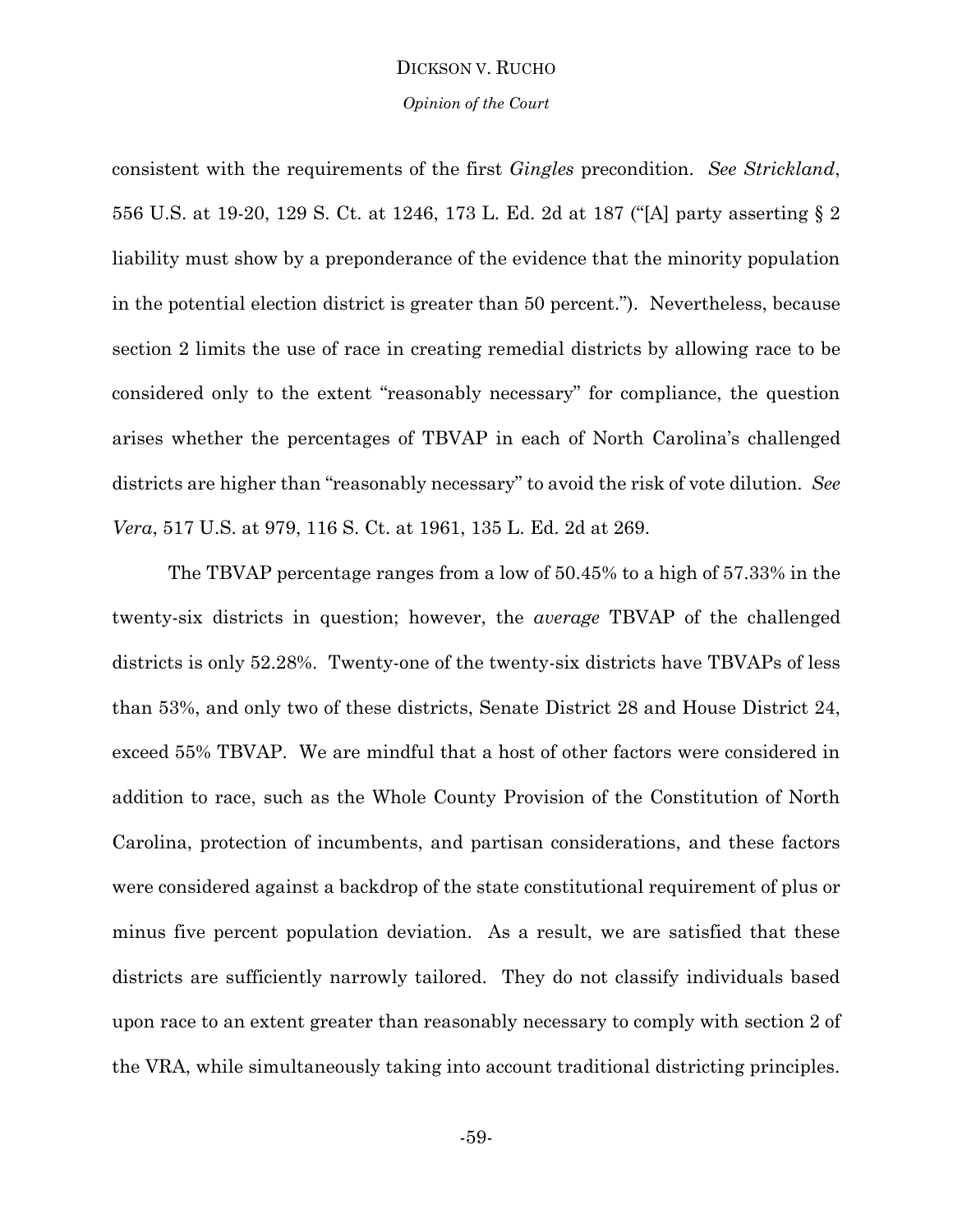#### *Opinion of the Court*

Plaintiffs argue that creating districts with a TBVAP percentage exceeding fifty percent constitutes impermissible racial packing, citing *id.* at 983, 116 S. Ct. at 1963, 135 L. Ed. 2d at 272; *Missouri v. Jenkins*, 515 U.S. 70, 88, 115 S. Ct. 2038, 2049, 132 L. Ed. 2d 63, 80 (1995); and *Shaw I*, 509 U.S. at 655, 113 S. Ct. at 2831, 125 L. Ed. 2d at 534. Plaintiffs also argue that districts with a TBVAP exceeding fifty percent are not automatically necessary because minority voters in crossover and coalition districts have elected candidates of their choice where the TBVAP was between forty and fifty percent. This Court previously has considered, but declined to adopt, similar arguments. *Pender County*, 361 N.C. at 502-04, 649 S.E.2d at 371- 73. We concluded in *Pender County* that applying a bright line rule—that the presence of more than fifty percent of the TBVAP satisfied the first *Gingles* prong was logical and gave the General Assembly "a safe harbor for the redistricting process." *Id.* at 505, 649 S.E.2d at 373; *see Strickland*, 556 U.S. at 13, 129 S. Ct. at 1242, 173 L. Ed. 2d at 183 ("This Court has held that § 2 does not require the creation of influence districts." (citation omitted)).

Although the burden is upon the State under strict scrutiny, the parties challenging the redistricting must also make a showing.

> In a case such as this one where majority-minority districts (or the approximate equivalent) are at issue and where racial identification correlates highly with political affiliation, the party attacking the legislatively drawn boundaries must show at the least that the legislature could have achieved its legitimate political objectives in alternative ways that are comparably consistent with traditional districting principles. That party must also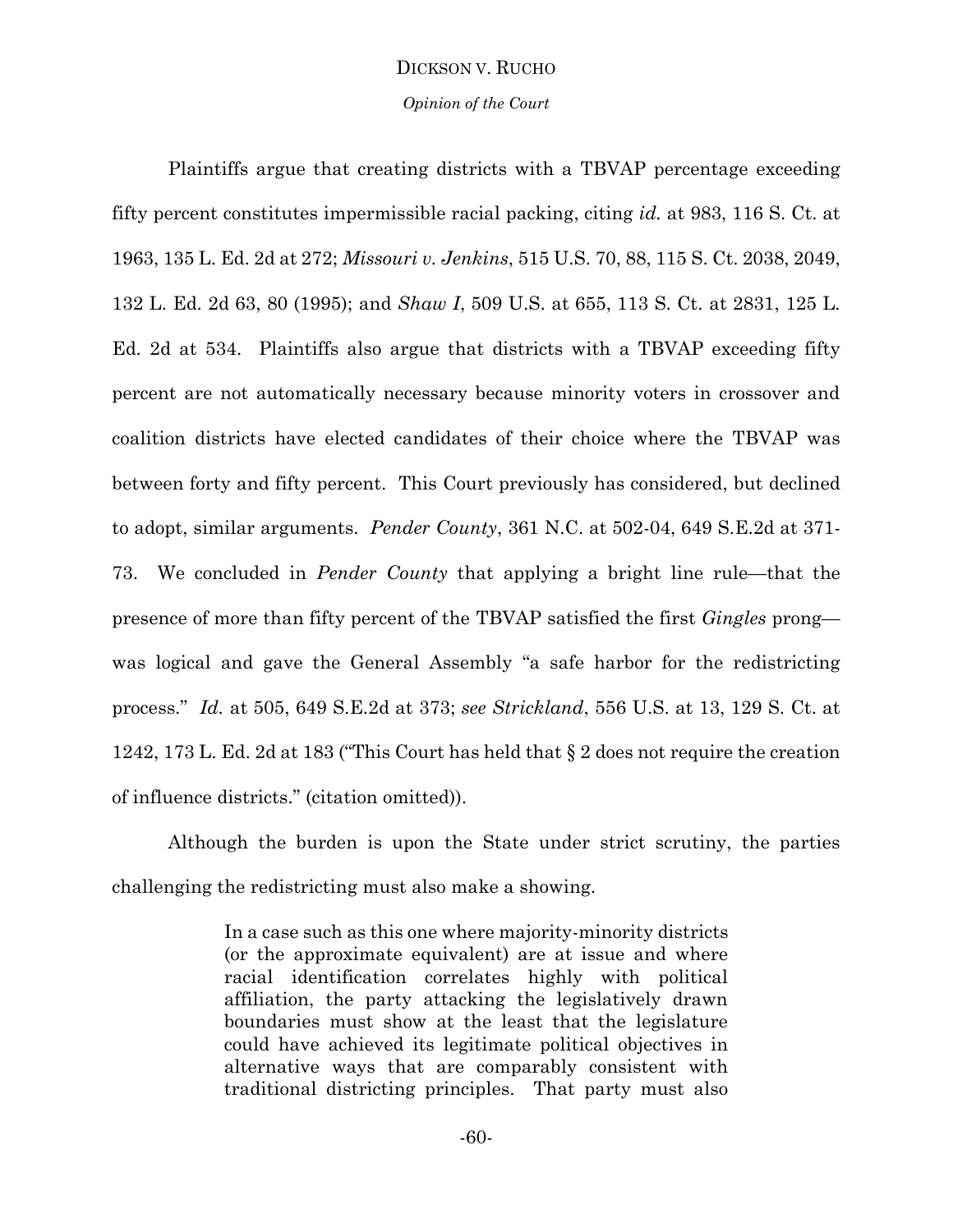*Opinion of the Court*

show that those districting alternatives would have brought about significantly greater racial balance.

*Cromartie II*, 532 U.S. at 258, 121 S. Ct. at 1466, 149 L. Ed. 2d at 453. Here, when the evidence is undisputed that racial identification correlates highly with party affiliation, plaintiffs have failed to meet this obligation. The General Assembly's plans fall within the safe harbor provisions of *Pender County* while respecting, to the extent possible, the Whole County Provision, as mandated by *Stephenson I*. In contrast, plaintiffs' proposals would effectively invite the type of litigation over section 2 claims envisioned in *Pender County*, *see* 361 N.C. at 505-06, 649 S.E.2d at 373, while failing to provide for the legitimate nonracial political goals pursued by the General Assembly in its plans.

We are aware of the Supreme Court's warning that "if there were a showing that a State intentionally drew district lines in order to destroy otherwise effective crossover districts, that would raise serious questions under both the Fourteenth and Fifteenth Amendments." *Strickland*, 556 U.S. at 24, 129 S. Ct. at 1249, 173 L. Ed. 2d at 190 (citations omitted). In addition, we acknowledge the Supreme Court's caution in *Alabama* against a "mechanical interpretation" of the VRA. *Alabama*, \_\_\_ U.S. at \_\_\_, 135 S. Ct. at 1273, 191 L. Ed. 2d at 335. In addressing these concerns, we note that the legislature adopted a TBVAP threshold of fifty percent plus one, a baseline number that allowed for flexibility within each district. The average TBVAP in the twenty-six VRA districts is 52.28% of the total voting age population, and no district's TBVAP is higher than 57.33%. This figure indicates that minority voters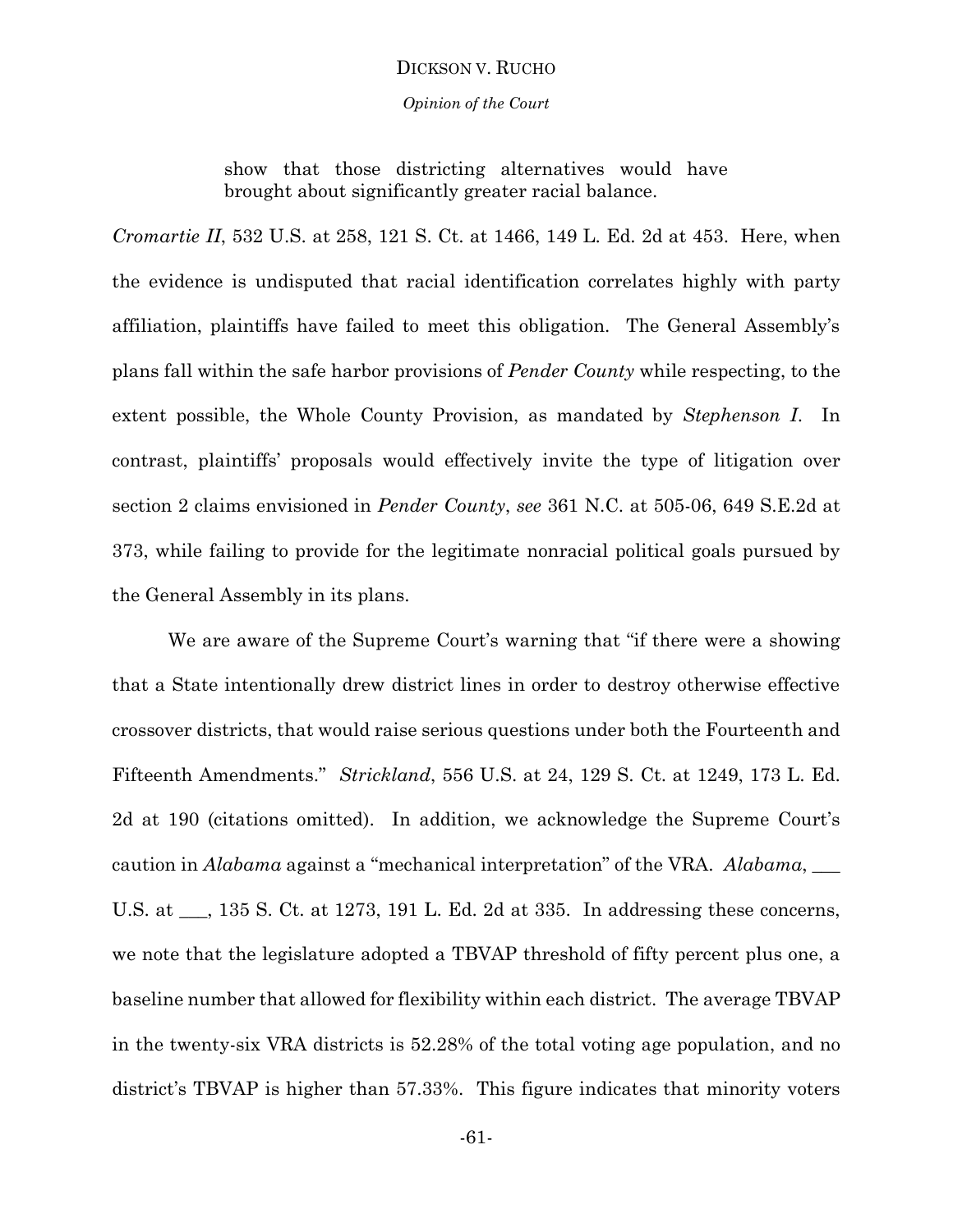#### *Opinion of the Court*

were moved out of other districts only to the extent necessary to meet *Pender County'*s safe harbor provision, while simultaneously pursuing other legitimate nonracial political goals, including those mentioned above. Unlike in *Alabama*, where it was "difficult to explain just why . . . maintain[ing] the black population at 70% is 'narrowly tailored' to" ensure that the minority community can maintain its ability to elect its candidate of choice, *id.* at \_\_\_, 135 S. Ct. at 1273, 191 L. Ed. 2d at 335, the TBVAP here was well within a reasonable range to ensure that a section 2 district was drawn where a minority community was actually a majority of the population. Where racial identification correlates highly with party affiliation, placing additional Democratic voters in districts that already vote Democratic is not forbidden as long as the motivation for doing so is not primarily racial. *See Cromartie I*, 526 U.S. at 551-52, 119 S. Ct. at 1551, 143 L. Ed. 2d at 741; *see also Strickland*, 556 U.S. at 20, 129 S. Ct. at 1246, 173 L. Ed. 2d at 188 ("Section 2 does not guarantee minority voters an electoral advantage."). Accordingly, we conclude that plaintiffs have failed to demonstrate improper packing or gerrymandering based upon race and that the districts are narrowly tailored to comply with section 2.

b. Narrow Tailoring Under Section 5 of the Voting Rights Act

We first note that, as discussed above, the twenty-six challenged VRA districts survive strict scrutiny on the basis of section 2 alone. Nevertheless, we conclude that the challenged VRA districts are also narrowly tailored to advance the State's compelling interest in avoiding retrogression under section 5.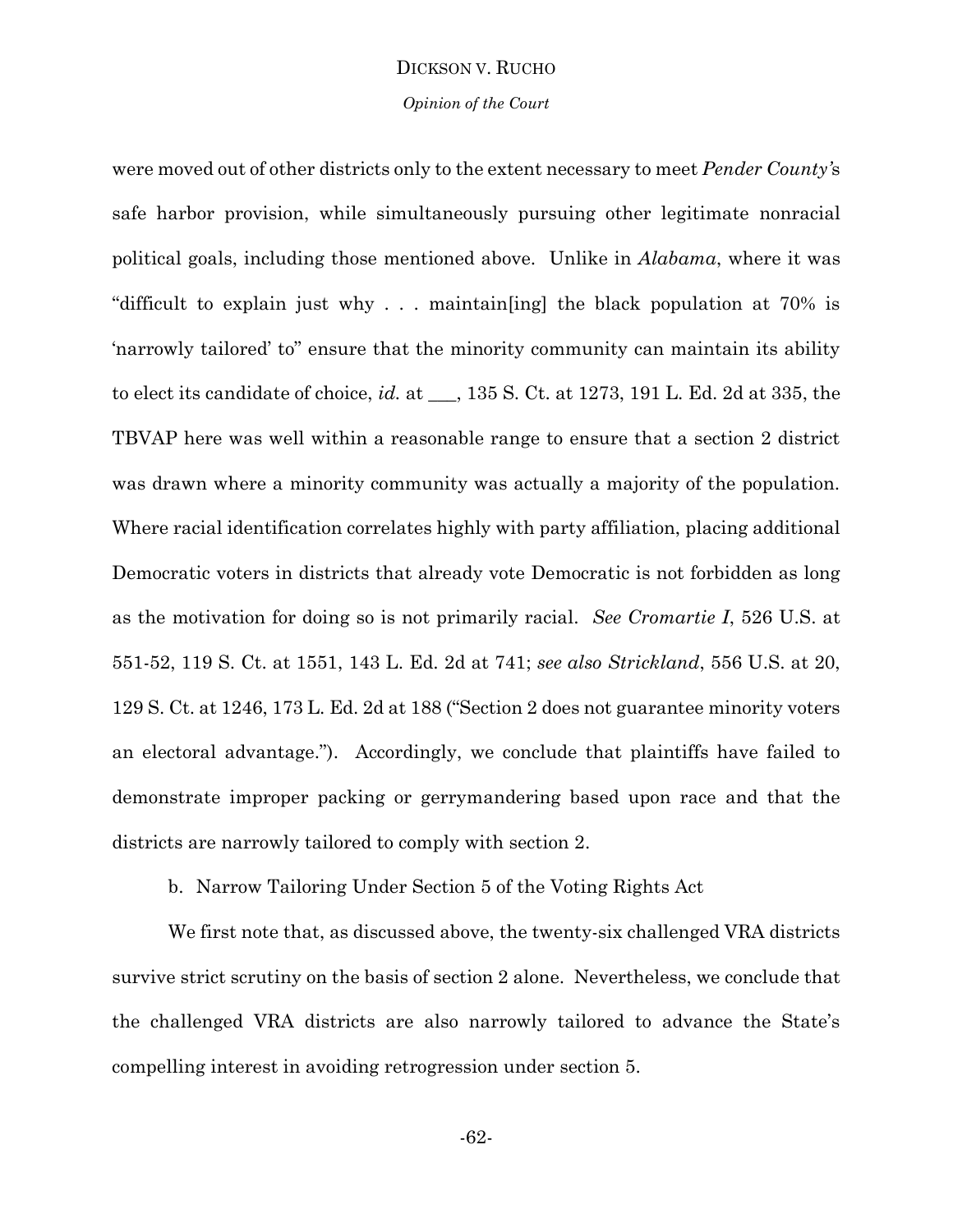#### *Opinion of the Court*

The "purpose of § 5 has always been to insure that no voting-procedure changes would be made that would lead to a retrogression in the position of racial minorities with respect to their effective exercise of the electoral franchise." *Beer v. United States*, 425 U.S. 130, 141, 96 S. Ct. 1357, 1364, 47 L. Ed. 2d 629, 639 (1976). Section 5, however, does not "give covered jurisdictions *carte blanche* to engage in racial gerrymandering in the name of nonretrogression. A reapportionment plan would not be narrowly tailored to the goal of avoiding retrogression if the State went beyond what was reasonably necessary to avoid retrogression." *Shaw I*, 509 U.S. at 655, 113 S. Ct. at 2831, 125 L. Ed. 2d at 534.

In *Alabama*, the Supreme Court made it clear that section 5 "does not require a covered jurisdiction to maintain a particular numerical minority percentage" in covered jurisdictions. \_\_\_ U.S. at \_\_\_, 135 S. Ct. at 1272, 191 L. Ed. 2d at 334. But section 5 does require a covered "jurisdiction to maintain a minority's ability to elect a preferred candidate of choice." *Id*. at \_\_\_, 135 S. Ct. at 1272, 191 L. Ed. 2d at 334. The Court explained that "we do not insist that a legislature guess precisely what percentage reduction a court or the Justice Department might eventually find to be retrogressive." *Id*. at \_\_\_, 135 S. Ct. at 1273, 191 L. Ed. 2d at 335. Rather, "the legislature must have a 'strong basis in evidence' in support of the (race-based) choice that it has made." *Id*. at \_\_\_, 135 S. Ct. at 1274, 191 L. Ed. 2d at 336. As an example, the Court noted that a "[one percent] reduction in a [seventy percent] black population district" is not "necessarily retrogressive." *Id*. at \_\_\_, 135 S. Ct. at 1273,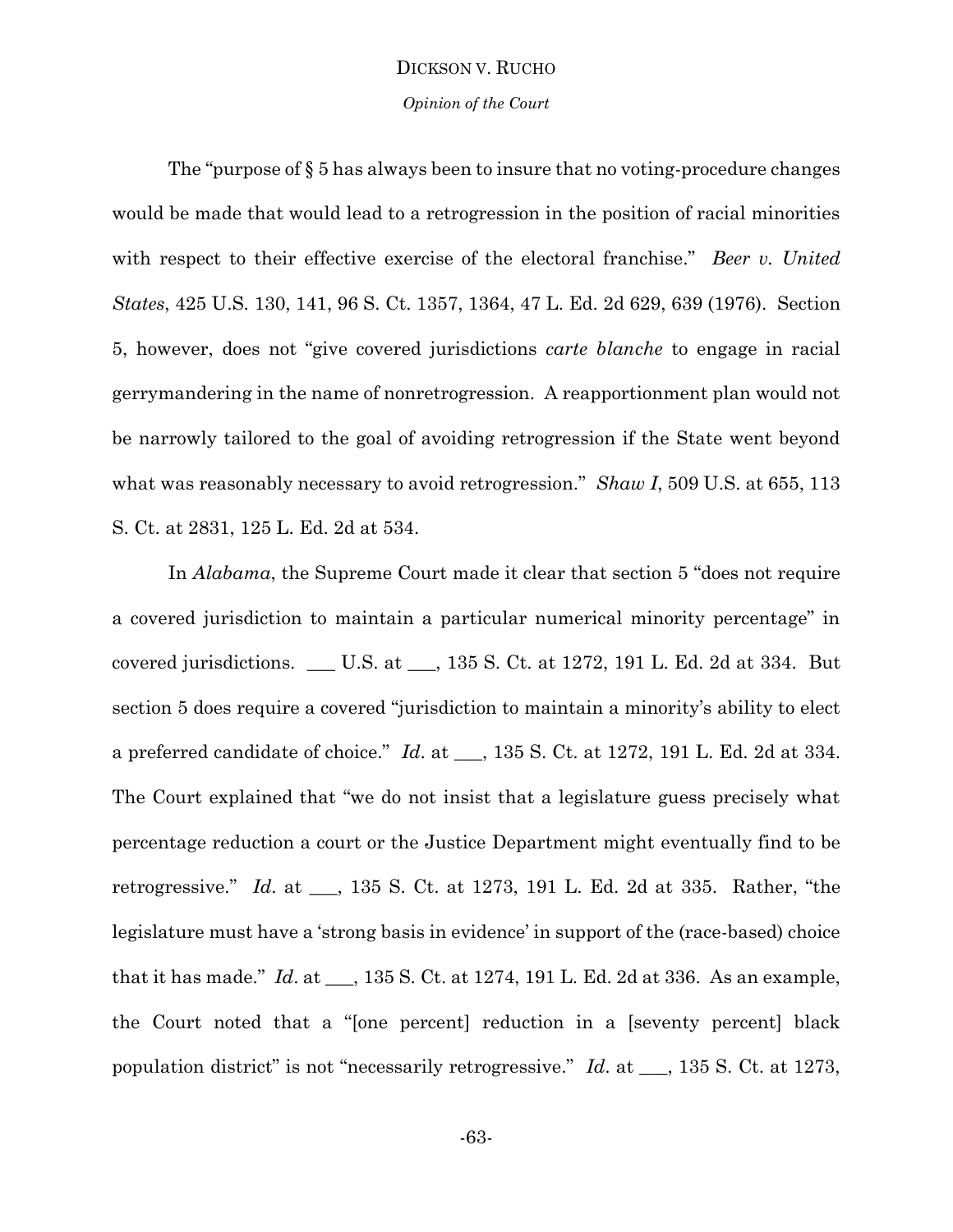# DICKSON V. RUCHO *Opinion of the Court*

191 L. Ed. 2d at 335. The Court cautioned against heavy reliance "upon a mechanically numerical view as to what counts as forbidden retrogression," as opposed to "the more purpose-oriented view reflected in the statute's language." *Id*. at \_\_\_, 135 S. Ct. at 1273, 191 L. Ed. 2d at 335.

Plaintiffs argue that by increasing the TBVAP in the challenged VRA districts to at least fifty percent plus one, the legislature improperly relied upon section 5 to unnecessarily augment, not just maintain, black voters' ability to elect their preferred candidate of choice. *See Vera*, 517 U.S. at 983, 116 S. Ct. at 1963, 135 L. Ed. 2d at 272 (concluding that an increase in TBVAP from 40.8% to 50.9% was unnecessary to ensure nonretrogression). Plaintiffs argue that such a substantial increase in TBVAP in districts where black voters were already able to elect their candidates of choice goes beyond what was necessary to ensure nonretrogression. Plaintiffs essentially ask us to force the State to "unpack" majority-minority districts and replace them with coalition, crossover, and influence districts. In enacting amendments to the VRA in 2006, however, Congress made clear that section 5 was designed to prevent legislatures from "unpacking majority-minority districts" and that it did not "lock into place coalition or influence districts." S. Rep. No. 109-295, at 18-19 (2006); *see Miller*, 515 U.S. at 923, 115 S. Ct. at 2492, 132 L. Ed. 2d at 784 ("Wherever a plan . . . increas[es] the number of majority-minority districts, it 'cannot violate § 5 unless the new apportionment itself so discriminates on the basis of race or color as to violate the Constitution." (quoting *Beer*, 425 U.S. at 141, 96 S. Ct. at 1364, 47 L. Ed. 2d at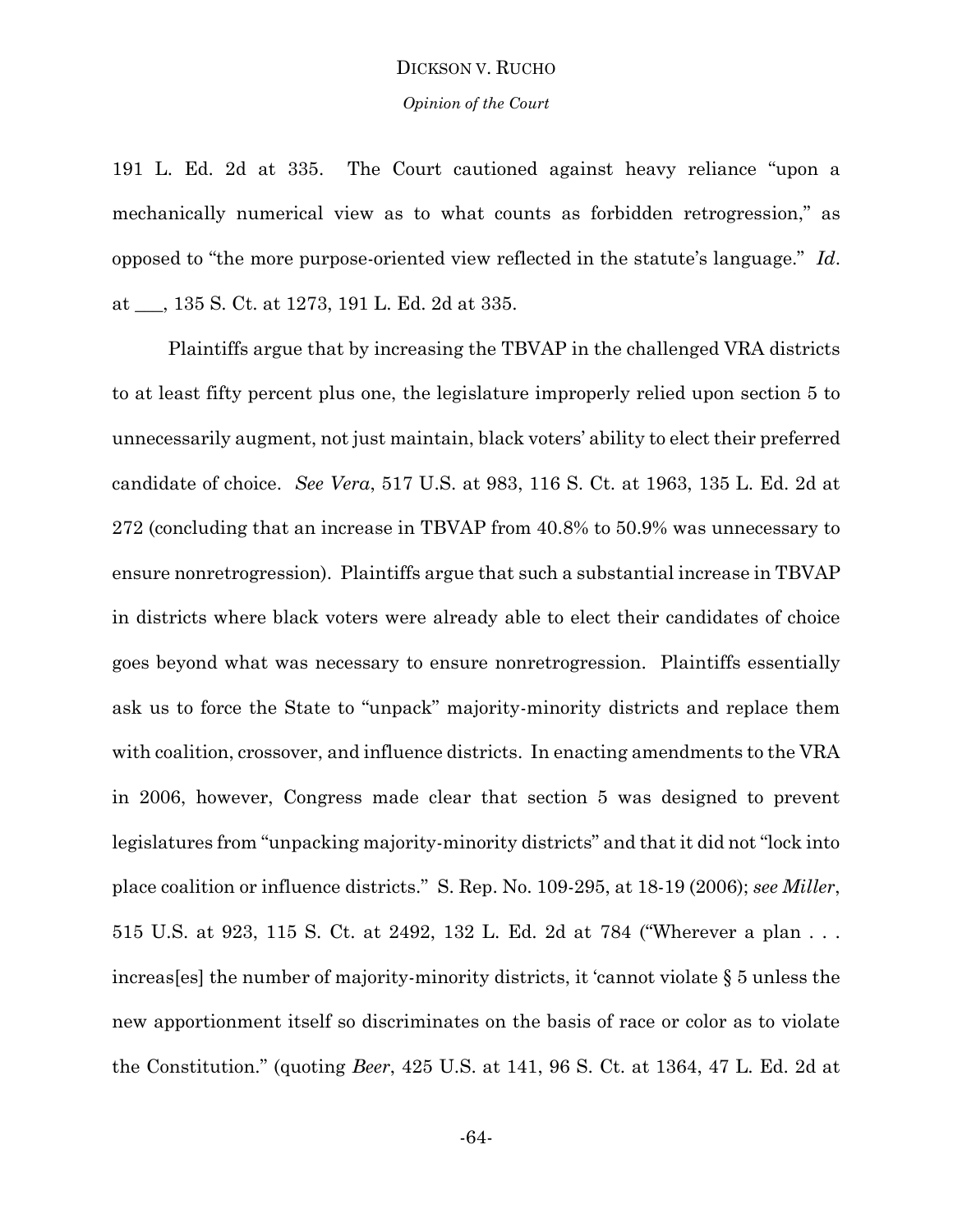*Opinion of the Court*

639)); *see also Strickland*, 556 U.S. at 23, 129 S. Ct. at 1248, 173 L. Ed. 2d at 190 (stating that the VRA "does not mandate creating or preserving crossover districts"). "[T]he various provisions of an act should be read so that all may, if possible, have their due and conjoint effect without repugnancy or inconsistency, so as to render the statute a consistent and harmonious whole." *Walker v. Am. Bakeries Co.*, 234 N.C. 440, 442, 67 S.E.2d 459, 461 (1951) (quoting 50 Am. Jur. *Statutes* § 363 (1944)); *see FDA v. Brown & Williamson Tobacco Corp.*, 529 U.S. 120, 133, 120 S. Ct. 1291, 1301, 146 L. Ed. 2d 121, 134 (2000). As discussed above, the legislature adopted a fifty percent plus one threshold to avoid liability under section 2. That threshold is the exact number that the Supreme Court approved in *Strickland* for a State to use in creating districts to comply with section 2. If, on the one hand, a TBVAP exceeding fifty percent is required to avoid section 2 liability, we cannot, on the other hand, conclude that this percentage is higher than necessary to avoid retrogression under section 5. In other words, section 5 cannot forbid what section 2 requires. While the legislature may have chosen a threshold of fifty plus one percent, such a deliberate decision was not arbitrary and was made with the "purpose-oriented view" of complying with section 2. *See Alabama*, \_\_\_ U.S. at \_\_\_, 135 S. Ct. at 1273, 191 L. Ed. 2d at 335.

Plaintiffs' argument seeks to undo the Supreme Court's holding in *Strickland*, which affirmed this Court's decision in *Pender County*. In *Strickland* the Supreme Court explicitly rejected State election officials' claim that "[section] 2 required them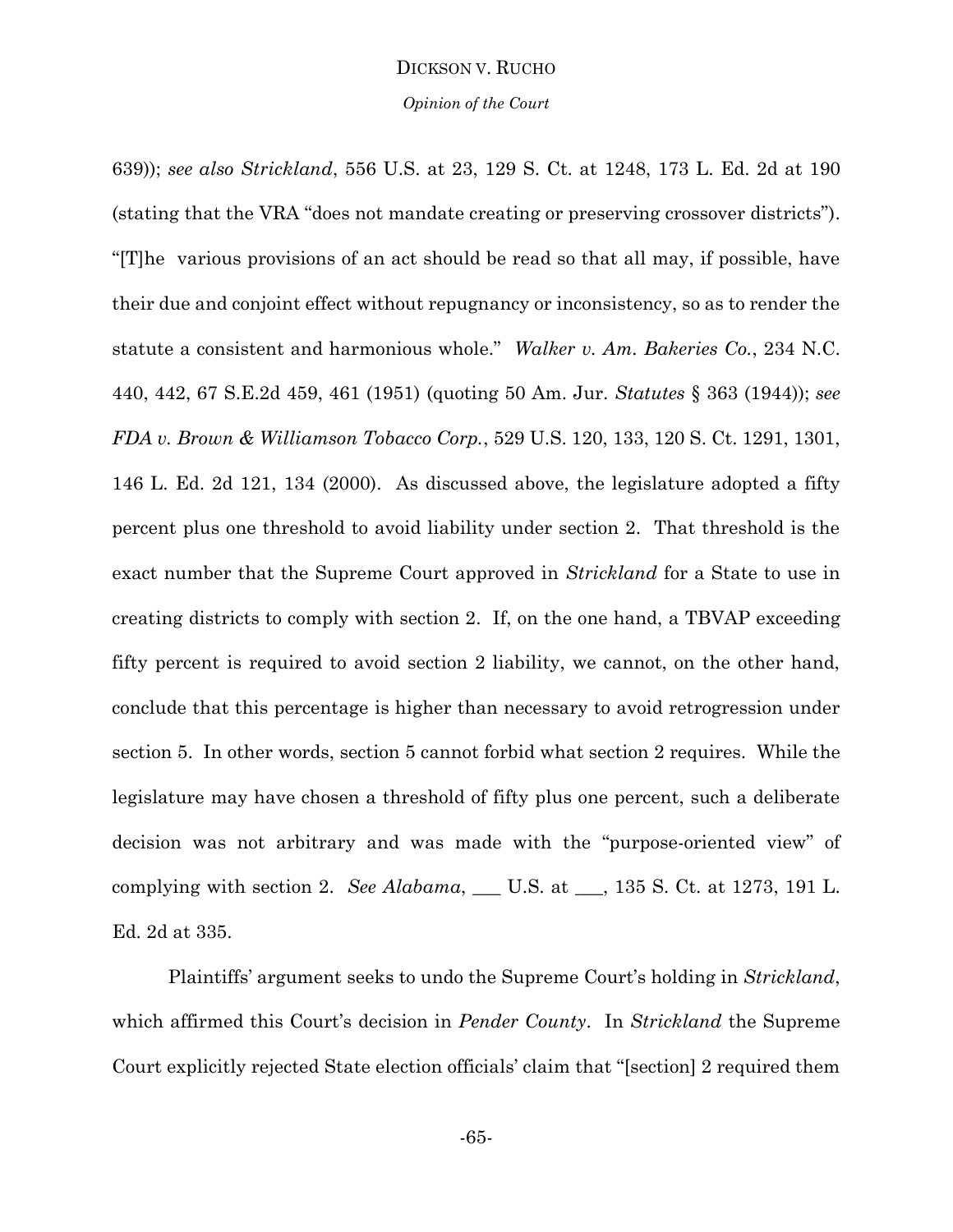*Opinion of the Court*

to override state law and split Pender County, drawing District 18 with [a black] voting-age population of 39.36 percent rather than keeping Pender County whole and leaving District 18 with [a black] voting-age population of 35.33 percent." 556 U.S. at 14, 129 S. Ct. at 1243, 173 L. Ed. 2d at 184. The Supreme Court stated that "[t]here is a difference between a racial minority group's 'own choice' and the choice made by a coalition," *id.* at 15, 129 S. Ct. at 1244, 173 L. Ed. 2d at 185, and the Court made it clear that the creation of crossover districts is "a matter of legislative choice or discretion," to be exercised within the bounds of state law, *id*. at 23, 129 S. Ct. at 1248, 173 L. Ed. 2d at 190.

As the Supreme Court stated in *Alabama*, "legislators may have a strong basis in evidence to use racial classifications in order to comply with a statute when they have *good reasons* to believe such use is required, even if a court does not find that the actions were necessary for statutory compliance."  $\_\_$  U.S. at  $\_\_$ , 135 S. Ct. at 1274, 191 L. Ed. 2d at 336 (citation and quotation marks omitted). Here the legislature had a strong basis in evidence of racially polarized voting to justify creating majority-black districts with a TBVAP in excess of fifty percent even though that same action resulted in an increase in the TBVAP in former coalition districts. Accordingly, we conclude that the challenged VRA districts were narrowly tailored to achieve a compelling interest in complying with both section 2 and section 5 of the VRA. Therefore, they survive strict scrutiny.

4. Proportionality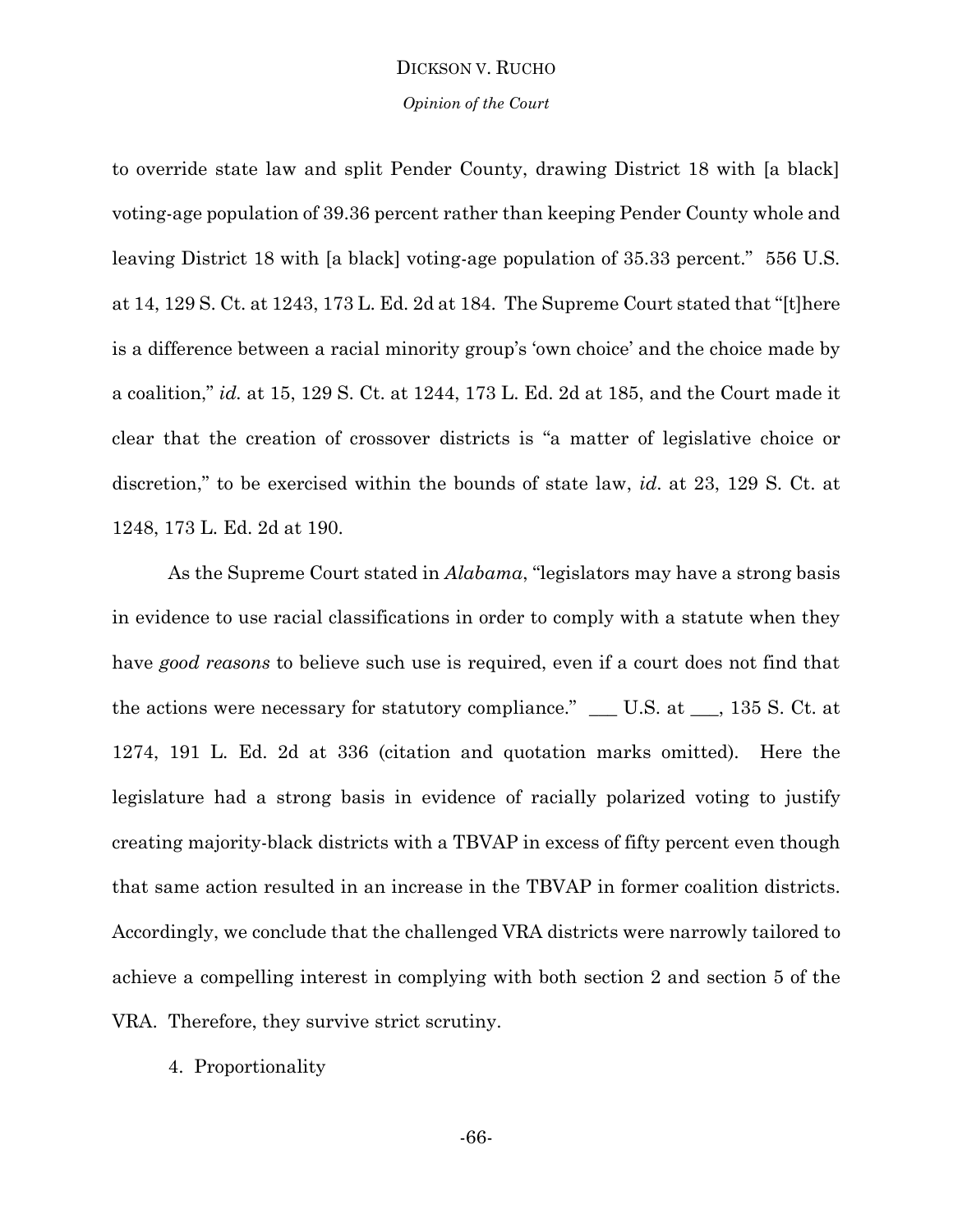# *Opinion of the Court*

Finally, because plaintiffs challenge the General Assembly's consideration of proportionality, the three-judge panel analyzed whether the legislature used proportionality in the enacted plans improperly to "link[ ] the number of majorityminority voting districts to minority members' share of the relevant population." *See De Grandy*, 512 U.S. at 1014 n.11, 114 S. Ct. at 2658 n.11, 129 L. Ed. 2d at 792 n.11. The three-judge panel found as fact that "the General Assembly acknowledges that it intended to create as many VRA districts as needed to achieve a 'roughly proportionate' number of Senate, House and Congressional districts as compared to the Black population in North Carolina," adding that each VRA district had to be at least fifty percent black in voting age population. The three-judge panel specifically found that the General Assembly's enacted plans

> endeavored to create VRA districts in roughly the same proportion as the ratio of Black population to total population in North Carolina. In other words, because the 2010 census figures established that 21% of North Carolina's population over 18 years of age was 'any part Black,' the corresponding rough proportion of Senate seats, out of 50 seats, would be 10 seats, and hence 10 VRA Senate districts. Likewise, of the 120 House seats, 21% of those seats would be roughly 25 House seats, and hence 25 VRA districts.

Based on these and other findings, the three-judge panel concluded that "the General Assembly had a strong basis in evidence for concluding that 'rough proportionality' was reasonably necessary to protect the State from anticipated liability under § 2 of the VRA and ensuring preclearance under § 5 of the VRA."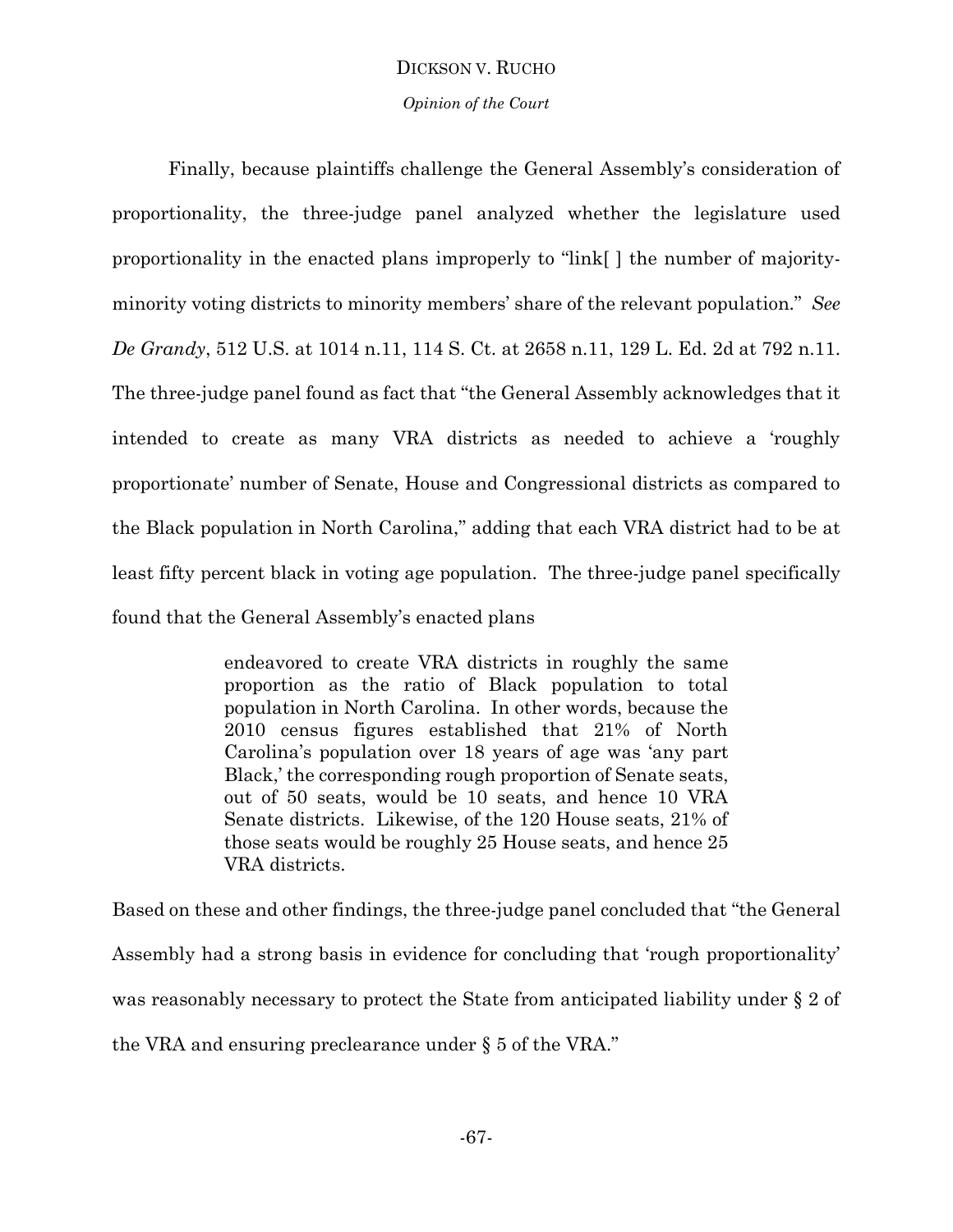*Opinion of the Court*

Plaintiffs argue that this conclusion is erroneous as a matter of law because racial proportionality is neither a compelling governmental interest nor a requirement of the VRA. They contend that, because "[t]he VRA was not designed to guarantee majority-minority voting districts, but to guarantee that the processes, procedures, and protocols would be fair and free of racial discrimination," the legislature's redistricting was based upon an unconstitutional premise. Plaintiffs contend that, by focusing on proportionality at the statewide level, the General Assembly necessarily predetermined how many VRA districts to draw without first considering where potential liability existed for section 2 violations. Plaintiffs maintain that, as a result, the General Assembly's process sought " 'outright racial balancing,' " which is "patently unconstitutional" under such cases as *Fisher v*. *University of Texas at Austin*, \_\_\_ U.S. \_\_\_, \_\_\_, 133 S. Ct. 2411, 2419, 186 L. Ed. 2d 474, 486 (2013); *Parents Involved in Community Schools v. Seattle School District No. 1*, 551 U.S. 701, 729-30, 127 S. Ct. 2738, 2757, 168 L. Ed. 2d 508, 529 (2007) (plurality); and *Grutter v. Bollinger*, 539 U.S. 306, 330, 123 S. Ct. 2325, 2339, 156 L. Ed. 2d 304, 333 (2003), and thus can neither be required by section 2 nor constitute a compelling state interest.

The VRA provides that "nothing in this section establishes a right to have members of a protected class elected in numbers equal to their proportion in the population." 52 U.S.C.S. § 10301(b). Consistent with this proviso, the Supreme Court has repeatedly held that proportionality does not provide a safe harbor for States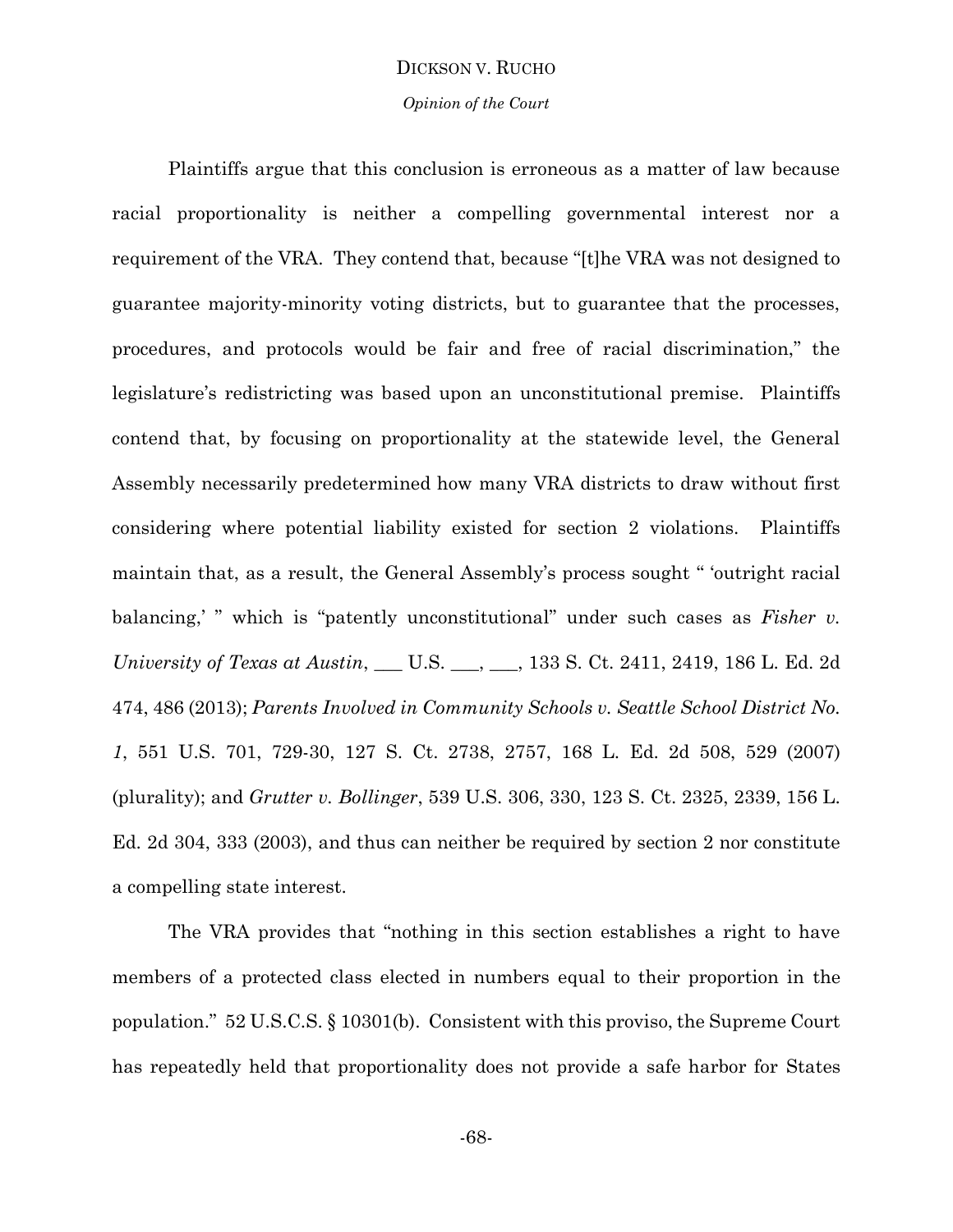#### *Opinion of the Court*

seeking to comply with section 2. *LULAC*, 548 U.S. at 436, 126 S. Ct. at 2620, 165 L. Ed. 2d at 642-43 (citing *De Grandy*, 512 U.S. at 1017-21, 114 S. Ct. at 2660-62, 129 L. Ed. 2d at 794-97). Such a rule "would be in derogation of the statutory text and its considered purpose . . . and of the ideal that the Voting Rights Act of 1965 attempts to foster," *De Grandy*, 512 U.S. at 1018, 114 S. Ct. at 2660, 129 L. Ed. 2d at 795, and could allow "the most blatant racial gerrymandering . . . so long as proportionality was the bottom line," *id.* at 1019, 114 S. Ct. at 2661, 129 L. Ed. 2d at 796. Even so, the Court has also held that proportionality can be an element of the "totality of circumstances" test under *Gingles*. *Id.* at 1000, 114 S. Ct. at 2651, 129 L. Ed. 2d at 784. When considered in this manner, the Court has instructed that the "probative value assigned to proportionality may vary with other facts" and "[n]o single statistic provides courts with a shortcut to determine whether a set of single-member districts unlawfully dilutes minority voting strength." *Id.* at 1020-21, 114 S. Ct. at 2661-62, 129 L. Ed. 2d at 797; *see also LULAC*, 548 U.S. at 436, 126 S. Ct. at 2620, 165 L. Ed. 2d at 642.

In light of these standards, the record here demonstrates that the General Assembly did not use proportionality improperly to guarantee the number of majority-minority voting districts based on the minority members' share of the relevant population. We believe that such an effort, seeking to guarantee proportional representation, proportional success, or racial balancing, would run afoul of the Equal Protection Clause. *See De Grandy*, 512 U.S. at 1017-22, 114 S. Ct.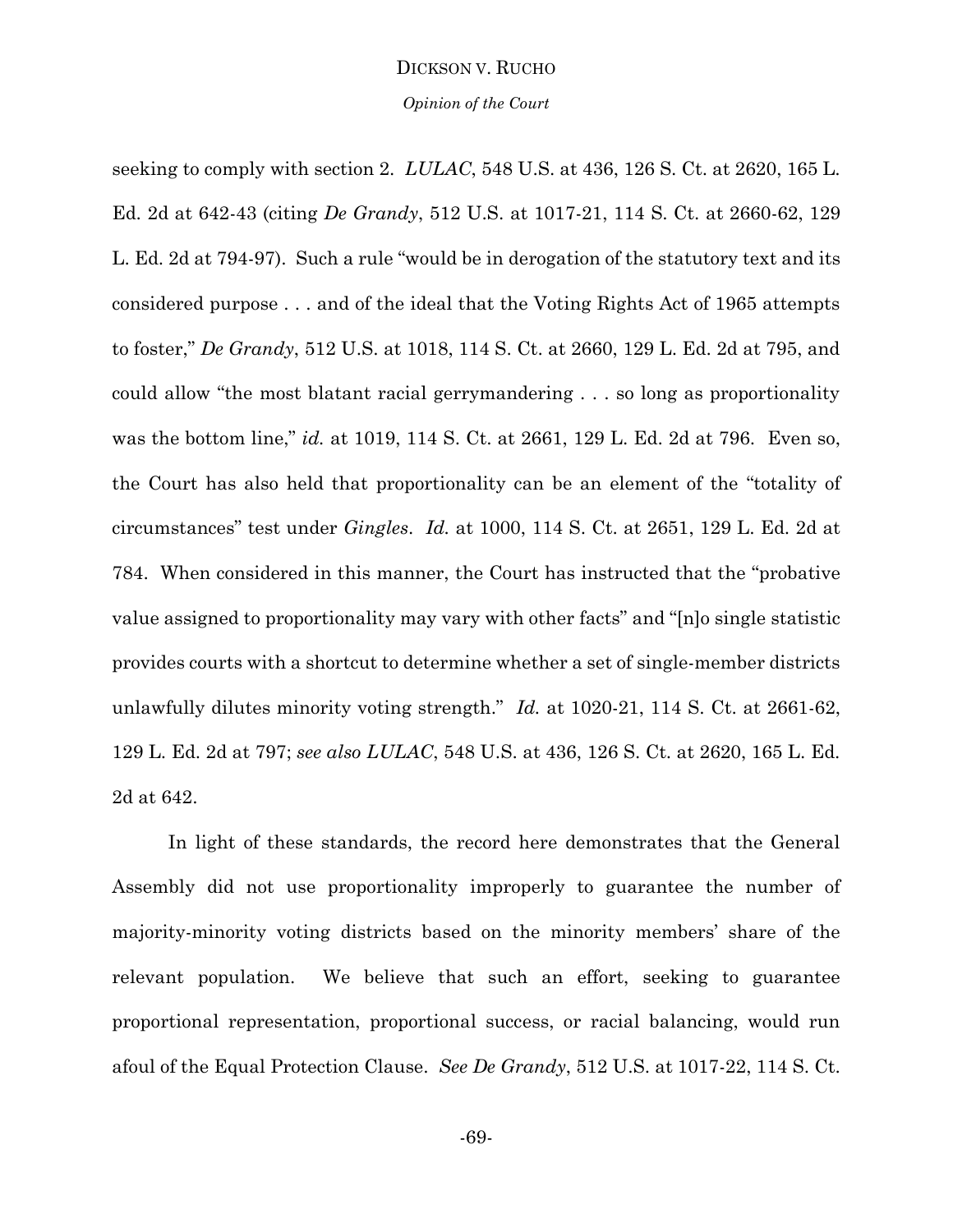#### *Opinion of the Court*

at 2658-62, 129 L. Ed. 2d at 794-98. Instead, the General Assembly considered rough proportionality in a manner similar to its precautionary consideration of the *Gingles* preconditions, as a means of protecting the redistricting plans from potential legal challenges under section 2's totality of the circumstances test. Proportionality was not a dispositive factor, but merely one consideration of many described in the materials and other contributions from numerous organizations, experts, and lay witnesses. The General Assembly's consideration of rough proportionality was a means of ensuring against voter dilution and potential section 2 liability, not an attempt to trade "the rights of some minority voters under § 2 . . . off against the rights of other members of the same minority class." *Id.* at 1019, 114 S. Ct. at 2661, 129 L. Ed. 2d at 796. Accordingly, we conclude that this factor does not constitute grounds for a violation of section 2.

Thus, with regard to the VRA districts, we hold that, while the General Assembly considered race, the three-judge panel erred by concluding prematurely that race was the predominant factor motivating the drawing of the districts without first performing adequate fact finding. Nonetheless, because we held above that the three-judge panel correctly found that each of the twenty-six districts survives strict scrutiny, we need not remand the case for reconsideration under what may be a less demanding level of scrutiny.

C. Non-VRA Districts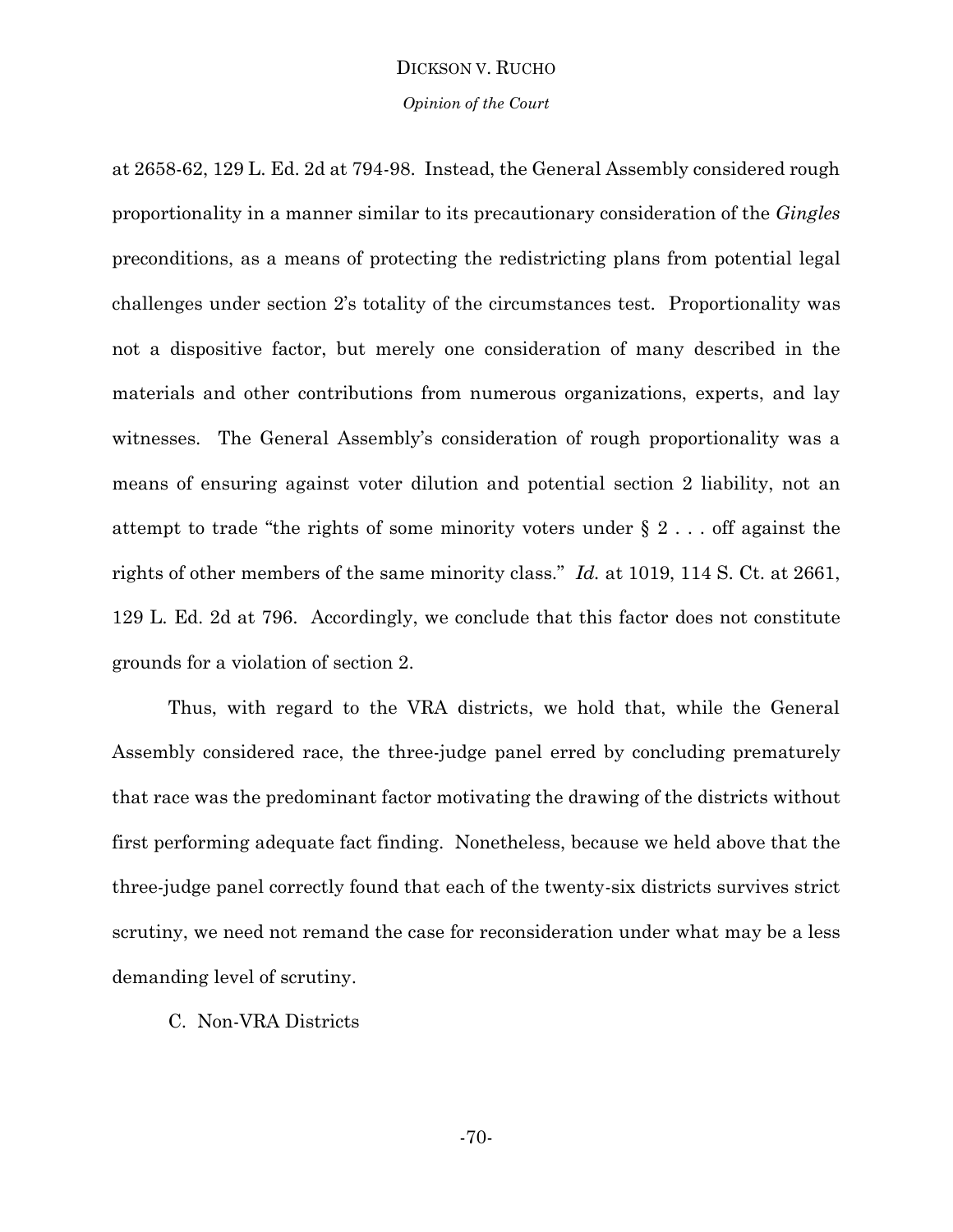*Opinion of the Court*

We now turn to the four districts that the three-judge panel found were not drawn as VRA districts but which were challenged by plaintiffs as being the result of racial gerrymandering. For trial, the three-judge panel characterized the issue as follows: "For six specific districts (Senate Districts 31 and 32, House Districts 51 and 54 and Congressional Districts 4 and 12 – none of which is identified as a VRA district), what was the predominant factor in the drawing of those districts?" Although the plaintiffs did not challenge Senate District 31 or House District 51, the three-judge panel found an examination of Senate District 32 and House District 54 to be intertwined with the associated districts because of the groupings required under the state constitution's Whole County Provision. Thus, the three-judge panel recognized that, because of the Whole County Provision, a determination of the predominant motive necessarily included the motivation in creating the required county pairings.

After receiving evidence, the three-judge panel made numerous specific findings of fact, district by district, as to whether race was the General Assembly's predominant motive in drafting these districts. Looking first at the challenged Congressional Districts, the court found that race was not a factor in drawing Congressional Districts 4 or 12. In fact, the record indicates that the drafters of these two districts did not consider any racial data. The panel found that political goals were a factor in drawing these two Congressional Districts, as well as compliance with *Cromartie II*.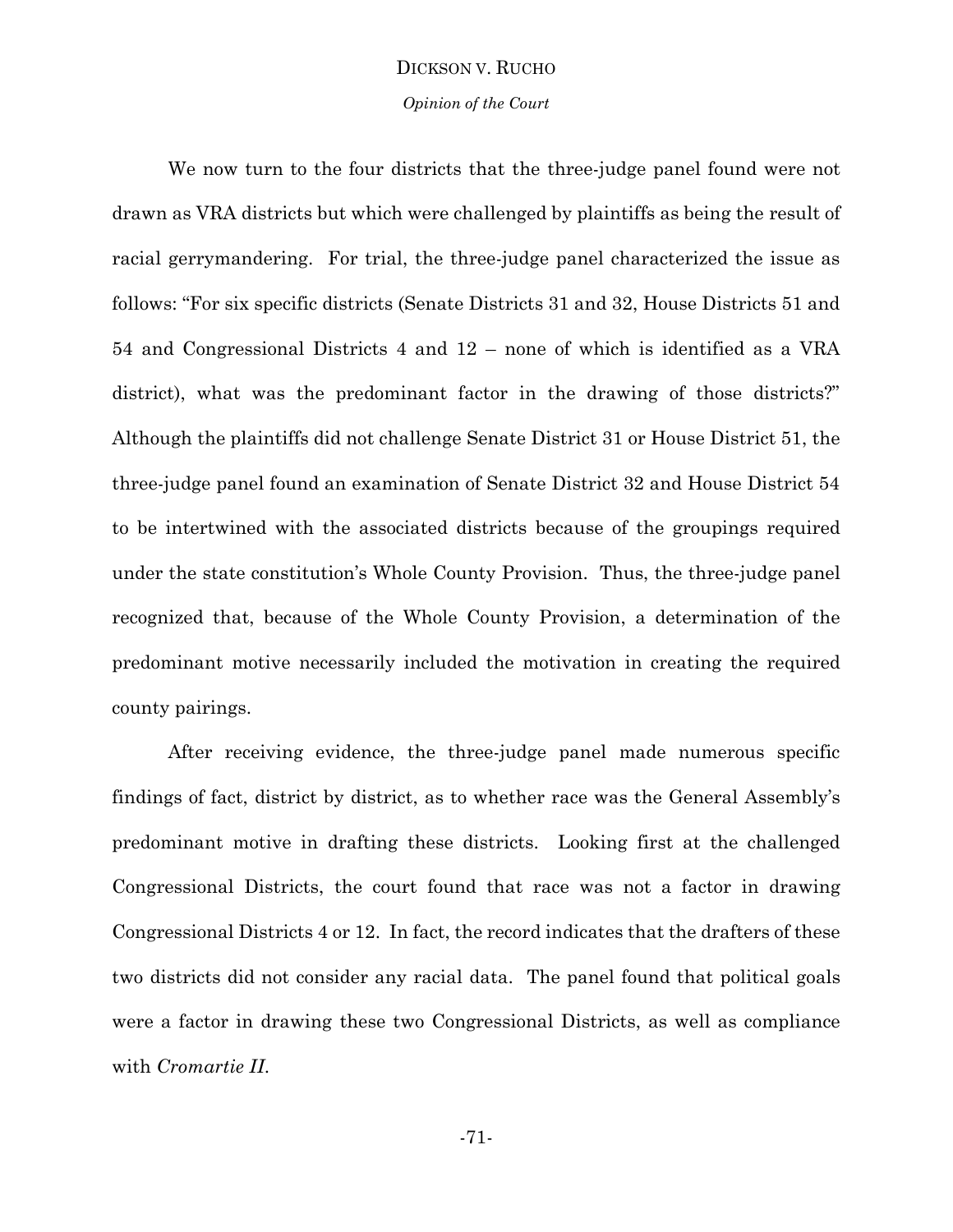*Opinion of the Court*

Turning to the two challenged state legislative districts, Senate District 32 and House District 54, the three-judge panel received evidence and made a number of uncontested specific factual findings regarding the creation of each of these non-VRA districts. The three-judge panel found that, in addition to complying with federal and state law, the General Assembly desired to create districts "more competitive for" the majority party. The panel noted the "undisputed" fact that in North Carolina "racial identification correlates highly with political affiliation." The desire to create districts more competitive for the majority party had to occur within the requirements of the state constitution's Whole County Provision. Thus, while the three-judge panel noted the General Assembly's desire "to equalize population among the districts," for state redistricting purposes, this finding must be viewed in the context of the Whole County Provision, which recognizes political subdivisions. *See Stephenson I*, 355 N.C. at 366, 562 S.E.2d at 386 (recognizing "the importance of the county to our system of government" and that "[i]t is through [counties], mainly, that the powers of government reach and operate directly upon the people" (quoting *White v. Comm'rs of Chowan Cty.*, 90 N.C. 437, 438 (1884))). In light of the Whole County Provision, equalizing population is not simply a matter of deciding how many voters are placed in each district; the districting proceedings also determine which voters are included in the joined counties. In addition, the Whole County Provision establishes a hierarchy regarding the required number of contiguous counties to be joined.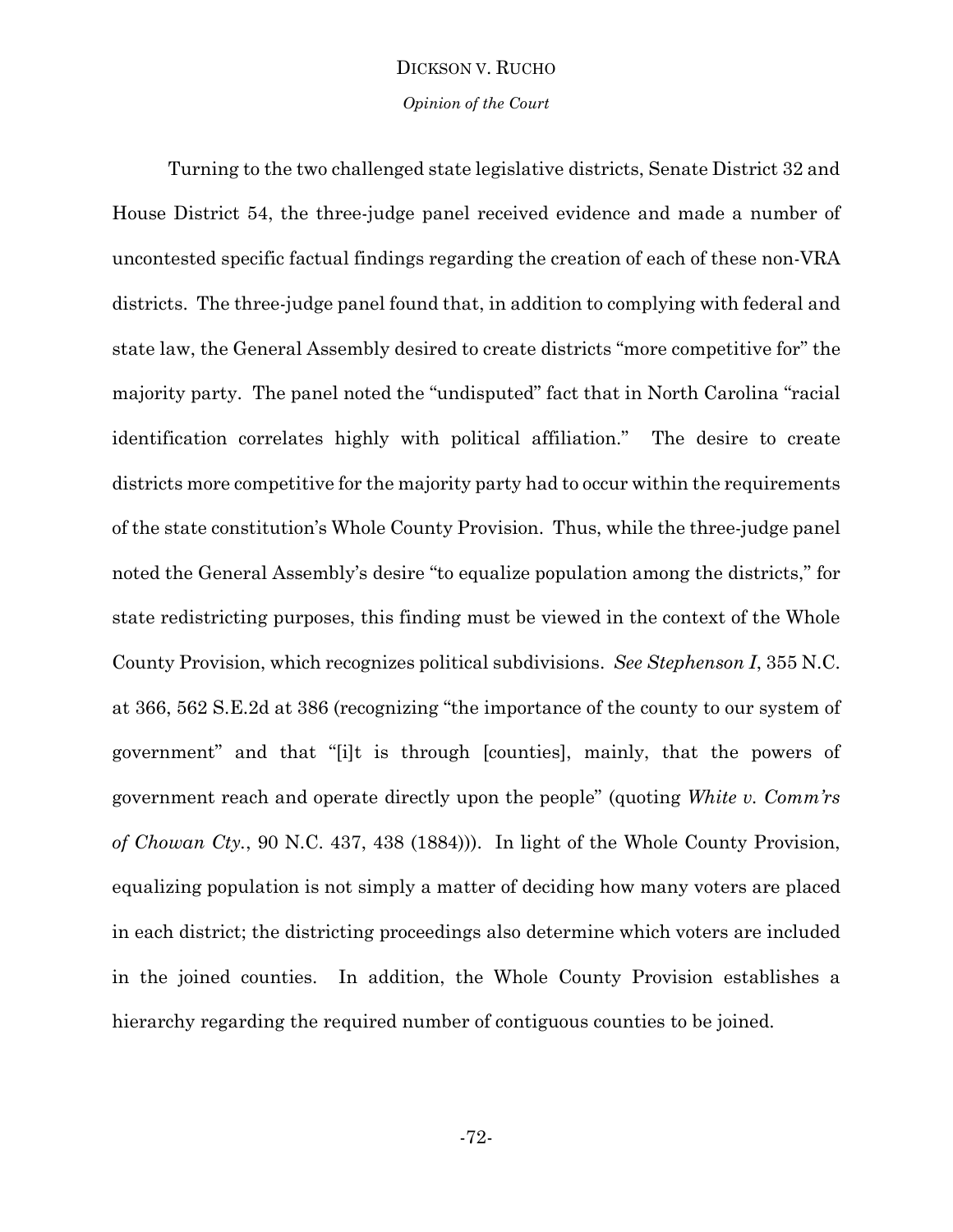*Opinion of the Court*

Ultimately, regarding the four challenged non-VRA districts, the three-judge panel concluded "that race was not the predominant motive in the creation of [these] districts." The panel then applied rational basis review and concluded that the General Assembly's creation of the non-VRA districts was constitutional. The threejudge panel noted that plaintiffs

> have not proffered, as they must in this instance, any alternative redistricting plans that show that the General Assembly could have met its legitimate political objectives in alternative ways that are comparably consistent with traditional districting principles, and that any such alternative plan would have brought about significantly greater racial balance. (Citations omitted.)

 The Supreme Court has recognized that compliance with federal law, incumbency protection, and partisan advantage are all legitimate governmental interests, *see Shaw I*, 509 U.S. at 654, 113 S. Ct. at 2830, 125 L. Ed. 2d at 533 (compliance with federal law); *Karcher*, 462 U.S. at 740, 103 S. Ct. at 2663, 77 L. Ed. 2d at 147 (incumbency protection); *Cromartie I*, 526 U.S. at 551, 119 S. Ct. at 1551, 143 L. Ed. 2d at 741 (partisan interests), as is honoring traditional districting principles, such as compactness, contiguity, and respect for political subdivisions, *Miller*, 515 U.S. at 916, 115 S. Ct. at 2488, 132 L. Ed. 2d at 779-80, which is embodied in our state constitution's Whole County Provision, *Stephenson I*, 355 N.C. at 371, 562 S.E.2d at 389 ("We observe that the State Constitution's limitations upon redistricting and apportionment [the Whole County Provision] uphold what the United States Supreme Court has termed 'traditional districting principles.' These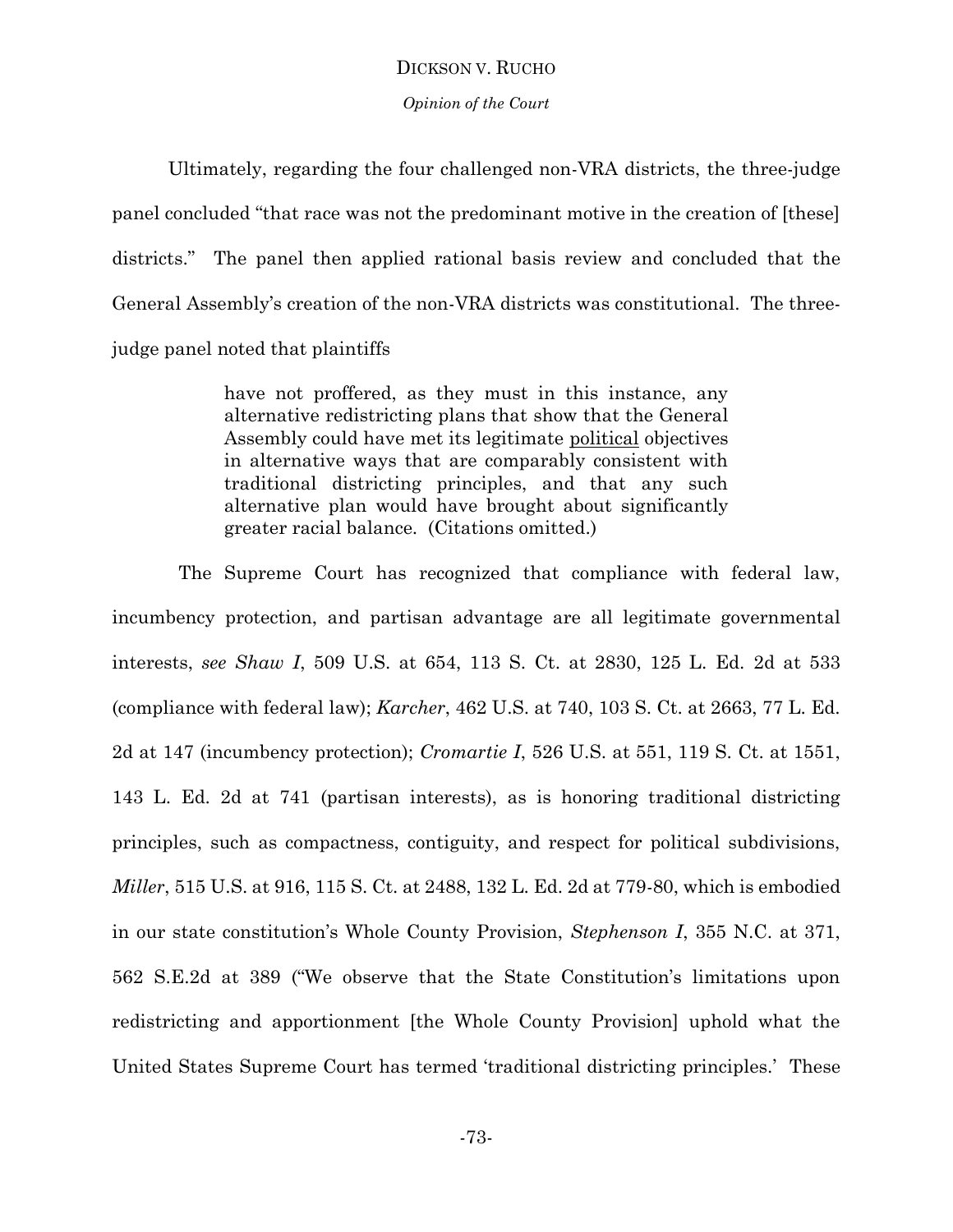#### *Opinion of the Court*

principles include factors such as 'compactness, contiguity, and *respect for political subdivisions*.' The United States Supreme Court has 'emphasize[d that these criteria are important not because they are constitutionally required—they are not—but because they are objective factors that may serve to defeat a claim that a district has been gerrymandered on racial lines.' " (internal citations omitted)). In light of this authority and the three-judge panel's findings of fact, we agree that plaintiffs failed to establish that race was the dominant factor in drafting these districts and conclude that the panel's application of the rational basis test was appropriate. The court's findings of fact support its conclusions of law. The General Assembly's actions in creating these districts were rationally related to all its expressed goals. Accordingly, we affirm the three-judge panel as to these non-VRA districts.

# IV. Plaintiffs' State Claims

We now consider plaintiffs' claims brought under state law. Initially, we note that our analysis here is unaffected by the holding in *Alabama*. Plaintiffs argue that the three-judge panel erred when it failed to find that the enacted Senate and House plans violate the Whole County Provision of the North Carolina Constitution. Article II, Section 3(3) of the Constitution of North Carolina provides that "[n]o county shall be divided in the formation of a senate district," while Article II, Section 5(3) contains a similar provision with regard to each representative district.

The tension between the Whole County Provision and federal requirements is apparent. In 1983, a three-judge panel of the United States District Court for the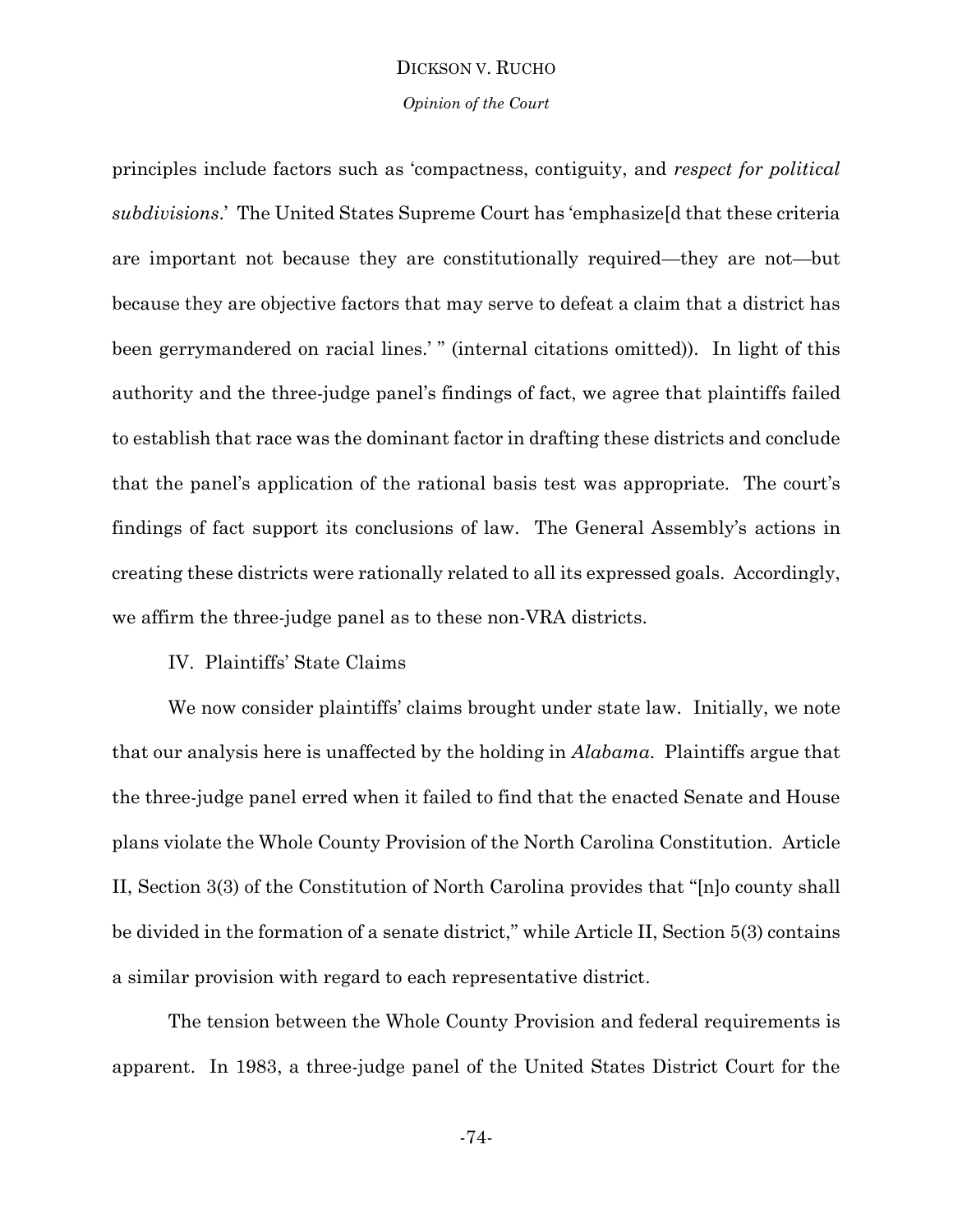*Opinion of the Court*

Eastern District of North Carolina held that the Whole County Provision was unenforceable anywhere in the state. *Cavanagh v. Brock*, 577 F. Supp. 176, 181-82 (E.D.N.C. 1983). This Court subsequently rejected *Cavanagh*'s analysis and held that the Whole County Provision remained enforceable to the extent that it could be harmonized with federal law. *Stephenson I*, 355 N.C. at 374, 562 S.E.2d at 391. This Court provided a roadmap to compliance with the Whole County Provision, requiring each created district to be contained within a single county or be part of a pairing with other districts containing as few contiguous counties as possible. *Id.* at 383-84, 562 S.E.2d at 396-97. As a result, the Whole County Provision remains in effect but must accommodate both the one-person, one-vote mandate and the requirements of the VRA. Because the Constitution of North Carolina requires that each senator and each representative represent "as nearly as may be" an equal number of inhabitants, N.C. Const. art. II, §§ 3(1), 5(1), the former federal requirement is met by definition. Thus, we consider plaintiffs' contentions that the challenged House and Senate Districts violate the Whole County Provision, as harmonized with the VRA.

As previously noted, this Court has set out nine criteria for ensuring that House and Senate Districts satisfy both the Whole County Provision and the Voting Rights Act. *Stephenson I*, 355 N.C. at 383-84, 562 S.E.2d at 396-97. These criteria may be summarized as follows: First, "legislative districts required by the VRA shall be formed" before non-VRA districts. *Id.* at 383, 562 S.E.2d at 396-97. Second, "[i]n forming new legislative districts, any deviation from the ideal population for a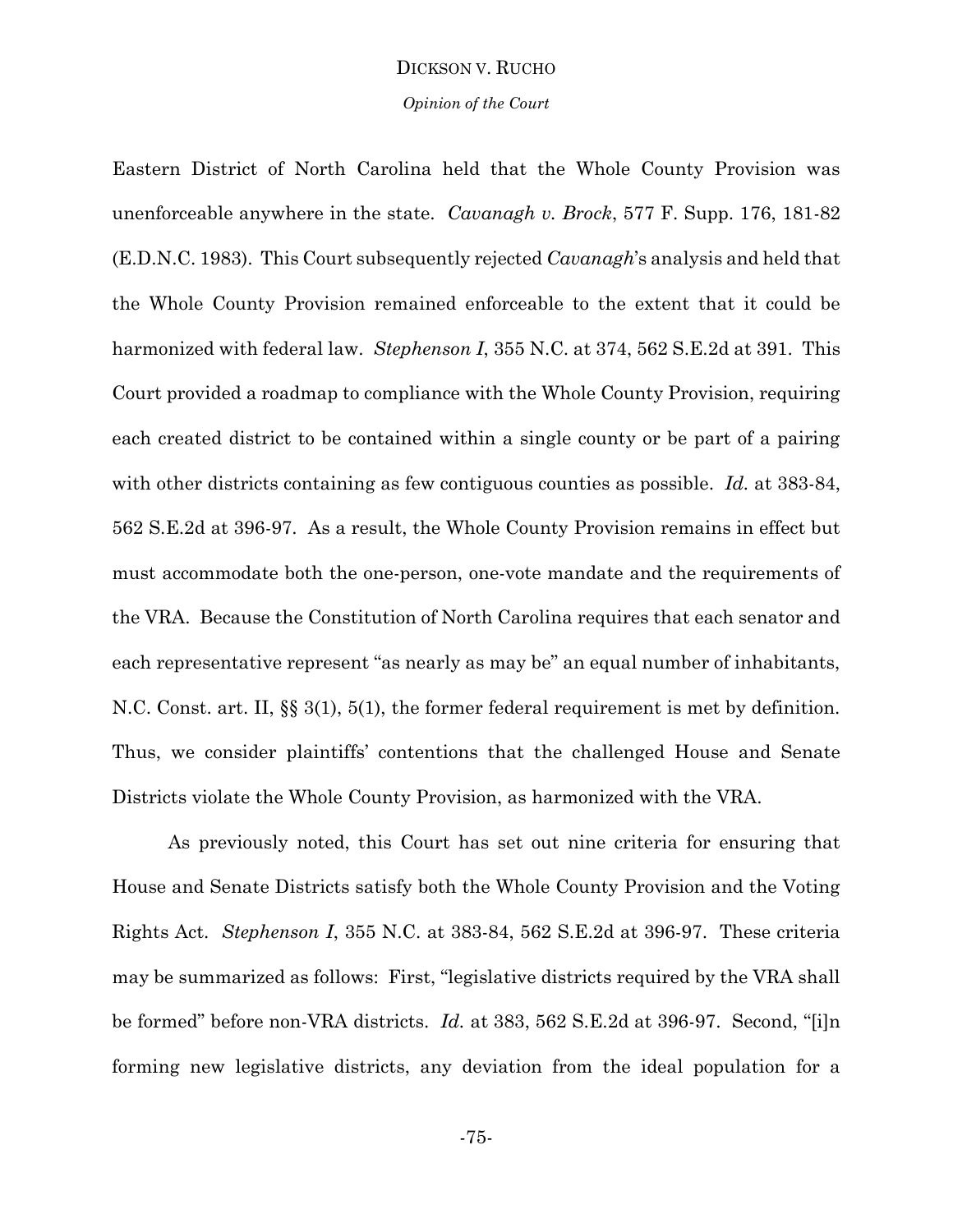#### *Opinion of the Court*

legislative district shall be at or within plus or minus five percent" to ensure "compliance with federal 'one-person, one-vote' requirements." *Id.* at 383, 562 S.E.2d at 397. Third, "in counties having a . . . population sufficient to support the formation of one non-VRA legislative district," "the physical boundaries" of the non-VRA district shall "not cross or traverse the exterior geographic line of" the county. *Id.* at 383, 562 S.E.2d at 397. Fourth, "[w]hen two or more non-VRA legislative districts may be created within a single county," "single-member non-VRA districts shall be formed within" the county, "shall be compact," and "shall not traverse" the county's exterior geographic line. *Id.* at 383, 562 S.E.2d at 397. Fifth, for non-VRA counties that "cannot support at least one legislative district," or counties "having a non-VRA population pool" that, "if divided into" legislative "districts, would not comply with" one-person, one-vote requirements, the General Assembly should combine or group "the minimum number of whole, contiguous counties necessary to comply with the at or within plus or minus five percent 'one-person, one-vote' standard." *Id.* at 383, 562 S.E.2d at 397. Moreover, "[w]ithin any such contiguous multi-county grouping, compact districts shall be formed, consistent with the [one-person, one-vote] standard, whose boundary lines do not cross or traverse the 'exterior' line of the multicounty grouping." *Id.* at 383-84, 562 S.E.2d at 397. "[T]he resulting interior county lines created by any such groupings may be crossed or traversed in the creation of districts within said multi-county grouping but only to the extent necessary to comply with the at or within plus or minus five percent 'one-person, one-vote' standard." *Id.*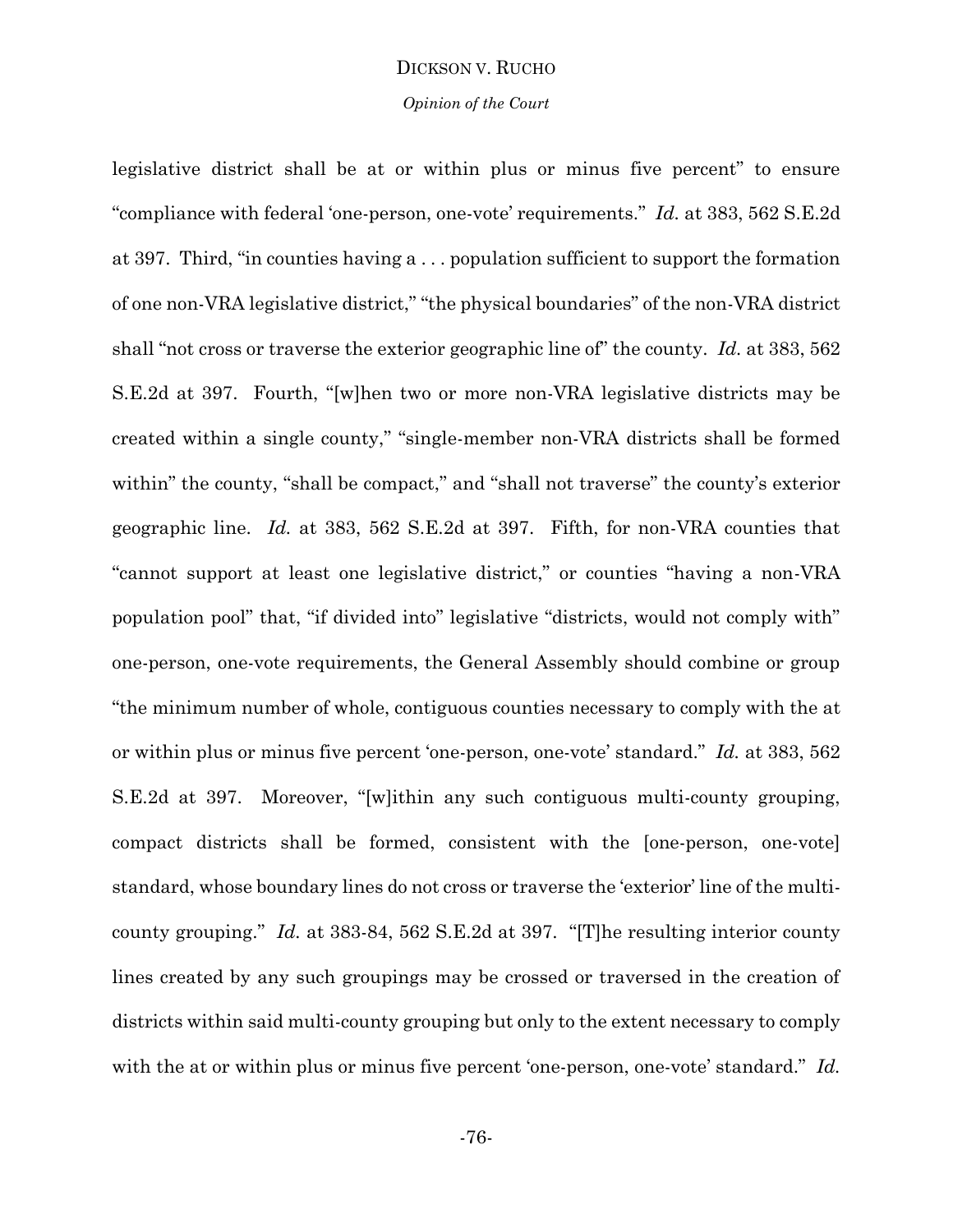#### *Opinion of the Court*

at 384, 562 S.E.2d at 397. Sixth, "only the smallest number of counties necessary to comply with the at or within plus or minus five percent 'one-person, one-vote' standard shall be combined." *Id.* at 384, 562 S.E.2d at 397. Seventh, "communities of interest should be considered in the formation of compact and contiguous [legislative] districts." *Id.* at 384, 562 S.E.2d at 397. Eighth, "multi-member districts shall not be" created "unless it is established that such districts are necessary to advance a compelling governmental interest." *Id.* at 384, 562 S.E.2d at 397. Ninth, "any new redistricting plans . . . shall depart from strict compliance with" these criteria "only to the extent necessary to comply with federal law." *Id.* at 384, 562 S.E.2d at 397.

In their discussion of the Whole County Provision, plaintiffs contend that the test of a plan's compliance with *Stephenson I*'s fifth and sixth criteria is the number of counties left undivided. They argue that the current plan violates *Stephenson I* because it divides counties and traverses county lines to an unnecessary extent. In support of their argument, plaintiffs submit charts indicating that their suggested "House Fair and Legal" plan results in five fewer divided counties and six fewer county line traversals than the enacted House plan, while maintaining the same number of groupings. Similarly, plaintiffs' charts indicate that their suggested "Senate Fair and Legal" plan divides five fewer counties and contains eleven fewer traversals of county lines than the enacted Senate plan.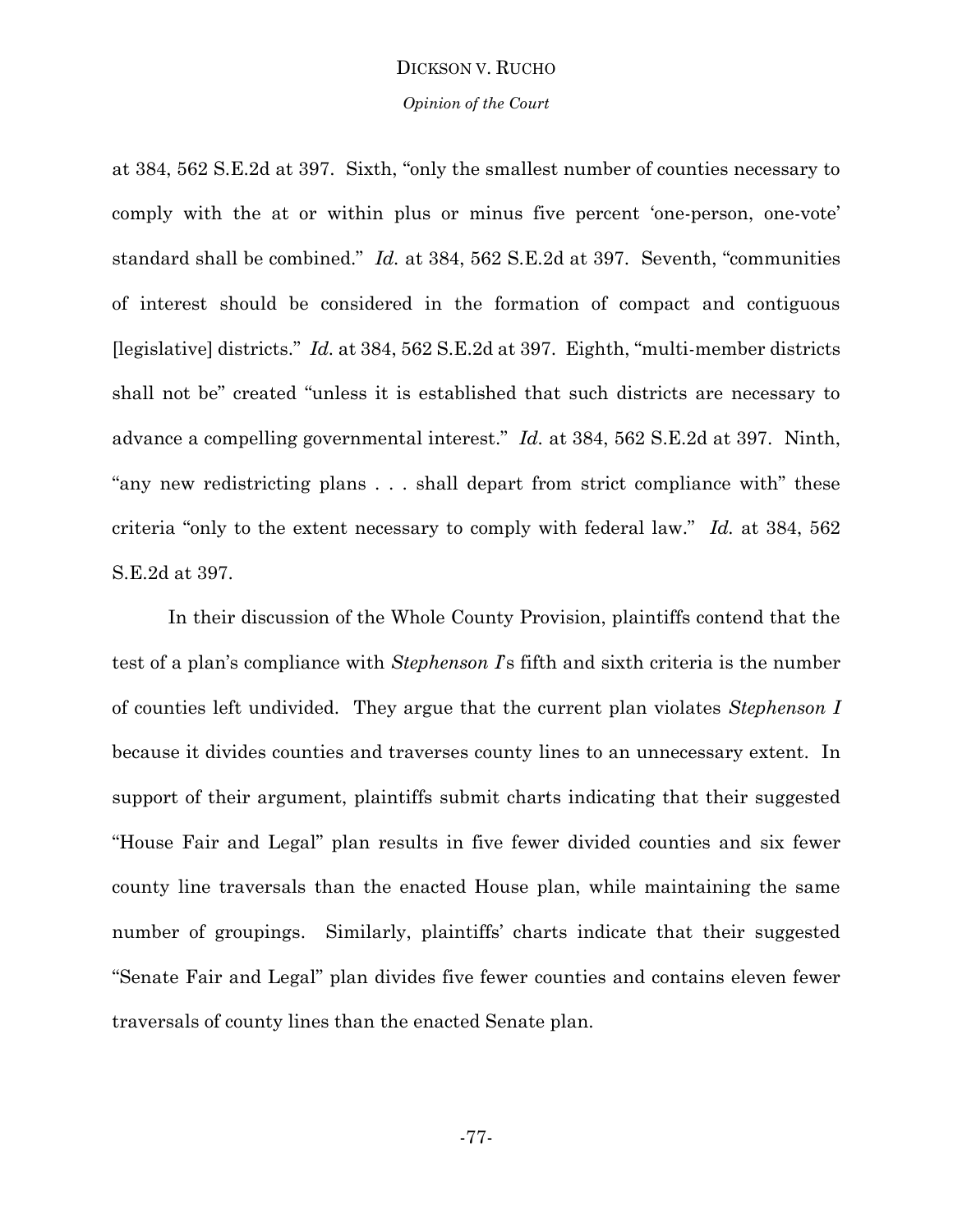*Opinion of the Court*

Defendants respond that plaintiffs have misinterpreted the requirements of *Stephenson I*. According to defendants, *Stephenson I* is satisfied by minimizing the number of counties contained within each multi-county grouping. In other words, a proper plan maximizes the number of possible two-county groupings before going on to create three-county groupings, maximizes the number of possible three-county groupings before creating four-county groupings, and so on. Defendants argue that plaintiffs have misread *Stephenson I* because, under *Stephenson I*, divisions of counties and traversals of county lines are relevant only if plaintiffs' alternative maps are comparable to the State's maps in terms of the number of counties within each grouping. In support of its argument, the State provides charts showing that the enacted House and Senate plans result in a greater number of groupings that contain fewer counties, as compared with the various proposed alternative plans, all of which create groupings that contain more counties than the enacted plans. To illustrate, the enacted House district plan contains eleven groupings consisting of one county and fifteen groupings consisting of two counties. The closest comparable alternative plan proposed by plaintiffs, House Fair and Legal, also contains eleven groupings consisting of one county but only nine groupings consisting of two counties. Similarly, while both the enacted Senate plan and plaintiffs' proposed Senate Fair and Legal contain one grouping consisting of one county and eleven groupings consisting of two counties, the enacted plan contains four districts consisting of three counties while Senate Fair and Legal contains only three groupings consisting of three counties.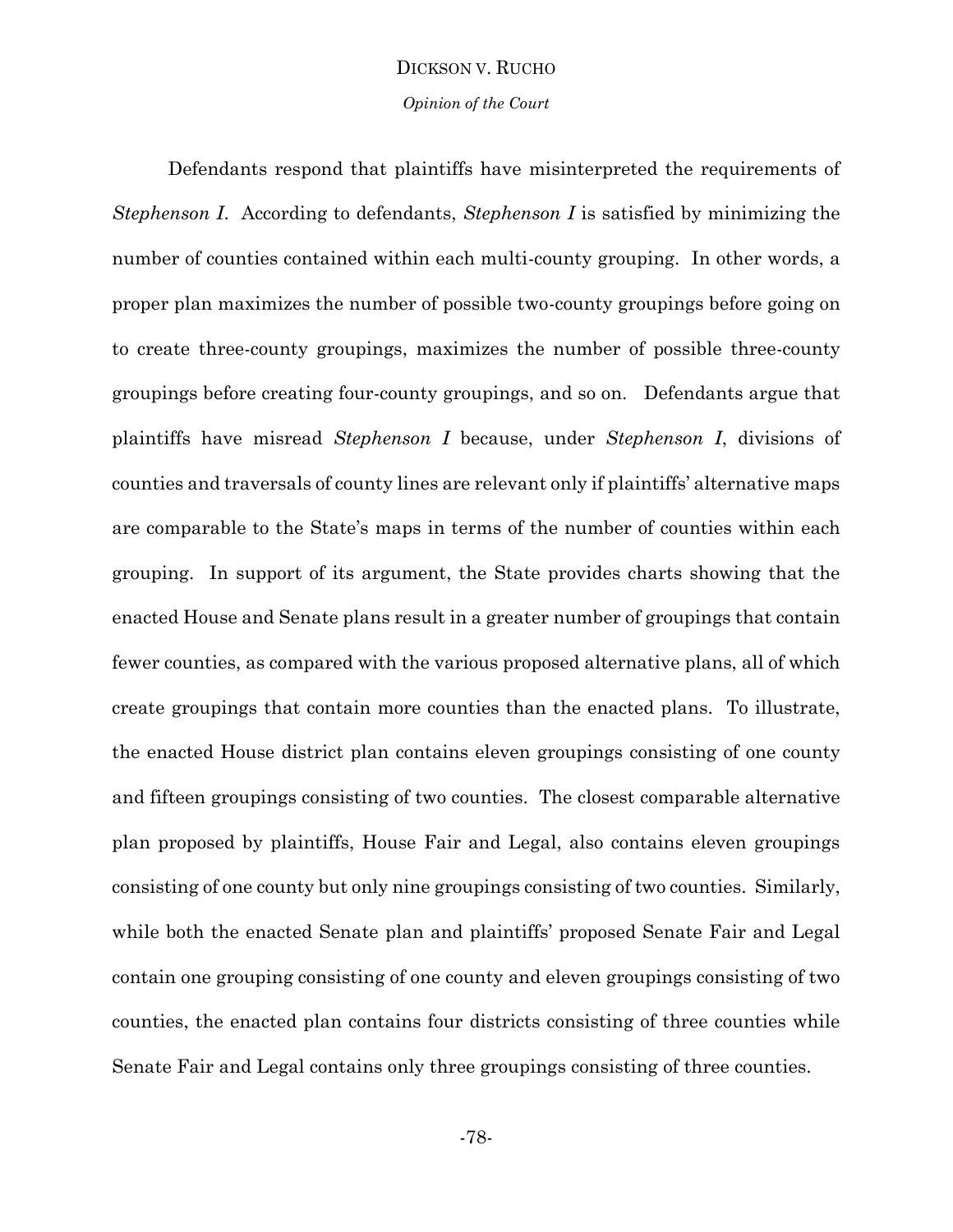*Opinion of the Court*

While we are conscious of the efforts of the litigants to interpret *Stephenson I*'s requirements faithfully, after careful review of our opinions in *Stephenson I* and *Pender County*, we are satisfied that defendants' interpretation is correct. *Stephenson I*'s fifth factor states that, when combining two or more counties to comply with the one-person, one-vote standard, "the requirements of the [Whole County Provision] are met by combining or grouping the minimum number of whole, contiguous counties necessary" for compliance. 355 N.C. at 384, 562 S.E.2d at 397. Only after these groupings have been established does *Stephenson I* state that "the resulting interior county lines . . . may be crossed or traversed . . . only to the extent necessary to comply with the . . . 'one-person, one-vote' standard." *Id.* at 384, 562 S.E.2d at 397. Thus, the process established by this Court in *Stephenson I* and its progeny requires that, in establishing legislative districts, the General Assembly first must create all necessary VRA districts, single-county districts, and single counties containing multiple districts. Thereafter, the General Assembly should make every effort to ensure that the maximum number of groupings containing two whole, contiguous counties are established before resorting to groupings containing three whole, contiguous counties, and so on. As shown by the charts provided by defendants, plaintiffs have not produced an alternative plan that complies with a correct reading of *Stephenson I*'s fifth and sixth factors better than the plans enacted by the General Assembly. Because the enacted plans result in groupings containing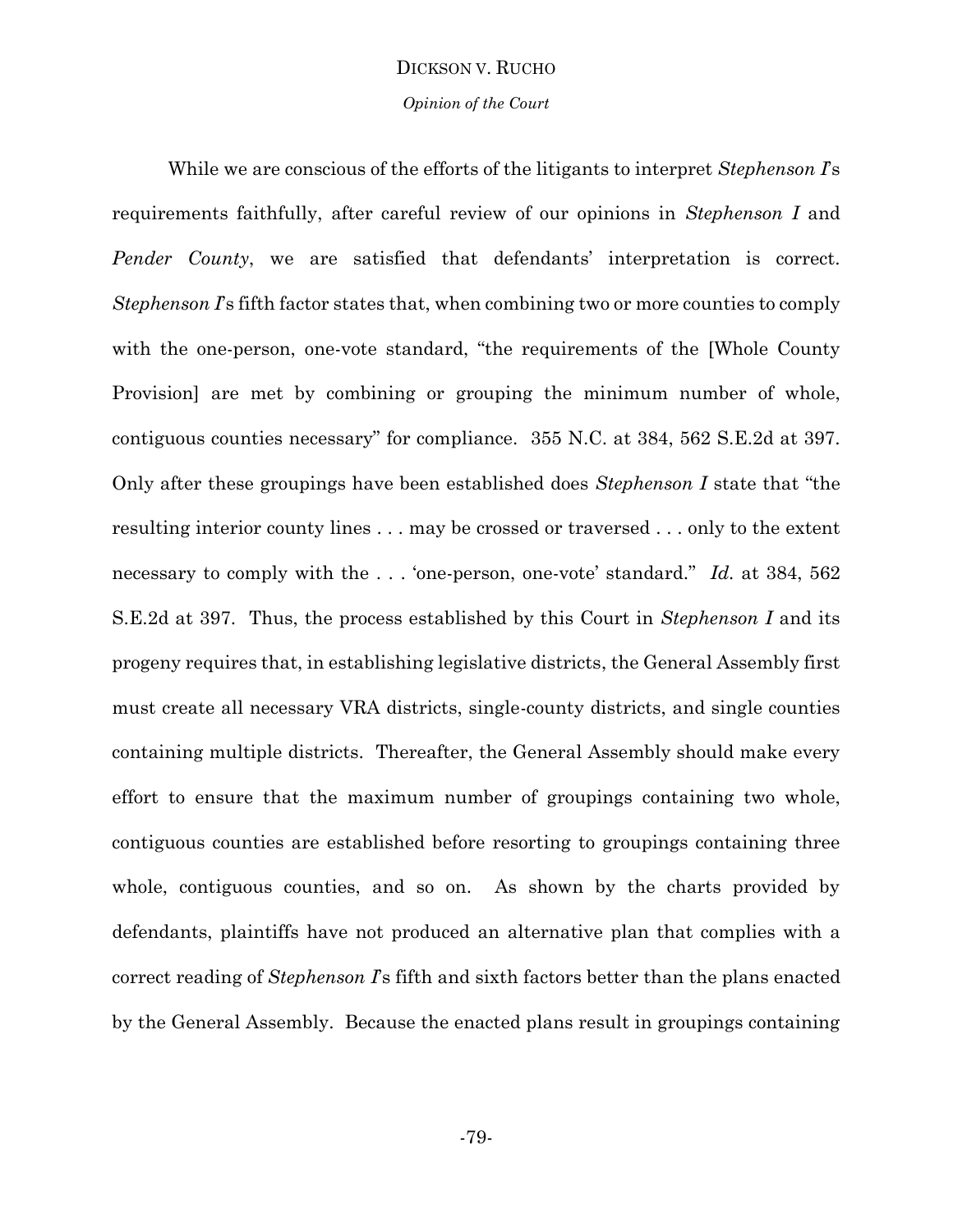fewer whole, contiguous counties than do any of plaintiffs' plans, we need not discuss the number of counties divided or county lines traversed.

In addition, the maps that plaintiffs employ to support their arguments regarding the Whole County Provision are not helpful because they are inconsistent with our holding in *Pender County* as affirmed by the Supreme Court in *Strickland*. In *Strickland* the Supreme Court held that the first *Gingles* precondition can be shown only where the minority population is fifty percent plus one of the TBVAP. *Strickland*, 556 U.S. at 19-20, 129 S. Ct. at 1246, 173 L. Ed. 2d at 187 ("[A] party asserting § 2 liability must show by a preponderance of the evidence that the minority population in the potential election district is greater than 50 percent."); *Pender County*, 361 N.C. at 502, 649 S.E.2d at 371 (The "minority group must constitute a numerical majority of the voting population in the area under consideration before Section 2 of the VRA requires the creation of a legislative district to prevent dilution of the votes of that minority group."). Here, like the plaintiffs in *Strickland*, plaintiffs argue that we should adopt a standard that allows VRA requirements to be satisfied by other forms of minority districts, such as coalition and crossover districts. Not only is plaintiffs' argument inconsistent with the Supreme Court's holding in *Strickland*, but this flawed approach adversely affects the first step of the process required by *Stephenson I*, the formation of VRA districts. As a result, plaintiffs' maps are distorted *ab initio* and the distortion is compounded at each subsequent step. Consequently, even if plaintiffs' proposed alternative plans were comparable to the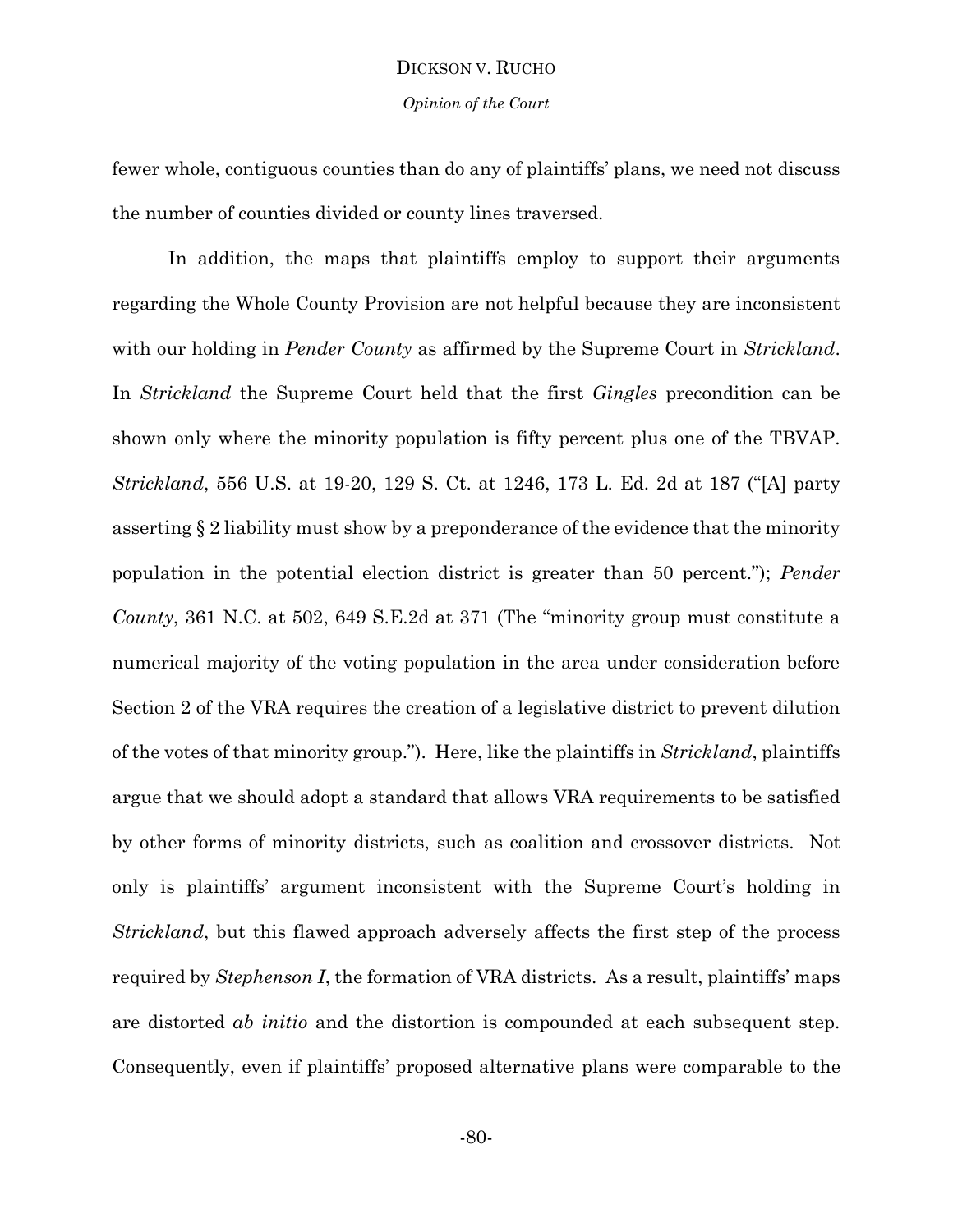# DICKSON V. RUCHO *Opinion of the Court*

enacted plans in terms of the number and composition of county groupings, their incompatibility with *Pender County* means that they cannot serve as an adequate basis for comparison with the enacted plans.

Plaintiffs have also compared the General Assembly's enacted plans with earlier redistricting plans approved in North Carolina; however, those plans were tailored to a particular time and were based upon then-existing census numbers and population concentrations. The requirement that the State maintain its one-person, one-vote standard as populations shift makes comparisons between current and previous districting plans of limited value. The utility of prior plans is further diminished by subsequent clarifications of the legal standards in effect when these earlier plans were promulgated. *See, e.g.*, *Pender County*, 361 N.C. at 503-04, 649 S.E.2d at 372 (explaining the requirements of the first *Gingles* precondition). As a result, no meaningful comparisons can be made in this case.

Separately, plaintiffs argue that this Court should consider the purported lack of compactness of the districts created by the General Assembly and the harm resulting from splitting precincts. While these may be valid considerations, neither constitutes an independent legal basis for finding a violation, and we are unaware of any justiciable standard by which to measure these local factors. *See Vera*, 517 U.S. at 999, 116 S. Ct. at 1972, 135 L. Ed. 2d at 284 (Kennedy, J., concurring) ("Districts not drawn for impermissible reasons or according to impermissible criteria may take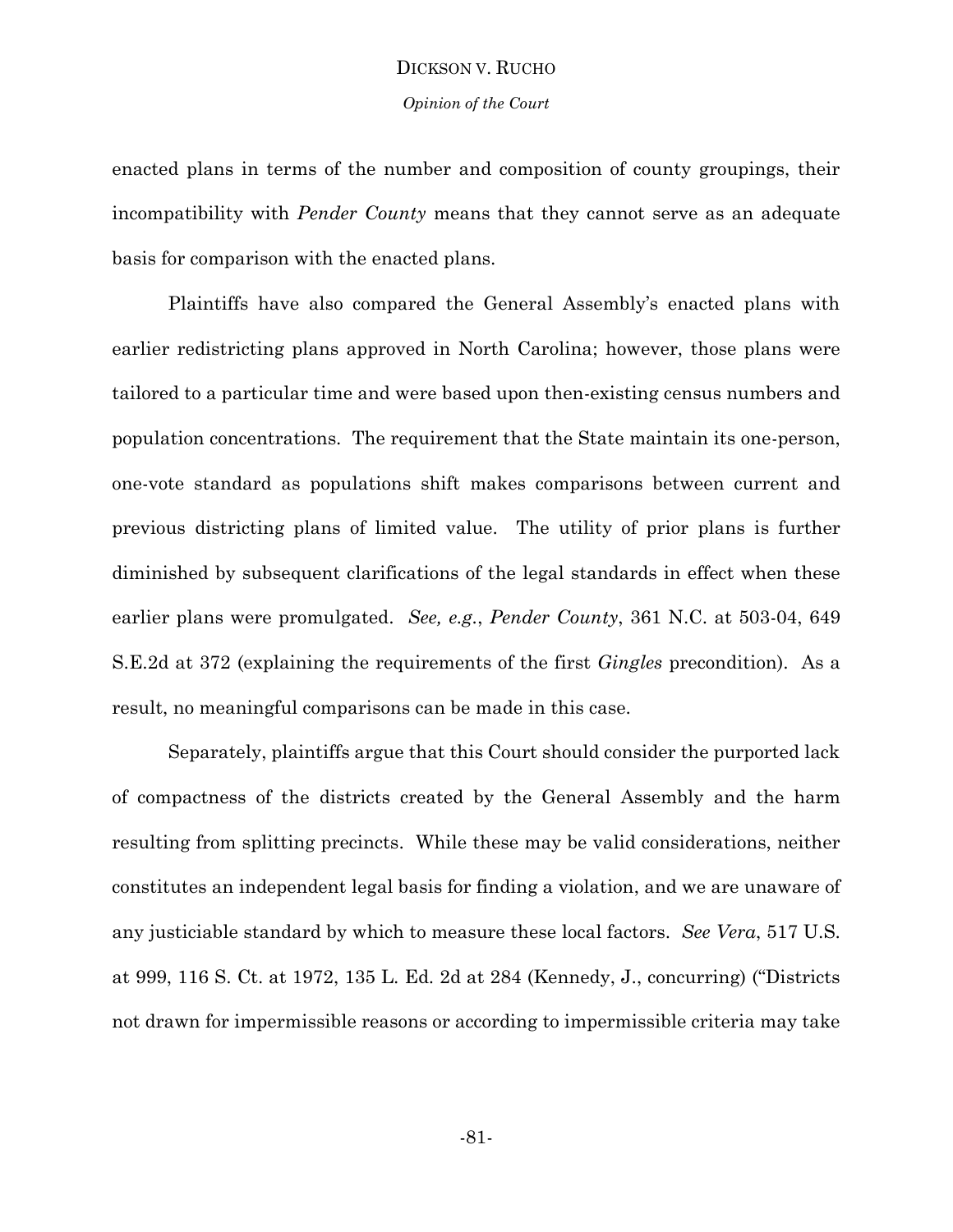#### *Opinion of the Court*

any shape, even a bizarre one," so long as "the bizarre shape . . . is [not] attributable to race-based districting unjustified by a compelling interest.").

Finally, plaintiffs argue that the enacted plans violate the "Good of the Whole" clause found in Article I, Section 2 of the Constitution of North Carolina. We do not doubt that plaintiffs' proffered maps represent their good faith understanding of a plan they believe to be best for our State as a whole; however, the maps enacted by the duly elected General Assembly also represent an equally legitimate understanding of legislative districts that will function for the good of the whole. Because plaintiffs' argument is not based upon a justiciable standard, and because acts of the General Assembly enjoy "a strong presumption of constitutionality," *Pope v. Easley*, 354 N.C. 544, 546, 556 S.E.2d 265, 267 (2001) (per curiam) (citation omitted), plaintiffs' claims fail.

# V. Conclusion

We agree with the unanimous three-judge panel that the General Assembly's enacted plans do not violate plaintiffs' constitutional rights. We hold that the enacted House and Senate plans, as well as the federal Congressional plan, satisfy state and federal constitutional and statutory requirements and, specifically, that the threejudge panel's decision fully complies with the Supreme Court's decision in *Alabama*. Accordingly, we reaffirm the three-judge panel's Judgment and Memorandum of Decision.

# AFFIRMED.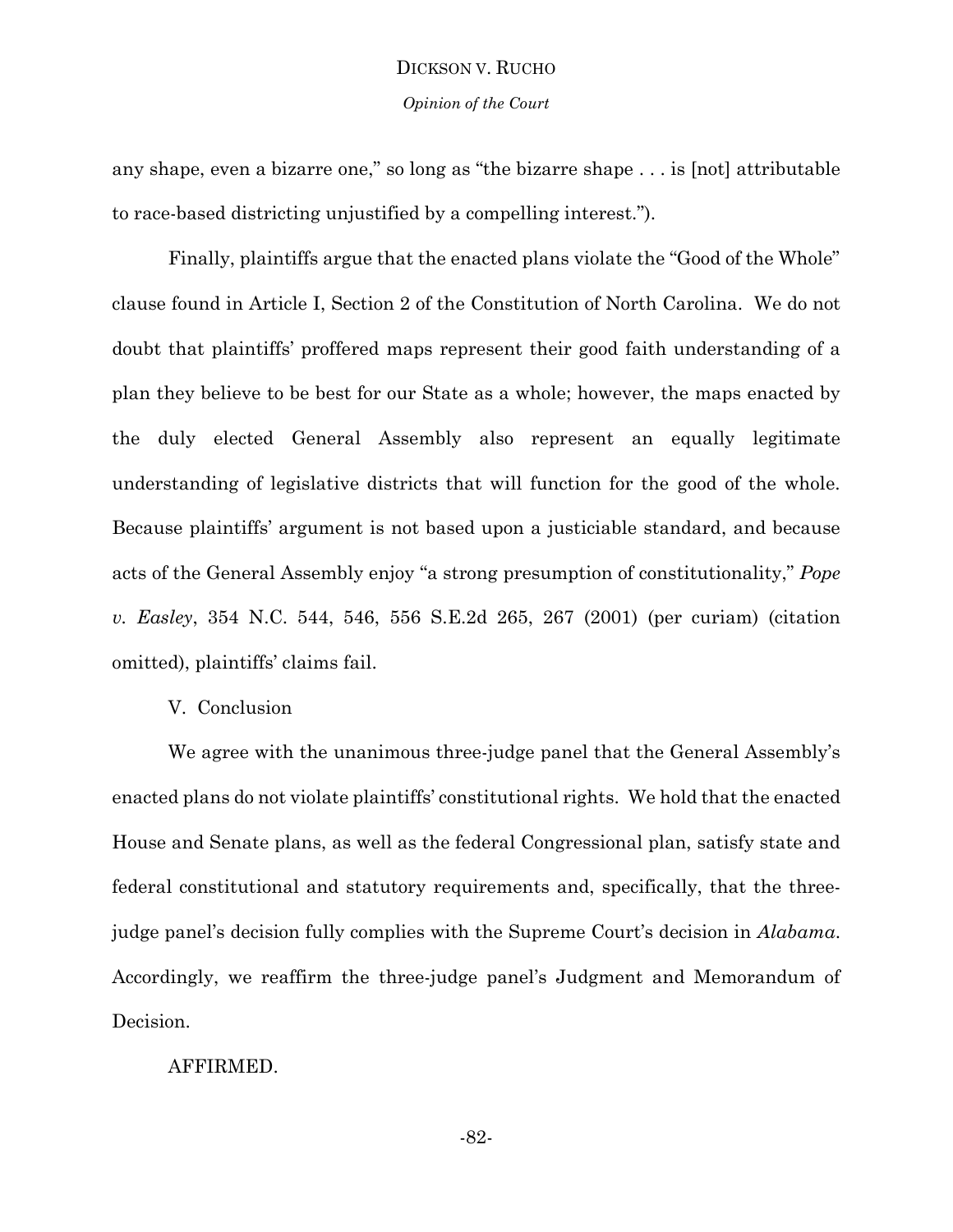DICKSON V. RUCHO *Opinion of the Court*

Justice BEASLEY, concurring in part and dissenting in part.

I agree with the judgment of the Court as to plaintiffs' challenge under the "Good of the Whole" Clause in Article I, Section 2 of the North Carolina Constitution; however, because I would conclude that the parties and the jurisprudence of this State would be better served by vacating the trial court's Judgment and remanding this case to the trial court for more complete findings of fact consistent with the guidance provided in *Alabama Legislative Black Caucus v. Alabama*, I respectfully dissent.

The order of the United States Supreme Court (the Supreme Court) vacating and remanding this Court's judgment in *Dickson v. Rucho*, 367 N.C. 542, 766 S.E.2d 238 (2014), directed this Court to *reconsider* the case in light of *Alabama Legislative Black Caucus v. Alabama*, 575 U.S. \_\_\_, 135 S. Ct. 1257, 191 L. Ed. 2d 314 (2015) (*ALBC*). *See Dickson v. Rucho*, 575 U.S. \_\_\_, 135 S. Ct. 1843, 191 L. Ed. 2d 719 (2015). The majority reads *ALBC* so narrowly that its implications for the case before this Court are negligible at best. In my view, if the Supreme Court saw fit to vacate and remand the previous judgment for reconsideration in light of *ALBC*, this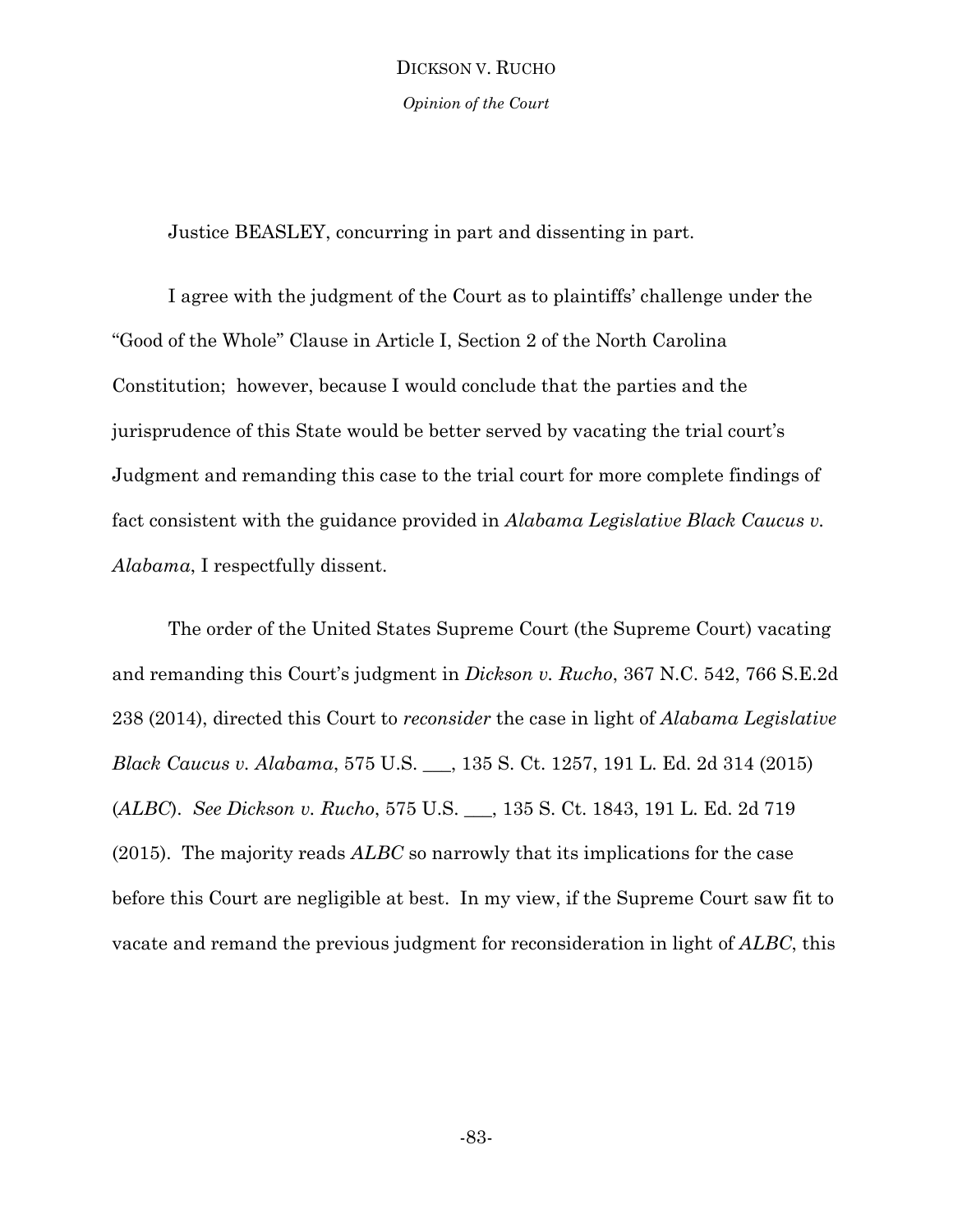*BEASLEY, J., concurring in part and dissenting in part*

Court would do well to give credence to the legal principles imparted in that decision.<sup>1</sup>

To that end, I am of the opinion that *ALBC* bolsters all the points made in my previous dissent, particularly with respect to the General Assembly's use of proportionality as a benchmark, and provides authoritative guidance on how the trial court should have viewed the record of evidence before it. I stand by everything espoused in that dissent, and for that reason, portions of my previous dissent appear in this opinion.

The *ALBC* plaintiffs, like plaintiffs here, contended that their state legislature's enacted redistricting plans constituted racial gerrymanders in violation of the Equal Protection Clause of the Fourteenth Amendment. *ALBC*, 575 U.S. at \_\_\_, 135 S. Ct. at 1262, 191 L. Ed. 2d at 323. Alabama defended its enacted plans

l

<sup>1</sup> The State took a contrary view of the Supreme Court's order vacating our previous judgment. During oral arguments, in response to Justice Hudson's question, "What do you think that the U.S. Supreme Court wants us to do?", the State replied: "The Supreme Court often remands cases when a landmark decision like *Alabama* comes out and quite often the court that gets the remand reaffirms their decision and the Supreme Court doesn't take review of it. So, the Supreme Court did not make any opinions or judgments on the North Carolina plans. They just asked this Court to take a look at it as an initial matter and based upon the standards that they articulated in *Alabama*. . . . They want you to look to see if the test in *Alabama* is the same one that you applied in your previous decision. And whether under that test should these plans still be reaffirmed. They are giving you the first chance to make that decision instead of them taking the time to look through the case. And again, that's quite common in Supreme Court jurisprudence for remand to take place and for the lower court to reaffirm its decision and for the Supreme Court of the United States not to take the appeal back." Data disc: Oral Argument 31 August 2015 201PA12-3 *Dickson v. Rucho*.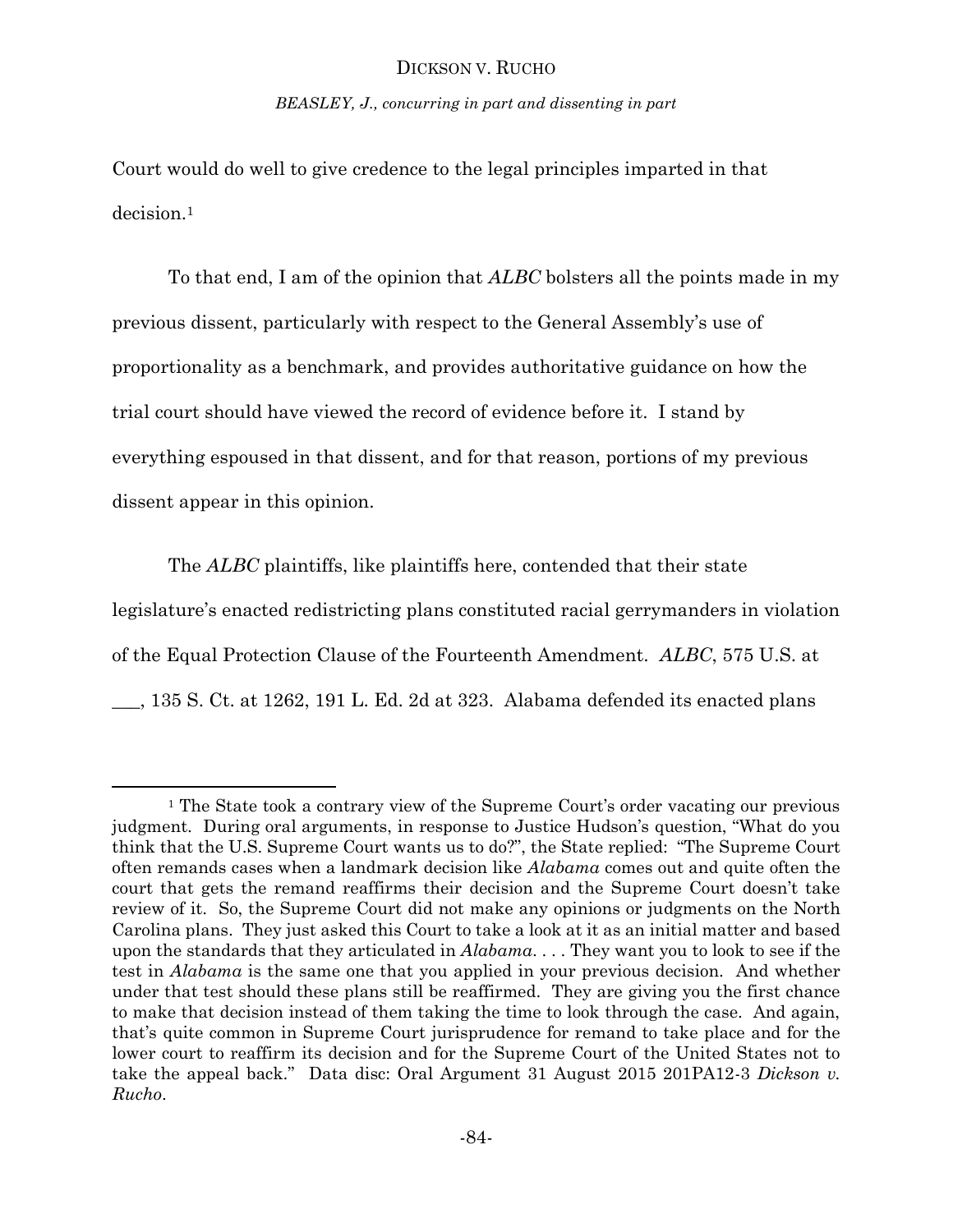*BEASLEY, J., concurring in part and dissenting in part*

by arguing that the plans reflected its goals of coming close to a one-person, onevote ideal, with no more than a 1% deviation from that ideal, and avoiding retrogression under § 5 of the Voting Rights Act of 1965.<sup>2</sup> *Id.* at \_\_\_, 135 S. Ct. at 1263, 191 L. Ed. 2d at 324. The federal district court held that the plaintiffs "had failed to prove their racial gerrymandering claims." *Id.* at \_\_, 135 S. Ct. at 1264, 191 L. Ed. 2d at 325. The Supreme Court vacated the district court's judgment, citing errors in the district court's application and interpretation of the pertinent law. *Id.* at \_\_\_, 135 S. Ct. at 1264, 191 L. Ed. 2d at 325-26. Although the arguments made by the parties in *ALBC* are somewhat different from the arguments made by the parties here, *ALBC* illuminates errors in the trial court's analysis of plaintiffs' racial gerrymandering claims in this case, and as stated above, provides guidance on how the trial court should approach the analysis on remand. This Court's majority does not give the trial court the opportunity to get it right and fails to require the trial court to make conclusions of law resting on adequate findings of fact that reflect a correct application of the law. I cannot agree with this decision.

# **I.**

"Classifications of citizens solely on the basis of race 'are by their very nature odious to a free people whose institutions are founded upon the doctrine of equality.'

l

<sup>2</sup> The Supreme Court declined to speak to the plaintiffs' § 2 vote dilution claim. *ALBC*, 575 U.S. \_\_\_, 135 S. Ct. at 1274, 191 L. Ed. 2d at 336.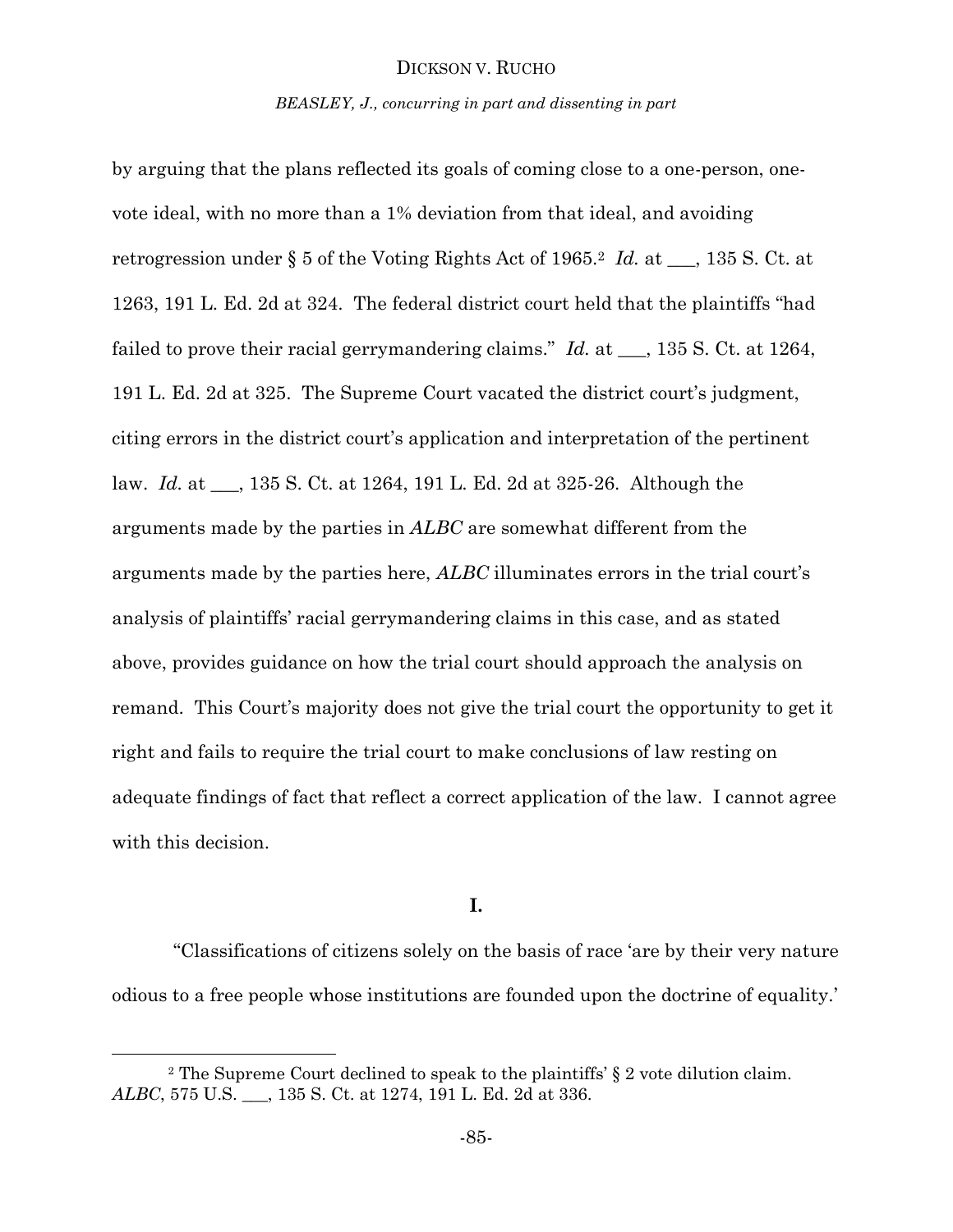*BEASLEY, J., concurring in part and dissenting in part*

" *Shaw v. Reno*, 509 U.S. 630, 643, 113 S. Ct. 2816, 2824, 125 L. Ed. 2d 511, 526 (1993) (*Shaw I*) (quoting *Hirabayashi v. United States*, 320 U.S. 81, 100, 63 S. Ct. 1375, 1385, 87 L. Ed. 1774, 1786 (1943)). "One of the principal reasons race is treated as a forbidden classification is that it demeans the dignity and worth of a person to be judged by ancestry instead of by his or her own merit and essential qualities." *Rice v. Cayetano*, 528 U.S. 495, 517, 120 S. Ct. 1044, 1057, 145 L. Ed. 2d 1007, 1026 (2000). "Furthermore, '[i]t is axiomatic that racial classifications do not become legitimate on the assumption that all persons suffer them in equal degree.' These principles apply to the drawing of electoral and political boundaries." *Johnson v. De Grandy*, 512 U.S. 997, 1029-30, 114 S. Ct. 2647, 2666, 129 L. Ed. 2d 775, 802 (1994) (Kennedy, J., concurring in part and concurring in the judgment) (alteration in original) (internal citations omitted) (quoting *Powers v. Ohio*, 499 U.S. 400, 410, 111 S. Ct. 1364, 1370, 113 L. Ed. 2d 411, 425 (1991)). Accordingly, the Supreme Court has held that "the Fourteenth Amendment requires state legislation that expressly distinguishes among citizens because of their race to be narrowly tailored to further a compelling governmental interest." *Shaw I*, 509 U.S. at 643, 113 S. Ct. at 2825, 125 L. Ed. 2d at 526 (citations omitted). "Applying traditional equal protection principles in the voting-rights context is 'a most delicate task'... because a legislature may be conscious of the voters' races without using race as a basis for assigning voters to districts." *Shaw v. Hunt*, 517 U.S. 899, 905, 116 S. Ct. 1894, 1900, 135 L. Ed. 2d 207, 218 (1996) (*Shaw II*) (quoting *Miller v. Johnson*, 515

-86-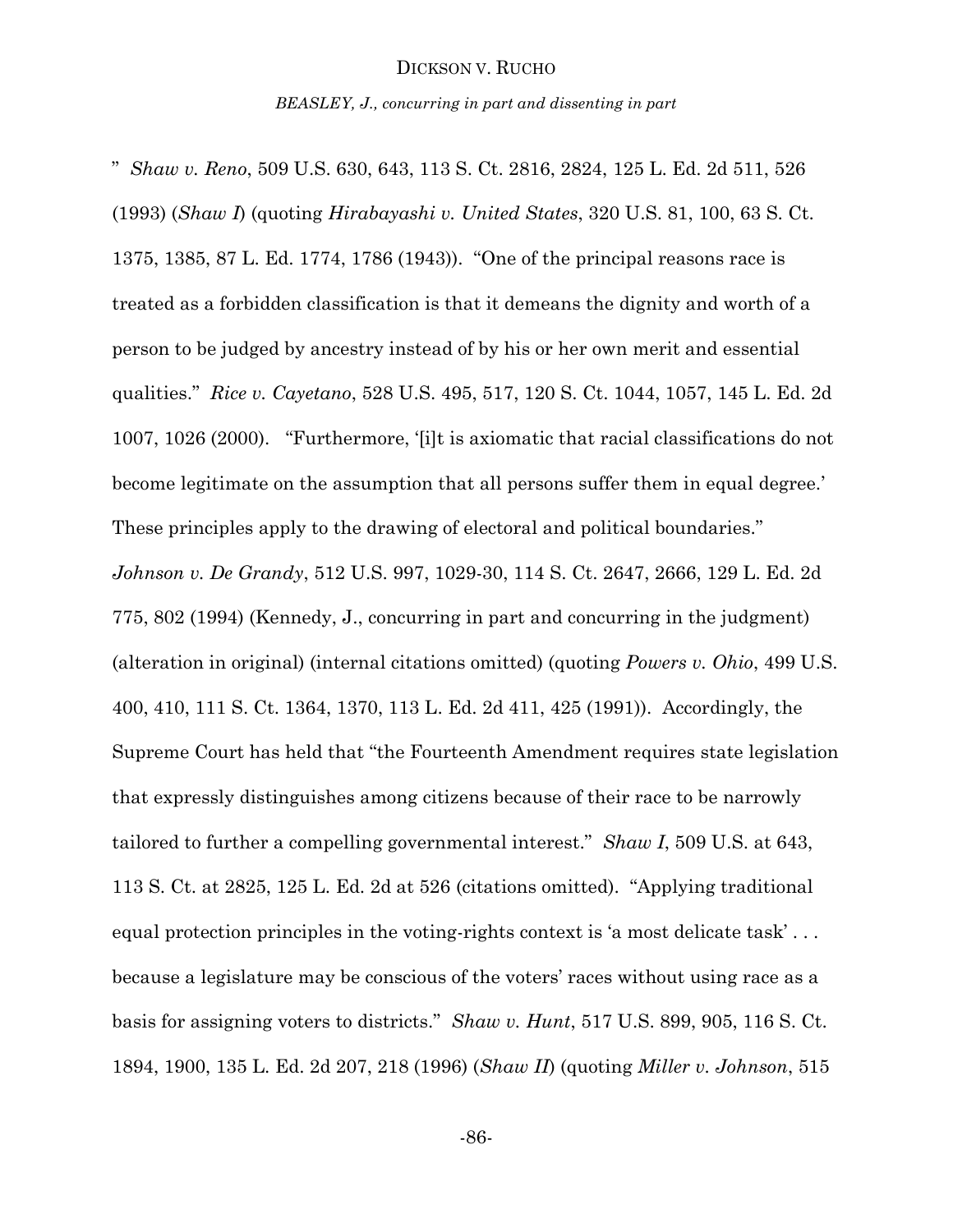*BEASLEY, J., concurring in part and dissenting in part*

U.S. 900, 905, 115 S. Ct. 2475, 2483, 132 L. Ed. 2d 762, 772 (1995)). Therefore, race must be "the predominant factor motivating the legislature's decision" in order to trigger strict scrutiny. *Miller*, 515 U.S. at 916, 115 S. Ct. at 2488, 132 L. Ed. 2d at 779.

The burden to make this showing falls to the plaintiff:

The plaintiff's burden is to show, either through circumstantial evidence of a district's shape and demographics or more direct evidence going to legislative purpose, that race was the predominant factor motivating the legislature's decision to place a significant number of voters within or without a particular district. To make this showing, a plaintiff must prove that the legislature subordinated traditional race-neutral districting principles, including but not limited to compactness, contiguity, and respect for political subdivisions or communities defined by actual shared interests, to racial considerations.

*Id.* at 916, 115 S. Ct. at 2488, 132 L. Ed. 2d at 779-80.

 $\overline{a}$ 

If the plaintiff satisfies this initial burden of production, $3$  the redistricting legislation "cannot be upheld unless it satisfies strict scrutiny, [the] most rigorous and exacting standard of constitutional review." *Id*. at 920, 115 S. Ct. at 2490, 132 L. Ed. 2d at 782. Once strict scrutiny review is triggered, the burden shifts to the

<sup>&</sup>lt;sup>3</sup> "If, however, [the] plaintiff] cannot show that race was the 'predominant factor' to which traditional districting principles were 'subordinated,' and thus cannot meet the threshold for triggering strict scrutiny, it follows that the facially neutral classification (the electoral district) will be subject, at most, to rational basis review." *Quilter v. Voinovich*, 981 F. Supp. 1032, 1050 (N.D. Ohio 1997) (citing *Miller*, 515 U.S. at 915-16, 115 S. Ct. at 2488, 132 L. Ed. 2d at 779-80), *aff'd mem.*, 523 U.S. 1043, 118 S. Ct. 1358, 140 L. Ed. 2d 508 (1998).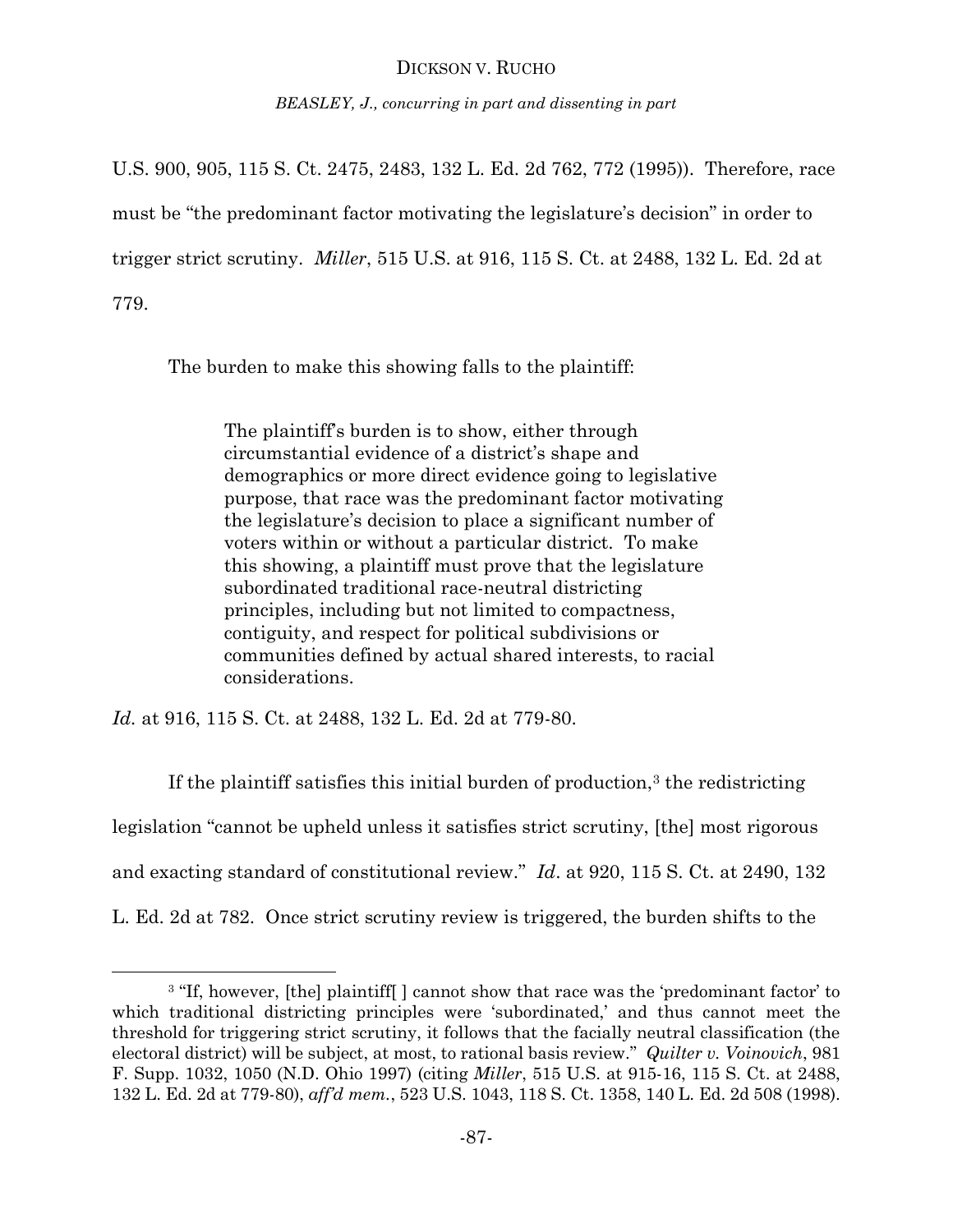*BEASLEY, J., concurring in part and dissenting in part*

State to "show not only that its redistricting plan was in pursuit of a compelling state interest, but also that 'its districting legislation is narrowly tailored to achieve [that] compelling interest.' " *Shaw II*, 517 U.S. at 908, 116 S. Ct. at 1902, 135 L. Ed. 2d at 220-21 (alteration in original) (quoting *Miller*, 515 U.S. at 920, 115 S. Ct. at 2490, 132 L. Ed. 2d at 782).

**a.**

In my earlier dissent, I questioned this Court's handling of the apparent deficiencies in the trial court's findings of fact with respect to whether race was the predominant motivating factor for the General Assembly in the creation of the twenty-six VRA districts. *See Dickson v. Rucho*, 367 N.C. 542, 578-79, 766 S.E.2d 238, 262-63 (2014) (Beasley, J., concurring in part and dissenting in part). The trial court found that

> [t]he Plaintiffs collectively challenge as racial gerrymanders 9 Senate, 18 House and 3 U.S. Congressional districts created by the General Assembly in the Enacted Plans. Of those 30 challenged districts, it is undisputed that the General Assembly intended to create 26 of the challenged districts to be "Voting Rights Act districts" [hereinafter "VRA districts"] and that it set about to draw each of these VRA districts so as to include at least 50% Total Black Voting Age Population [hereinafter "TBVAP"]. Moreover, the General Assembly acknowledges that it intended to create as many VRA districts as needed to achieve a "roughly proportionate" number of Senate, House and Congressional districts as compared to the Black population in North Carolina. To draw districts based upon these criteria necessarily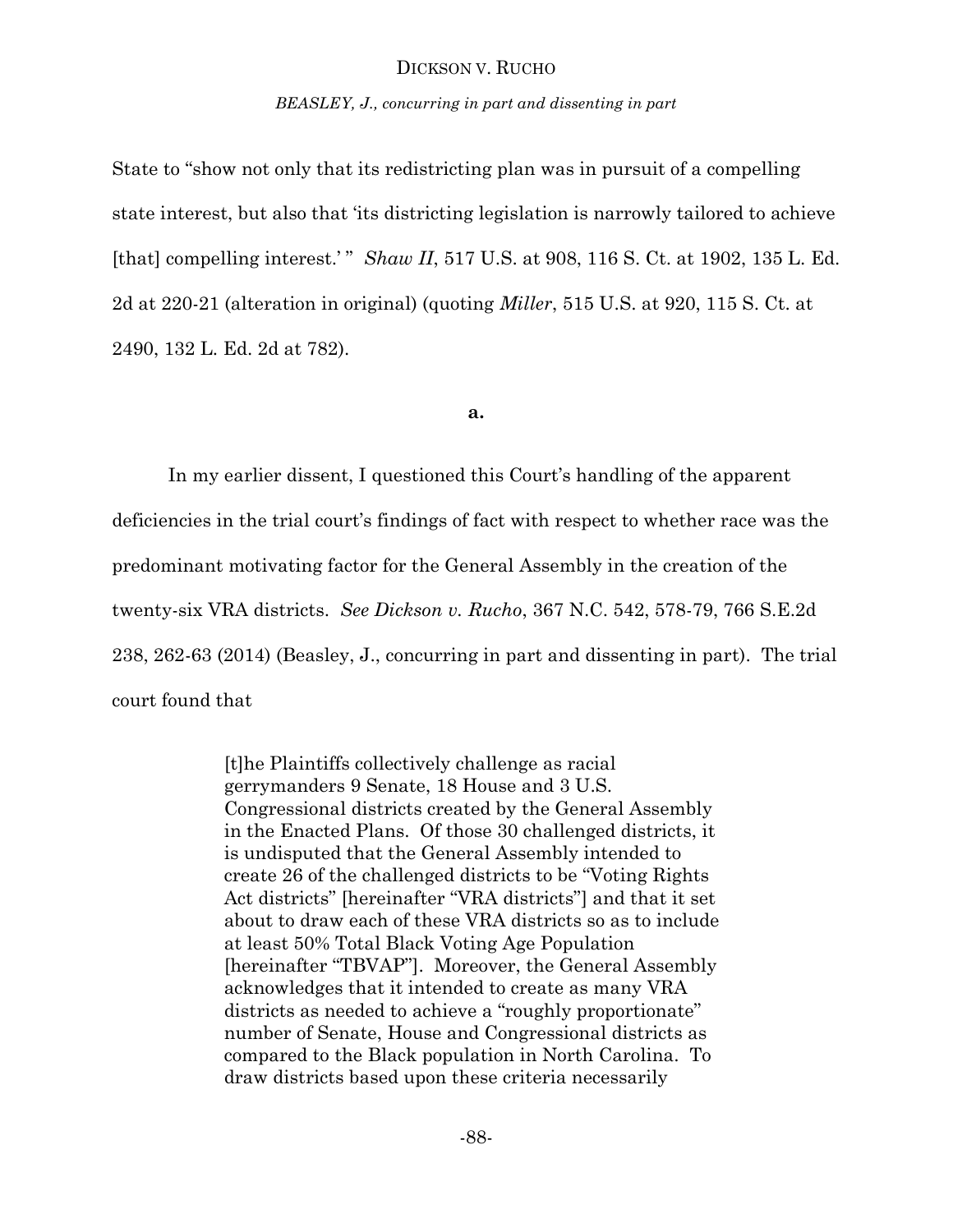*BEASLEY, J., concurring in part and dissenting in part*

requires the drafters of districts to classify residents by race so as to include a sufficient number of black voters inside such districts, and consequently exclude white voters from the districts, in an effort to achieve a desired racial composition of >50% TBVAP and the desired "rough proportionality." This is a racial classification.

(Footnote call numbers omitted.) Accordingly, the trial court "conclude[d] . . . that in drawing [the] VRA districts . . . [,] the shape, location and racial composition of each VRA district was predominantly determined by a racial objective and was the result of a racial classification sufficient to trigger the application of strict scrutiny as a matter of law."

On remand, this Court holds, just as it did before, that the trial court's finding that "no factual inquiry was required regarding the General Assembly's predominant motivation in forming the twenty-six VRA districts beyond the General Assembly's concession that the districts were drafted to be VRA-compliant" was insufficient to show "whether race fairly can be described as the predominant factor." The majority then proceeds under the assumption that race was the predominant motivating factor and, accordingly, embarks on a strict scrutiny analysis. I maintain that, instead of perpetuating the trial court's mistake in making "truncated findings of fact," this Court should remand this case to the trial court to correct the deficiency because the citizens of this state would be better served if we held to our usual course and vacated the trial court's Judgment and remanded the case to the trial court for proper findings of fact and conclusions of

-89-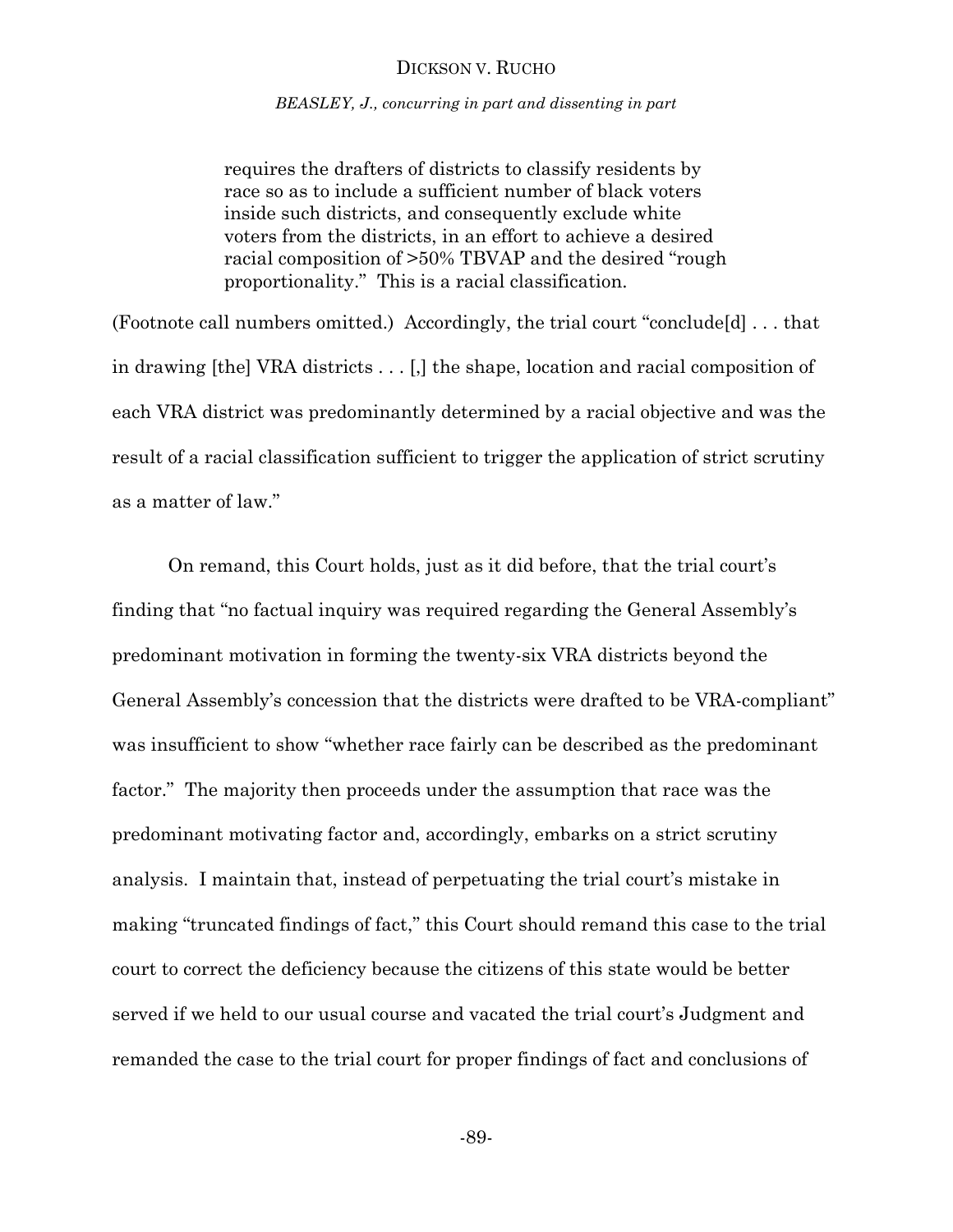*BEASLEY, J., concurring in part and dissenting in part*

law based upon a correct interpretation of the law. When viewed in light of the guidance provided in *ALBC*, the deficiencies in the trial court's findings with respect to predominance and the error of this Court in ignoring the same are clear.

One of the Alabama legislature's goals in developing its redistricting plan was to come as close as possible to the ideal one-person, one-vote population with a deviation of no more than 1%. *ALBC*, 575 U.S. at \_\_\_, 135 S. Ct. at 1263, 191 L. Ed. 2d at 324. In other words, Alabama endeavored to create districts of approximately equal population. The district court concluded that race was not a predominant motivating factor because, on balance, the plans reflected nonracial motivations, such as an attempt to equalize population. *Id.* at \_\_, 135 S. Ct. at 1270, 191 L. Ed. 2d at 331. The Supreme Court took issue with the district court's "calculat[ion]" of predominance, reasoning that "an equal population goal is not one factor among others to be weighed against the use of race to determine whether race 'predominates.' Rather, it is part of the redistricting background, taken as a given, when determining whether race, or other factors, predominate in a legislator's determination as to *how* equal population objectives will be met." *Id.* at \_\_\_, 135 S. Ct. at 1270, 191 L. Ed. 2d at 332. Further, the Supreme Court explained that predominance has a special meaning in the context of racial gerrymandering claims because "[i]t is not about whether a legislature believes that the need for equal population takes ultimate priority. Rather, it is, as we said, whether the legislature placed race above traditional districting considerations in determining which

-90-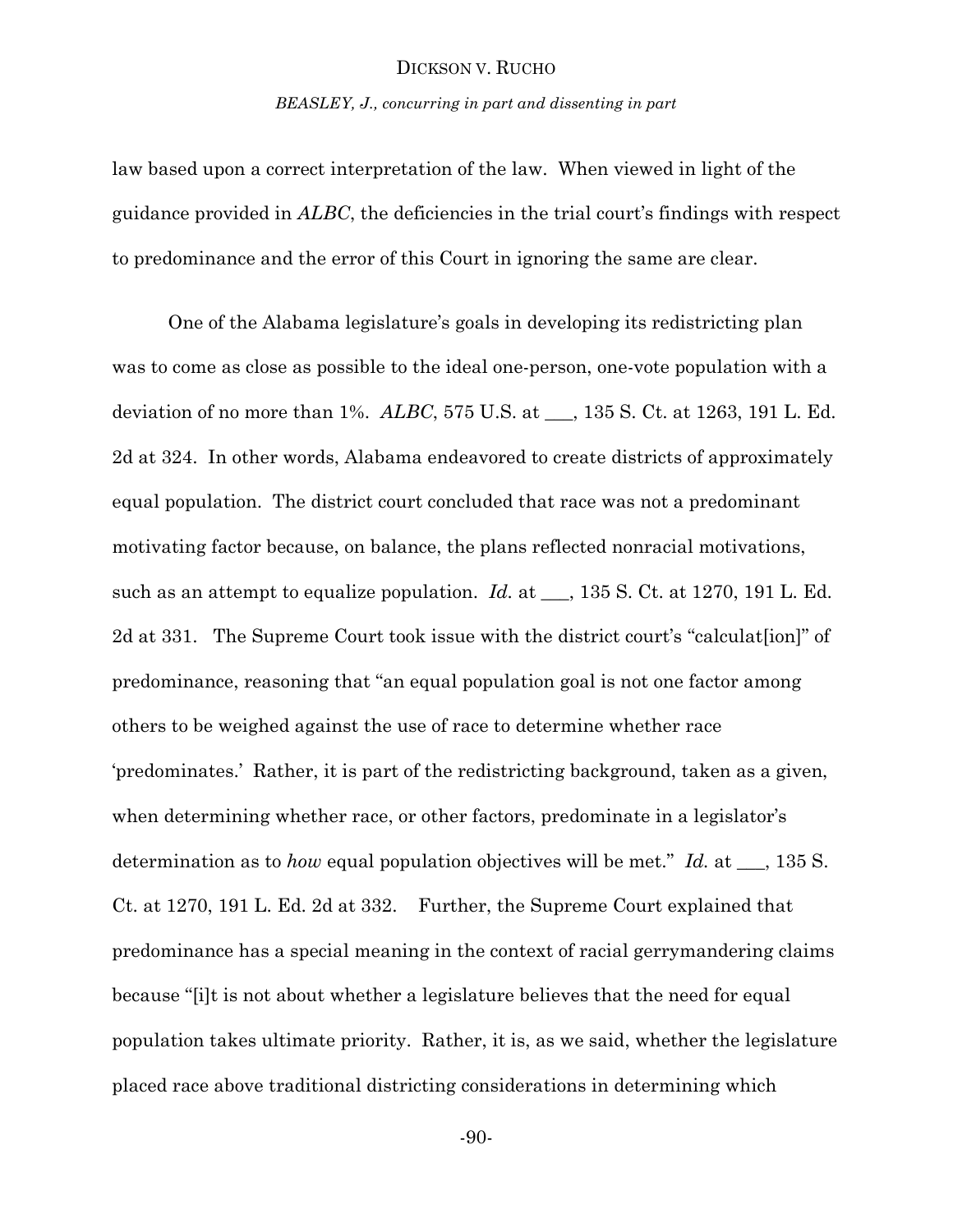*BEASLEY, J., concurring in part and dissenting in part*

persons were placed in appropriately apportioned districts." *Id.* at \_\_\_, 135 S. Ct. at 1271, 191 L. Ed. 2d at 332 (citation, emphasis, and quotation marks omitted). The Supreme Court noted that, if the district court had applied the predominance test correctly, its conclusions may have been different, *id.* at \_\_\_, 135 S. Ct. at 1271, 191 L. Ed. 2d at 333, and, hence reconsideration on remand was appropriate.

While the precise issue identified in *ALBC* is not present in the case before us, the takeaway is relevant: the predominance test—whether "the legislature subordinated traditional race-neutral districting principles . . . to racial considerations," *Miller*, 515 U.S. at 916, 115 S. Ct. at 2488, 132 L. Ed. 2d at 779- 80—must be applied correctly. The lower court in *ALBC* balanced race against traditional redistricting principles, but improperly included equal population as a traditional principle, and the Supreme Court took exception to the court's misapplication of the law. Here the trial court skipped the balancing of race against traditional redistricting principles entirely and instead concluded that it could "bypass this factual inquiry" for the twenty-six VRA districts. The Supreme Court acknowledged that a misapplication of the law can lead to erroneous conclusions and, therefore, remand under those circumstances is necessary to ensure proper application. Remand is also necessary here. But, as I noted in my previous dissent, there is ample evidence that the General Assembly subordinated traditional redistricting principles to racial considerations, and thus, the record contains sufficient evidence to support a predominance finding.

-91-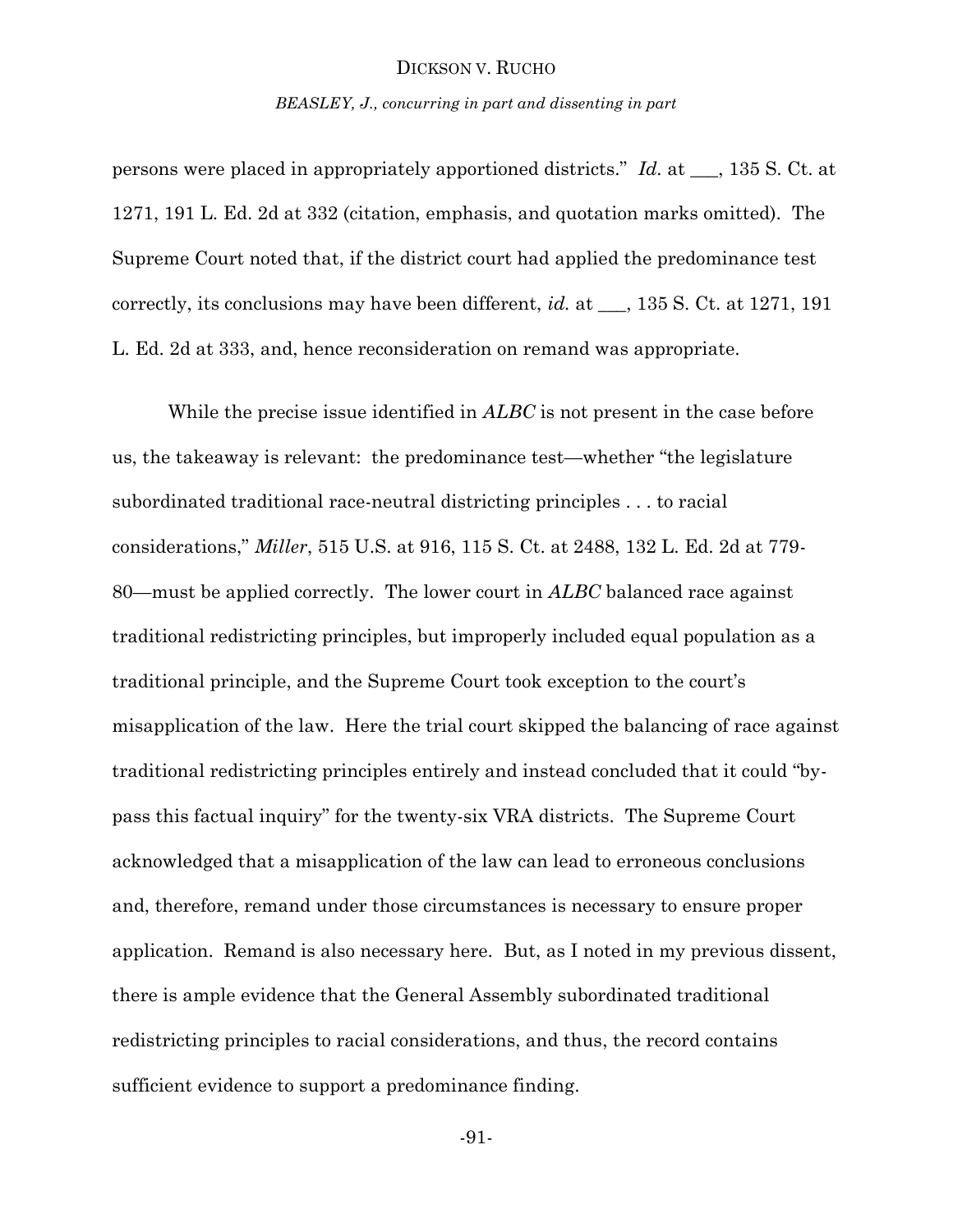*BEASLEY, J., concurring in part and dissenting in part*

Plaintiffs and *amici* point to evidence showing that State Senator Robert Rucho and State Representative David Lewis, the respective chairs of the Senate and House Redistricting Committees, instructed Dr. Thomas Brooks Hofeller, the "chief architect" of the redistricting plans, to draw the plans to provide "substantial proportional[ity]" between the percentage of the state's population that is Black and the percentage of districts that would be majority-Black. Dr. Hofeller was also told to "draw a 50% plus one district wherever in the state there is a sufficiently compact black population" to do so. The public statements released by Senator Rucho and Representative Lewis also reflect these legislative goals, saying that, in order to comply with VRA § 2, the VRA districts are designed to provide Black voters with "substantial proportionality" and "must be established with a BVAP of 50% plus one." Because the Supreme Court has held that similar evidence demonstrated that race was the predominant motivating factor, the trial court would have ample justification for determining that strict scrutiny is the appropriate level of review to apply to the Enacted Plans.<sup>4</sup>

 $\overline{a}$ 

<sup>4</sup> *See, e.g.*, *Bush v. Vera*, 517 U.S. 952, 958-59, 116 S. Ct. 1941, 1951-52, 135 L. Ed. 2d 248, 257 (1996) (plurality) (explaining that strict scrutiny applies when race is "the predominant factor" in a legislature's redistricting plan) (citation, emphasis, and internal quotation marks omitted); *Id.* at 1002-03, 116 S. Ct. at 1974, 135 L. Ed. 2d at 286 (Thomas & Scalia, JJ., concurring in the judgment) (explaining that Texas's admission that "it intentionally created majority-minority districts" in order to comply with the VRA was "enough to require application of strict scrutiny in this suit"); *Shaw II*, 517 U.S. at 906, 116 S. Ct. at 1901, 135 L. Ed. 2d at 219 ("fail[ing] to see how" a court could reach any conclusion other than that "race was the predominant factor" in the General Assembly's drawing of redistricting lines when the State admitted that its "overriding purpose" was to obtain preclearance from DOJ) (citation, emphasis, and quotation marks omitted); *Miller*, 515 U.S. at 918-19, 115 S. Ct. at 2489, 132 L. Ed. 2d at 780-81 (concluding that Georgia's express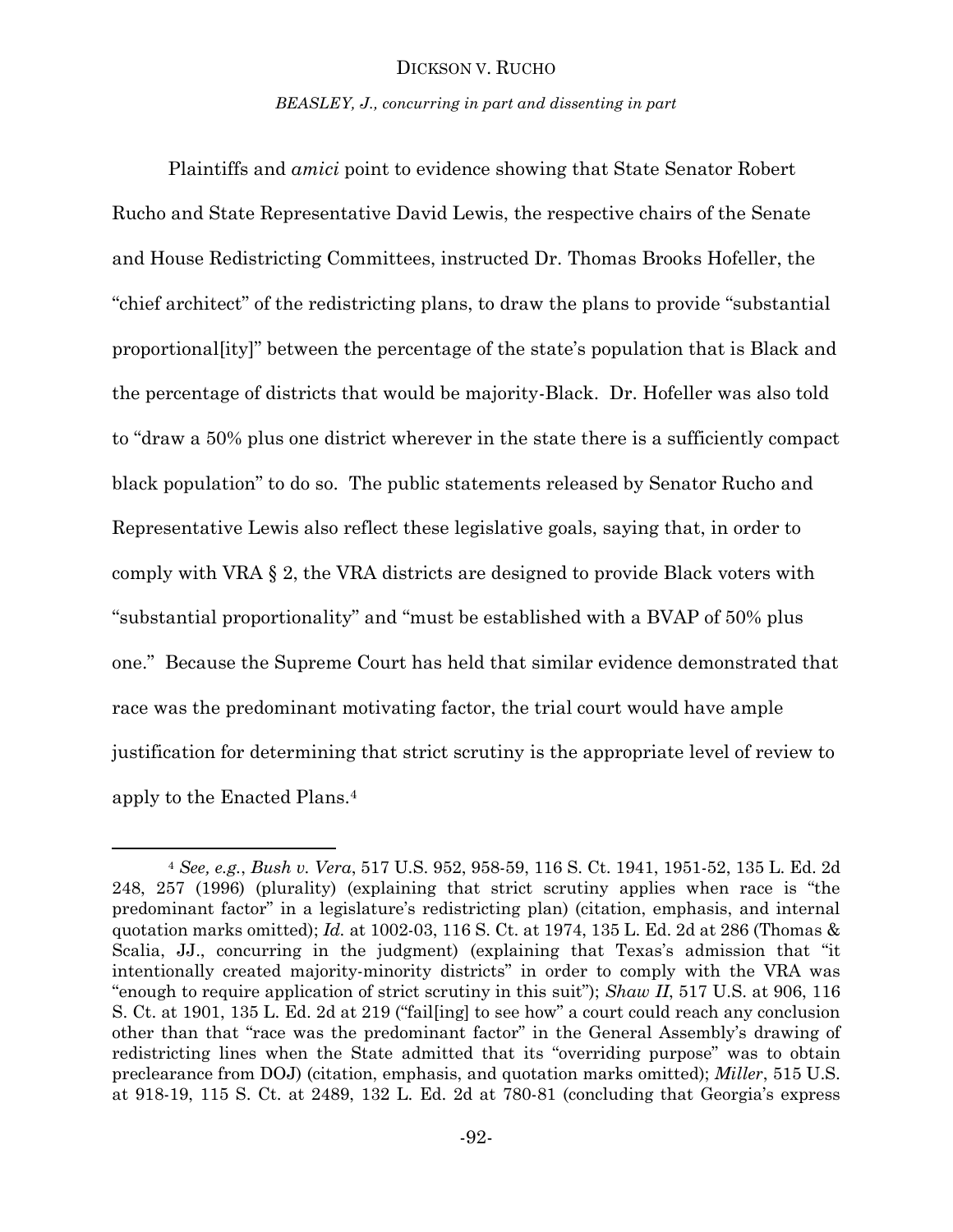*BEASLEY, J., concurring in part and dissenting in part*

Assuming that the trial court makes a proper predominance finding on remand, the trial court must properly apply the strict scrutiny standard. In its decision the trial court states that, if plaintiffs meet the threshold burden of establishing that "race was the overriding consideration behind a redistricting plan," then

> the state . . . has the burden of "producing evidence that the plan's use of race is narrowly tailored to further a compelling state interest, and the plaintiffs bear the ultimate burden of persuading the court either that the proffered justification is not compelling or that the plan is not narrowly tailored to further it." *Shaw v. Hunt*, 861 F. Supp. 408, 436 (E.D.N.C. 1994).

In support of this proposition, the trial court quotes the district court's decision in *Shaw II*. In *Shaw II*, however, the Supreme Court reversed the trial court and, in doing so, held that under strict scrutiny, "*North Carolina . . . must show* not only that its redistricting plan was in pursuit of a compelling state interest, but also that 'its districting legislation is narrowly tailored to achieve [that] compelling interest.' " *Shaw II*, 517 U.S. at 908, 116 S. Ct. at 1902, 135 L. Ed. 2d at 220-21 (alteration in original) (emphasis added) (quoting *Miller*, 515 U.S. at 920, 115 S. Ct. at 2490, 132 L. Ed. 2d 782). This language from *Shaw II* clearly places the burden of proof on the State once strict scrutiny is triggered.

l

<sup>&</sup>quot;desire" to obtain preclearance was "powerful evidence that the legislature subordinated traditional districting principles to race when it ultimately enacted a plan creating three majority-black districts" and thus strict scrutiny applied).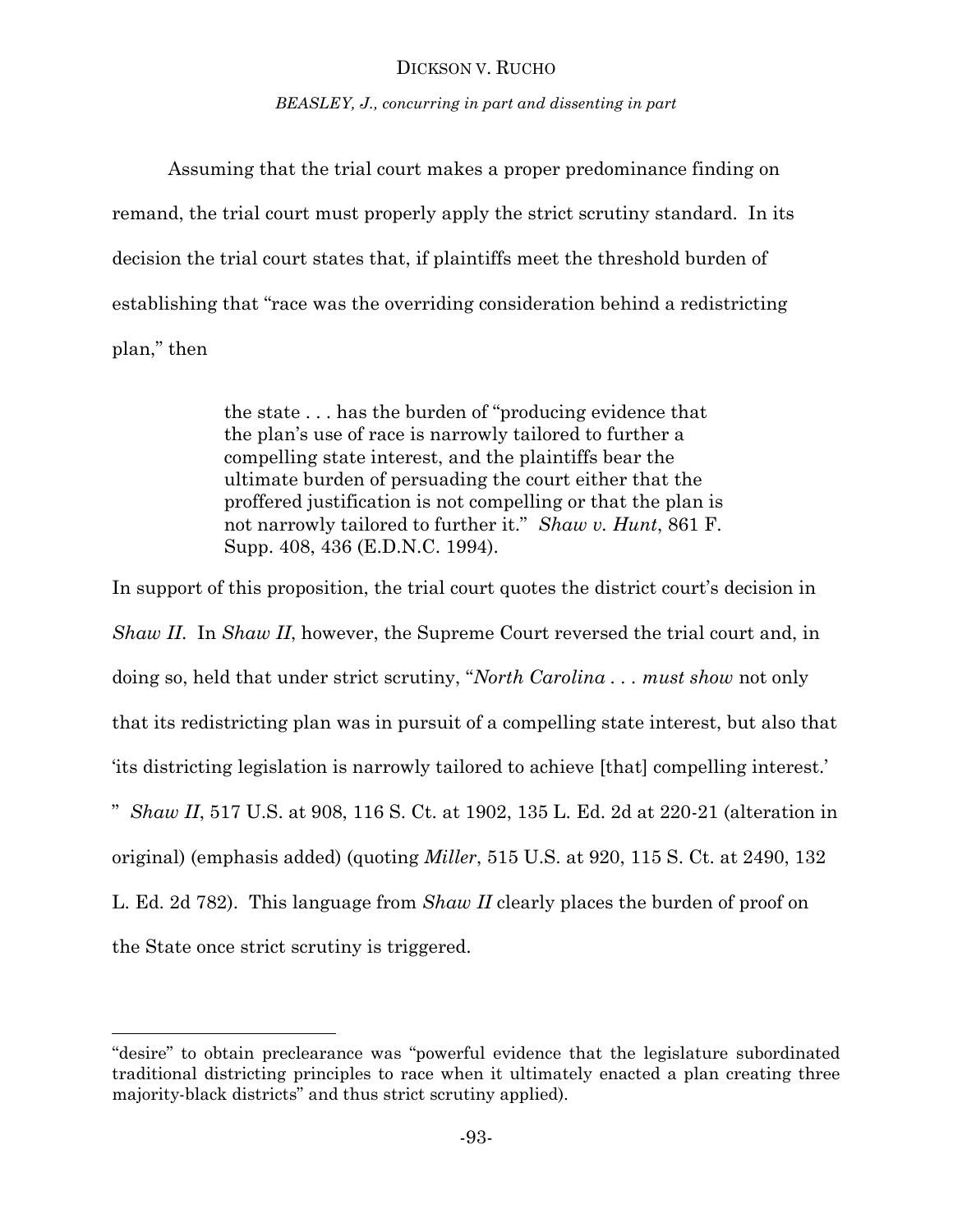*BEASLEY, J., concurring in part and dissenting in part*

This conclusion is bolstered by the Supreme Court's earlier statement in *Miller* that, "[t]o satisfy strict scrutiny, *the State must demonstrate* that its districting legislation is narrowly tailored to achieve a compelling interest." 515 U.S. at 920, 115 S. Ct. at 2490, 132 L. Ed. 2d at 782 (emphasis added) (citations omitted). More recently, in the affirmative action context, the Supreme Court has been more explicit on this point: Under strict scrutiny, "*it remains at all times the [government]'s obligation to demonstrate*, and the Judiciary's obligation to determine," that the challenged action is narrowly tailored to achieve a compelling governmental interest. *Fisher v. Univ. of Tex. at Austin*, \_\_\_ U.S. \_\_\_, \_\_\_, 133 S. Ct. 2411, 2420, 186 L. Ed. 2d 474, 486-87 (2013) (emphasis added).

Here, the trial court attempted to distinguish *Fisher* on the ground that the General Assembly is entitled to some degree of deference given that redistricting is "an inherently political process." The Supreme Court, however, has declined to defer to political decision makers and apply something less than strict scrutiny to race-based classifications:

> But we have refused to defer to state officials' judgments on race in . . . areas where those officials traditionally exercise substantial discretion. For example, . . . . in the redistricting context, despite the traditional deference given to States when they design their electoral districts, we have subjected redistricting plans to strict scrutiny when States draw district lines based predominantly on race.

> > -94-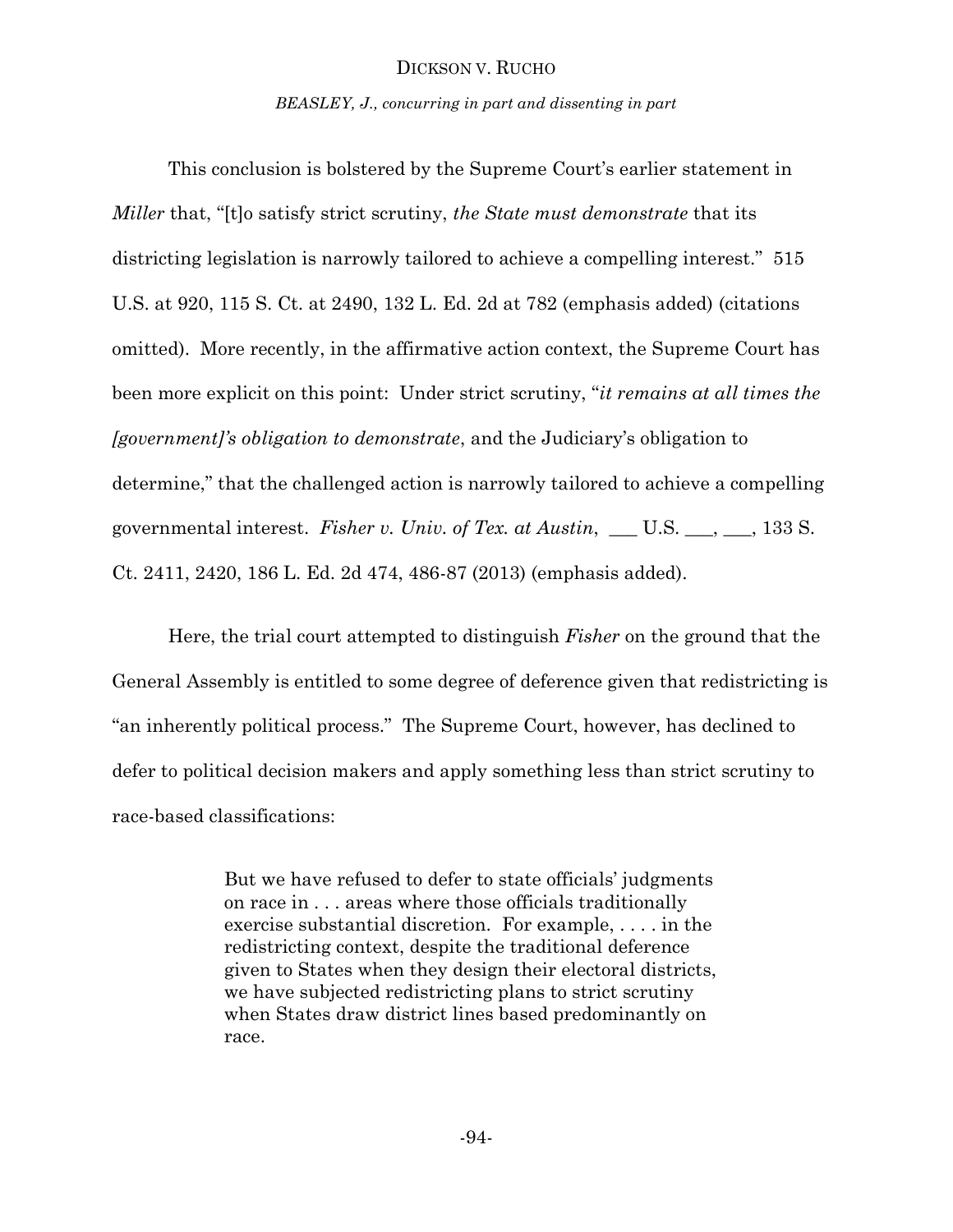*BEASLEY, J., concurring in part and dissenting in part*

*Johnson v. California*, 543 U.S. 499, 512, 125 S. Ct. 1141, 1150, 160 L. Ed. 2d 949, 962-63 (2005) (citations omitted); a*ccord Parents Involved in Cmty. Schs. v. Seattle Sch. Dist. No. 1*, 551 U.S. 701, 744, 127 S. Ct. 2738, 2766, 168 L. Ed. 2d 508, 539 (2007) (plurality) (explaining that "deference is fundamentally at odds with our equal protection jurisprudence" and that courts "put the burden on State actors to demonstrate that their race-based policies are justified" (citations and quotation marks omitted)). Moreover, to whatever extent the legislature may be entitled to deference, that "limited degree of leeway in furthering [its] interests" in complying with the VRA relates to whether the state has met its burden of establishing "the 'narrow tailoring' requirement of strict scrutiny." *Bush v. Vera*, 517 U.S. 952, 977, 116 S. Ct. 1941, 1960, 135 L. Ed. 2d 248, 268 (1996) (plurality). Nonetheless, this deference does not relieve the State of "the *burden to prove* 'that the reasons for any [racial] classification [are] clearly identified and unquestionably legitimate.' " *Fisher*, \_\_\_ U.S. at \_\_\_, 133 S. Ct. at 2419, 186 L. Ed. 2d at 485 (alterations in original) (emphasis added) (quoting *City of Richmond v. J.A. Croson Co.*, 488 U.S. 469, 505, 109 S. Ct. 706, 728, 102 L. Ed. 2d 854, 889 (1989)).

Even though the evidence, in my view, provides ample justification for the conclusion made by the trial court—that race predominated—it is important that the trial court do the work, as required by *Miller* and now *ALBC*, and properly determine whether the General Assembly subordinated traditional redistricting principles to racial considerations. Moreover, the trial court's misunderstanding

-95-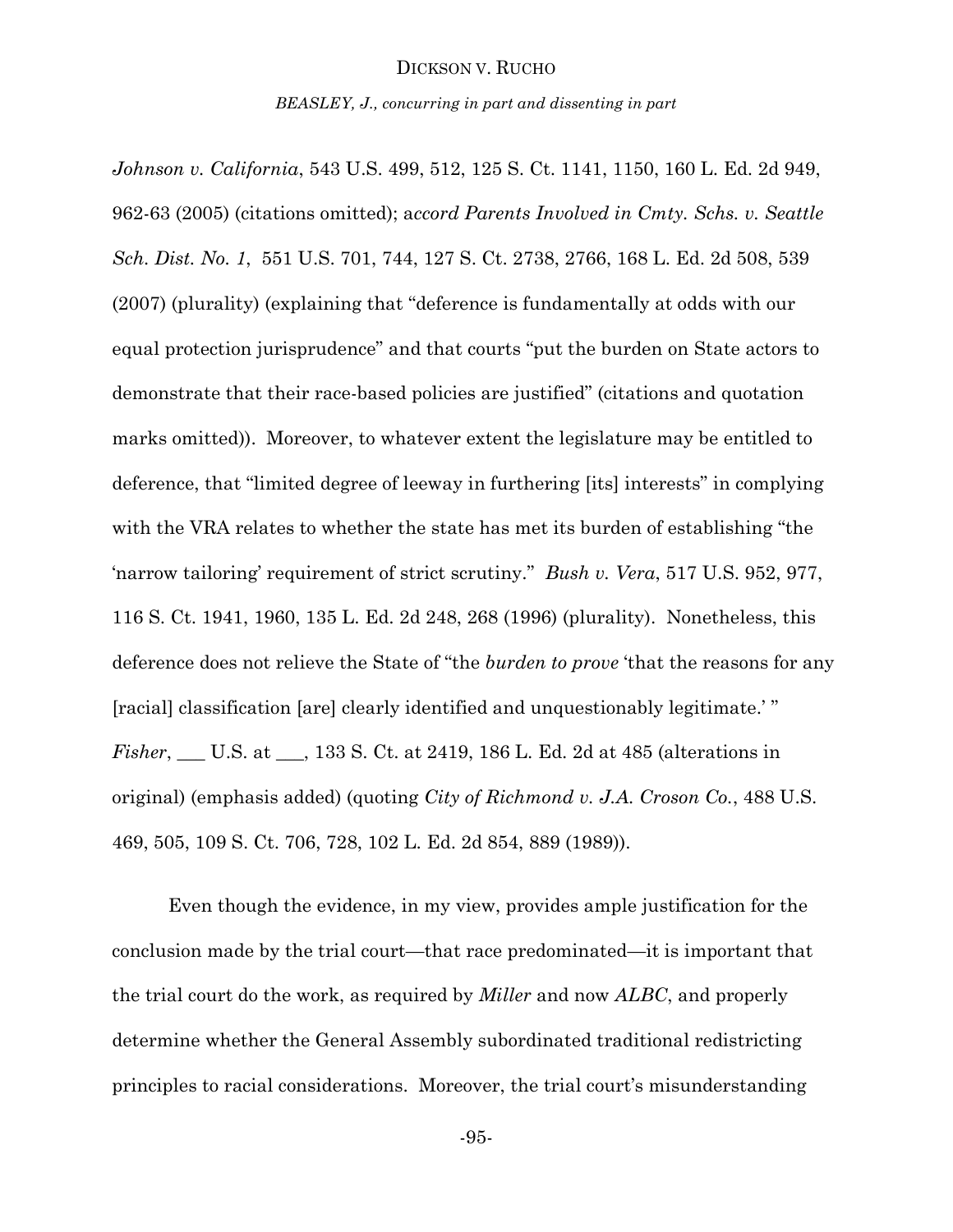*BEASLEY, J., concurring in part and dissenting in part*

and misapplication of the strict scrutiny analytical framework provides additional justification for a decision to vacate the trial court's decision and remand this case to the trial court for reconsideration in light of correct principles. *See Fisher*, *id.* at

\_\_\_, 133 S. Ct. at 2421-22, 186 L. Ed. 2d at 487-89 (remanding after determining the trial court and court of appeals misapplied strict scrutiny standard so that challenged admissions policy could be "considered and judged under a correct analysis"). Failure to apply properly the operative constitutional test is, in itself, a sufficient basis for overturning the trial court's decision. *See id.* at \_\_\_, 133 S. Ct. at 2421-22, 186 L. Ed. 2d at 487-89. This Court should not forgive the misapplication of the law because, as the Court in *ALBC* confirmed, a misapplication of the law upon which a conclusion depends, infects the remainder of the analysis.

# **b.**

After the trial court concluded that race predominated in the General Assembly's decision to create twenty-six VRA districts and that strict scrutiny applied, the trial court also side-stepped its compelling state interest analysis with respect to § 2. Specifically, the trial court's findings were insufficient as they relate to determining whether the challenged districts met all three *Gingles* preconditions. The trial court concluded "that the General Assembly had a strong basis in evidence to conclude that each of the *Gingles* preconditions was present in substantial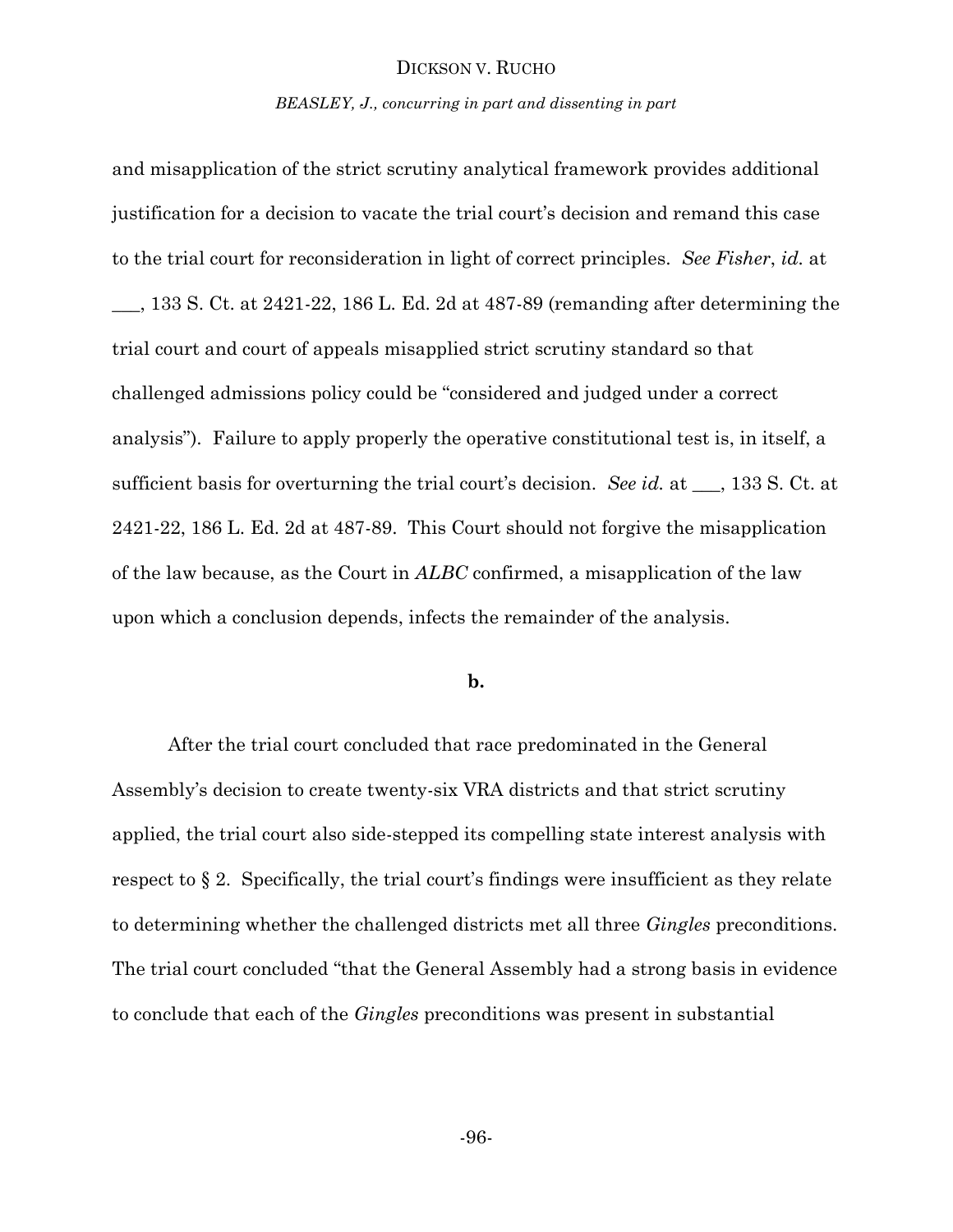*BEASLEY, J., concurring in part and dissenting in part*

portions of North Carolina and that, based upon the totality of circumstances, VRA districts were required to remedy against vote dilution."

At the outset, the trial court's conceptualization of the *Gingles* preconditions analysis was faulty. The *ALBC* opinion explains that "[a] racial gerrymandering claim, however, applies to the boundaries of individual districts. It applies districtby-district. It does not apply to a State considered as an undifferentiated 'whole.' " *ALBC*, 575 U.S. at \_\_\_, 135 S. Ct. at 1265, 191 L. Ed. 2d at 326. The trial court's conclusion that the preconditions were present "in substantial portions of North Carolina" suggests that the trial court did not engage in a district-by-district analysis as required by law. The trial court must make findings of fact addressing the presence of *each* of the *Gingles* preconditions in *each* of the challenged districts.

Moreover, the trial court's findings of fact in the Judgment and Memorandum of Decision and in Appendix A of the Judgment related to the third precondition are deficient. In *Thornburg v. Gingles* the Supreme Court held that, in order to establish a § 2 voting dilution claim, the minority group must demonstrate that (1) "it is sufficiently large and geographically compact to constitute a majority in a single-member district"; (2) "it is politically cohesive"; and (3) "the white majority votes sufficiently as a bloc to enable it . . . usually to defeat the minority's preferred candidate." *Thornburg v. Gingles*, 478 U.S. 30, 50-51, 106 S. Ct. 2752, 2766-67, 92 L. Ed. 2d 25, 46-47 (1986) (citations omitted); *see De Grandy*, 512 U.S. at 1006, 114

-97-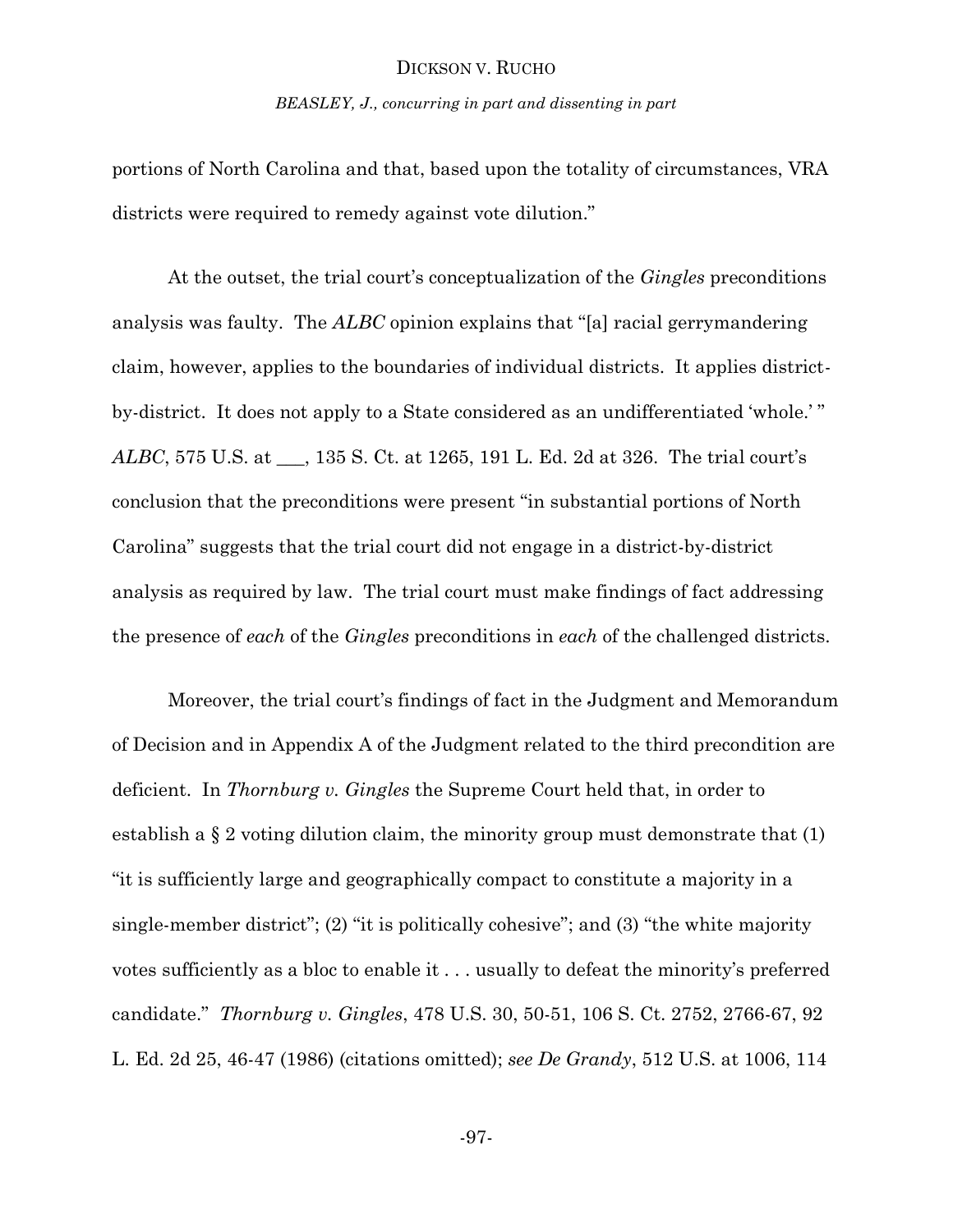*BEASLEY, J., concurring in part and dissenting in part*

S. Ct. at 2654, 129 L. Ed. 2d at 788 (majority) (confirming that vote dilution in the case of single-member districts likewise requires proof of the three preconditions (citing *Growe v. Emison*, 507 U.S. 25, 40-41, 113 S. Ct. 1075, 1084, 122 L. Ed. 2d 388, 403-04 (1993))). Furthermore, when defendants use § 2 as a defense against claims that redistricting plans are unconstitutional, defendants bear the burden of demonstrating the existence of all three mandatory preconditions. *Pender County v. Bartlett*, 361 N.C. 491, 496, 649 S.E.2d 364, 367 (2007) (*Pender County*), *aff'd sub nom. Bartlett v. Strickland*, 556 U.S. 1, 129 S. Ct. 1231, 173 L. Ed. 2d 173 (2009) (*Strickland*) (plurality).

The trial court summarized the evidence relevant to the three preconditions that was before the General Assembly when it enacted the plans. Most of the evidence related to the existence of racially polarized voting in North Carolina. To a certain extent, explaining the evidence of racial polarization was appropriate because, in *Gingles* the Supreme Court explained:

> The purpose of inquiring into the existence of racially polarized voting is twofold: to ascertain whether minority group members constitute a politically cohesive unit and to determine whether whites vote sufficiently as a bloc usually to defeat the minority's preferred candidates. . . . A showing that a significant number of minority group members usually vote for the same candidates is one way of proving the political cohesiveness necessary to a vote dilution claim, and, consequently, establishes minority bloc voting within the context of § 2. *And, in general, a white bloc vote that normally will defeat the combined strength of minority support plus white*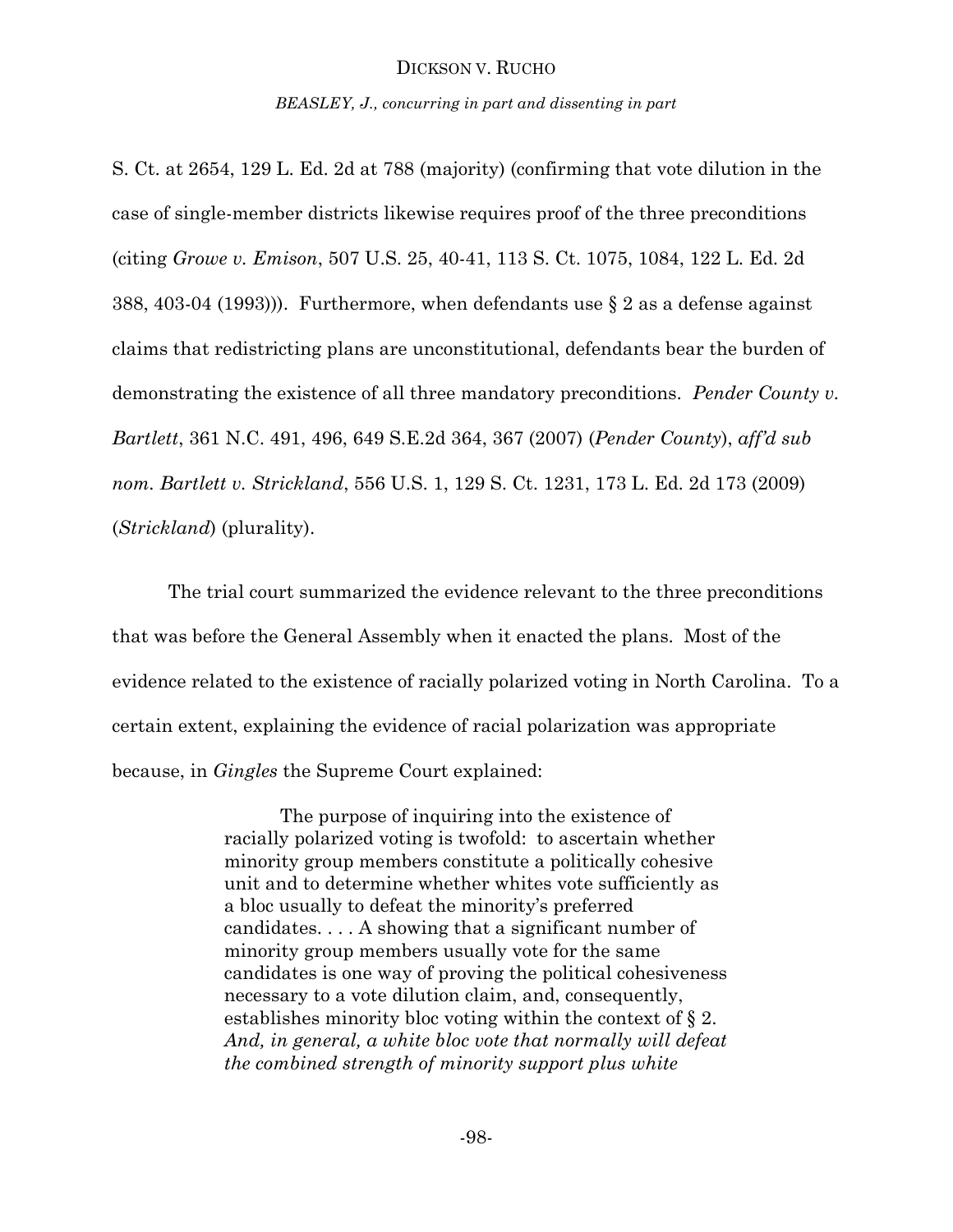*BEASLEY, J., concurring in part and dissenting in part*

*"crossover" votes rises to the level of legally significant white bloc voting*.

*Gingles*, 478 U.S. at 56, 106 S. Ct. at 2769, 92 L. Ed. 2d at 50 (emphasis added) (citations omitted). The trial court found as fact that experts and community members had concluded that racially polarized voting exists in the challenged districts. Yet, neither the Judgment and Memorandum of Decision nor Appendix A to the Judgment makes a finding as to whether the majority usually bloc votes to defeat the minority's preferred candidate, the third precondition under *Gingles*. To the contrary, the third part of Appendix A is dedicated to describing the election results over time in the 2003 version of Senate Districts 14, 20, 21, 28, 38, and 40, the 2009 version of House Districts 12, 21, 29, 31, 48, 99, and 107, and the 2001 version of Congressional Districts 1 and 12.5 The trial court found that each highlighted district was a majority-minority district in its pre-2011 form. The trial court also found that in each of these districts, an African-American Democratic candidate had been successful over a Republican opponent. This is evidence that voters in these majority-minority districts tended to elect African-American Democratic candidates, thereby suggesting that the minority group is politically cohesive in those districts. The findings do not establish, however, that the majority votes in a manner that usually defeats the minority group's preferred candidate of choice in those same districts.

 $\overline{a}$ 

<sup>&</sup>lt;sup>5</sup> The 2011 versions of each of these districts are challenged by plaintiffs as racial gerrymanders.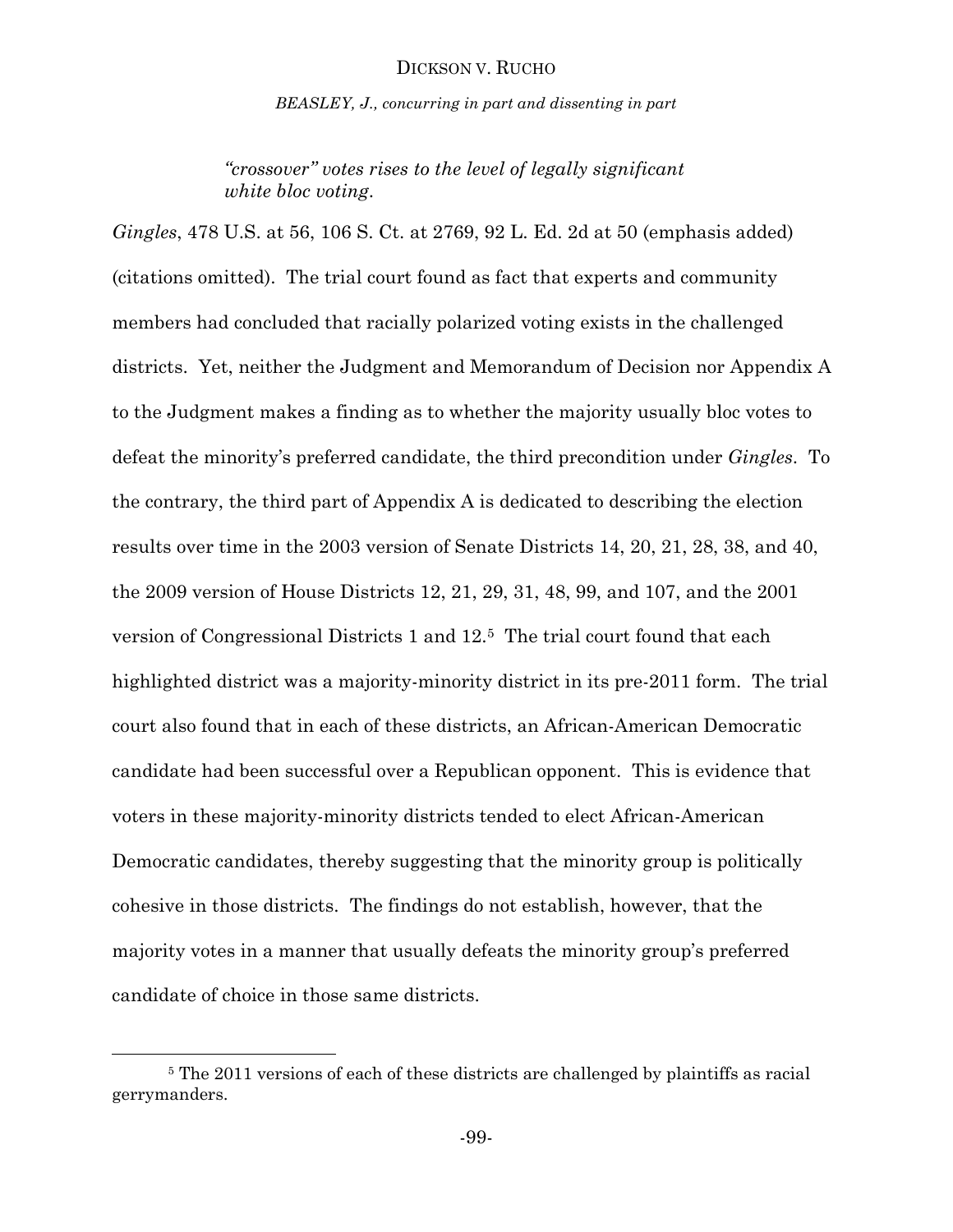*BEASLEY, J., concurring in part and dissenting in part*

The closest the findings come to demonstrating that the majority bloc votes in

a way that usually defeats the minority group's preferred candidate is by recalling

that

[n]o African American candidate elected in 2010 was elected from a majority-white crossover district. . . . From 2006 through 2010, no African American candidate was elected to more than two consecutive terms to the legislature in a majority-white district. From 1992 through 2010, no black candidate for Congress was elected in a majority-white district.

From 2004 through 2010, no African American candidate was elected to state office in North Carolina in a statewide partisan election.

(Numeral and internal citations omitted.)These generalized findings have limited value. There is no indication that this set of data applies to the challenged VRA districts or reflects voting patterns over a period of time rather than the results of a single election. It is unlikely that the data would apply to the challenged VRA districts because they are all majority-minority districts, and many have been so under previous plans. In addition, generalized findings of fact do not constitute a district-by-district analysis as required by *ALBC*.

The trial court's findings clearly indicate racially polarized voting, and Supreme Court decisions establish that evidence of racially polarized voting is relevant to the second and third preconditions, *see Gingles*, 478 U.S. at 56, 106 S. Ct. at 2769, 92 L. Ed. 2d at 50; however, the fact remains that *Gingles* requires a showing of *all* three preconditions. Without adequate findings of fact related to the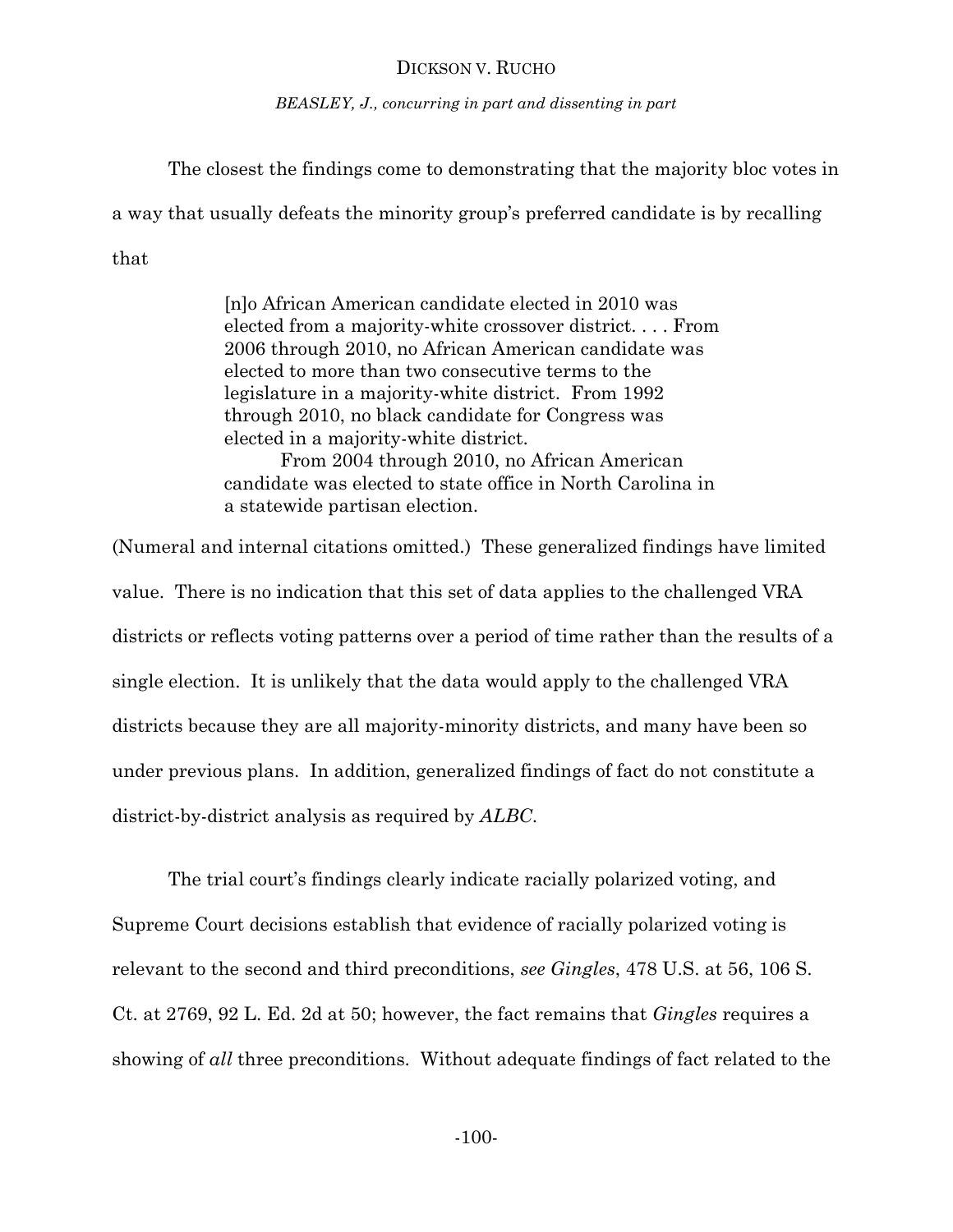*BEASLEY, J., concurring in part and dissenting in part*

third precondition, the trial court's conclusion that all three preconditions have been met is unsupported by its findings. Therefore, I would remand this case to the trial court for adequate findings regarding the third precondition. It is worth noting that when one precondition is not satisfied, the General Assembly is not required to create a § 2 district. *See Pender County*, 361 N.C. at 499, 649 S.E.2d at 369. If the third precondition is not satisfied with respect to any district in a case such as this in which there is substantial evidence to suggest that race predominated the General Assembly's redistricting decisions for the twenty-six VRA districts, it follows that the General Assembly developed a race conscious redistricting plan that was not justified by § 2 as a compelling state interest.

#### **c.**

The trial court's narrow tailoring analysis also misses the mark in other respects. First, because the trial court failed to provide adequate findings of fact related to the third *Gingles* precondition, the trial court cannot rely on *Strickland* to conclude that creating VRA districts with a TBVAP greater than 50% was necessary to avoid liability under § 2. Second, *ALBC* disapproves of the use of mechanical numerical targets to avoid retrogression under § 5. Third, the General Assembly's use of racial proportionality to establish the total number of VRA districts was impermissible under *De Grandy*. I will discuss each in turn.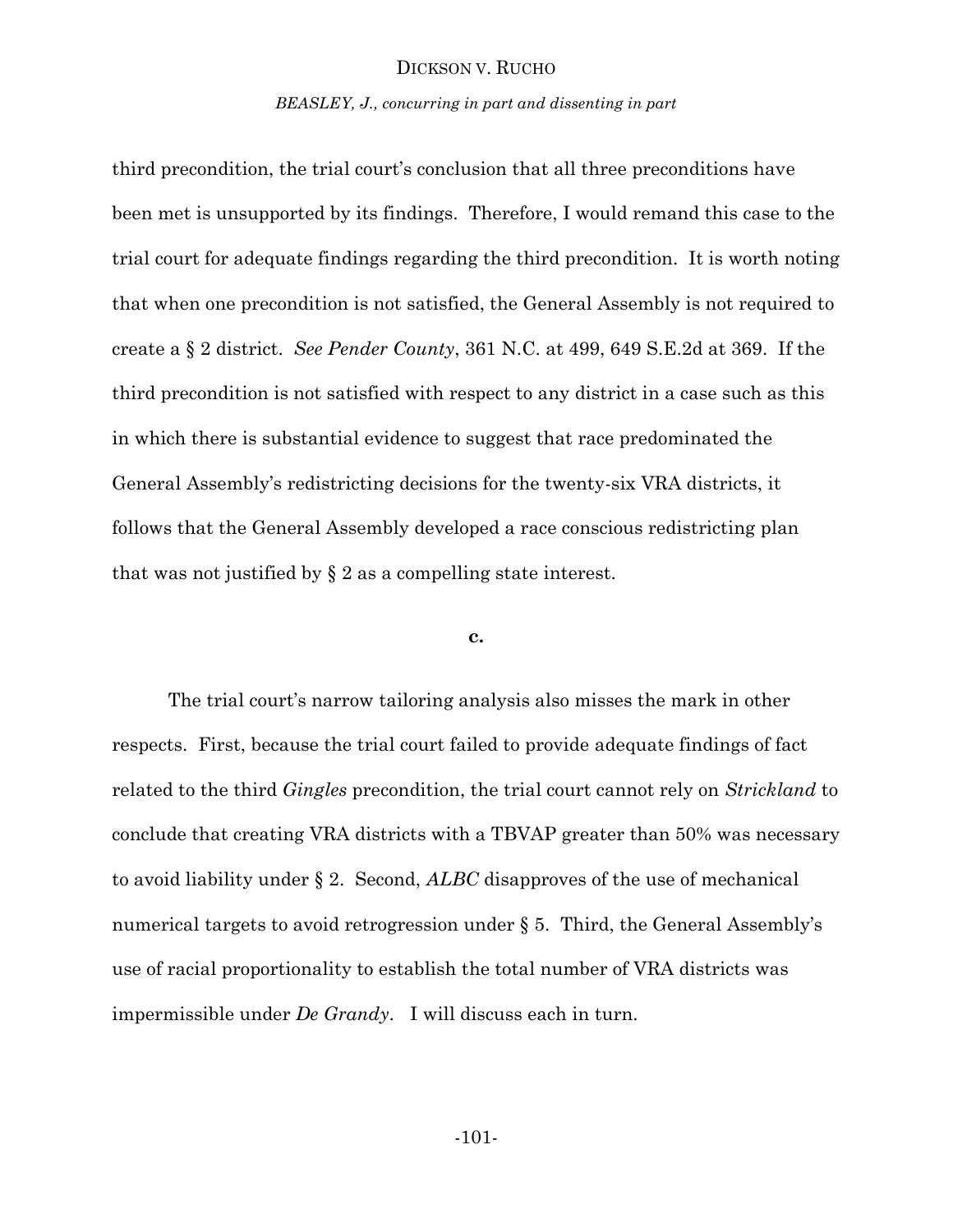*BEASLEY, J., concurring in part and dissenting in part*

Plaintiffs argued at trial that drawing the VRA districts such that each would contain a TBVAP greater than 50%, thereby creating a majority-minority district, could not be narrow tailoring. The trial court rejected plaintiffs' argument and determined that "the General Assembly had a strong basis in evidence for concluding that it was reasonably necessary to endeavor to create all VRA districts within the Enacted Plans with 50% TBVAP to protect the state from anticipated liability under § 2 of the VRA and to ensure preclearance under § 5 of the VRA." The trial court relied upon this Court's decision in *Pender County v. Bartlett*.

In *Pender County* this Court considered "whether [the first *Gingles*] precondition, that a minority group must be 'sufficiently large and geographically compact to constitute a majority in a single-member district,' requires that the minority group constitute a numerical majority of the relevant population, or whether a numerous minority can satisfy the precondition." *Pender County*, 361 N.C. at 499, 649 S.E.2d at 370 (citation omitted). The majority of this Court answered that question by creating a bright line rule: "[A] minority group that otherwise meets the *Gingles* preconditions [must] constitute a numerical majority of citizens of voting age . . . ." *Id.* at 504, 649 S.E.2d at 373. The Court reasoned that "[a] bright line rule for the first *Gingles* precondition 'promotes ease of application without distorting the statute or the intent underlying it'" and serves as a "safe" harbor" for the General Assembly in the redistricting process. *Id.* at 505, 649 S.E.2d at 373 (quoiting *McNeil v. Springfield Park Dist.*, 851 F.2d 937, 942 (7th Cir.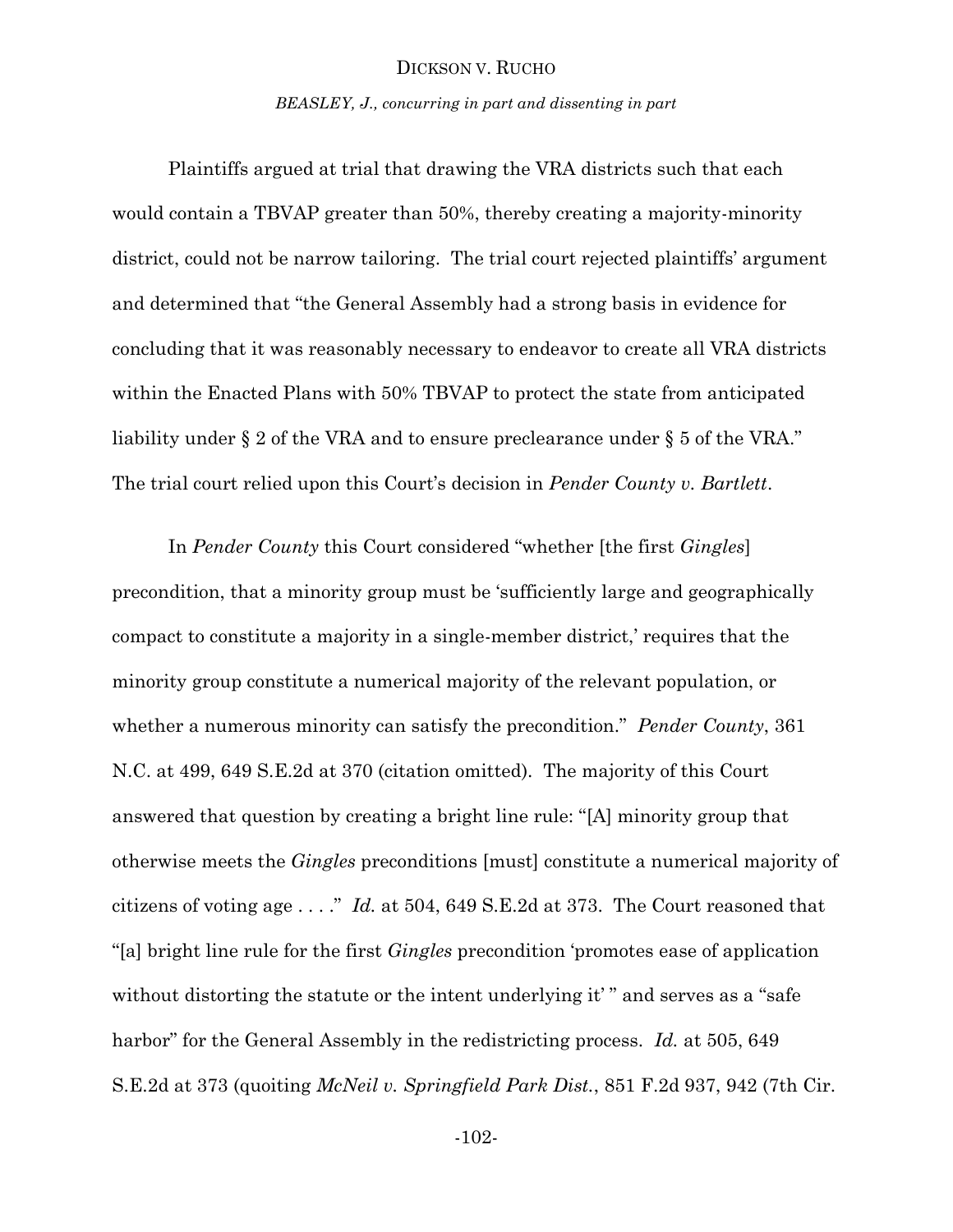*BEASLEY, J., concurring in part and dissenting in part*

1988), *cert. denied*, 490 U.S. 1031, 109 S. Ct. 1769, 104 L. Ed. 2d 204 (1989)). Affirming the majority's conclusion, the Supreme Court in *Strickland* reiterated that "the dispositive question is: What size minority group is sufficient to satisfy the first *Gingles* requirement?" *Strickland*, 556 U.S. at 12, 129 S. Ct. at 1242, 173 L. Ed. 2d at 183 (plurality). The Court reasoned, as this Court did in *Pender County*, that a majority-minority rule provided "workable standards and sound judicial and legislative administration." *Id.* at 17, 129 S. Ct. at 1244, 173 L. Ed. 2d at 186.

The trial court explained the *Strickland* holding as follows: "[W]hen the State has a strong basis in evidence to have a reasonable fear of § 2 liability, the State must be afforded the leeway to avail itself of the 'bright line rule' and create majority-minority districts, rather than cross-over districts, in those areas where there is a sufficiently large and geographically compact minority population and racial polarization exists." Writing for the plurality in *Strickland*, Justice Kennedy made the following crucial observations:

> *Our holding also should not be interpreted to entrench majority-minority districts by statutory command, for that, too, could pose constitutional concerns.* States that wish to draw crossover districts are free to do so where no other prohibition exists. Majorityminority districts are only required if all three *Gingles* factors are met and if § 2 applies based on a totality of the circumstances. In areas with substantial crossover voting it is unlikely that the plaintiffs would be able to establish the third *Gingles* precondition—bloc voting by majority voters. *In those areas majority-*

> > -103-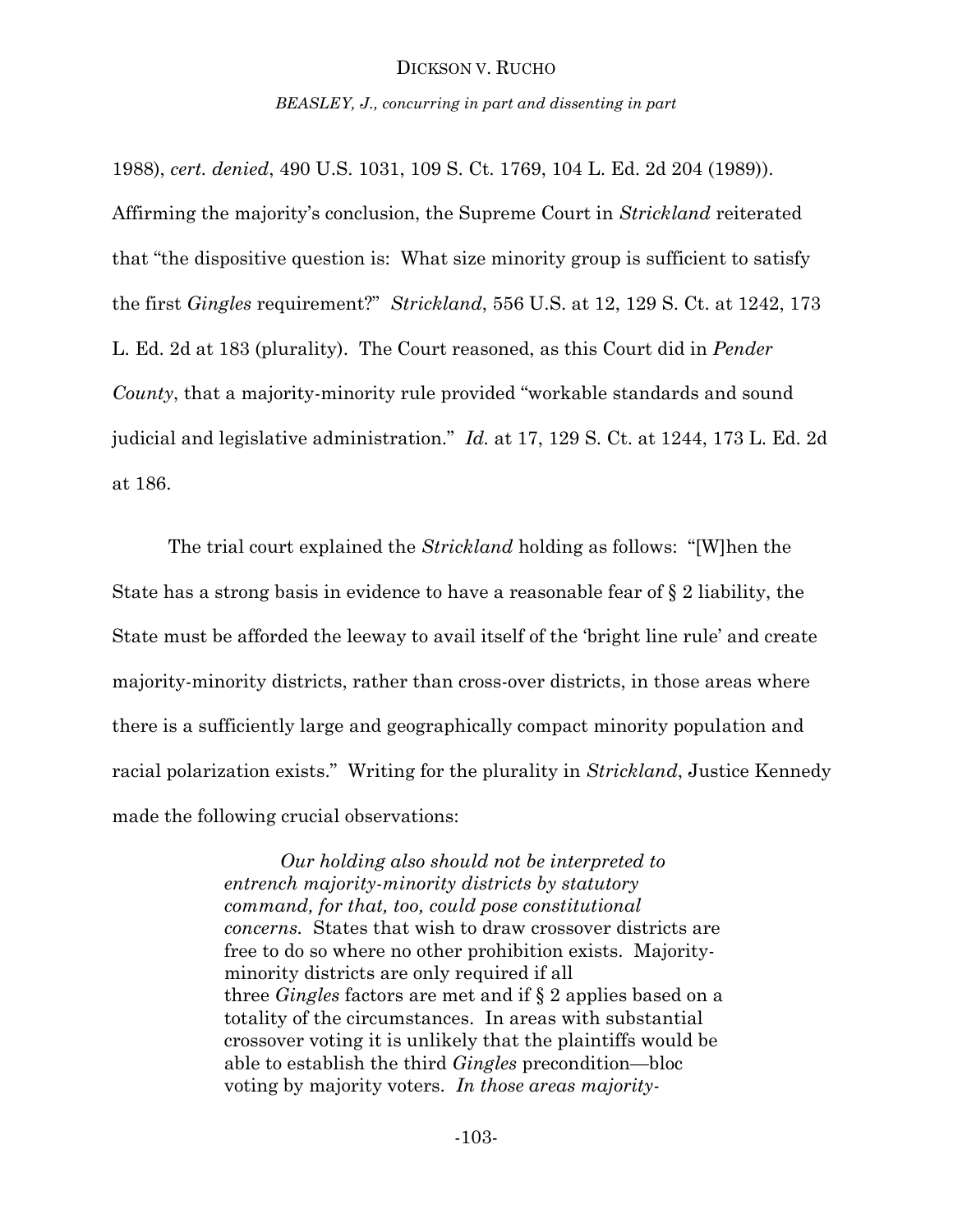*BEASLEY, J., concurring in part and dissenting in part*

*minority districts would not be required in the first place; and in the exercise of lawful discretion States could draw crossover districts as they deemed appropriate*. States can—and in proper cases should—defend against alleged § 2 violations by pointing to crossover voting patterns and to effective crossover districts. Those can be evidence, for example, of diminished bloc voting under the third *Gingles* factor or of equal political opportunity under the § 2 totality-of-the-circumstances analysis. *And if there were a showing that a State intentionally drew district lines in order to destroy otherwise effective crossover districts, that would raise serious questions under both the Fourteenth and Fifteenth Amendments.* There is no evidence of discriminatory intent in this case, however. *Our holding recognizes only that there is no support for the claim that § 2 can require the creation of crossover districts in the first instance.*

*Id.* at 23-24, 129 S. Ct. at 1248-49, 173 L. Ed. 2d at 190-91 (emphases added)

(internal citations omitted). Justice Kennedy's qualification of the holding suggests that it is a mistake to interpret *Strickland* as requiring majority-minority districts in order to comply with § 2 under all circumstances. Taking into consideration the limitations of *Strickland*'s holding, it is not possible to determine whether all the majority-minority districts created by the General Assembly are required in this case because, as explained above, the trial court did not make adequate findings of fact regarding whether the third *Gingles* precondition was satisfied, necessitating the determination that there are inadequate findings of fact to support the conclusion that each of the VRA districts was justified.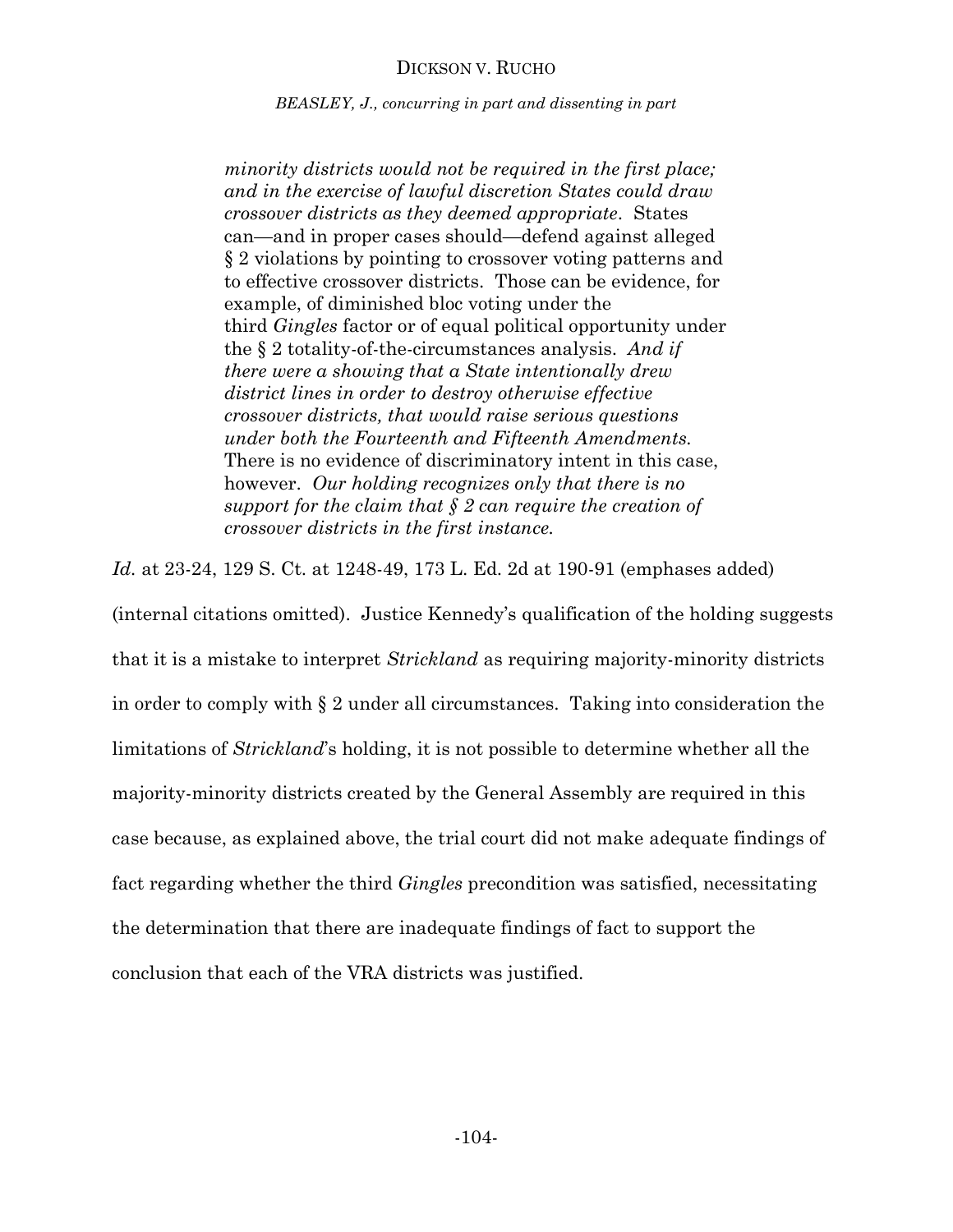*BEASLEY, J., concurring in part and dissenting in part*

Even assuming that the State had a compelling interest in avoiding liability under VRA  $\S 2$  and obtaining preclearance under VRA  $\S 5$ ,<sup>6</sup> and assuming that the factors set forth in *Thornburg v. Gingles* have been properly addressed, the trial court's findings with respect to the greater than 50% TBVAP threshold and proportionality do not support its ultimate conclusion that the redistricting plans pass strict scrutiny. Therefore, this Court should vacate and remand regarding the twenty-six VRA districts.

As explained in *ALBC*, "Alabama believed that, to avoid retrogression under § 5, it was required to maintain roughly the same black population percentage in existing majority-minority districts." 575 U.S. at \_\_\_, 135 S. Ct. at 1263, 191 L. Ed. 2d at 324. The Supreme Court rejected this view by establishing that, to avoid "forbidden retrogression," setting fixed percentages or pursuing a "mechanically numerical view" differs significantly from a "more purpose-oriented view," *id.* at \_\_\_, 135 S. Ct. at 1273, 191 L. Ed. 2d at 335, which inquires whether "minority voters retain the ability to elect their preferred candidates," *id.* at \_\_\_, 135 S. Ct. at 1273, 191 L. Ed. 2d at 334. As the Supreme Court explained:

l

<sup>6</sup> The United States Supreme Court has repeatedly assumed, without deciding, that compliance with the VRA can be a compelling state interest in the strict scrutiny context, but that Court has not expressly decided the issue. *See Shaw II*, 517 U.S. at 915, 116 S. Ct. at 1905, 135 L. Ed. 2d at 225 ("We assume, *arguendo*, for the purpose of resolving this suit, that compliance with § 2 could be a compelling interest . . . ."); *Miller*, 515 U.S. at 921, 115 S. Ct. at 2490, 132 L. Ed. 2d at 782 (assuming that satisfying "the Justice Department's preclearance demands" can be compelling interest).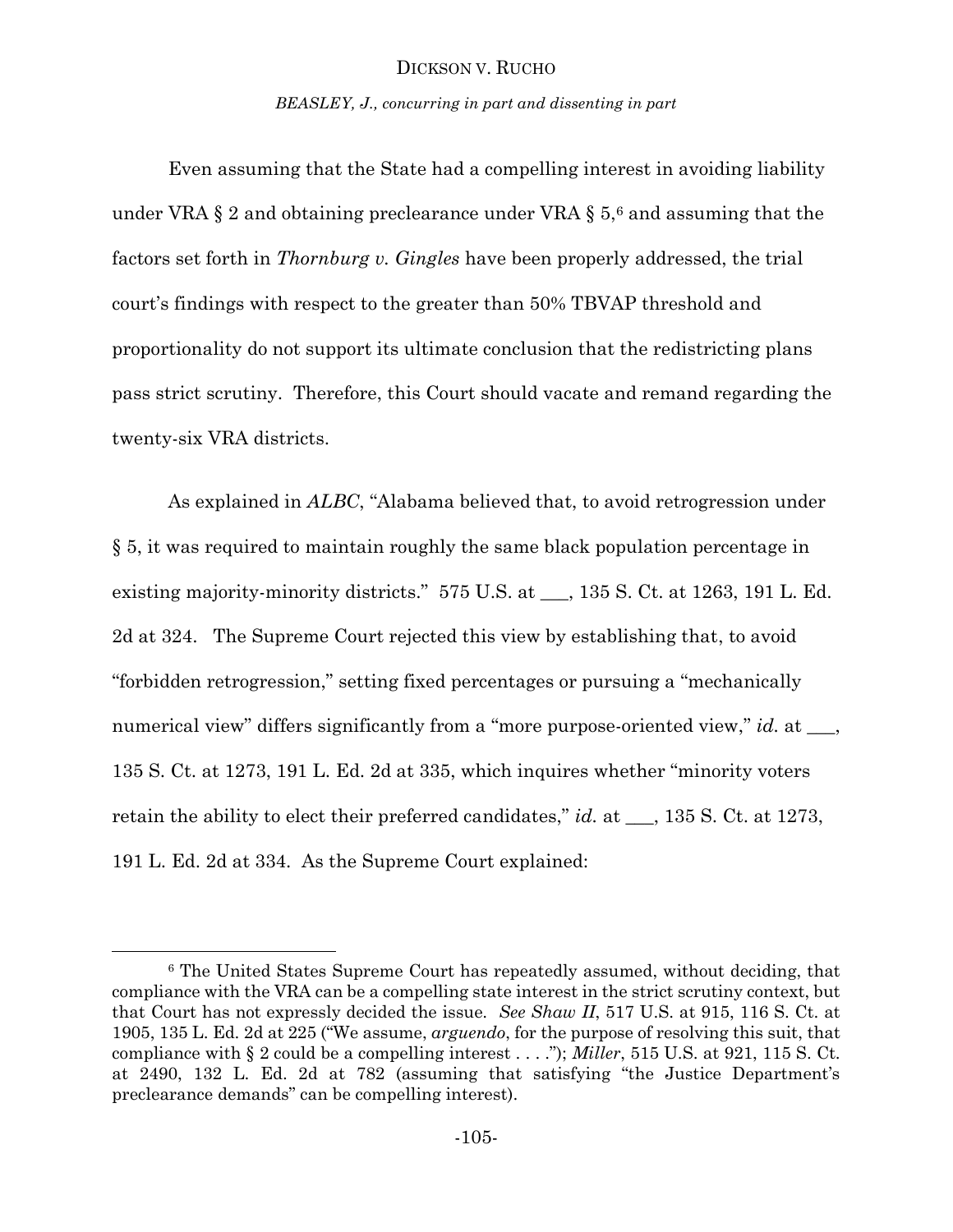*BEASLEY, J., concurring in part and dissenting in part*

[W]e conclude that the District Court and the legislature asked the wrong question with respect to narrow tailoring. They asked: "How can we maintain present minority percentages in majority-minority districts?" But given § 5's language, its purpose, the Justice Department Guidelines, and the relevant precedent, they should have asked: "To what extent must we preserve existing minority percentages in order to maintain the minority's present ability to elect the candidate of its choice?" Asking the wrong question may well have led to the wrong answer. Hence, we cannot accept the District Court's "compelling interest/narrow tailoring" conclusion.

*Id.* at \_\_\_, 135 S. Ct. at 1274, 191 L. Ed. 2d at 336.

Similarly, the North Carolina General Assembly did not ask the right question. The trial court here found that "it is undisputed that the General Assembly intended to create 26 of the challenged districts to be [VRA districts] and that it set about to draw each of these VRA districts so as to include at least 50% [TBVAP]." Although Alabama and North Carolina sought to avoid retrogression differently—by drawing the challenged districts so as to maintain the same percentage of minority voters in Alabama, and to ensure at least 50% TBVAP in North Carolina—both legislatures used a mechanical numerical target in that effort. This is precisely what *ALBC* forbids.

Under a § 5 retrogression analysis conducted in accordance with *ALBC*, the trial court must consider to what extent the number of minority voters within each existing majority-minority district must change, if at all. If, within an existing majority-minority district, the minority group is able to elect the candidate of its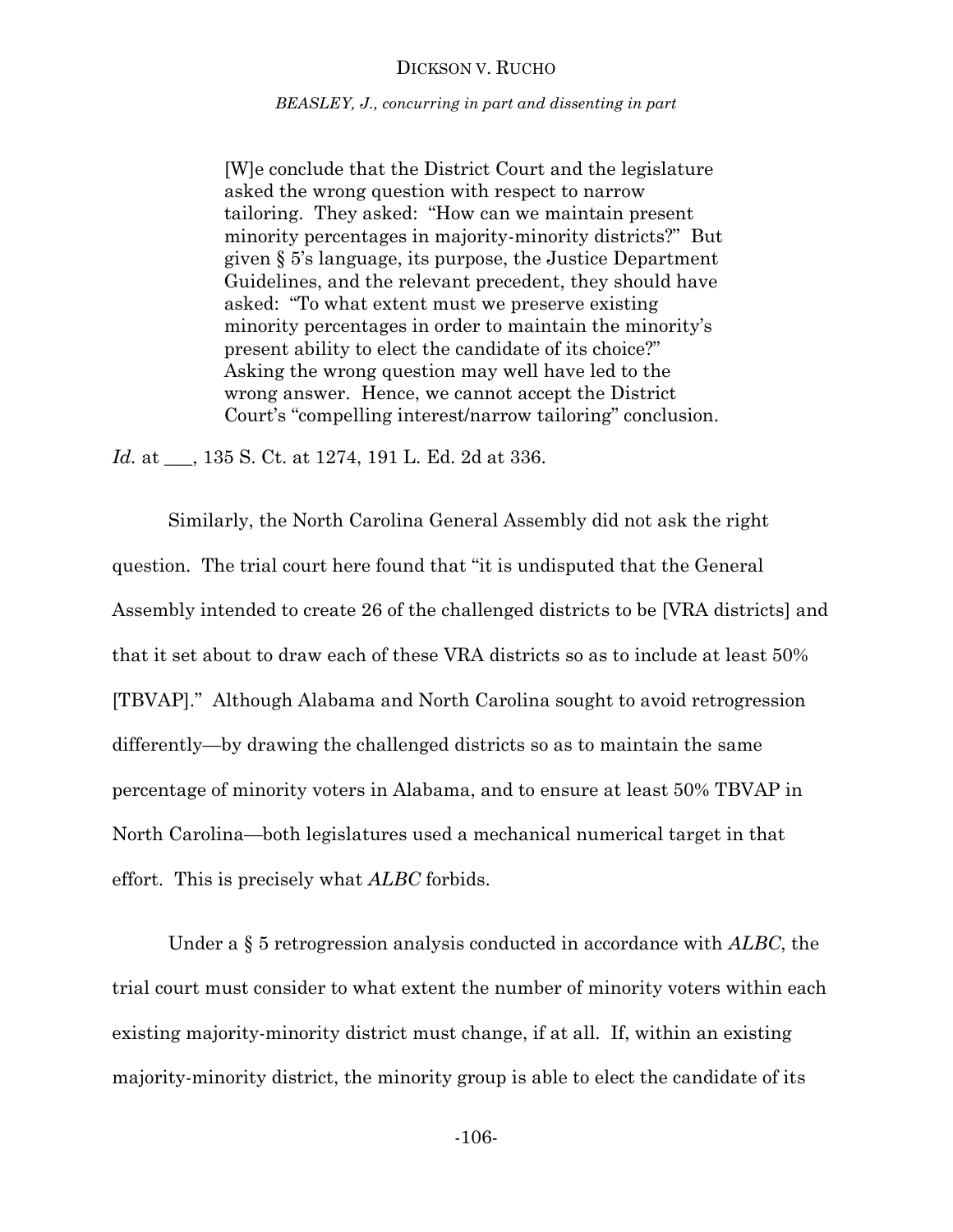*BEASLEY, J., concurring in part and dissenting in part*

choice, based on the record of evidence related to voting patterns and other indicia, there are no grounds to increase the minority voter percentages under § 5. Conversely, if the minority group within an existing majority-minority district is no longer able to elect the candidate of its choice because of demographic shifts or other changes, then § 5 requires an increase in the percentage of minority voters within that district to avoid retrogression. Without asking the correct question—"To what extent must we preserve existing minority percentages in order to maintain the minority's present ability to elect the candidate of its choice?"—the trial court authorized the legislature to move minority voters into certain districts based solely on their race without justification.

Finally, the General Assembly endeavored "to create as many VRA districts as needed to achieve a 'roughly proportionate' number of Senate, House and Congressional districts as compared to the Black population in North Carolina." The General Assembly reasoned that, because 21% of North Carolina's voting age population identified as any part Black, roughly 21% of the Senate, House, and Congressional seats should be filled by candidates elected by voters in VRA districts, *i.e.*, majority-minority districts. The trial court found that the General Assembly used rough proportionality as a "benchmark" for the number of VRA districts it would create, and the court concluded that this methodology was appropriate to avoid any potential  $\S 2$  liability. But as I noted in my previous dissent, this conclusion is based on a misapprehension of *De Grandy*.

-107-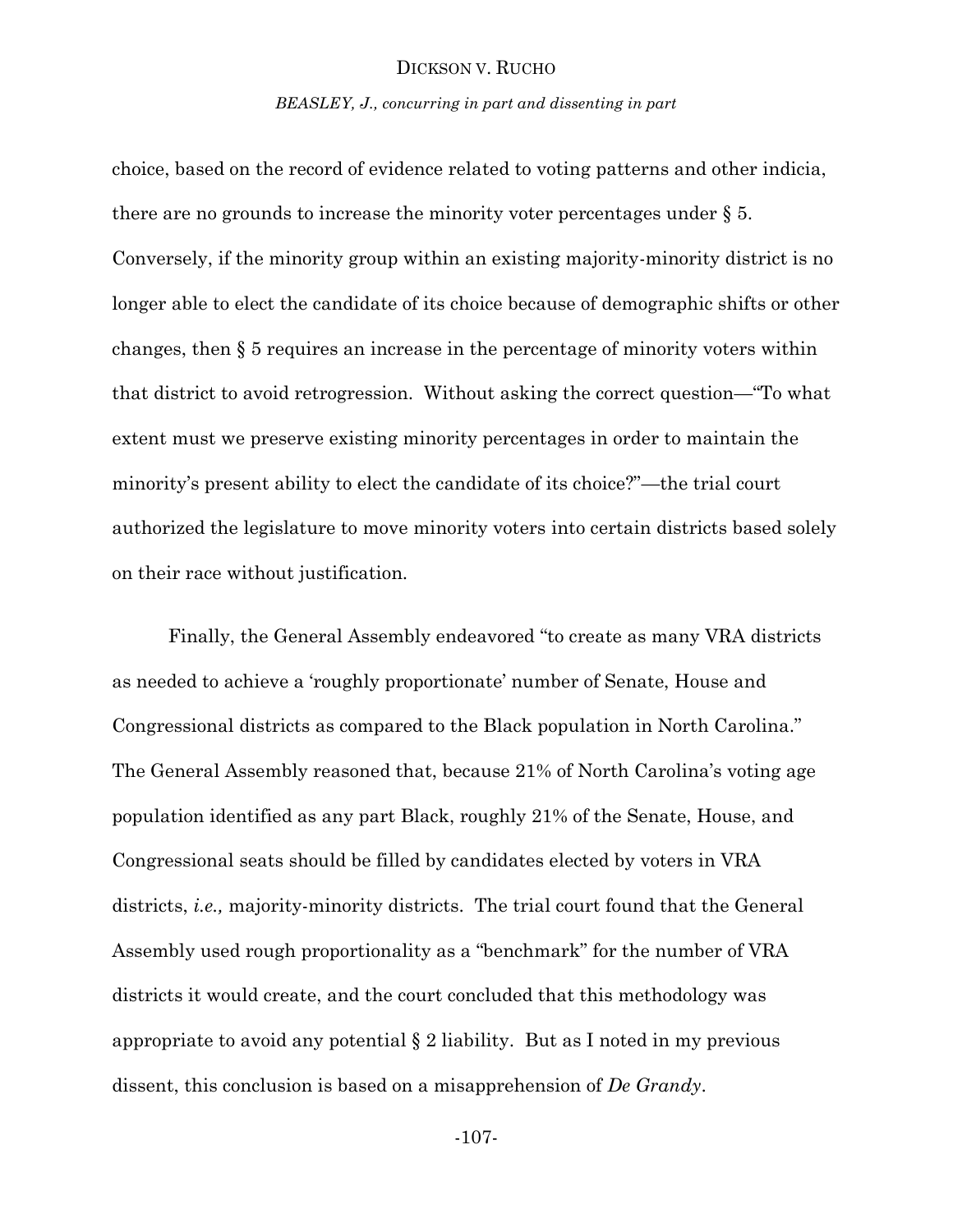*BEASLEY, J., concurring in part and dissenting in part*

In *De Grandy* the State of Florida argued "that as a matter of law no dilution occurs whenever the percentage of single-member districts in which minority voters form an effective majority mirrors the minority voters' percentage of the relevant population." 512 U.S. at 1017, 114 S. Ct. at 2660, 129 L. Ed. 2d at 795. The Supreme Court rejected this safe harbor rule because such a rule "would be in derogation of the statutory text and its considered purpose, however, and of the ideal that the Voting Rights Act of 1965 attempts to foster. An inflexible rule would run counter to the textual command of § 2, that the presence or absence of a violation be assessed 'based on the totality of circumstances.' " *Id.* at 1018, 114 S. Ct. at 2660, 129 L. Ed. 2d at 795 (citation omitted). In addition, such a rule would lead to a tendency on the part of the State to create majority-minority districts even when they may not be necessary to achieve equal opportunity for a minority voter to elect his or her preferred candidate. *Id.* at 1019-20, 114 S. Ct. at 2661, 129 L. Ed. 2d at 796.

Here, however, defendants' public statements undermine their adherence to the applicable standards and demonstrate the central role proportionality played in the 2011 redistricting plan. On 17 June 2011, defendants announced a public hearing concerning redistricting issues, in which defendants expressed the intention to propose redistricting plans containing a sufficient number of majorityminority districts to provide substantial proportionality. Defendants proposed "that each plan include a sufficient number of majority African American districts to

-108-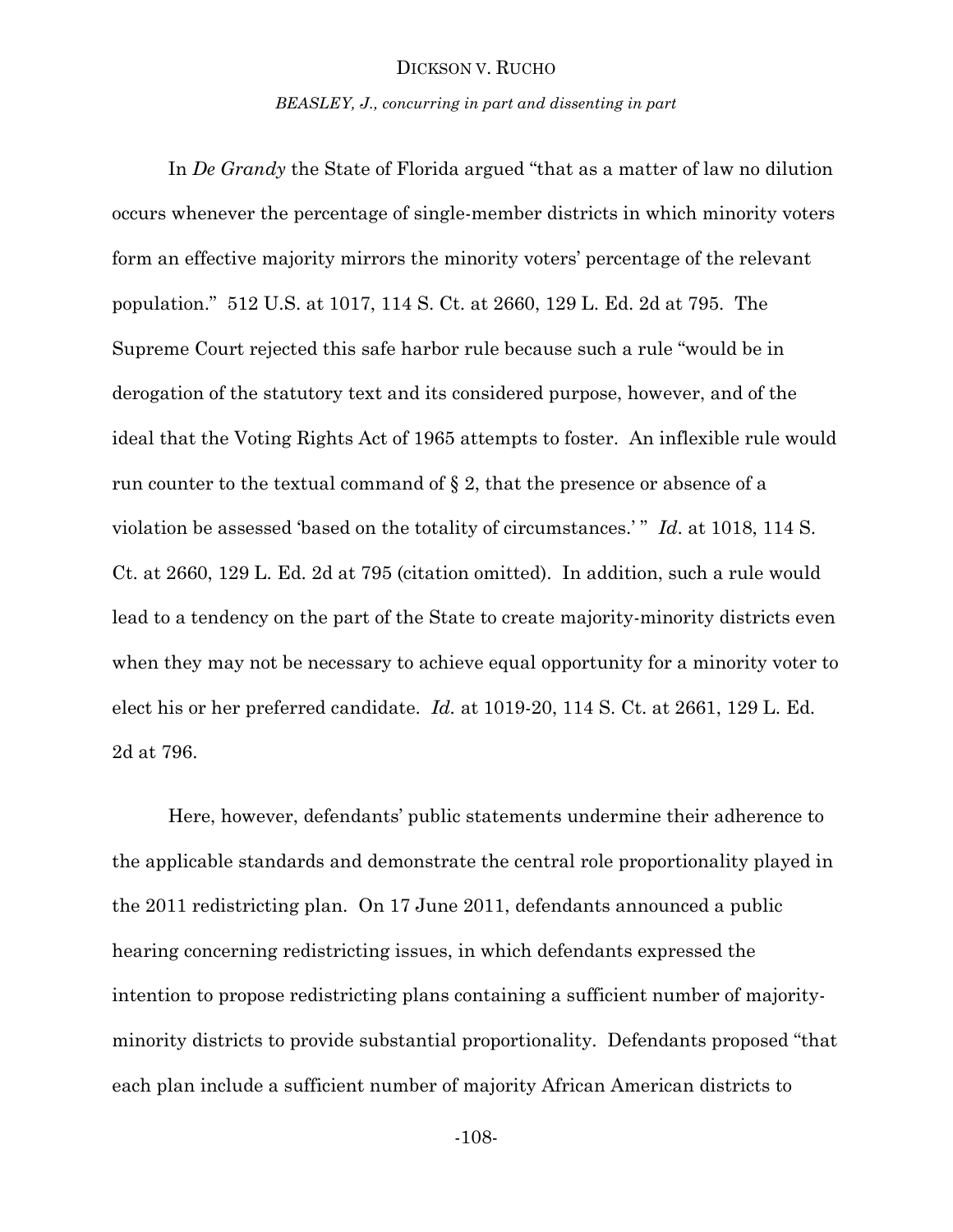*BEASLEY, J., concurring in part and dissenting in part*

provide North Carolina's African American citizens with a substantially proportional and equal opportunity to elect their preferred candidate of choice." Defendants explained that "proportionality for the African American citizens in North Carolina means the creation of 24 majority African American House districts and 10 majority Senate districts. . . . Unlike the 2003 benchmark plans, the Chairs' proposed 2011 plans will provide substantial proportionality for North Carolina's African American citizens."

In light of its misreading of *De Grandy*, the trial court cites approvingly defendants' use of proportionality as the "benchmark" for creating the Enacted Plans—beginning with proportionality as the goal and then working backwards to achieve that goal. Similarly, the trial court reasoned: "When the Supreme Court says 'no violation of § 2 can be found' under certain circumstances, prudence dictates that the General Assembly should be given the leeway to seek to emulate those circumstances in its Enacted Plans." (Quoting *De Grandy*, 512 U.S. at 1000, 114 S. Ct. at 2651, 129 L. Ed. 2d at 784.) But this approach is precisely what the Supreme Court rejected in *De Grandy*: proportionality is relevant as a *means* to an end (compliance with the VRA), but it is not an *end* in itself and it does not contrary to the trial court's reasoning—provide a safe harbor for redistricting plans premised on race. The Court in *De Grandy* centered its analysis on the role of proportionality in the totality-of-the-circumstances analysis in a § 2 claim. *See id.*  at 1013-14, 114 S. Ct. at 2658, 129 L. Ed. 2d at 792-93 ("The court failed to ask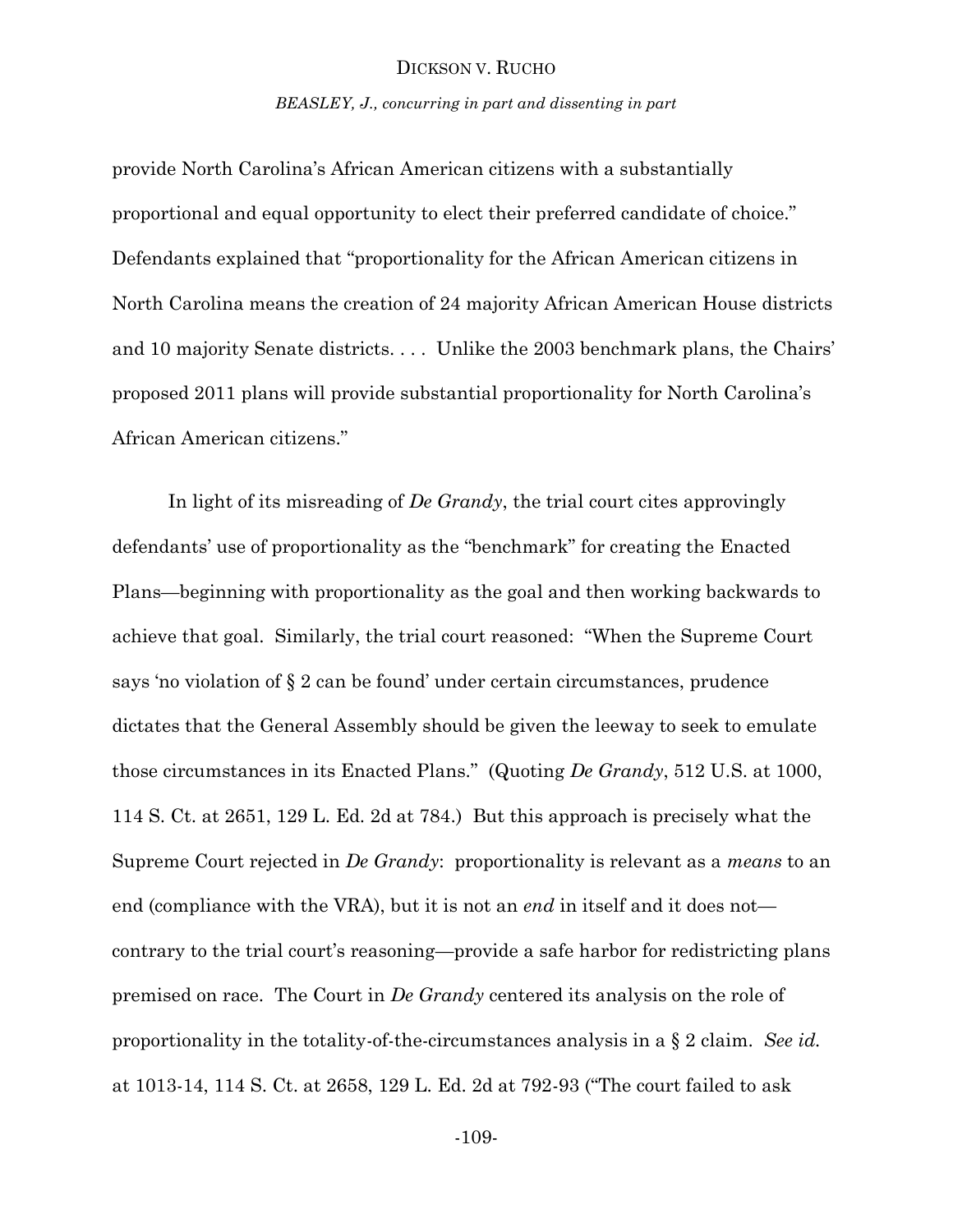*BEASLEY, J., concurring in part and dissenting in part*

whether the totality of facts, including those pointing to proportionality, showed that the new scheme would deny minority voters equal political opportunity." (footnote call number omitted)). The Court made clear that equal political opportunity is the focus of the inquiry, not proportionality. By not focusing on whether the Enacted Plans denied minority voters equal political and electoral opportunity, the trial court misapplied the law, resulting in an erroneous conclusion that defendants' use of proportionality as an end is constitutionally permissible.

The majority concludes that "the record here demonstrates that the General Assembly did not use proportionality improperly to guarantee the number of majority-minority voting districts based on the minority members' share of the relevant population." The majority is only able to draw this conclusion by overlooking the trial court's determination—based upon "the undisputed evidence"—that the General Assembly used proportionality as a "benchmark." The majority's conclusion becomes more confusing given its statement that "[w]e believe that such an effort, seeking to guarantee proportional representation, proportional success, or racial balancing, would run afoul of the Equal Protection Clause." (Citing *De Grandy*, 512 U.S. at 1017-22, 114 S. Ct. at 2658-62, 129 L. Ed. 2d at 794- 98.) I agree "that such an effort . . . would run afoul of the Equal Protection Clause," and its use in this instance has that effect.

-110-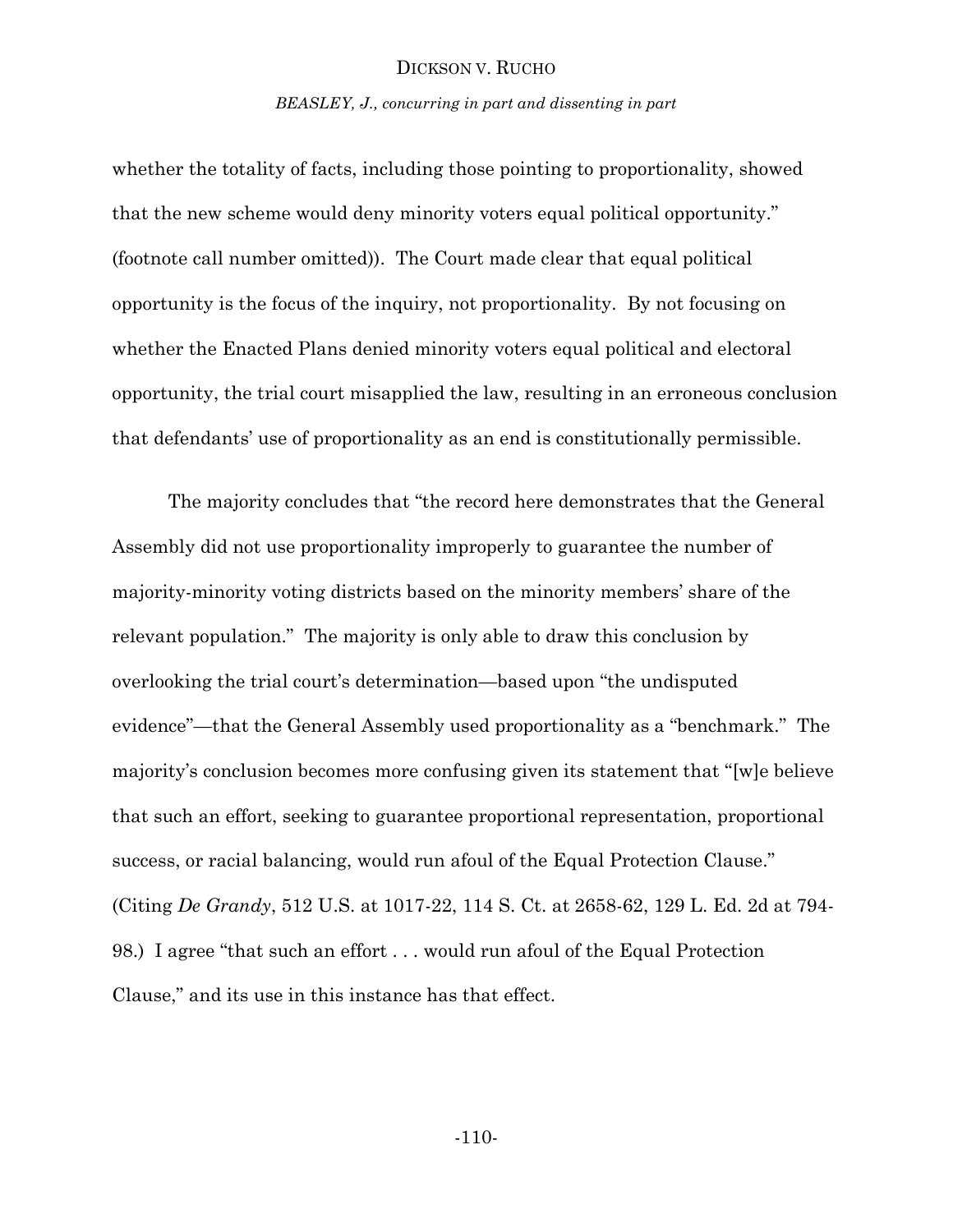*BEASLEY, J., concurring in part and dissenting in part*

By characterizing the General Assembly's consideration of race as a "precautionary consideration" used "as a means of protecting the redistricting plans from potential legal challenges under section 2's totality of the circumstances test," the majority appears to join the trial court in using race as a legislative safe harbor in derogation of the clear prohibition against reliance upon such criteria set forth by the Supreme Court of the United States. *De Grandy*, 512 U.S. at 1018-20, 114 S. Ct. at 2660-61, 129 L. Ed. 2d at 795-97. In light of these errors, this Court should vacate the trial court's Judgment and remand the case for reconsideration under a correct understanding of the law.

Based on the foregoing, I would remand this case to the trial court for more complete findings of fact on the VRA districts with respect to whether the General Assembly subordinated traditional redistricting principles to racial considerations, with respect to the third *Gingles* precondition, and with respect to the proper application of the non-retrogression requirement. Even if race predominated the General Assembly's motivations and §§ 2 and 5 constitute compelling state interests, the trial court's findings of fact do not suffice to support a conclusion that the Enacted Plans were narrowly tailored to achieve those interests and did not violate the Equal Protection Clause of the Fourteenth Amendment.

On remand, the trial court should begin by determining how many majorityminority districts, if any, need to be created and where those districts should be located in order to comply with § 2 and § 5. In addition, after determining the total

-111-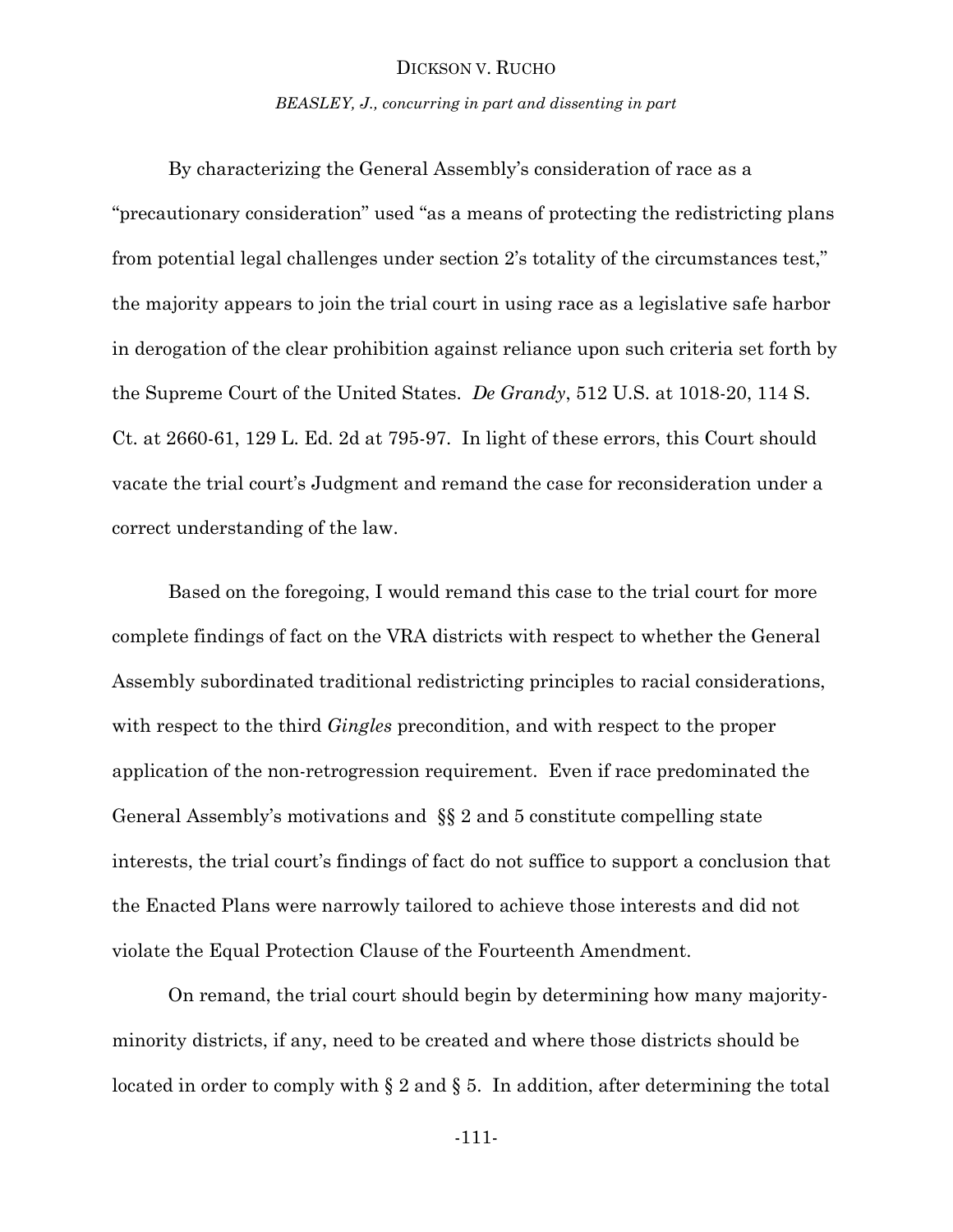*BEASLEY, J., concurring in part and dissenting in part*

number of majority-minority districts needed to comply with the VRA, the trial court should determine, where necessary, the percentages of TBVAP in each district needed to ensure the minority group's present ability to elect its candidate of choice and to avoid retrogression. In answering these questions on remand, the trial court should engage in the following district-by-district analysis in accordance with the directives provided in *ALBC* and existing law.

As to the former inquiry, the trial court must look to  $\S 2$  and consider whether defendants have established the existence of the three mandatory *Gingles*  preconditions for each majority-minority district that defendants created, and if so, whether the totality of the circumstances establishes that each of these districts was required by § 2 (unless the creation of that district was mandated by a prior court order that remains in effect7). Again, proportionality may be considered in the totality-of-the-circumstances determination but must not be the starting point for a redistricting plan. To the extent that defendants fail to establish that any of the majority-minority districts were required by  $\S 2$  based on the existence of the three mandatory *Gingles* factors and the totality of the circumstances, or a valid court order, the creation of such a majority-minority district is not justified.

l

<sup>7</sup> The trial court's findings suggest that the General Assembly believed that it was obligated to create and maintain certain majority-Black districts in accordance with *Gingles v. Edmisten*, 590 F. Supp. 345, 365-66 (E.D.N.C. 1984), *aff'd in part, rev'd in part sub nom. Thornburg v. Gingles*, 478 U.S. 30, 106 S. Ct. 2752, 92 L. Ed. 2d 25 (1986), and *Cromartie v. Hunt*, 133 F. Supp. 2d 407, 408 (E.D.N.C. 2000), *rev'd sub nom. Easley v. Cromartie*, 532 U.S. 234, 121 S. Ct. 1452, 149 L. Ed. 2d 430 (2001), based upon advice received from the University of North Carolina School of Government and other sources.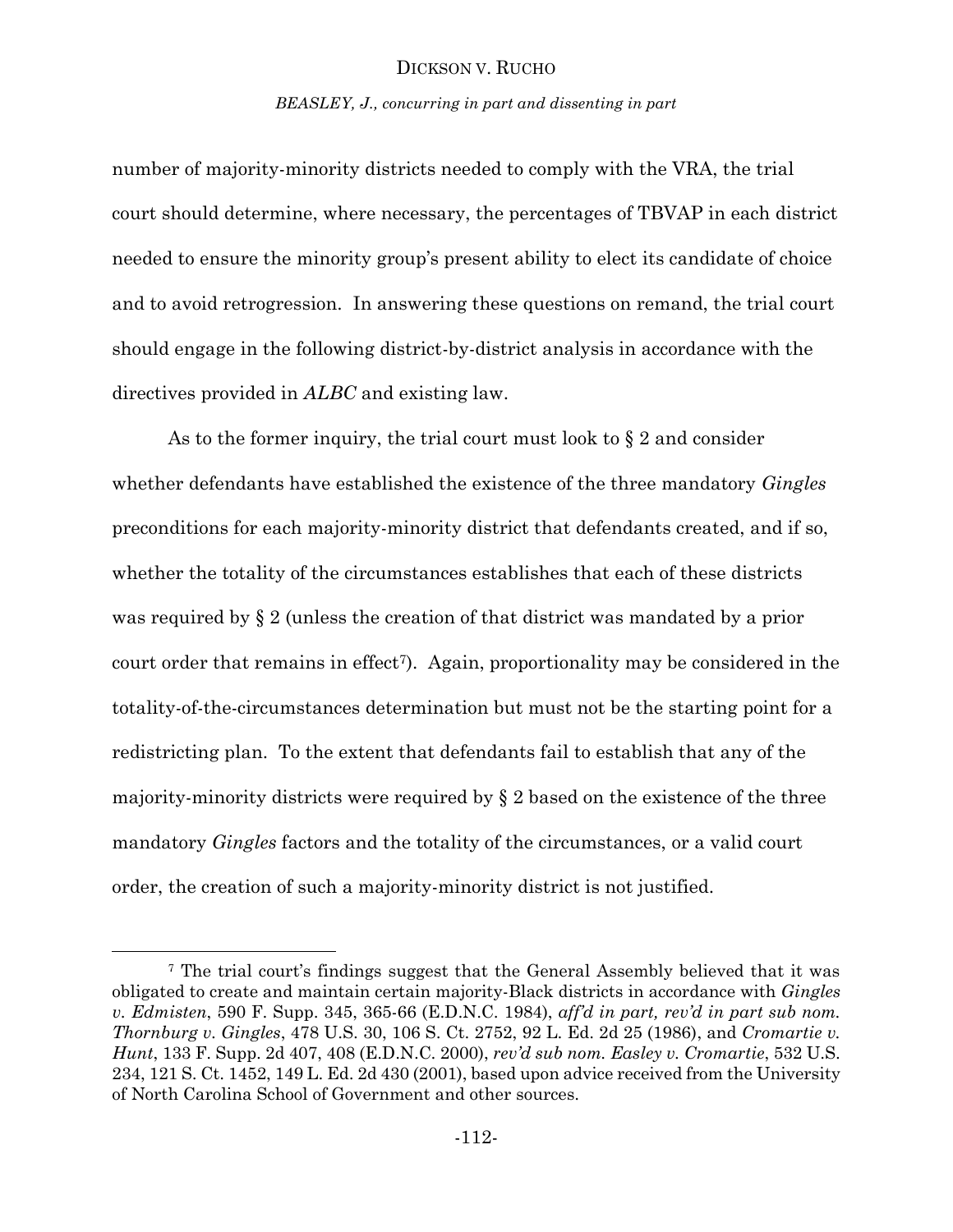*BEASLEY, J., concurring in part and dissenting in part*

As to the latter inquiry, the trial court must look to  $\S 5$  and determine on a district-by-district basis which actions, if any, were necessary to ensure nonretrogression in any district created pursuant to § 5. In doing so, the court should look to the districts as they existed under the prior redistricting plan to discern the TBVAP of each district and whether the minority group had the ability to elect its candidate of choice in that district. In the event the answer to that question is in the negative, then the court needs to determine what TBVAP is needed to permit the election of the minority group's candidate of choice. In the event that the answer to that question is in the affirmative, then the court must determine whether defendants impermissibly increased the TBVAP in that district.

# **II.**

Plaintiffs also challenged four non-VRA districts, which are districts with a TBVAP of less than 50%—Congressional Districts 12 and 4, Senate District 32, and House District 54. The discussion in *ALBC* concerning the proper analysis for determining whether race was the predominant motivating factor in drawing the districts supports the conclusion that the trial court viewed equalizing population among the districts as a traditional redistricting principle rather than as "part of the redistricting background, taken as a given." 575 U.S. at \_\_\_, 135 S. Ct. at 1270, 191 L. Ed. 2d at 332.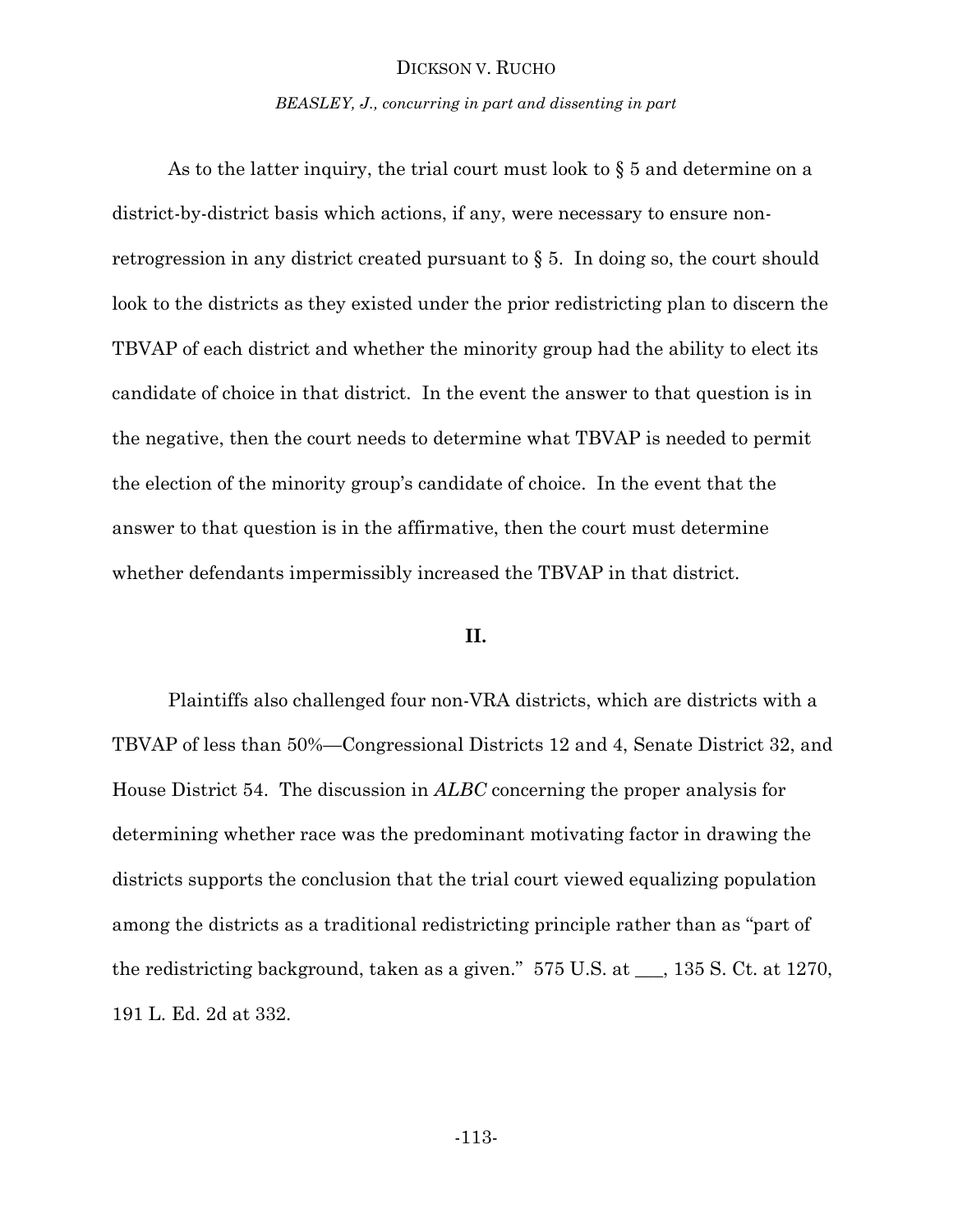*BEASLEY, J., concurring in part and dissenting in part*

The Court in *ALBC* was clear in its instruction that "an equal population goal is not one factor among others to be weighed against the use of race to determine whether race 'predominates.' Rather, it is part of the redistricting background, taken as a given, when determining whether race, or other factors, predominate in a legislator's determination as to *how* equal population objectives will be met." *Id.* at \_\_\_, 135 S. Ct. at 1270, 191 L. Ed. 2d at 332. The majority, in its attempt to show that the principles articulated in *ALBC* do not apply to the case at bar, reasons that, "[i]n effect, North Carolina's Whole County Provision, of which equal population is a component, establishes a framework to address the neutral redistricting requirement that 'political subdivisions' be respected." In its framing of the Whole County Provision, the majority essentially concludes that equal population is a traditional redistricting principle in North Carolina and, in the process, ignores the Supreme Court's holding that equal population is not a traditional redistricting principle to be weighed among other such principles.

In concluding that the non-VRA districts were not drawn with race as the predominant motivation, the trial court explained:

> Based upon these findings of fact, the trial court concludes that the shape, location and composition of the four non-VRA districts challenged by the Plaintiffs as racial gerrymanders was dictated by a number of factors, which included a desire of the General Assembly to avoid § 2 liability and to ensure preclearance under § 5 of the VRA, but also included *equally dominant legislative motivations* to comply with the Whole County Provision, *to equalize population among the districts*, to protect

> > -114-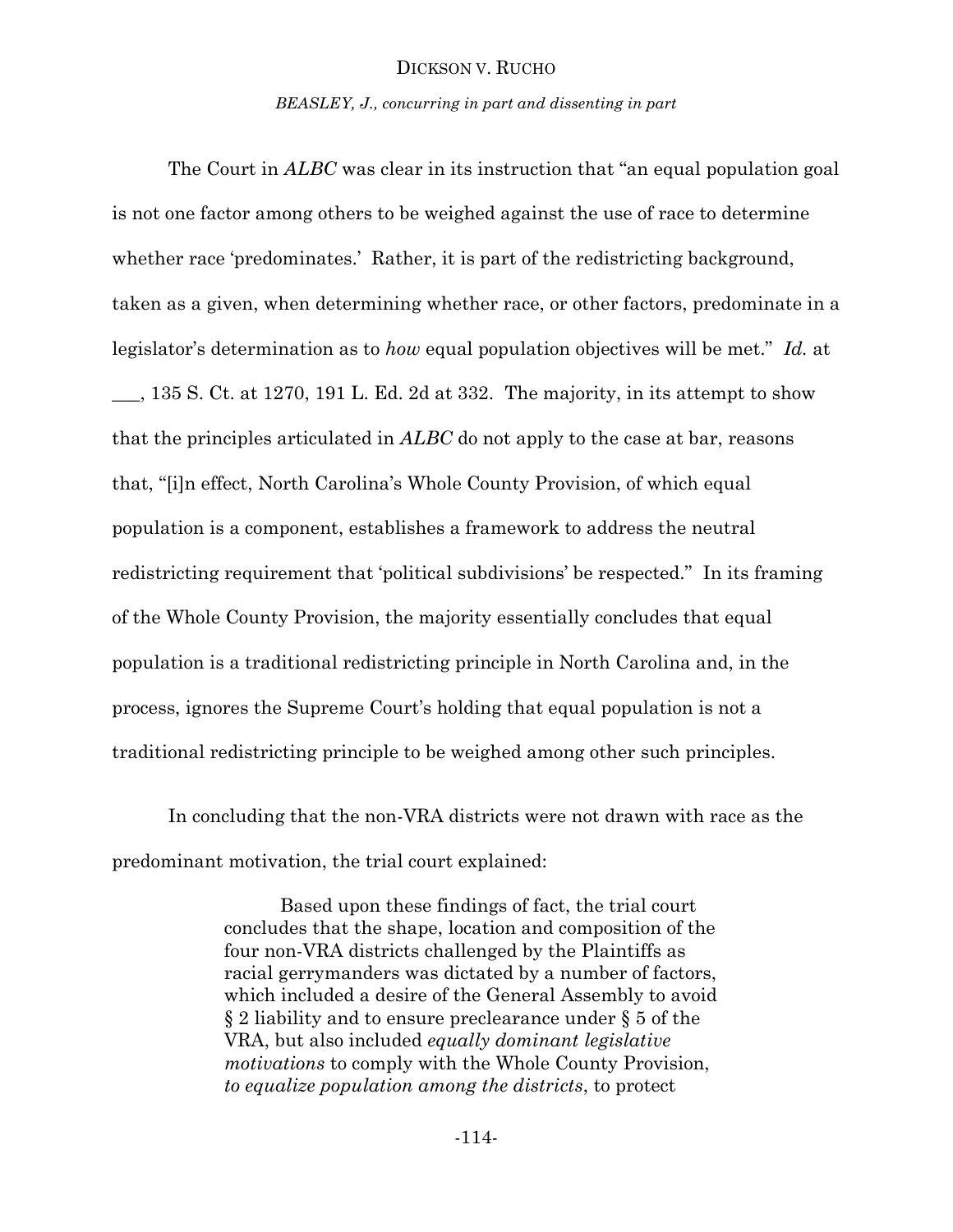*BEASLEY, J., concurring in part and dissenting in part*

incumbents, and to satisfy the General Assembly's desire to enact redistricting plans that were more competitive for Republican candidates than the plans used in past decades or any of the alternative plans.

(Emphases added.) This statement reflects the trial court's understanding that equalizing population was as relevant to its predominance analysis as other legislative motivations, including compliance with the Whole County Provisions, protection of incumbents, and creating districts in which Republicans would be more competitive. The trial court's more specific findings of fact in Appendix B of the Judgment related to Congressional Districts 4 and 12 provide further evidence of the trial court's view of equal population as a factor to be weighed. The trial court found that, in Congressional District 4, "[a]ll of the divisions were done to equalize population among the Fourth Congressional District and the adjoining Congressional districts, to make the district contiguous, or for political reasons. None of the [Vote Tabulation Districts] were divided based upon racial data." Similarly, the trial court found that, in the Twelfth Congressional District, "[a]ll of [the] divisions were done to equalize population among the Twelfth Congressional District and other districts or for political reasons." If the trial court were to remove equalizing population as a traditional redistricting factor in accordance with *ALBC*, it would be left to consider only whether these two factors were subordinated to racial considerations: making the Fourth Congressional District contiguous and political considerations. In the case of the Twelfth Congressional District, the trial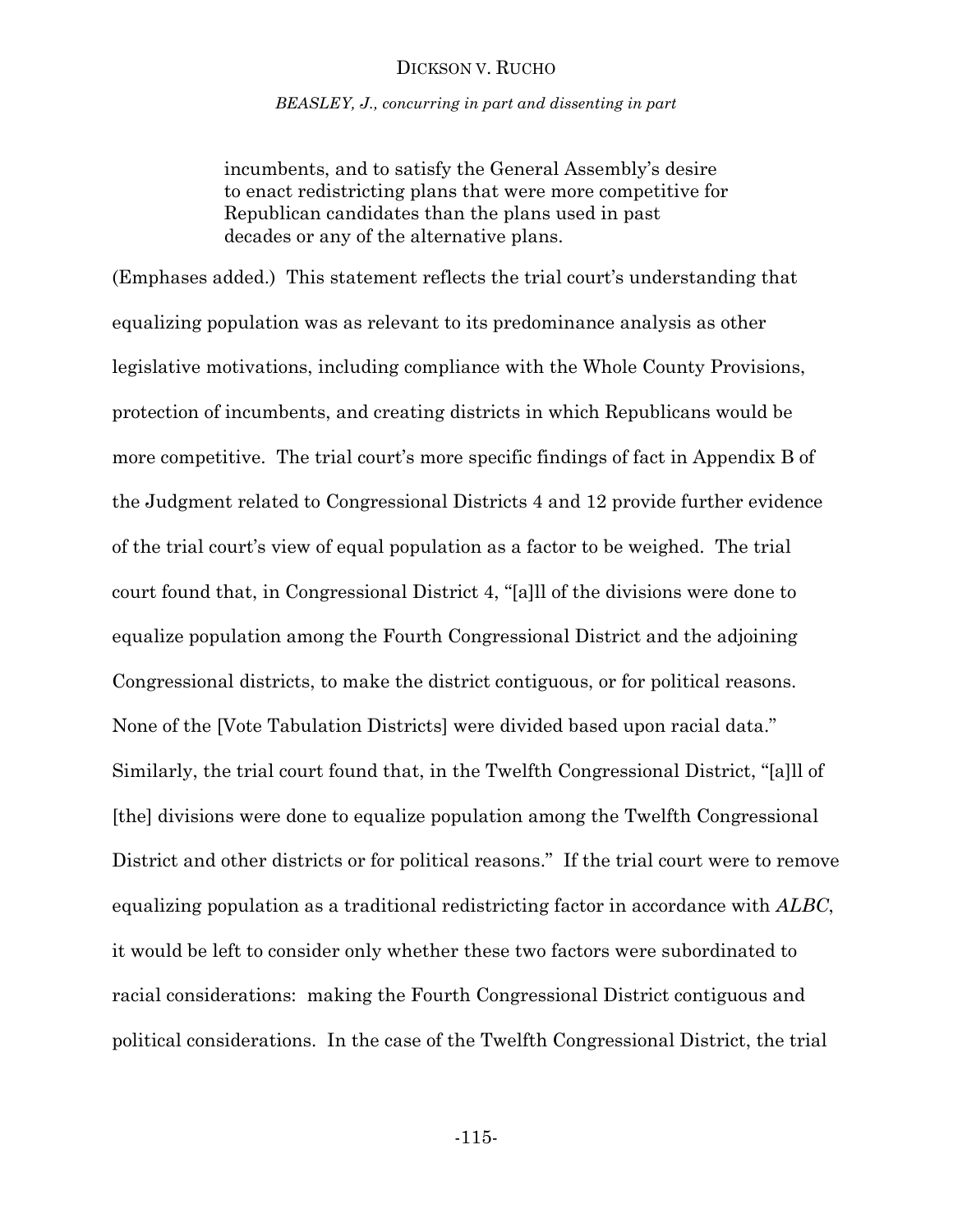*BEASLEY, J., concurring in part and dissenting in part*

court would be left with only political reasons to weigh against race. This balance is particularly troublesome in the case of Congressional District 12.

The shape of Congressional District 12 has been the subject of much litigation over the last two decades, and for good reason. *See, e.g., Easley v. Cromartie*, 532 U.S. 234, 121 S. Ct. 1452, 149 L. Ed. 2d 430 (2001) (*Cromartie II*); *Hunt v. Cromartie*, 526 U.S. 541, 119 S. Ct. 1545, 143 L. Ed. 2d 731 (1999); *Shaw II*, 517 U.S. 899, 116 S. Ct. 1894, 135 L. Ed. 2d 207; *Shaw I*, 509 U.S. 630, 113 S. Ct. 2816, 125 L. Ed. 2d 511. In *Cromartie II* the Supreme Court observed that "racial identification correlates highly with political affiliation" in North Carolina, 532 U.S. at 258, 121 S. Ct. at 1466, 149 L. Ed. 2d at 453, and that the plaintiffs in that case "ha[d] not successfully shown that race, rather than politics, predominantly account[ed] for" the shape, location, and composition of the 1997 version of Congressional District 12, *id.* at 257, 121 S. Ct. 1466, 149 L. Ed. 2d at 453. Here the trial court found as fact that Congressional District 12 (and District 4) were drawn based on the locations where President Obama received the highest voter totals during the 2008 presidential election. Even if these voter totals were "[t]he only information on the computer screen," we cannot ignore the fact that race played an extraordinary role in that election. *See* Bob Hall, *2008 Recap: Same-Day Registration & Other Successes*, Democracy North Carolina (Dec. 26, 2008, updated Mar. 19, 2009), http://www.democracy-

nc.org/downloads/WrapUpYearofVoterPR2008.pdf ("[I]n 2008, a record 72% of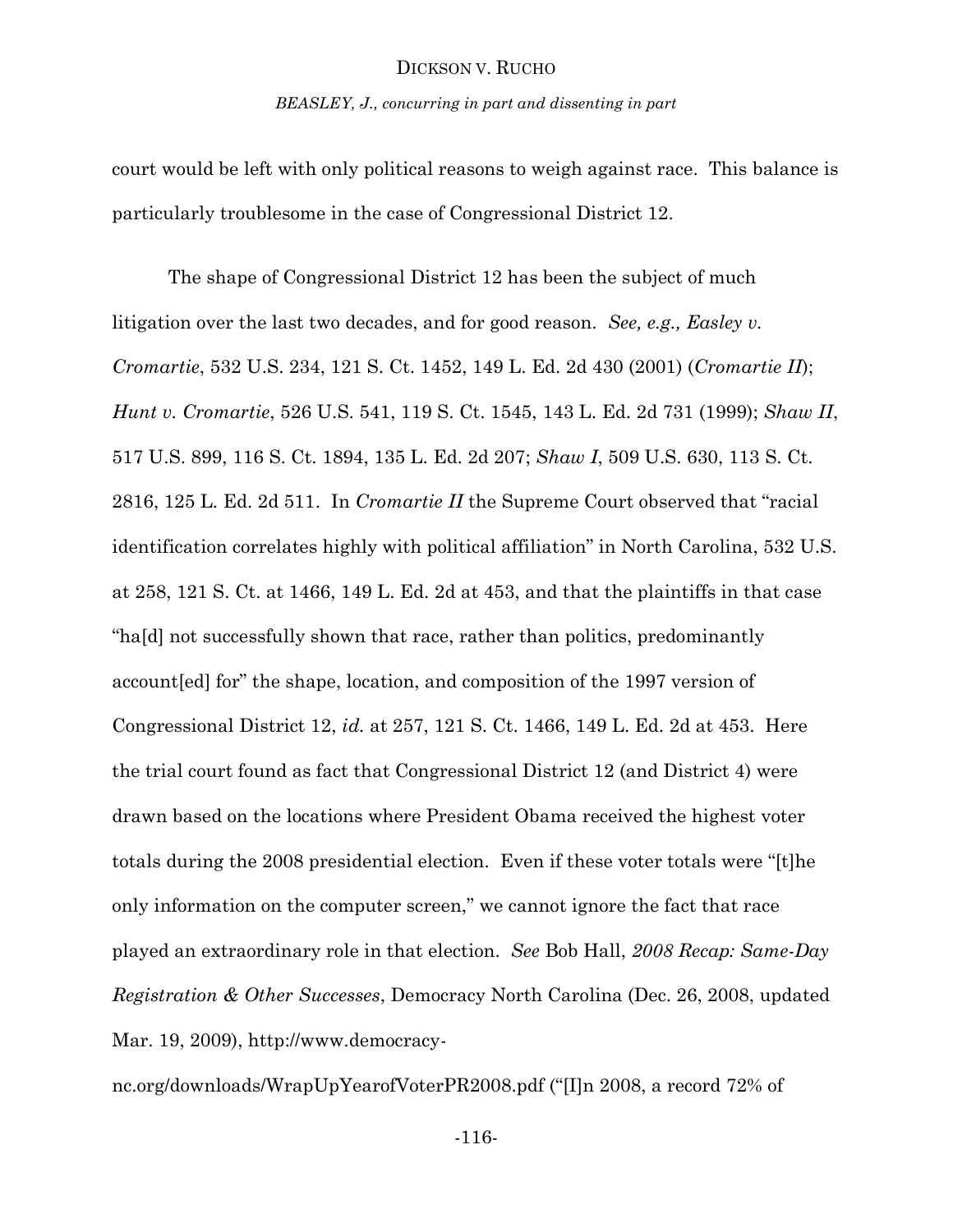*BEASLEY, J., concurring in part and dissenting in part*

registered blacks voted, which surpassed the rate of whites (69%) for the first time. . . . That record level of participation proved crucial for many candidates, beginning with Obama."). To justify this serpentine district, which follows the I-85 corridor between Mecklenburg and Guilford Counties, on partisan grounds allows political affiliation to serve as a proxy for race and effectively creates a "magic words" test for use in evaluating the lawfulness of this district. Because race and politics historically have been and currently remain intertwined in North Carolina, the record contains evidence tending to suggest that politics are no more than a pretext for this excruciatingly contorted district. Therefore, given the inadequacy of its findings of fact, the trial court erred by concluding that "the shape, location and composition of [this district] . . . included equally dominant legislative motivations . . . to protect incumbents[ ] and to . . . enact redistricting plans that were more competitive for Republican candidates." Upholding this district's tortured construction creates an incentive for legislators to stay "on script" and avoid mentioning race on the record, and in this instance, it is disingenuous to suggest that race is not the predominant factor. As such, this Court should vacate and remand as to Congressional District 12.

With respect to Senate District 32, plaintiffs contend that the trial court's findings actually undermine its conclusion that strict scrutiny does not apply because the non-VRA districts are not race-based. The trial court found the following relevant facts:

-117-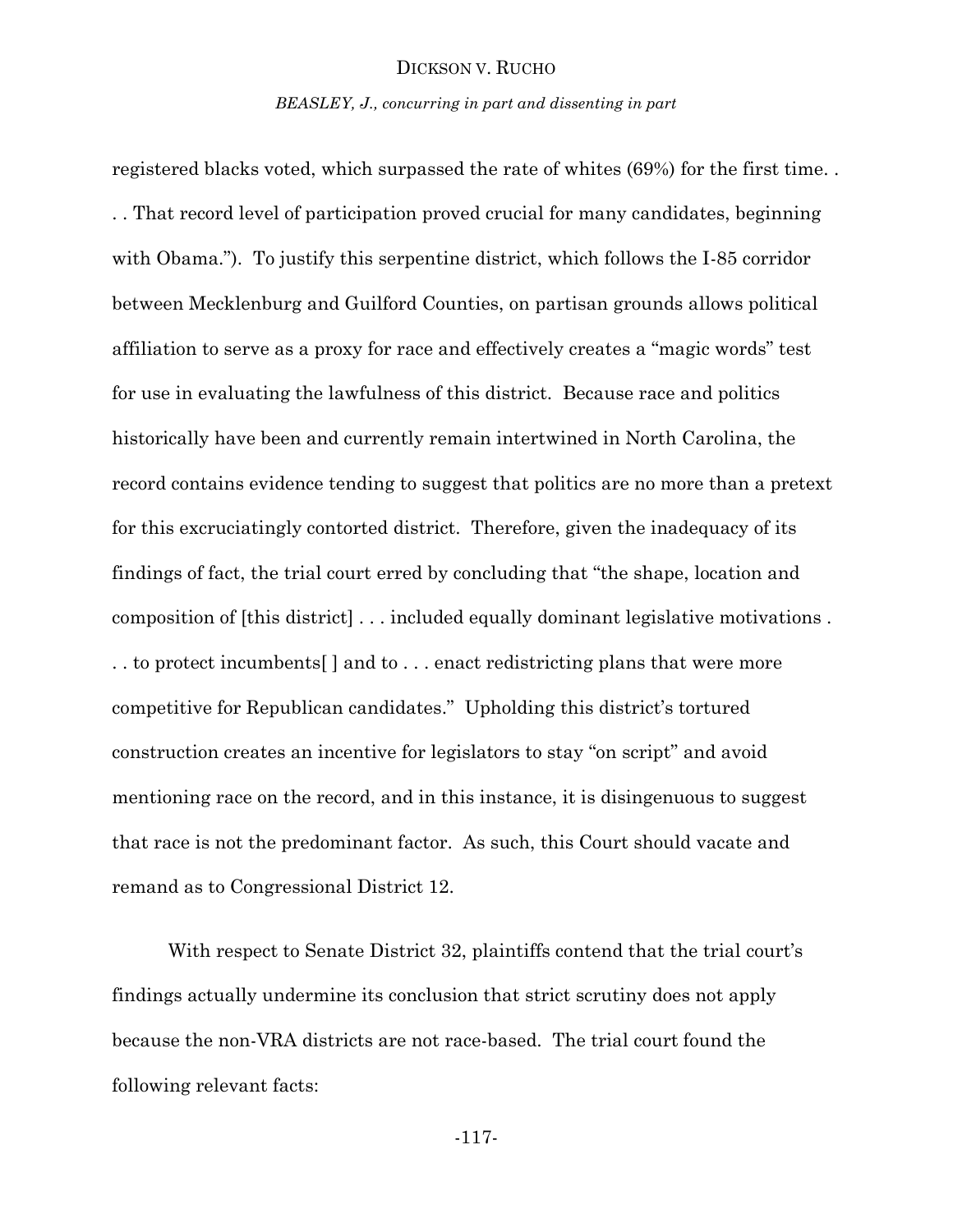#### *BEASLEY, J., concurring in part and dissenting in part*

204. As was true under the 2000 Census, under the 2010 Census there is insufficient TBVAP in Forsyth County to draw a majority-TBVAP Senate district in Forsyth County. However, because of concerns regarding the State's potential liability under § 2 and § 5, Dr. Hofeller was instructed by the redistricting chairs to base the 2011 Senate District 32 on the 2003 versions of Senate District 32.

207. The first version of Senate District 32 that was released by the General Assembly had a TBVAP of 39.32%. Subsequently, the [AFRAM]<sup>8</sup> plan was released. Its version of District 32 was located in a three-county and three-district group (Forsyth, Davie, Davidson). The [AFRAM] District 32 had a TBVAP of 41.95%. The [AFRAM] District 32 was a majority-minority coalition district with a non-Hispanic white population of 43.18%.

. . . .

l

208. The redistricting chairs were concerned that any failure to match the TBVAP % found in the [AFRAM] District 32 could potentially subject the state to liability under § 2 or § 5 of the VRA. Therefore, Dr. Hofeller was instructed by the Redistricting Chairs to re-draw the State's version of Senate District 32 so that it would at least equal the [AFRAM] version in terms of TBVAP.

As discussed above, the Supreme Court has held that when redistricting plans

drawn in an attempt to preempt VRA § 2 litigation or obtain VRA § 5 preclearance

are predominantly race-based, such plans attract strict scrutiny. *See Vera*, 517 U.S.

at 959, 116 S. Ct. at 1952, 135 L. Ed. 2d at 257; *Shaw II*, 517 U.S. at 906, 116 S. Ct.

<sup>8</sup> The trial court mistakenly refers to plaintiffs' alternative redistricting map as being proposed by the Southern Coalition for Social Justice; it was actually drawn by the Alliance for Fair Redistricting and Minority Voting Rights (AFRAM).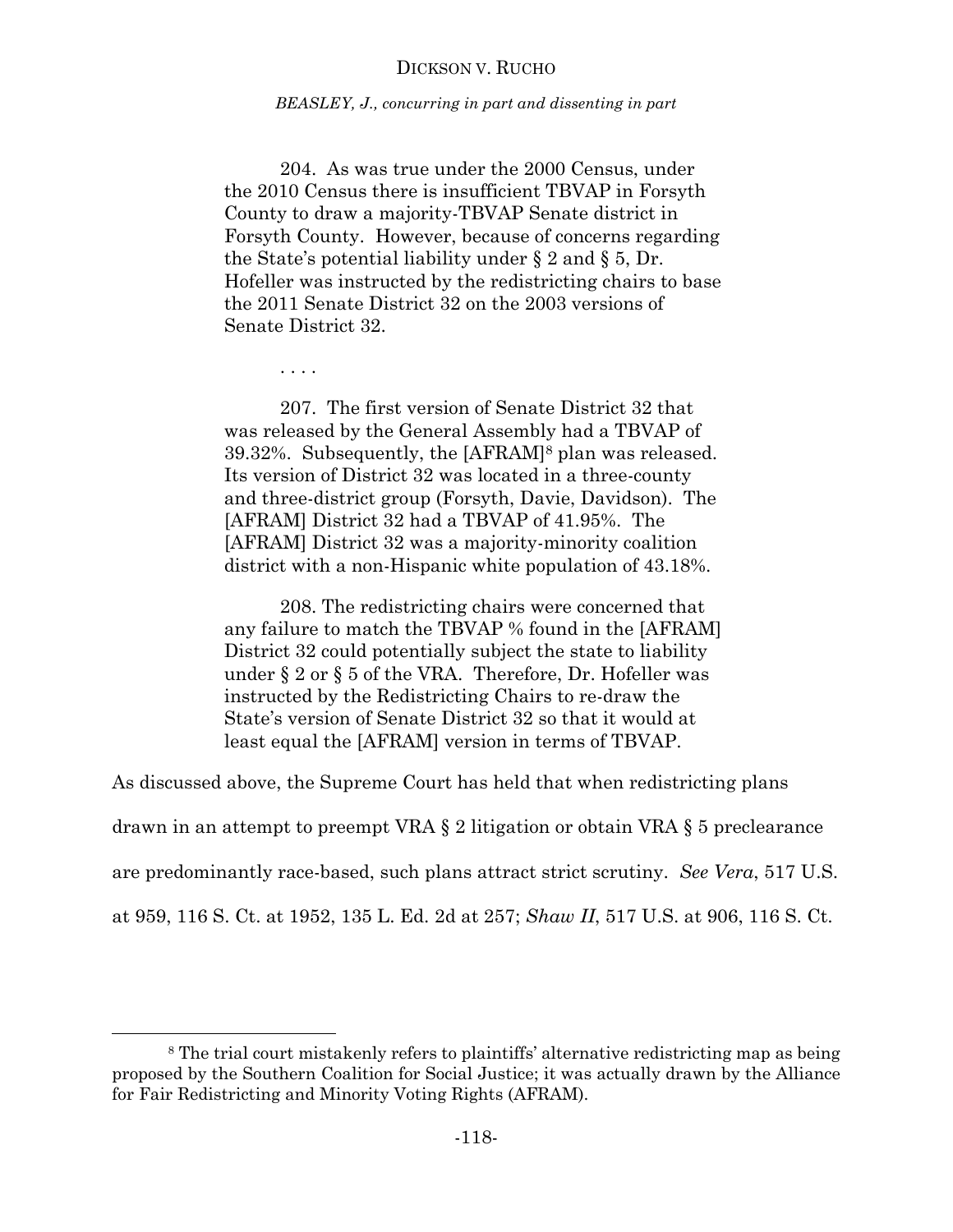*BEASLEY, J., concurring in part and dissenting in part*

at 1901, 135 L. Ed. 2d at 219; *Miller*, 515 U.S. at 920, 115 S. Ct. at 2490, 132 L. Ed. 2d at 782.

The trial court acknowledged that compliance with the VRA was a motivating factor behind the enacted plans, but concluded that "comply[ing] with the Whole County Provision,  $\dots$  equalize ingle population among the districts,  $\dots$  protect [ing] incumbents, and . . . satisfy[ing] the General Assembly's desire to enact redistricting plans that were more competitive for Republican candidates" were "equally dominant legislative motivations." But, in the section of its fact-finding Judgment addressing Senate District 32, the trial court made no findings regarding these other considerations. While the evidence might support such a conclusion, the trial court's actual findings do not. Accordingly, this Court should vacate the trial court's Judgment and remand this case to the trial court to address whether race was the predominant motivation behind the shape, location, and composition of Senate District 32.

With respect to House District 54 and Congressional District 4, the trial court also found that race was not the predominant motivating factor. Plaintiffs do not contest these determinations, and they are binding on appeal. *Koufman v. Koufman*, 330 N.C. 93, 97, 408 S.E.2d 729, 731 (1991). As stated above, however, because the shapes and compositions of the four non-VRA districts are necessarily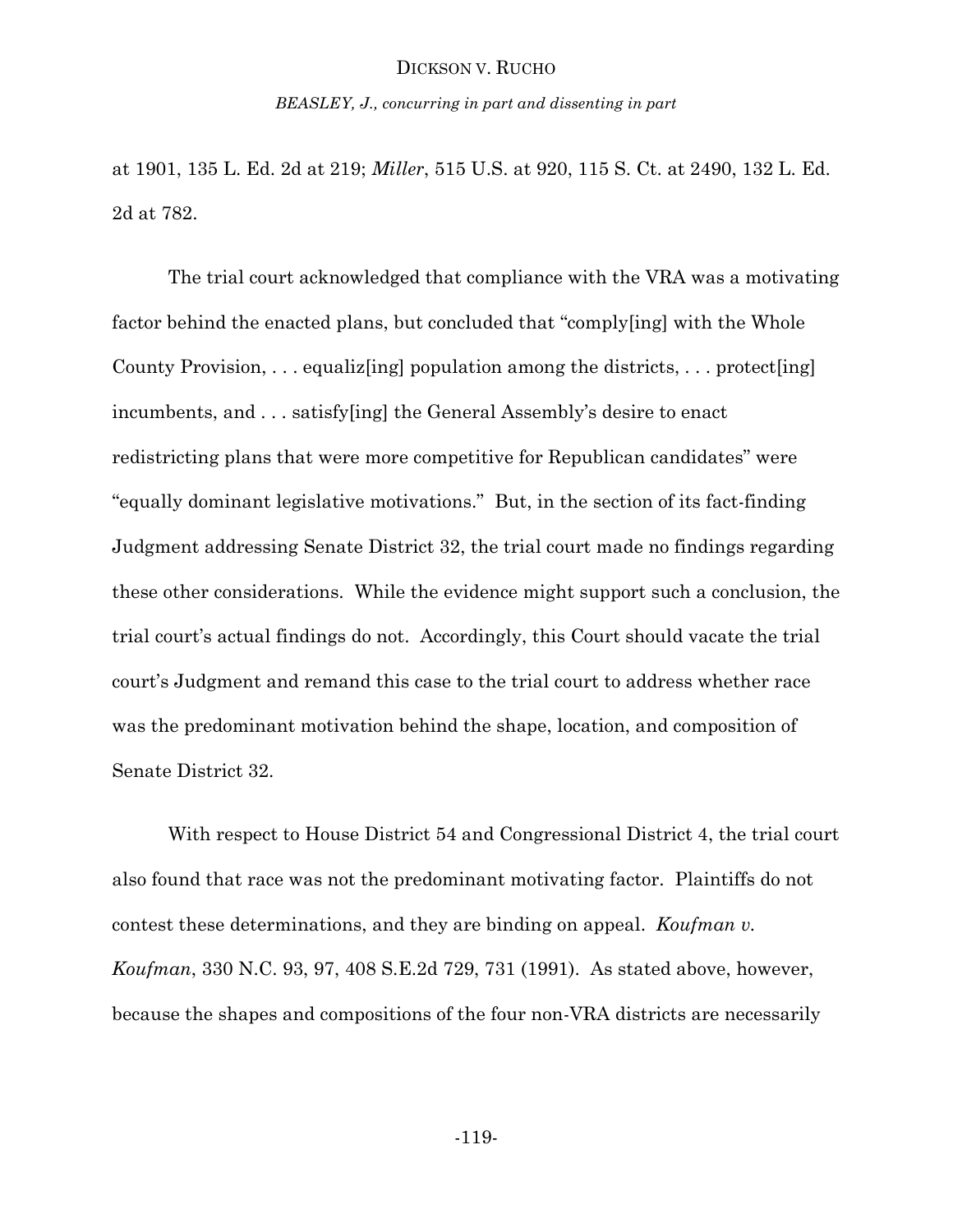*BEASLEY, J., concurring in part and dissenting in part*

affected by the VRA districts, it would be impossible to vacate and remand piecemeal.

Because I conclude that the issue of whether race was the predominant motivating factor in drawing the non-VRA districts should be remanded to the trial court for more complete findings of fact taking into account the guidance provided by *ALBC*, I do not find it necessary to address the trial court's application of the rational basis test or the majority's approval of it.

## **III.**

Plaintiffs contend that the trial court erred in concluding that the enacted House and Senate plans do not violate the provisions of the state constitution, which dictate that "[n]o county shall be divided in the formation of a senate district," N.C. Const. art. II, § 3(3), and "[n]o county shall be divided in the formation of a representative district," *id.* § 5(3). In *Stephenson v. Bartlett*, 355 N.C. 354, 562 S.E.2d 377 (2002) (*Stephenson I*), this Court construed the Whole County Provisions in light of federal law and "mandated that in creating legislative districts, counties shall not be divided except to the extent necessary to comply with federal law, including the 'one-person, one-vote' principle and the VRA." *Stephenson v. Bartlett*, 357 N.C. 301, 309, 582 S.E.2d 247, 251-52 (2003) (*Stephenson II*) (citing *Stephenson I*, 355 N.C. at 363-64, 562 S.E.2d at 384-85). To ensure complete compliance with federal law and to provide maximum enforcement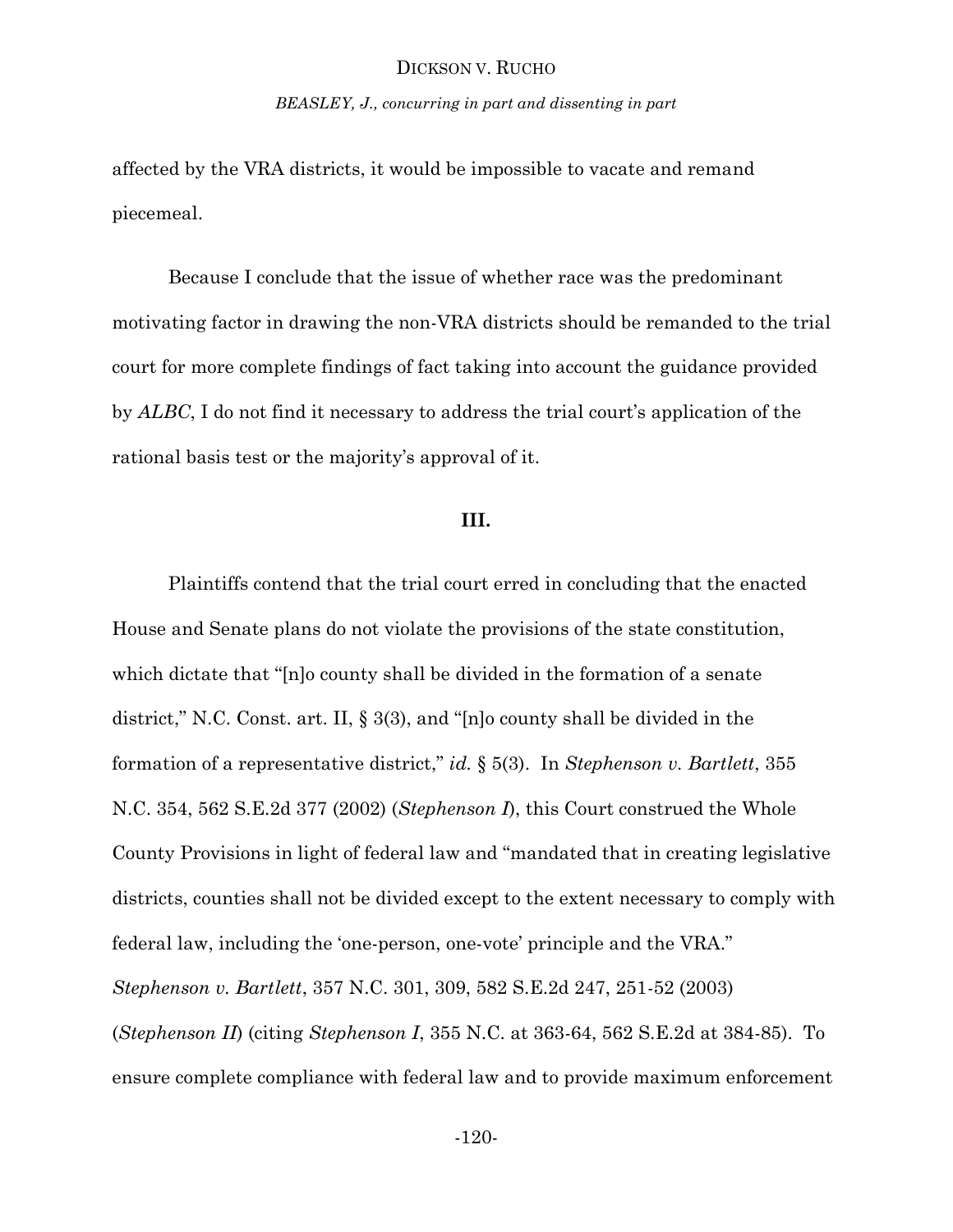*BEASLEY, J., concurring in part and dissenting in part*

of the Whole County Provisions, this Court "outlined in *Stephenson I* the following

requirements that must be present in any constitutionally valid redistricting plan":

[1.] . . . [T]o ensure full compliance with federal law, legislative districts required by the VRA shall be formed prior to creation of non-VRA districts. . . . In the formation of VRA districts within the revised redistricting plans on remand, we likewise direct the trial court to ensure that VRA districts are formed consistent with federal law and in a manner having no retrogressive effect upon minority voters. *To the maximum extent practicable, such VRA districts shall also comply with the legal requirements of the WCP, as herein established* . . . .

[2.] In forming new legislative districts, any deviation from the ideal population for a legislative district shall be at or within plus or minus five percent for purposes of compliance with federal "one-person, onevote" requirements.

[3.] In counties having a 2000 census population sufficient to support the formation of one non-VRA legislative district . . . , the WCP requires that the physical boundaries of any such non-VRA legislative district not cross or traverse the exterior geographic line of any such county.

[4.] When two or more non-VRA legislative districts may be created within a single county, . . . single-member non-VRA districts shall be formed within said county. *Such non-VRA districts shall be compact and shall not traverse the exterior geographic boundary of any such county*.

[5.] In counties having a non-VRA population pool which cannot support at least one legislative district... or, alternatively, counties having a non-VRA population pool which, if divided into districts, would not comply with the . . . "one-person, one-vote" standard, the requirements of the WCP are met by combining or grouping the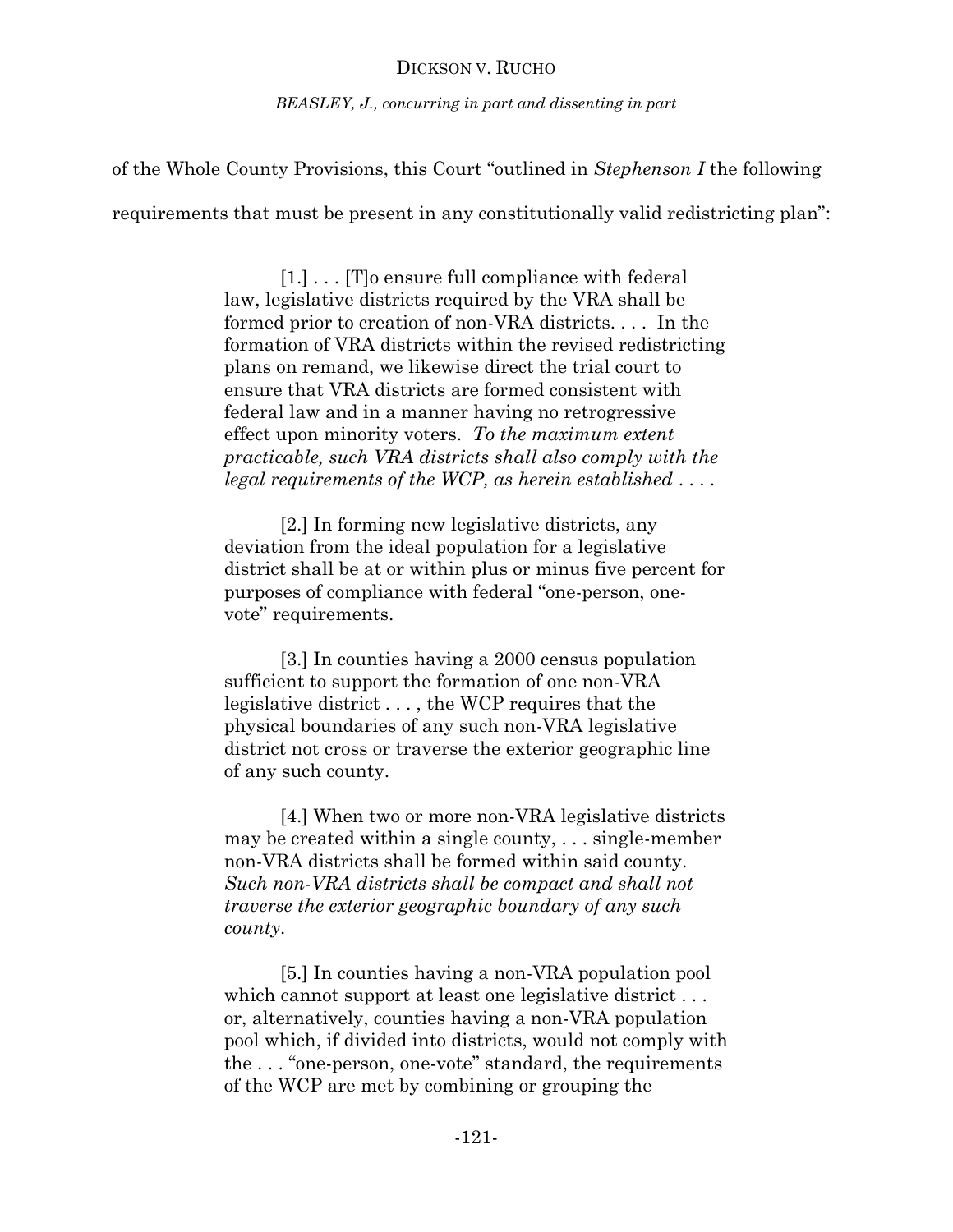*BEASLEY, J., concurring in part and dissenting in part*

*minimum number of whole, contiguous counties necessary to comply with the at or within plus or minus five percent "one-person, one-vote" standard. Within any such contiguous multi-county grouping, compact districts shall be formed, consistent with the at or within plus or minus five percent standard, whose boundary lines do not cross or traverse the "exterior" line of the multi-county grouping*; provided, however, that the resulting interior county lines created by any such groupings may be crossed or traversed in the creation of districts within said multicounty grouping but only to the extent necessary to comply with the at or within plus or minus five percent "one-person, one-vote" standard.

[6.] The intent underlying the WCP must be enforced to the maximum extent possible; thus, *only the smallest number of counties necessary to comply with the at or within plus or minus five percent "one-person, onevote" standard shall be combined*[.]

[7.] . . . *[C]ommunities of interest should be considered in the formation of compact and contiguous electoral districts*.

[8.] . . . [M]ulti-member districts shall not be used in the formation of legislative districts unless it is established that such districts are necessary to advance a compelling governmental interest.

[9.] Finally, we direct that any new redistricting plans, including any proposed on remand in this case*, shall depart from strict compliance with the legal requirements set forth herein only* to the extent necessary to comply with federal law.

*Stephenson II*, 357 N.C. at 305-07, 582 S.E.2d at 250-51 (alterations in original)

(emphases added) (quoting *Stephenson I*, 355 N.C. at 383-84, 562 S.E.2d at 396-97).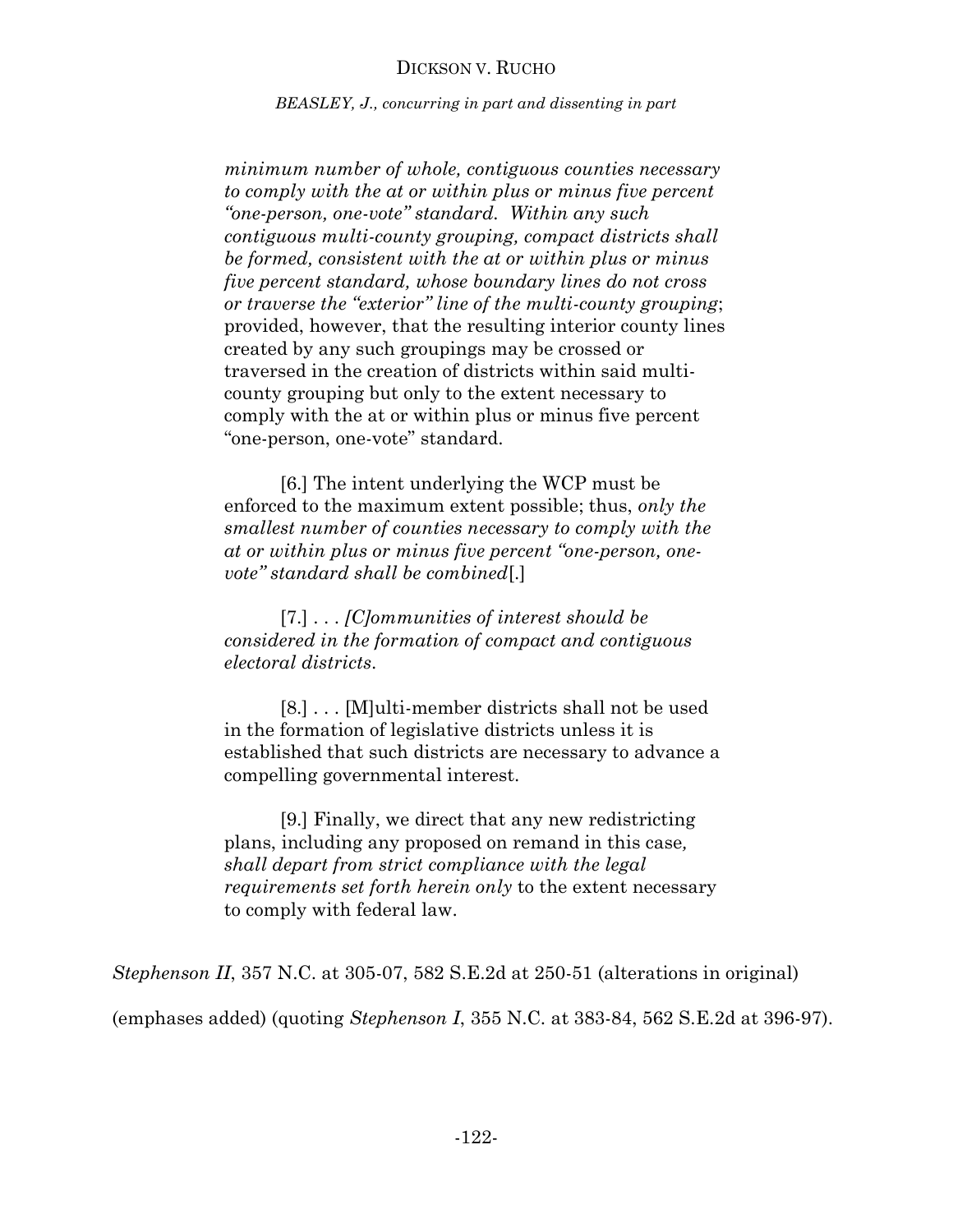*BEASLEY, J., concurring in part and dissenting in part*

The majority concludes that its analysis of the Enacted Plans under the Whole County Provisions remains "unaffected" by *ALBC*. Yet, a Whole County Provisions analysis conducted in accordance with the framework set forth in *Stephenson I*, requires application of the nine rules listed above, the first of which is premised on designing any legislative districts required by the VRA. *Stephenson I*, 355 N.C. at 383, 562 S.E.2d at 396-97. One cannot sever compliance with the VRA from compliance with the Whole County Provisions. Because *ALBC* provides legal principles that must be applied in determining the constitutionality of VRA districts, *ALBC* affects an analysis under the Whole County Provisions, albeit indirectly.

In view of the necessity for a remand to the trial court to address the equal protection claim, the trial court must also address the Whole County Provisions issue on remand given that the General Assembly, in attempting to comply with *Stephenson I's* Rule 1, drew the VRA districts before applying Rules 2 through 9. Because I conclude that the trial court's findings of fact fail to establish that the VRA districts are constitutional, the trial court must, after making a valid determination relating to the VRA districts, and to the extent necessary, revisit the Whole County Provisions issues as well. Simply put, to the extent that the VRA districts are unconstitutional, that fact would necessarily affect the result reached with respect to the General Assembly's application of the rubric set forth in *Stephenson I*. *See Pender County*, 361 N.C. at 508-09, 649 S.E.2d at 375 (concluding

-123-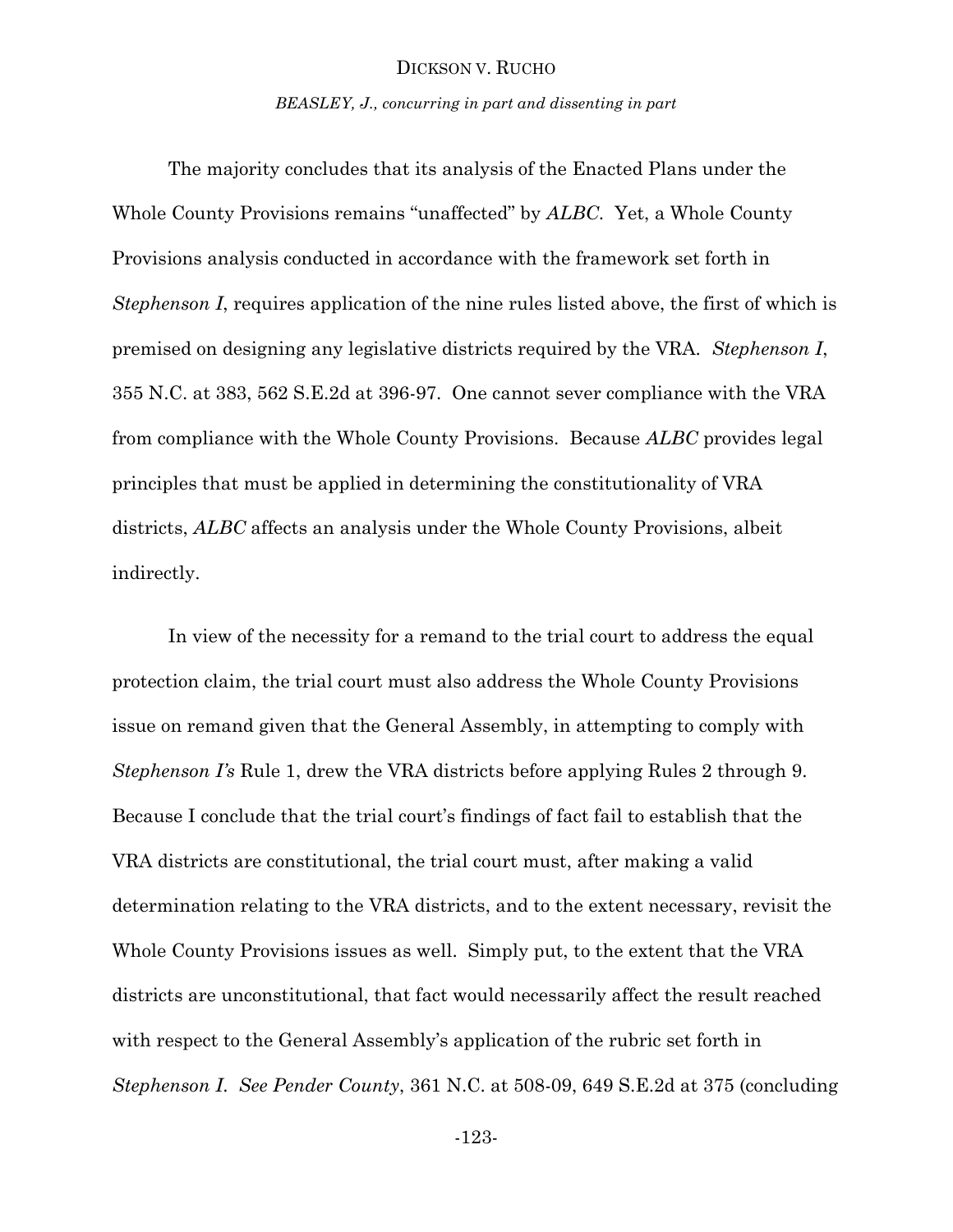*BEASLEY, J., concurring in part and dissenting in part*

that a house district created with the intent to comply with VRA § 2 was not

required by the VRA and thus, "must be drawn in accordance with the WCP and the

*Stephenson I* requirements"). As such, I would vacate and remand on this issue.

## **IV.**

When addressing the parties' arguments in support of and in opposition to

the Enacted Plans, we cannot lose sight of the purpose of the VRA. The House

Report accompanying the original Voting Rights Act of 1965 noted:

A salient obligation and responsibility of the Congress is to provide appropriate implementation of the guarantees of the 15th amendment to the Constitution. Adopted in 1870, that amendment states the fundamental principle that the right to vote shall not be denied or abridged by the States or the Federal Government on account of race or color.

The historic struggle for the realization of this constitutional guarantee indicates clearly that our national achievements in this area have fallen far short of our aspirations. The history of the 15th amendment litigation in the Supreme Court reveals both the variety of means used to bar Negro voting and the durability of such discriminatory policies [such as grandfather clauses, white primaries, racial gerrymandering, improper challenges, and the discriminatory use of tests].

The past decade has been marked by an upsurge of public indignation against the systematic exclusion of Negroes from the polls that characterizes certain regions of this Nation.

H.R. Rep. No. 89-439, at 8 (1965) (titled "Voting Rights Act of 1965"), *as reprinted in* 

1965 U.S.C.C.A.N. 2437, 2439-40 (citations omitted). In *Gingles* the Supreme Court

noted the "historical pattern of statewide official discrimination" in North Carolina.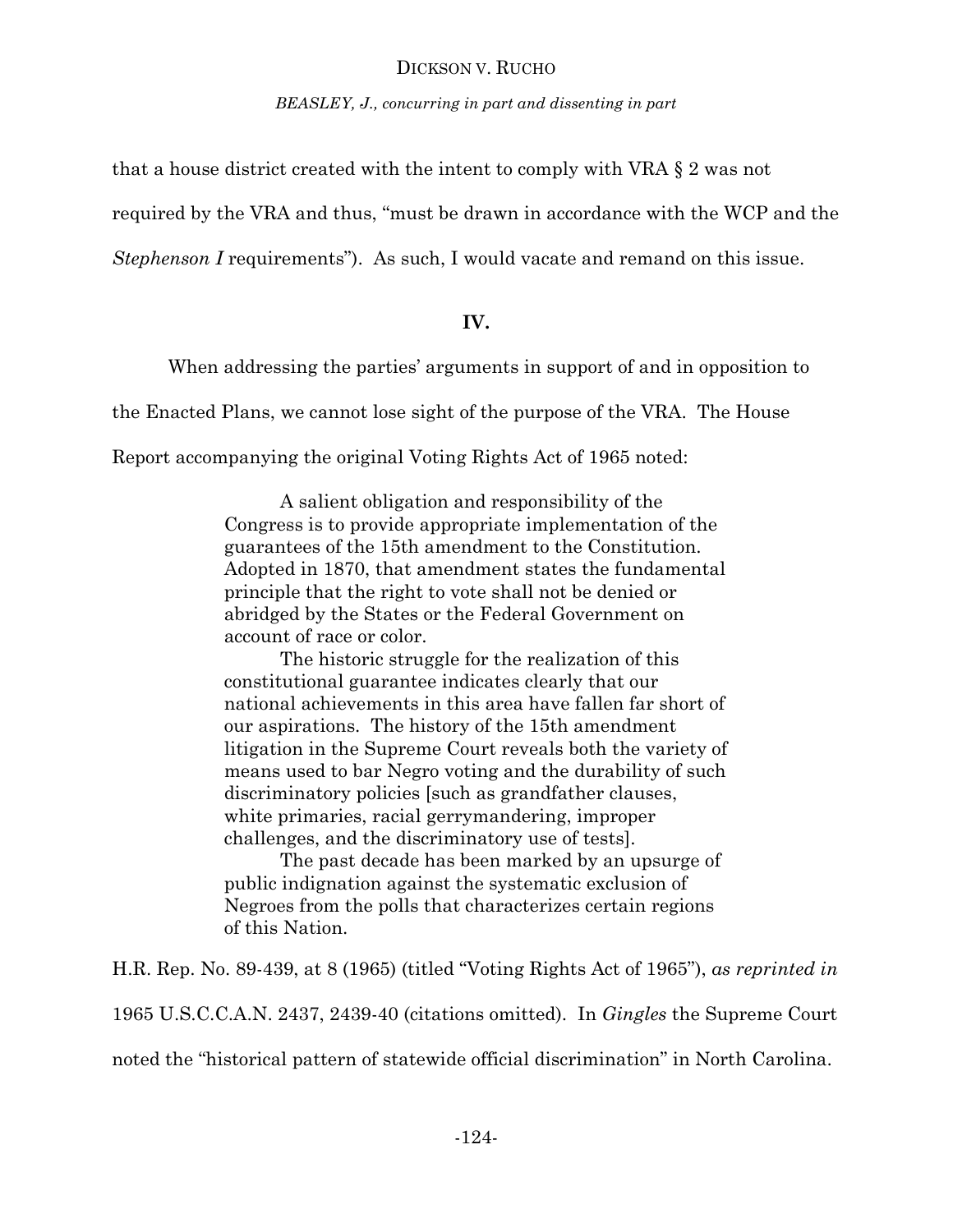*BEASLEY, J., concurring in part and dissenting in part*

<sup>9</sup> 478 U.S. at 39, 106 S. Ct. at 2760, 92 L. Ed. 2d at 39. The VRA was intended to remove barriers to enfranchisement and ensure that new barriers did not arise in their place; however, "[s]ince the adoption of the Voting Rights Act [some] jurisdictions have substantially moved from direct, over[t] impediments to the right to vote to more sophisticated devices that dilute minority voting strength." *De Grandy*, 512 U.S. at 1018, 114 S. Ct. at 2660, 129 L. Ed. 2d at 795 (second and third alterations in original) (citation and internal quotation marks omitted). Although those new barriers may not look the same as the old barriers, it is this Court's duty to identify and invalidate policies or tactics that effectively impede the minority group's ability to elect its candidate of choice in compliance with the VRA and the Equal Protection Clause.

Here, even if the legislature considered traditional redistricting principles, such as compactness and the protection of incumbents or other political motivations, the fact remains that the General Assembly started with the premise

 $\overline{a}$ 

<sup>9</sup> The Court in *Gingles* summarized the trial court's findings on the types of voting discrimination mechanisms that persisted in North Carolina. The trial court found that "North Carolina had officially discriminated against its black citizens with respect to their exercise of the voting franchise from approximately 1900 to 1970 by employing at different times a poll tax, a literacy test, a prohibition against bullet (single-shot) voting and designated seat plans for multimember districts"; that "historic discrimination in education, housing, employment, and health services had resulted in a lower socioeconomic status for North Carolina blacks as a group than for whites"; that North Carolina had a majority vote requirement for primaries that operated as an impediment to African-American voters' ability to elect their preferred candidates of choice; that white candidates appealed to racial prejudice; that African-Americans enjoyed very little electoral success; and that "voting in the challenged districts was racially polarized." *Gingles*, 478 U.S. at 38-41, 106 S. Ct. at 2760-61, 92 L. Ed. 2d at 39-41 (footnote call numbers omitted).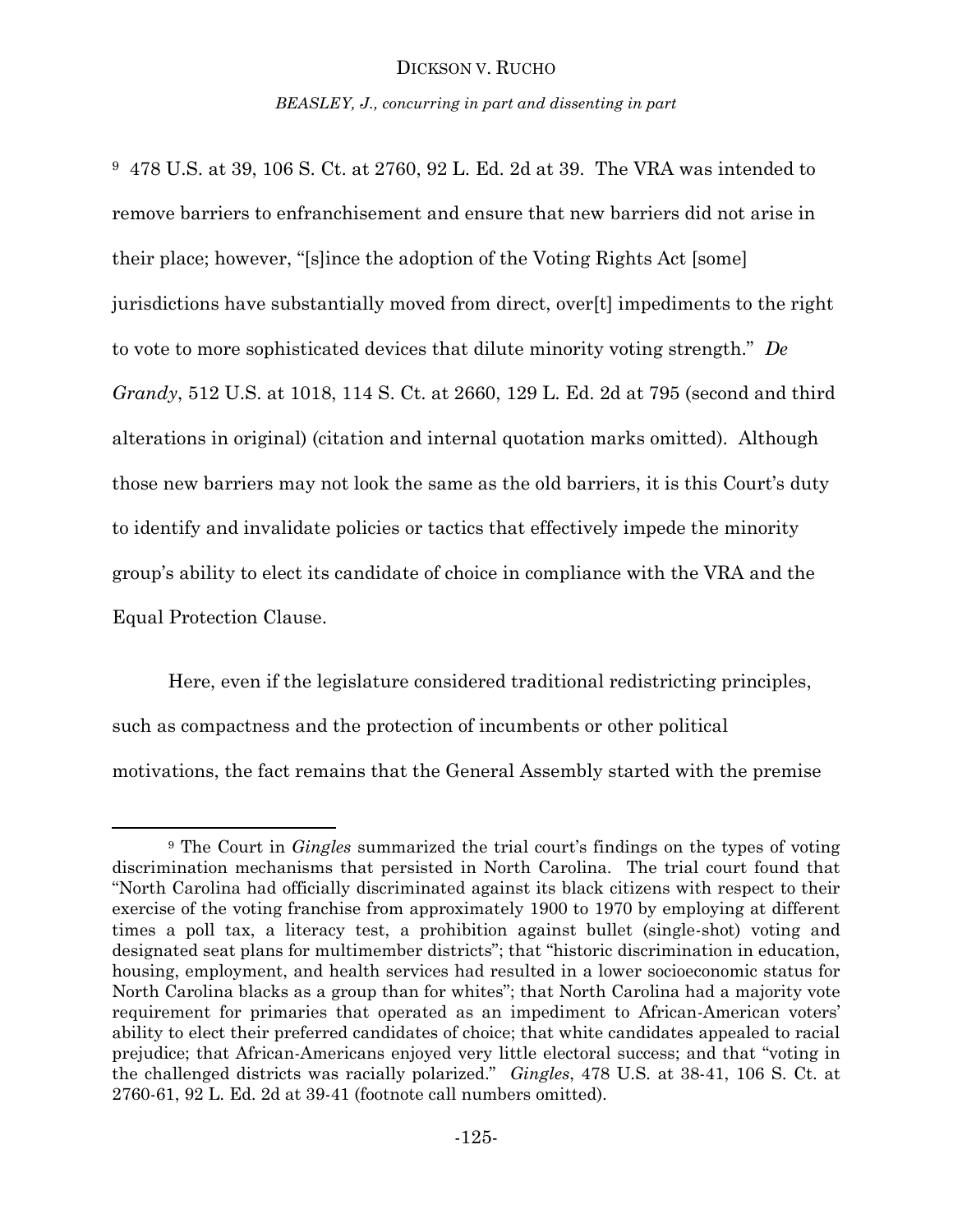*BEASLEY, J., concurring in part and dissenting in part*

that African-American voters in North Carolina should only be guaranteed the opportunity to elect candidates of their choice to 21% of the seats in each chamber. From there, the legislature worked backwards to avoid liability under § 2 and ensure preclearance under § 5. The implications of such a premise reach beyond the challenged VRA districts, affecting the non-VRA districts as well.

When the legislature purposely carves out majority-minority districts, increasing or decreasing the TBVAP by a few percentage points while maintaining a greater than 50% TBVAP, the district-drawing process necessarily requires the identification of voters by race and the movement of the district lines to incorporate or exclude those voters accordingly. This scheme compels the question: Is the ability of the minority voters who are suddenly no longer represented by their preferred candidate of choice in a VRA district unimportant? If the only way to ensure that the minority group has the ability to elect the candidate of its choice is to create majority-minority districts, the General Assembly has the power to determine which of the voters in the minority group will be represented by the candidate of their choice, and which voters will not.

Writing separately in *De Grandy*, Justice Kennedy warned:

Operating under the constraints of a statutory regime in which proportionality has some relevance, States might consider it lawful and proper to act with the explicit goal of creating a proportional number of majority-minority districts in an effort to avoid  $\S 2$  litigation. . . . Those governmental actions, in my view, tend to entrench the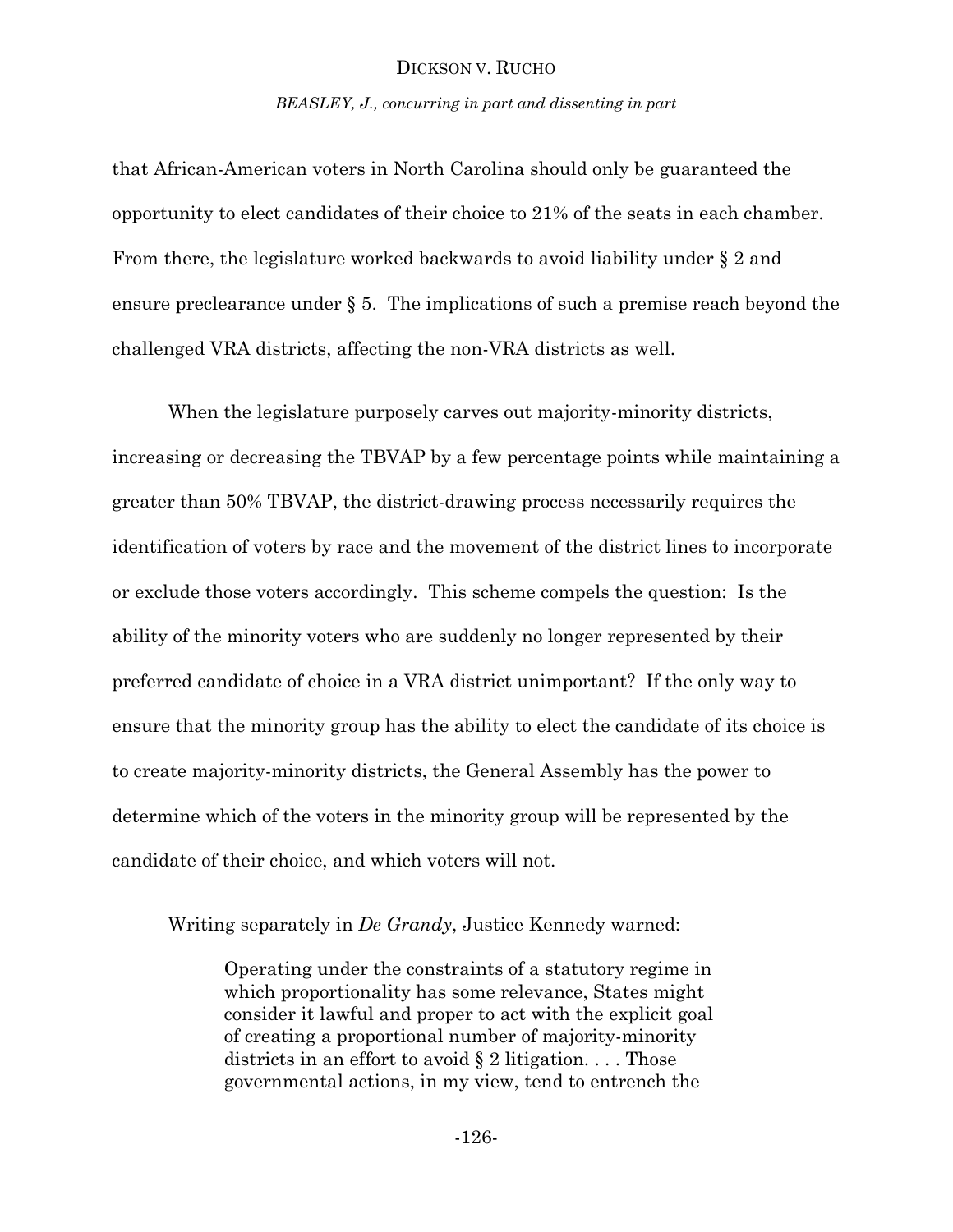*BEASLEY, J., concurring in part and dissenting in part*

very practices and stereotypes the Equal Protection Clause is set against. As a general matter, the sorting of persons with an intent to divide by reason of race raises the most serious constitutional questions.

*Id.* at 1029, 114 S. Ct. at 2666, 129 L. Ed. 2d at 802 (Kennedy, J., concurring) (internal citation omitted). In my view, the trial court's decision to uphold the Enacted Plans in the absence of adequate findings demonstrates that Justice Kennedy's concerns may be well-founded.

For all the complexity of VRA jurisprudence, the bottom line is that the manipulation of district lines based on race to a greater extent than necessary to comply with the VRA is unconstitutional. The record in this case contains evidence tending to show that the General Assembly used numerical targets formulated by racial considerations to avoid liability under § 2 and ensure preclearance under § 5 without fully considering whether the decisions made were necessary to enable the minority group to elect its preferred candidate of choice in compliance with the VRA.10 Any such scheme would be unconstitutional. The trial court's findings are not adequate to support a conclusion that this unconstitutional scheme did not

 $\overline{a}$ 

<sup>10</sup> The *amici* constitutional law professors point out that "[t]he distinction between the affirmative purpose of complying with federal law and a state's negative interest in avoiding future liability is constitutionally significant. A legislature concerned about compliance with the Voting Rights Act is ultimately pursuing the same goal of protecting the minority voters whom 'Acts such as the Voting Rights Act sought to help,' *ALBC*, 135 S. Ct. at 1263, and has a strong motivation to craft its redistricting to that end. A legislature intent on avoiding future liability is likely to do no more than the minimum necessary to escape legal difficulties: its interests and those of minority voters are not the same and, indeed, potentially are in conflict."